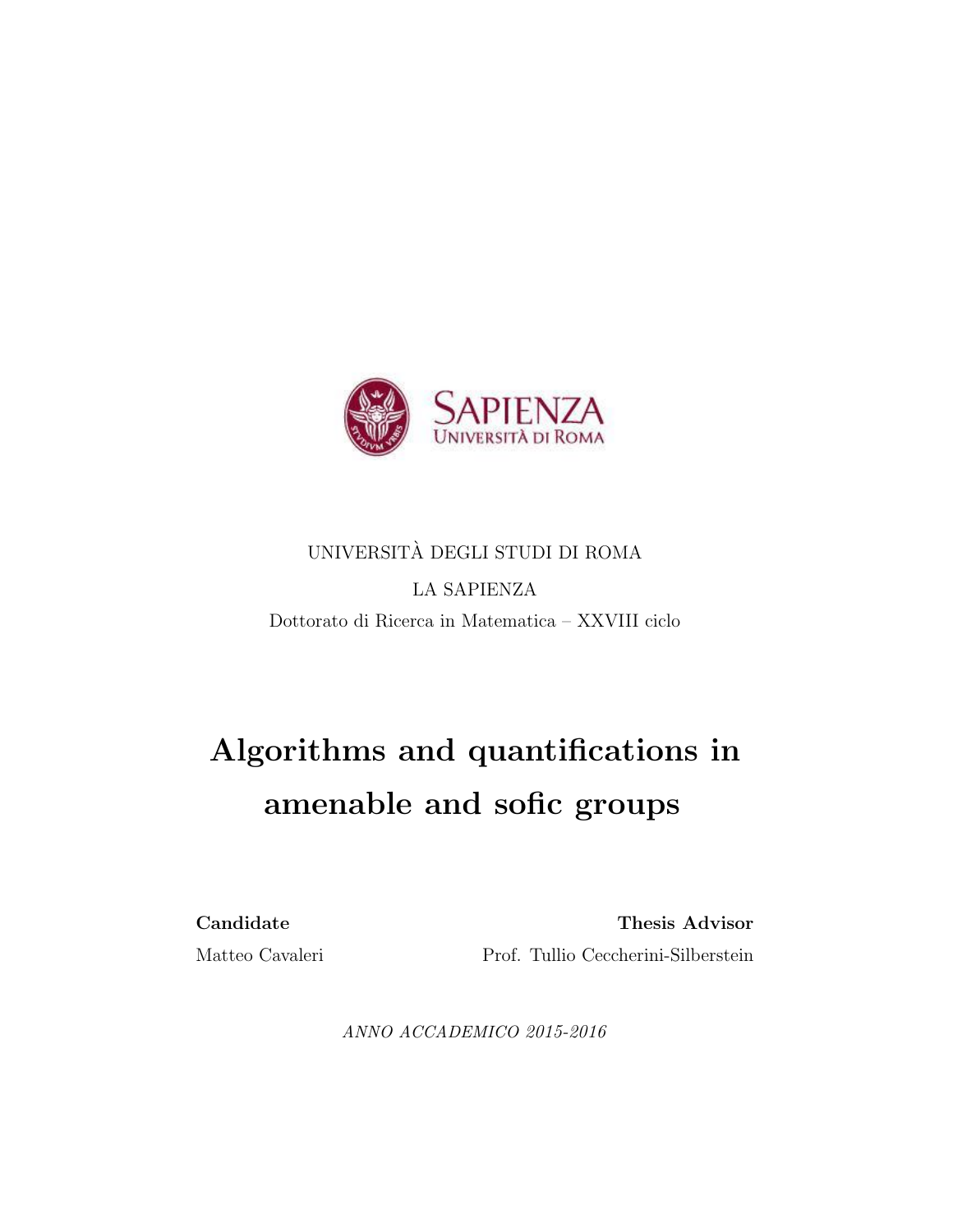# **Contents**

| 1        |     | Preliminaries and notation<br>18                                       |    |  |  |
|----------|-----|------------------------------------------------------------------------|----|--|--|
|          | 1.1 |                                                                        | 18 |  |  |
|          | 1.2 |                                                                        | 20 |  |  |
|          | 1.3 |                                                                        | 21 |  |  |
|          | 1.4 |                                                                        | 22 |  |  |
|          | 1.5 |                                                                        | 26 |  |  |
|          | 1.6 | Algorithmic problems in finitely generated groups $\ldots \ldots$      | 27 |  |  |
|          | 1.7 |                                                                        | 29 |  |  |
| $\bf{2}$ |     | Shape of Følner sets<br>31                                             |    |  |  |
|          | 2.1 |                                                                        | 32 |  |  |
|          | 2.2 |                                                                        | 34 |  |  |
|          | 2.3 |                                                                        | 37 |  |  |
|          | 2.4 |                                                                        | 39 |  |  |
|          | 2.5 |                                                                        | 41 |  |  |
| 3        |     | Quantifications                                                        | 49 |  |  |
|          | 3.1 |                                                                        | 51 |  |  |
|          | 3.2 | Depth and LEF functions $\ldots \ldots \ldots \ldots \ldots \ldots 54$ |    |  |  |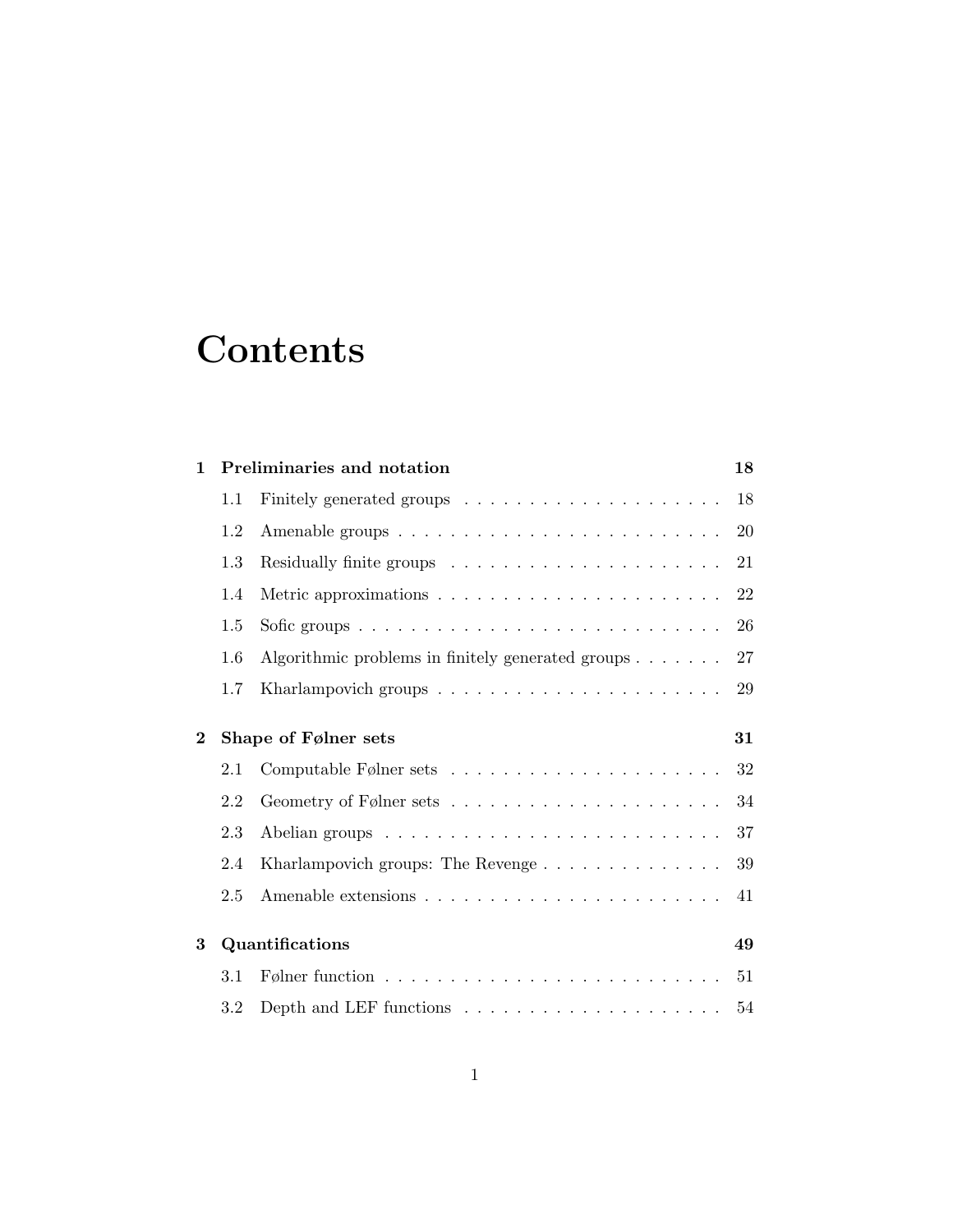|                                                           | 3.3.1 Asymptotic independence on presentation $\dots \dots$ 60        |  |  |  |
|-----------------------------------------------------------|-----------------------------------------------------------------------|--|--|--|
| 3.3.2 Comparisons with Følner function and with LEF func- |                                                                       |  |  |  |
|                                                           |                                                                       |  |  |  |
|                                                           | 3.3.3 Computability of sofic approximations $\ldots \ldots \ldots$ 67 |  |  |  |
|                                                           |                                                                       |  |  |  |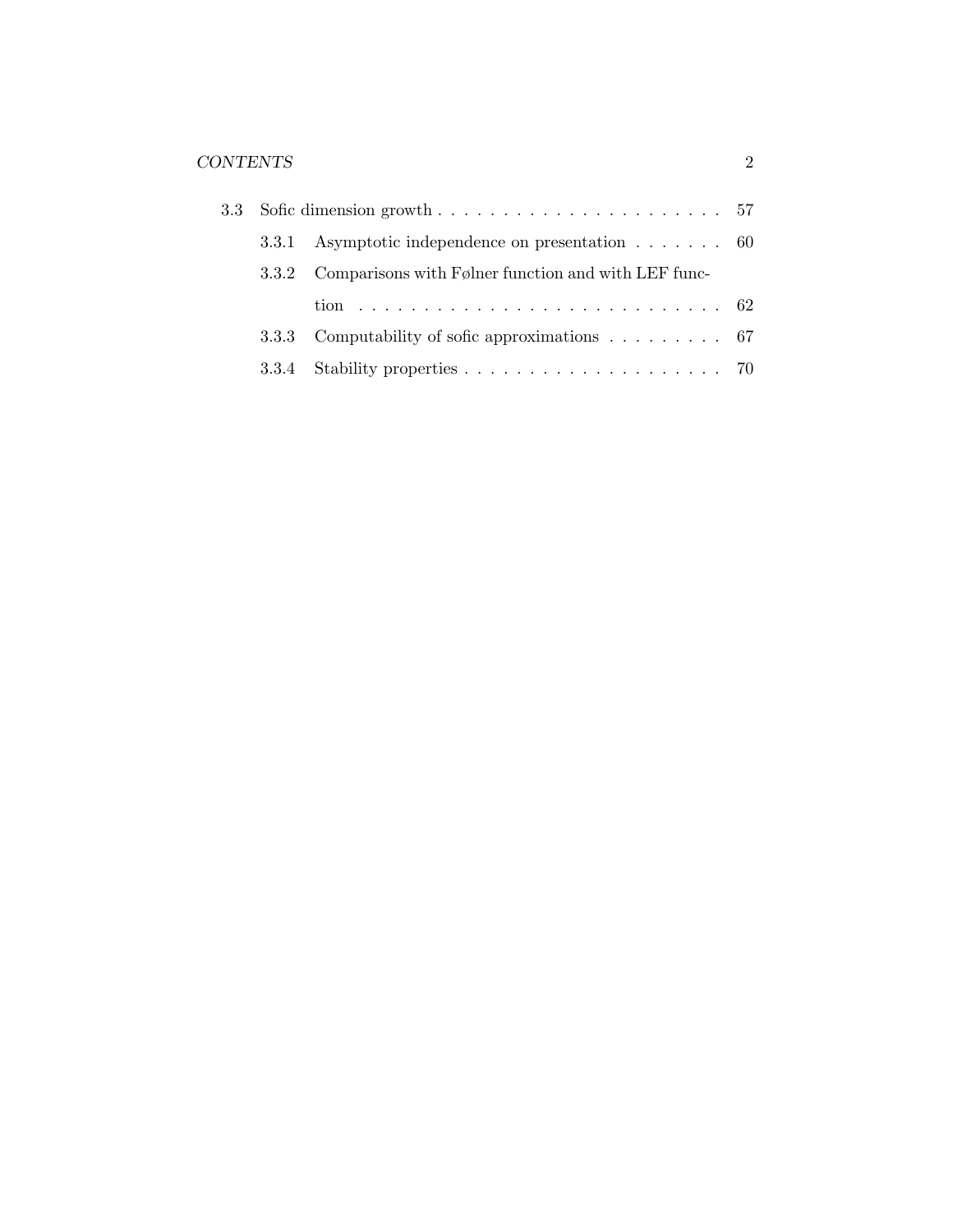# Introduction

Sofic groups were introduced by Gromov [22] as a common generalization of amenable and residually finite groups. For both the classes algorithmic problems have been studied, for example the solvability of the word problem for residually finite, finitely presented groups and the subrecursivity of the Følner function for amenable groups.

The topic of this dissertation is the investigation of computability and decidability of some problems related to soficity.

And when the problem is to understand the *effectiveness* of a property the natural tool is the quantification of this property.

A group  $\Gamma$  is sofic if for all  $\epsilon > 0$ , for any finite subset K of  $\Gamma$  there exist a  $k \in \mathbb{N}$  and a map  $\phi : \Gamma \to Sym(k)$ , where  $Sym(k)$  denotes the symmetric group of degree  $k$ , such that:

$$
d_H(\phi(gh), \phi(g)\phi(h)) \le \epsilon, \ \ g, h \in K;
$$
  

$$
d_H(\phi(g), \phi(h)) \ge 1 - \epsilon, \ \ g, h \in K: \ g \ne h.
$$

Here, the function  $d_H$  is the normalized Hamming distance on the symmetric group:  $d_H(\sigma, \tau) = \frac{|\{i \in \{1, 2, \dots k\}: \sigma i \neq \tau i\}|}{k}$ . We call  $\phi$  a  $(K, \epsilon)$ -approximation of  $\Gamma$ . If we also ask for the existence of  $(K,0)$ -approximations for all finite subset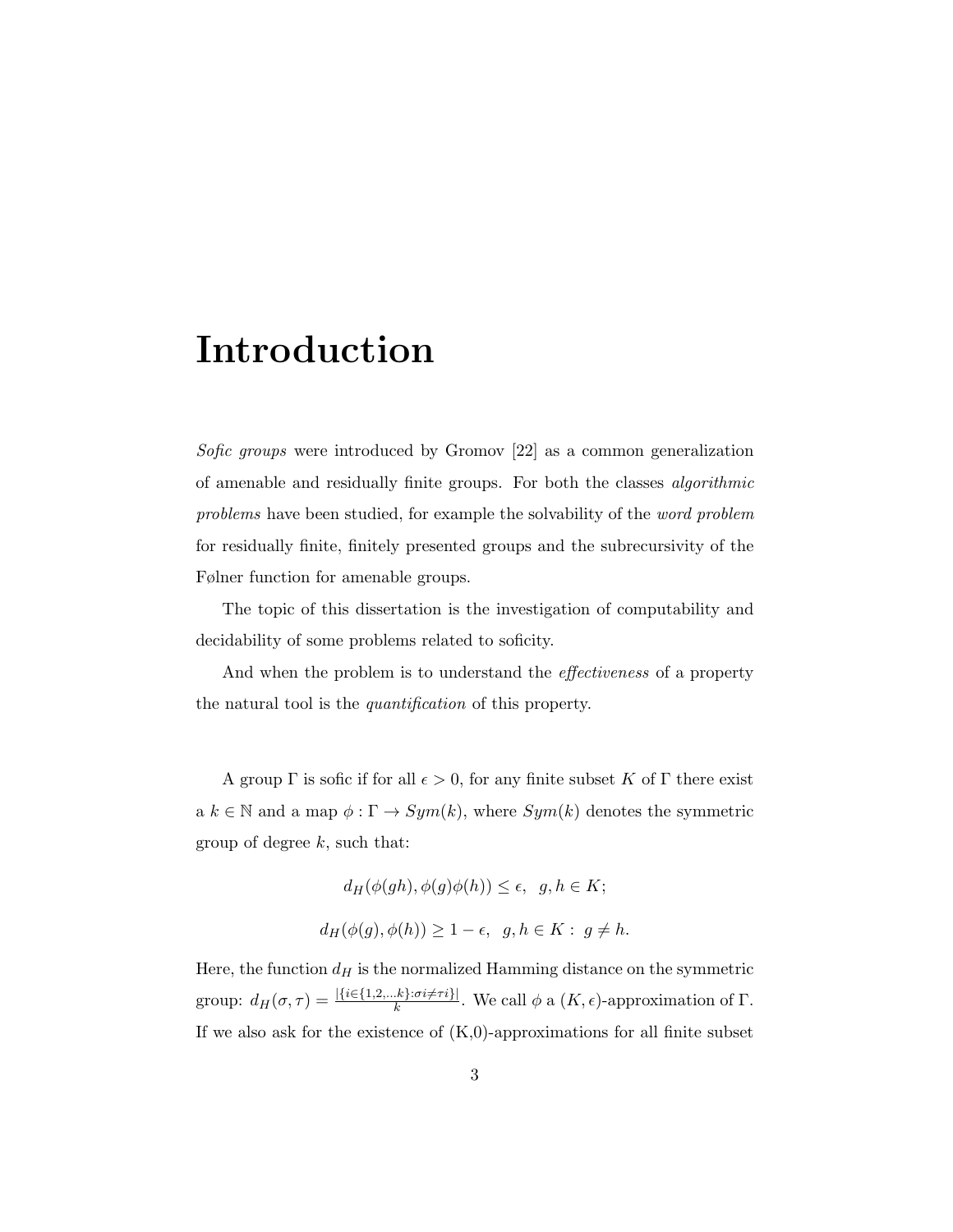K of  $\Gamma$  we characterize the local embeddability into finite groups (LEF), moreover if we want that these approximations are actually homomorphisms we have all and only groups that are residually finite. From this point of view it is clear that residually finite groups, and, more generally, LEF groups, are sofic. LEF groups were introduced in [37] and for these groups we have that the multiplicative table of any finite subset is the same as the multiplicative table of a subset of a finite group. In a sofic group the multiplicative table of any finite subset is arbitrarily close, in the sense of Hamming distance, to a multiplicative table of a subset of a symmetric group.

In the last fifteen years many conjectures on groups were proved for sofic groups: Gottschalk's surjunctivity conjecture [22,38], Kaplansky stable finiteness [10, 14], algebraic eigenvalues conjecture [36], determinant conjecture [15], Connes' embedding conjecture (since sofic groups are hyperlinear)[15, 34]. Now we know many stability properties for these groups: subgroups, direct products, direct limits, inverse limits, amenable extensions, free product over amenable amalgamation [16, 17, 32] and others, but we don't know if there exists a non sofic group and this is the main problem of the subject.

There are also a lot of equivalent ways to define soficity. For some of these definitions and for some results what we really use is the *bi-invariance* of normalized Hamming distance and some finiteness properties of symmetric groups. Simply a metric d on a group G is bi-invariant if  $d(gx, gy) =$  $d(x, y) = d(xg, yg)$  for every  $g, x, y \in G$ . The Hamming distance is biinvariant on symmetric groups, but also the discrete distance, the Hilbert-Schmidt distance on unitary groups of matrices... So we can define other properties of this kind of metric approximations, there is a short presentation in [1]. And in general for a more complete survey on sofic groups it is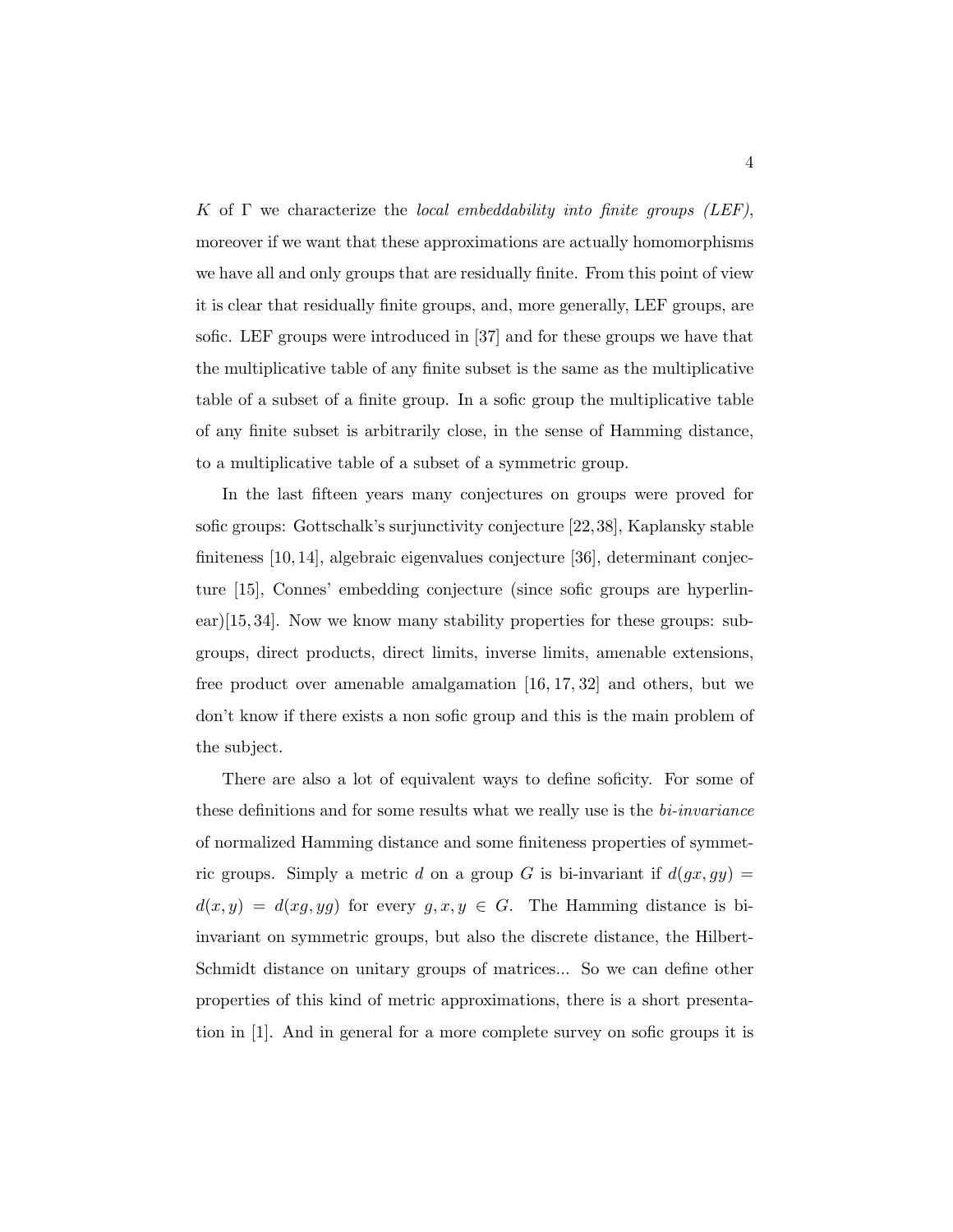possible to see [33] and [8].

We have explained why the class of residually finite groups is sofic, now we see the other class, the amenable groups. Amenability property has a lot of equivalent definitions, varying from representation theoretic, topological, algebraic, theory of dynamical systems, theoretical computer science. Here we present the  $F\phi$  *pher condition* which is the closest to the given definition of soficity. A group  $\Gamma$  is amenable if for every finite subset K, for any  $\epsilon > 0$ there exists a finite non empty subset F of  $\Gamma$  which is  $\epsilon$ -invariant by left multiplication of all elements in  $K$ , that is:

$$
\frac{|F \cap kF|}{|F|} \ge 1 - \epsilon \quad \forall k \in K.
$$

If we ask the condition for  $\epsilon = 0$  we obtain exactly the finite groups (take  $F = \Gamma$ ). Moreover notice that when  $\Gamma$  is finite for each  $k \in K$  we can associate a bijection on  $F$ , the left multiplication by  $k$  and it is easy to check that this association is a  $(K,0)$ -approximation (and actually a real injective homomorphism in the symmetric group of  $\Gamma$ , as Cayley's Theorem states).

So the idea for a general amenable group is, given an element  $k \in K$ , to map into a bijection of F that on  $F \cap kF$  is the left multiplication by k, but  $F \cap kF$  is a large part of F and it is possible to see that this map is a  $(K', \epsilon')$ -approximation for some finite subset K' and some  $\epsilon' > 0$ . At this qualitative (and not quantitative) level, if we just want to prove that  $\Gamma$  is sofic, it's enough to show that for each possible  $(K', \epsilon')$  of soficity we can find the corresponding  $(K, \epsilon)$  for amenability. We might be tempted to understand how they are related and quantify this relation... but first we specialize our subject to finitely generated groups.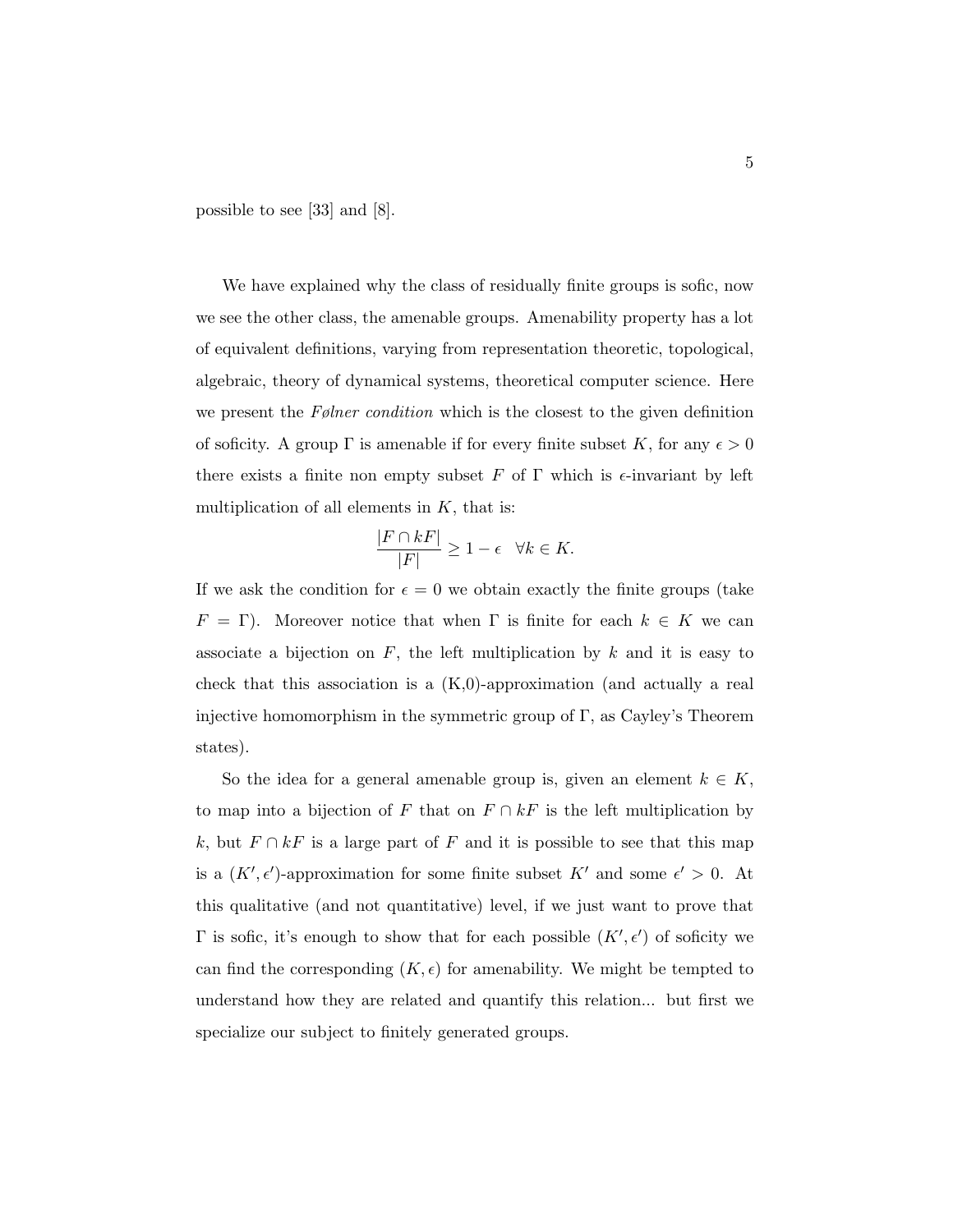The LEF, sofic and Følner conditions are local, defined and checked on finite subsets, so a group  $\Gamma$  is LEF, amenable or sofic if (and only if) every finitely generated subgroups of  $\Gamma$  are resp LEF, amenable or sofic. So it is very natural to consider just finitely generated groups.

If  $\Gamma$  is a group generated by a finite subset  $X = \{x_1, \ldots x_d\}$ , denote by  $\mathbb{F}_X \cong \mathbb{F}_d$  the free group generated by X, we have a natural epimorphism

$$
\pi:\mathbb{F}_X\to\Gamma
$$

that maps a word  $\omega \in \mathbb{F}_X$  to the corresponding element  $\omega(x_1, \ldots, x_d)$  in the group Γ. In the free group we have the word length and so for  $g \in Γ$  we define the word length  $|g|$  as the length of shortest word projecting into g. We can also give a presentation, Klein did it first, in this way:

$$
\Gamma = \langle X | R \rangle
$$

then R is a subset of  $\mathbb{F}_X$  such that the normal closure  $R^{\mathbb{F}_X} = \ker \pi$ . We say that  $\Gamma$  is finitely presented if there exists a finite R with this property.

For an amenable, finitely generated group  $\Gamma$  with finite set of generators X we say that  $F \subset \Gamma$  is *n*-Følner if F is finite, non empty and:

$$
\frac{|F \setminus xF|}{|F|} \le \frac{1}{n}, \ \forall x \in X \cup X^{-1}.
$$

We present the Følner function, first defined by Vershik:

$$
F_{\Gamma,X}(n) = \min\{|F|, F \subset \Gamma, F \text{ is } n\text{-Følner }\}.
$$

Suppose that  $F$  is  $n$ -Følner, it is easy to see that, if we consider for example the element  $x_1x_2 \in \Gamma$ , we have  $\frac{|F\setminus x_1x_2F|}{|F|} \leq \frac{2}{n}$  $\frac{2}{n}$  and in general

$$
\frac{|F \setminus gF|}{|F|} \le \frac{|g|}{n}.\tag{1}
$$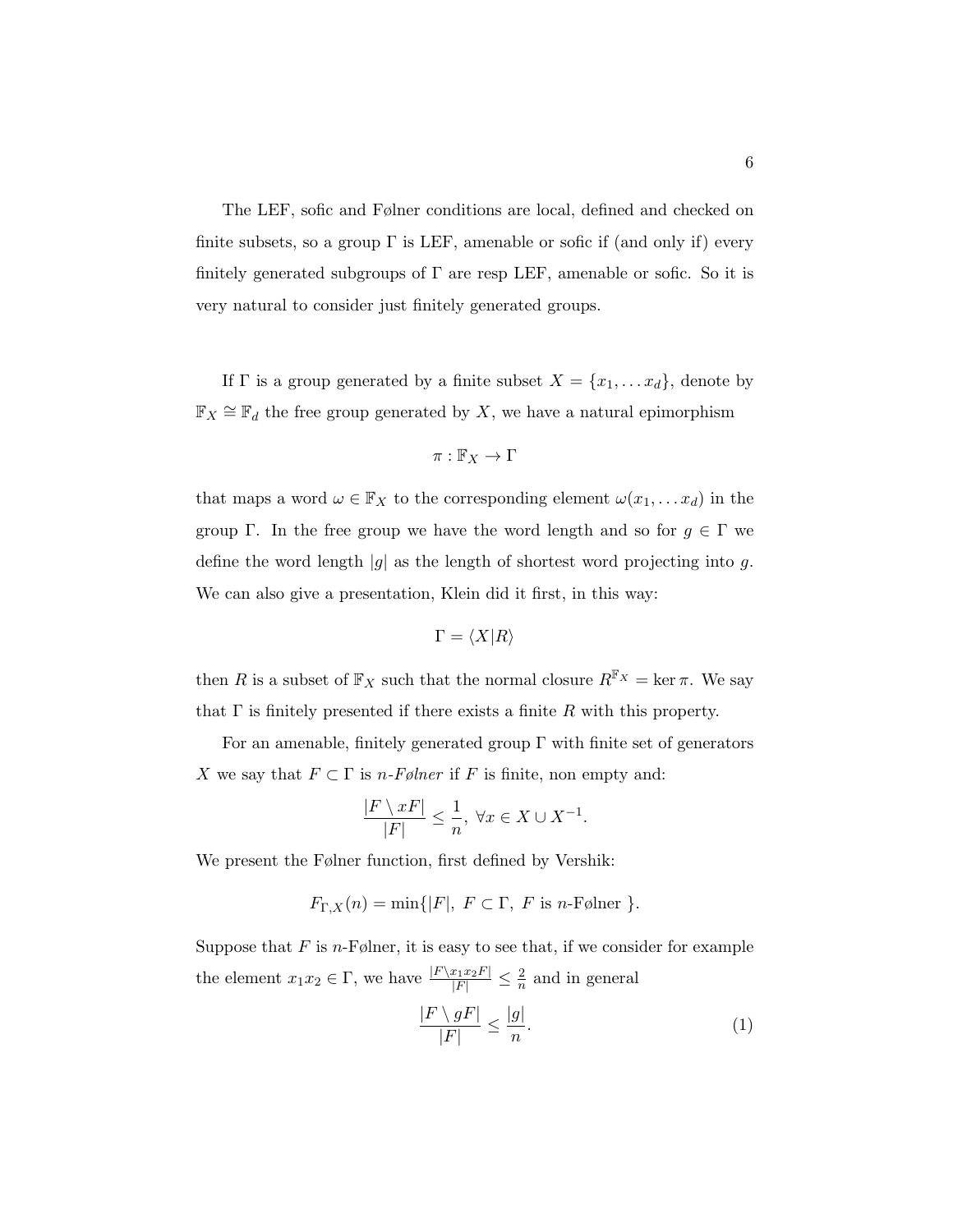But for a finite subset of  $\Gamma$  we have a bound for the length of its elements. This might convince that given a finite subset K and an  $\epsilon > 0$  there exists an *n* large enough to obtain a Følner set for K and  $\epsilon$ . And the existence of that minimum for each *n* is equivalent to amenability. Actually  $F_{\Gamma,X}$  is a sort of quantification of amenability.

The asymptotic behaviour of the Følner function does not depend on the choice of generators: this means that if  $X$  and  $X'$  are two finite sets of generators of  $\Gamma$ , there exists  $C > 0$  such that  $C^{-1}F_{\Gamma,X'}(C^{-1}n) \leq F_{\Gamma,X}(n) \leq$  $CF_{\Gamma,X}(C_n)$ . This function is very well studied (see for example [18, 19, 23, 30, 35]), it is related to other famous functions as the isoperimetric profile and the return probability in a random walk on a group, but actually it is still unknown its precise asymptotic behaviour for many amenable groups.

At this point it is natural to try something similar for soficity of finitely generated group. So we start with another definition of soficity:

**Definition.** A finitely generated group  $\Gamma$  is sofic if for  $n \in \mathbb{N}$  there exist  $k \in \mathbb{N}$  and  $(\sigma_1, \sigma_2, \ldots, \sigma_d) \in Sym(k)^d$  with the following property:

$$
\ell_H(\omega(\sigma_1,\ldots,\sigma_d))\begin{cases} \leq \frac{1}{n}, & \text{if } \omega \in B_n \cap \ker \pi \\ \geq 1 - \frac{1}{n}, & \text{if } \omega \in B_n \setminus \ker \pi \end{cases} \tag{2}
$$

where  $B_n$  is the ball of radius n in the free group  $\mathbb{F}_d$  and  $\ell_H$  is the normalized Hamming length:  $\ell_H(\sigma) = d_H(\sigma, 1)$ . We call the d-tuple  $(\sigma_1, \ldots, \sigma_d)$  an napproximation.

All information about the multiplicative table of a finitely generated group is in the kernel of  $\pi$ . For every  $n \in \mathbb{N}$  we define  $K_{\Gamma,X}(n) \in \mathbb{N}$  to be the minimum rank k of  $Sym(k)$  containing n-approximations. We call the map  $n \mapsto K_{\Gamma,X}(n)$  sofic dimension growth. Arzhantseva and Cherix first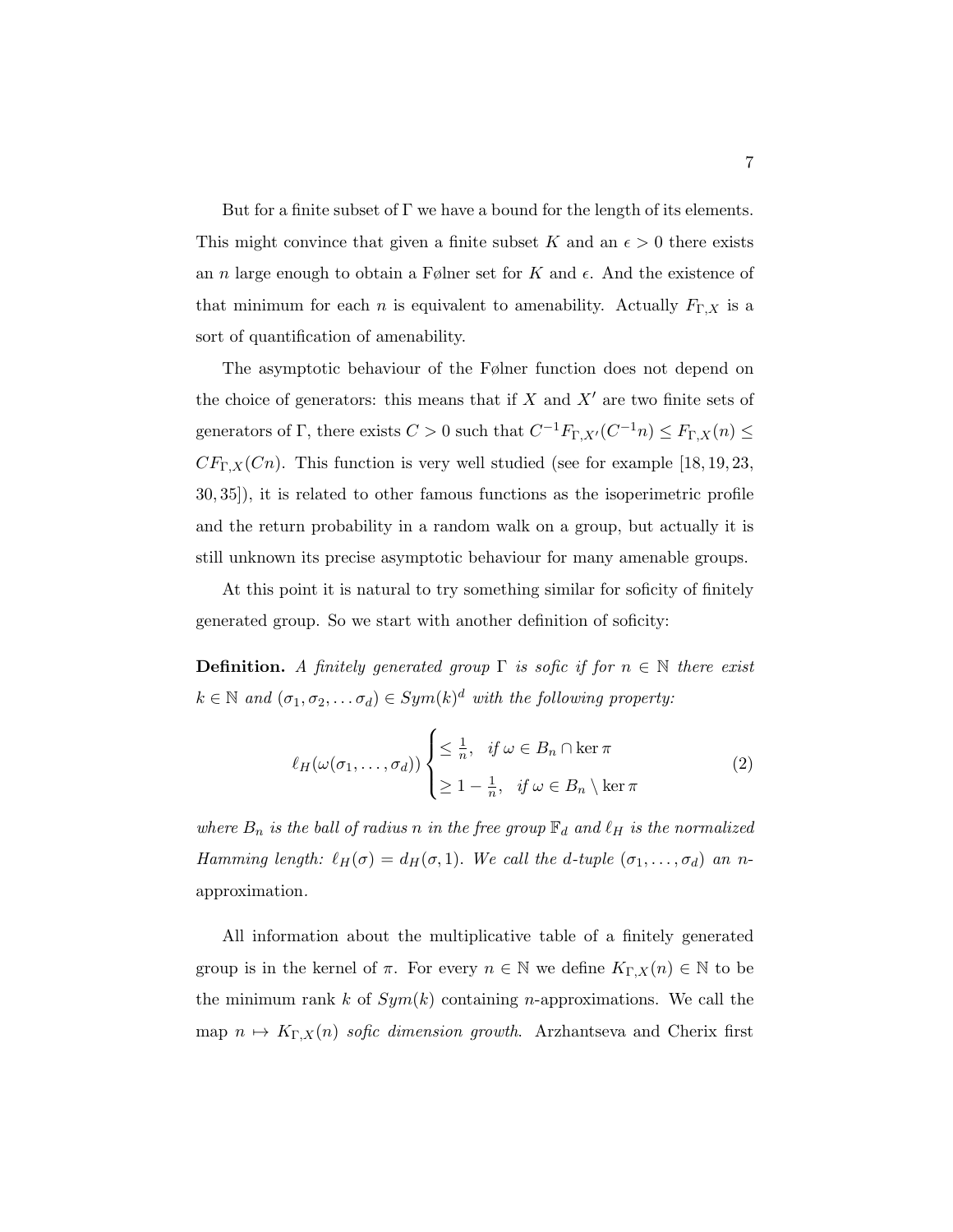introduced and studied this function in the more general setting of metric approximations in an unpublished paper [2]. Some of the results about  $K_{\Gamma,X}$ in this text (there will be a list) were already proved in [2] but our proofs are independent. For example the independence on generators up to asymptotic equivalence. Another related work with the same idea to quantify the soficity by the rank of approximations is the one about sofic profile in [12].

Coming back to our proof of soficity for amenable groups, in the case of finite generation, we can provide the following quantification, simply using inequality (1):

$$
K_{\Gamma,X}(n) \le F_{\Gamma,X}(n^2).
$$

In the last part of this dissertation many of the results are exactly a quantitative version of some known properties of sofic groups or related with them. But in some case the procedures of classical proofs loose all quantitative information, forcing us to find other proofs.

In [18] it is proved that there exist finitely generated groups with Følner function growing faster than any *recursive* function, in [23] it is asked if that it's possible also for some finitely presented groups. So we need the definition of recursive function and this brings us closer to the heart of the thesis.

Given a function  $f : \mathbb{N} \to \mathbb{N}$ , informally, the Church-Turing thesis states that every way to define the computability of  $f$  is equivalent to the computability definition given by a Turing machine. More formally, Godel, Church and Turing defined in three different ways the class of recursive, or computable functions. In 1936 Turing and Church proved that the class of computable functions is the same in the three definitions. We give, later,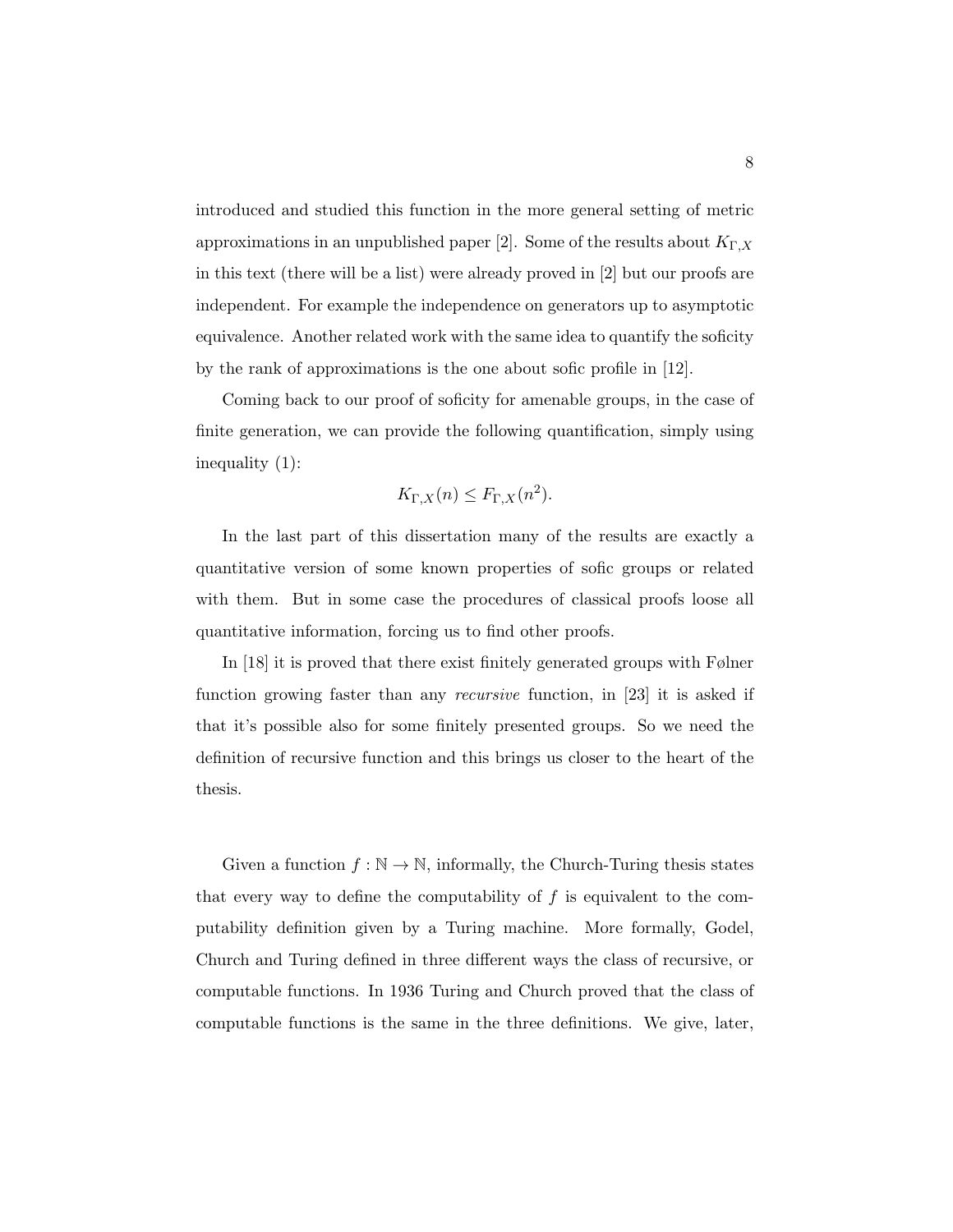another equivalent definition for computability, by using the Minsky machines.

A 2-glasses Minsky machine is a model of computation. Imagine we are given two glasses,  $A$  and  $B$ , and an infinite number of coins. The glasses can contain any finite number of coin each. The machine can put a coin into a glass, can check if a glass is empty, and if not can take a coin out from it. The program of the machine consists in a finite sequence of numbered instructions,  $0, 1, \ldots N$ . The instant configuration of the machine is given by  $(i, \epsilon_A, \epsilon_B)$  where  $i \in \{0, 1, \ldots N\}$  is the instruction that the machine is reading,  $\epsilon_A \in \mathbb{N}$  and  $\epsilon_B \in \mathbb{N}$  are, respectively, the number of coins in  $A$  and in B. The instruction has one of these forms:

$$
i \to Add(A), j
$$

$$
i, \epsilon_A > 0 \to Sub(A), j
$$

$$
i, \epsilon_A = 0 \to j
$$

$$
0 \to STOP.
$$

In the first instruction the machine is in  $i$ , adds a coin to  $A$  and goes to  $j$ ; in the second it checks if  $A$  is empty, if not it takes a coin and goes in j; in the third it checks if  $A$  is empty and goes to  $j$ , if it is not empty goes to  $i+1$ . The same instructions hold for B. At the beginning the machine has input  $(1, n, m)$ , it starts to read and execute the instructions, it stops when it goes to the instruction 0.

We are now in position to define a recursive function.

**Definition.** A function  $f : \mathbb{N} \to \mathbb{N}$  is computable (recursive) if there exists a Minsky machine with INPUT  $(1, 2^n, 0)$  and OUTPUT  $(0, 0, 2^{f(n)})$ .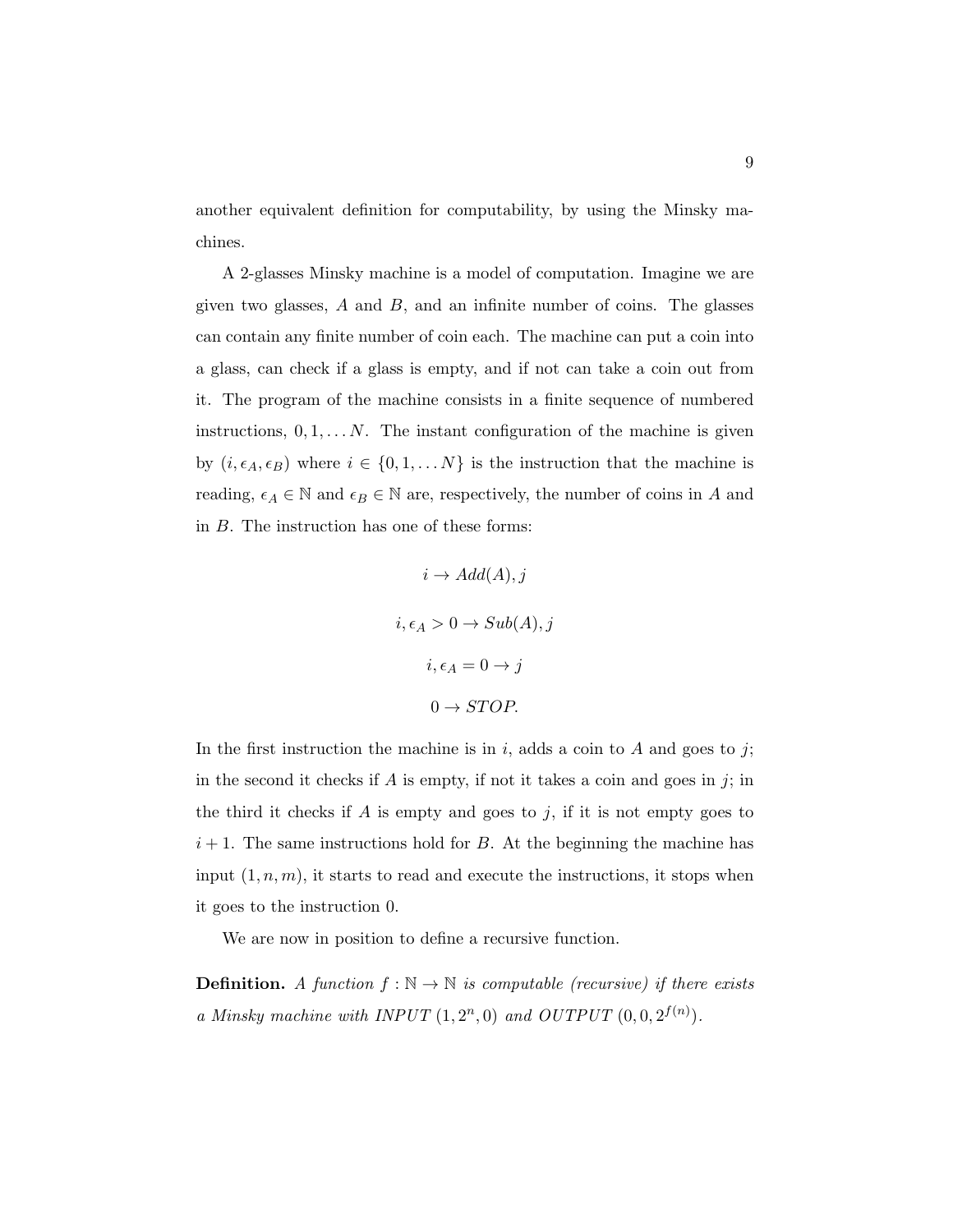Example. The program:

- 1,  $\epsilon_A = 0 \rightarrow 0$
- 2,  $\epsilon_A > 0 \rightarrow Sub(A), 3$
- 3,  $\rightarrow$  Add(B), 4
- $\bullet$  4,  $\rightarrow$  Add(B), 1

with INPUT  $(1, n, 0)$  has OUTPUT  $(0, 0, 2n)$ . Therefore the function  $n \mapsto n + 1$  is computable.

By a theorem of Minsky all Turing-computable functions are Minskycomputable functions. Now it's simple to extend the concept of computability to other things, at first we can say algorithm, effective procedure, Turing machine and Minsky machine and obtain the same concept of computability. Moreover we say that a subset  $A \subset \mathbb{N}$  is computable (recursive) if  $\chi_A$ , the characteristic function of A, is computable. More generally we may define computability of subsets of a countable set with a given enumeration.

Given a finitely presented group

$$
\Gamma = \langle X | R \rangle,
$$

in  $\mathbb{F}_X$  we can fix an enumeration of the reduced words and ask if ker  $\pi$ , the normal closure of the finite set  $R$ , is recursive or not. Actually this is equivalent to asking for the existence of an algorithm with:

INPUT  $\omega \in \mathbb{F}_X$ 

OUTPUT 0 if  $\omega \in \ker \pi$ , 1 if  $\omega \notin \ker \pi$ .

This problem is called the word problem and it was formulated by Dehn in 1911, many years before the study about computability started. Then he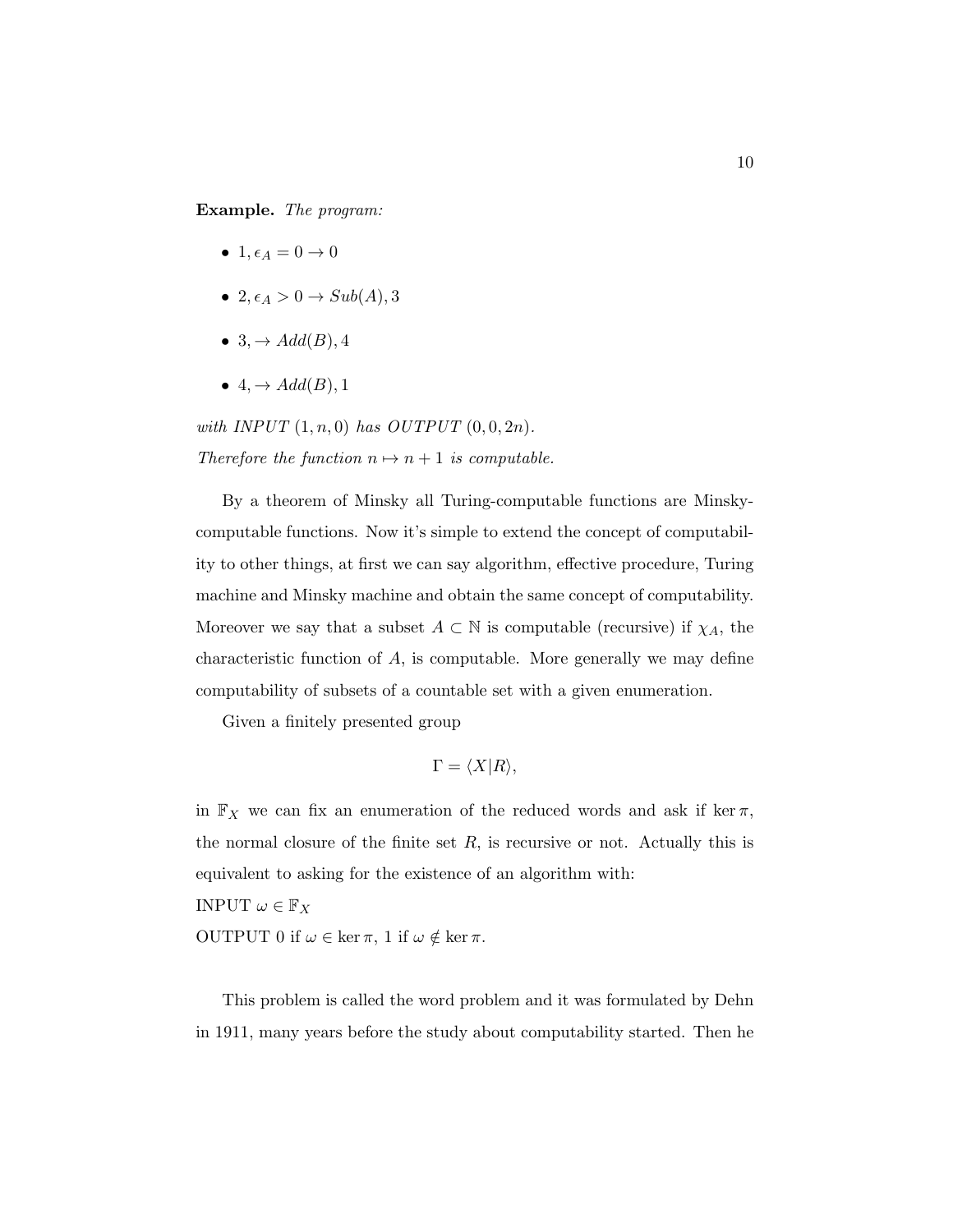gave an explicit algorithm to solve the word problem for the fundamental group of closed orientable two-dimensional manifolds of genus greater than or equal to 2 (but now we can use the same algorithm for hyperbolic groups). Magnus in 1935 solved the word problem for one-relator groups (finitely presented group with  $|R| = 1$ ). But to see a negative answer we should wait till the studies of Turing, in particular he proves the non computability of the halting problem: there's no algorithm with:

INPUT  $(M, x)$  where M is an algorithm and x is an input for M,

OUTPUT 1 if M stops with input x, 0 if M doesn't stop with x.

After this Markov and Post in 1947 constructed finitely presented semigroups with unsolvable word problem: the idea is to simulate a Turing machine with a semigroup and obtain that the computability of word problem implies the computability of halting problem. In the fifties we finally have a finitely presented group with unsolvable word problem, by Novikov and Boone. But maybe the theorem that crowned the theory of computability inside the theory of groups is the Higmann embedding theorem 1960s: a finitely generated group is a subgroup of a finitely presented group if and only if it is recursively presented  $(\Gamma)$  is recursively presented if there is an algorithm that lists all elements in  $R$ ). So the answer to a purely algebraic question is provided by the theory of recursive functions. In particular, since it is easy to find recursively presented groups with unsolvable word problem, the theorem easily provides the existence of finitely presented groups with unsolvable word problem.

We can now come back to our classes of groups. If  $\Gamma$  is finitely presented, residually finite we know that for each  $g \in \Gamma \setminus \{1\}$  there exists an homomor-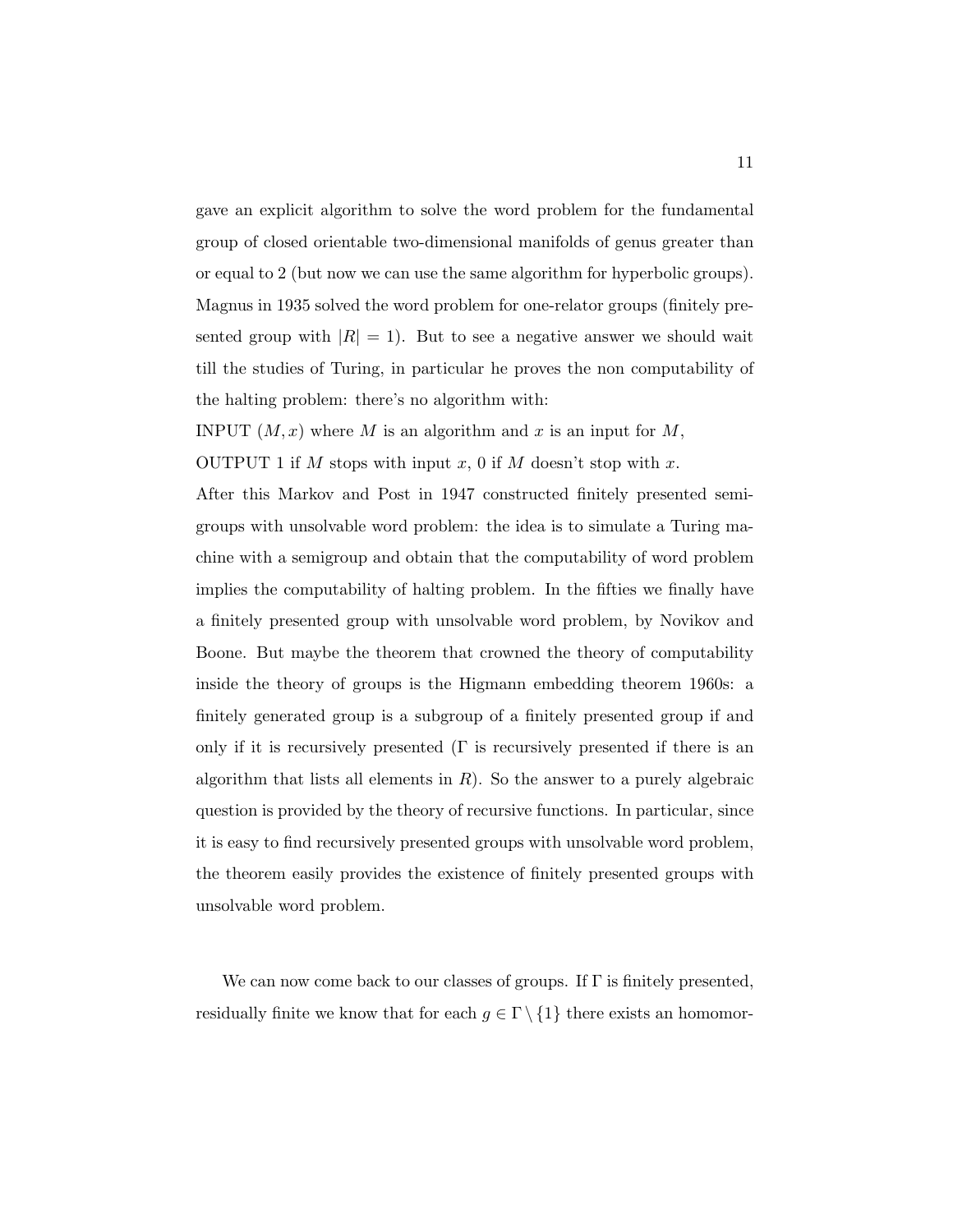phism  $\phi$  onto a finite group such that  $\phi(g) \neq 1$ . Since  $\Gamma$  is finitely presented it's easy to see that we can list all the words in ker  $\pi$ . Consider the following algorithm:

Given  $\omega \in \mathbb{F}_X$  as input we list all elements in ker  $\pi$  and stop if we find  $\omega$ . Simultaneously we can list all homomorphisms onto finite groups (again thanks to the finite presentation of  $\Gamma$  and the possibility to list all finite groups) and stop if we find  $\phi$  such that  $\phi(\pi(\omega)) \neq 1$  (we can check it because finite groups have solvable word problem).

Then if  $\omega \in \ker \pi$  we find it in the first list and the algorithm stops, if  $\omega \notin \ker \pi$  we know that  $\pi(\omega) \in \Gamma \setminus \{1\}$  and then the second algorithm stops. This is the Malcev algorithm to solve the word problem in finitely presented residually finite groups.

On the other hand Kharlampovich constructed in [24] finitely presented solvable of step 3 (and therefore amenable) groups, with unsolvable word problem. Again the idea is to simulate Minsky machines with unsolvable halting problem.

In some sense for finitely presented groups the residual finiteness is effective: it is possible to compute the homomorphisms onto finite groups. This gives the solvability of the word problem for this kind of groups. What happens in the class of amenable and sofic groups? It is natural to try to understand which are the *effectively amenable groups* and *effectively sofic* groups. We thank A. Thom who gave us the idea to study effective soficity.

The definition of effective soficity is very natural, this means that there exists an algorithm with:

INPUT  $n \in \mathbb{N}$ 

OUTPUT  $k \in \mathbb{N}, (\sigma_1, \ldots, \sigma_d) \in Sym(k)$  the *n*-approximation. For effective amenability we want an algorithm with: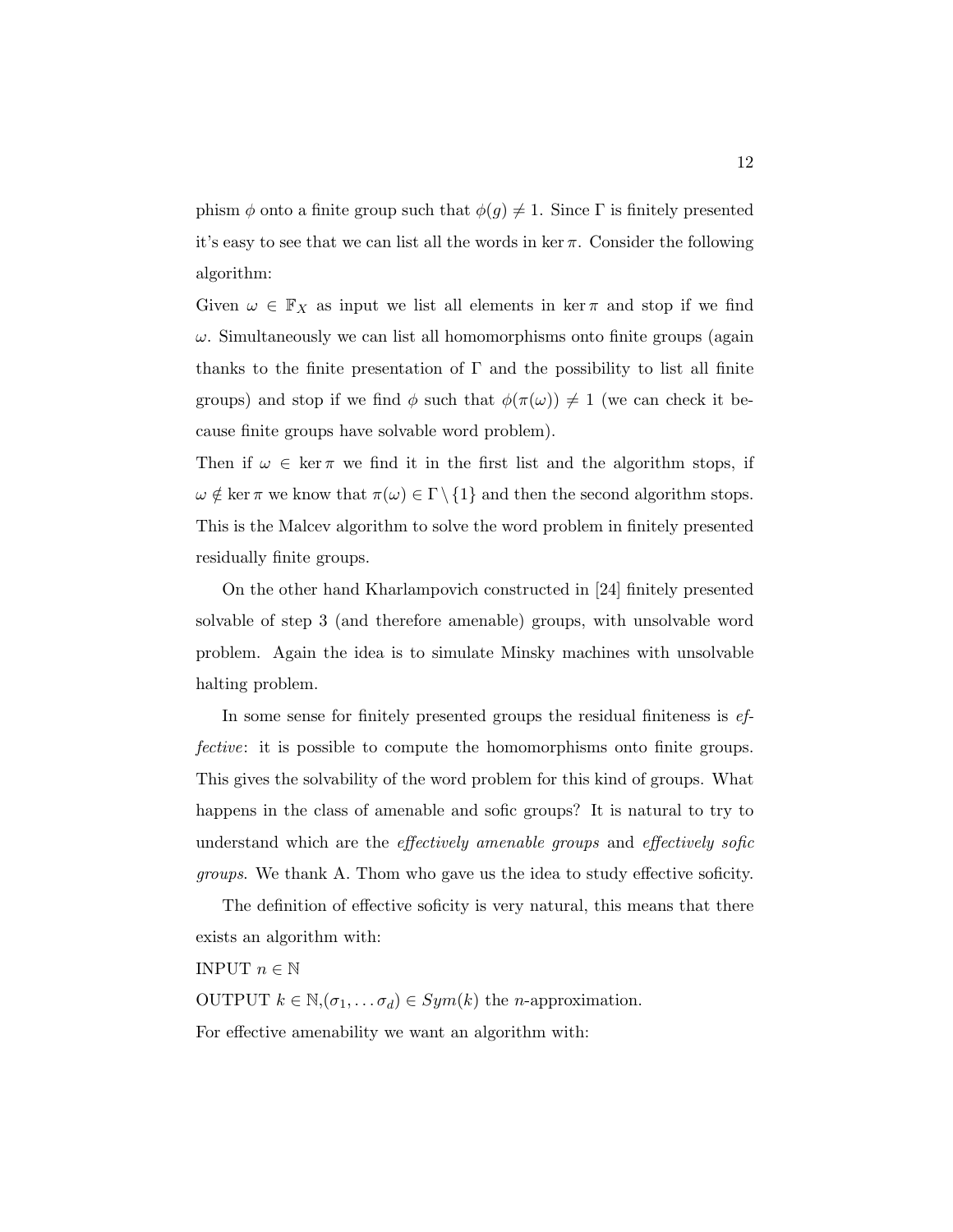#### INPUT  $n \in \mathbb{N}$

OUTPUT  $F \subset \mathbb{F}_X$  such that  $\pi(F) \subset \Gamma$  is *n*-Følner.

It has no sense in fact asking as output a subset for a group that in general has unsolvable word problem, but we can search for the preimages of Følner sets. In particular it means that if this algorithm exists we can list the elements of a Følner set, but maybe with repetitions.

The most important facts of the thesis are:

 $\Gamma$  effectively sofic  $\iff\Gamma$  sofic with solvable WP ,

 $\Gamma$  effectively amenable  $\iff$   $\Gamma$  amenable with solvable WP.

It is natural to ask for the relations with the Følner function, also to show examples of amenable groups which are not effectively amenable. A function  $f : \mathbb{N} \to \mathbb{N}$  is subrecursive if there exists a recursive upper bound. It is known that there exist functions which are not subrecursive. In [18] for each function f finitely generated groups with  $F\phi$ lner function greater than f are constructed. If we start with a non subrecursive function  $f$  we obtain a non subrecursive Følner function. Noting that the effective amenability implies the subrecursivity of  $F$ , then these groups are not effectively amenable (and therefore have unsolvable word problem).

We don't know if subrecursivity of  $F_{\Gamma}$  is equivalent to computability of Følner sets in Γ. For the analogue question about soficity we have the answer, again thanks to Kharlampovich groups:

 $K_{\Gamma}$  subrecursive  $\Rightarrow$   $\Gamma$  effectively sofic (and then solvable WP)

because the sofic dimension growth is bounded from above by the Følner function which is, in the case of Kharlampovich groups, subrecursive. And we know that the word problem is unsolvable.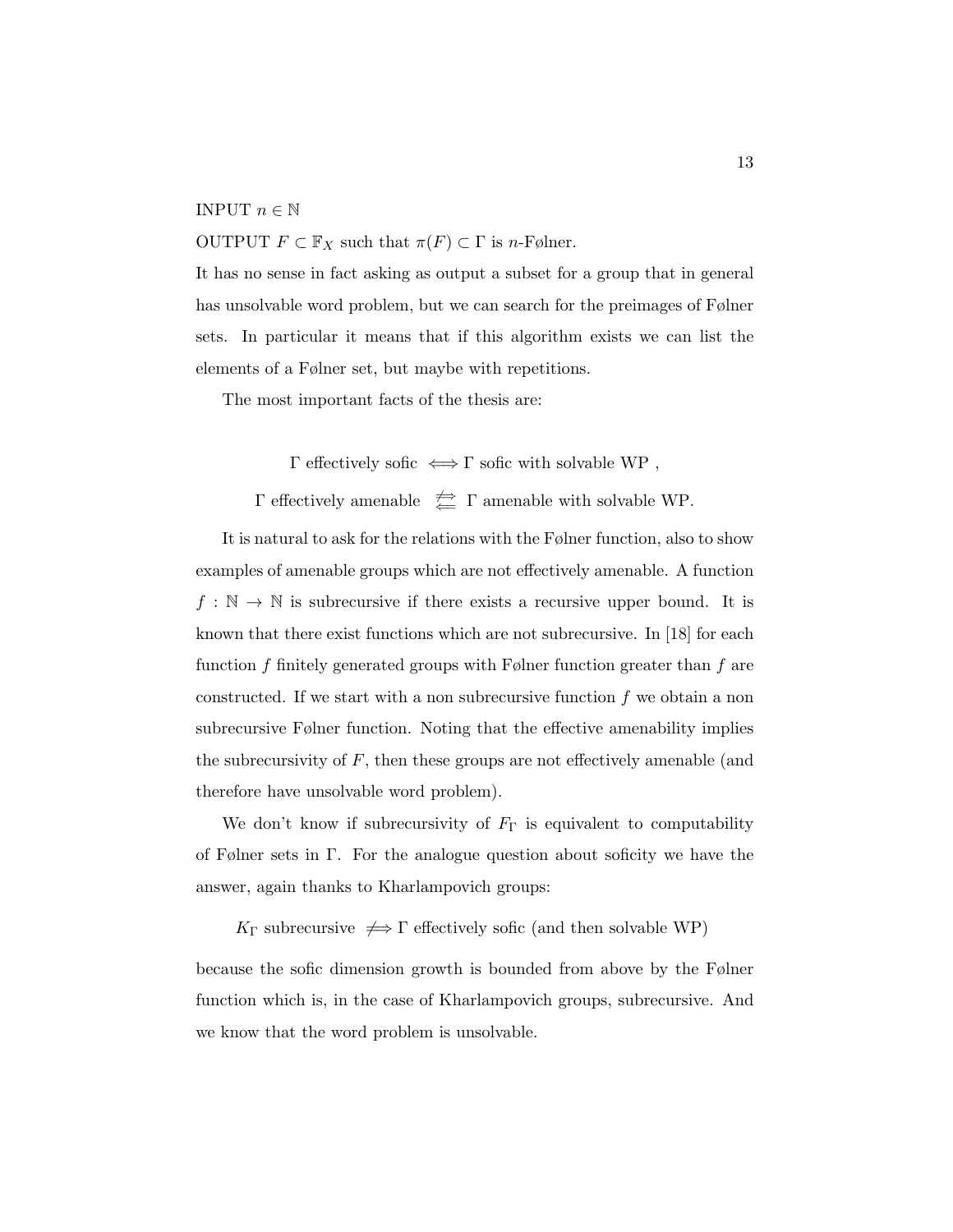Finally we give some stability properties for effectively amenable groups and for groups with subrecursive sofic dimension growth. For the first ones we construct explicit preimages of Følner sets for some amenable extensions and for the second ones we find several upper bounds for  $K_{\Gamma}$ , in particular for direct products, semidirect products with amenable groups and free products.

Many questions, that we will present throughout the text, remain open. A natural ambitious program would be to find some good algorithmic property for sofic groups, maybe so good that it wouldn't be true for all finitely generated groups.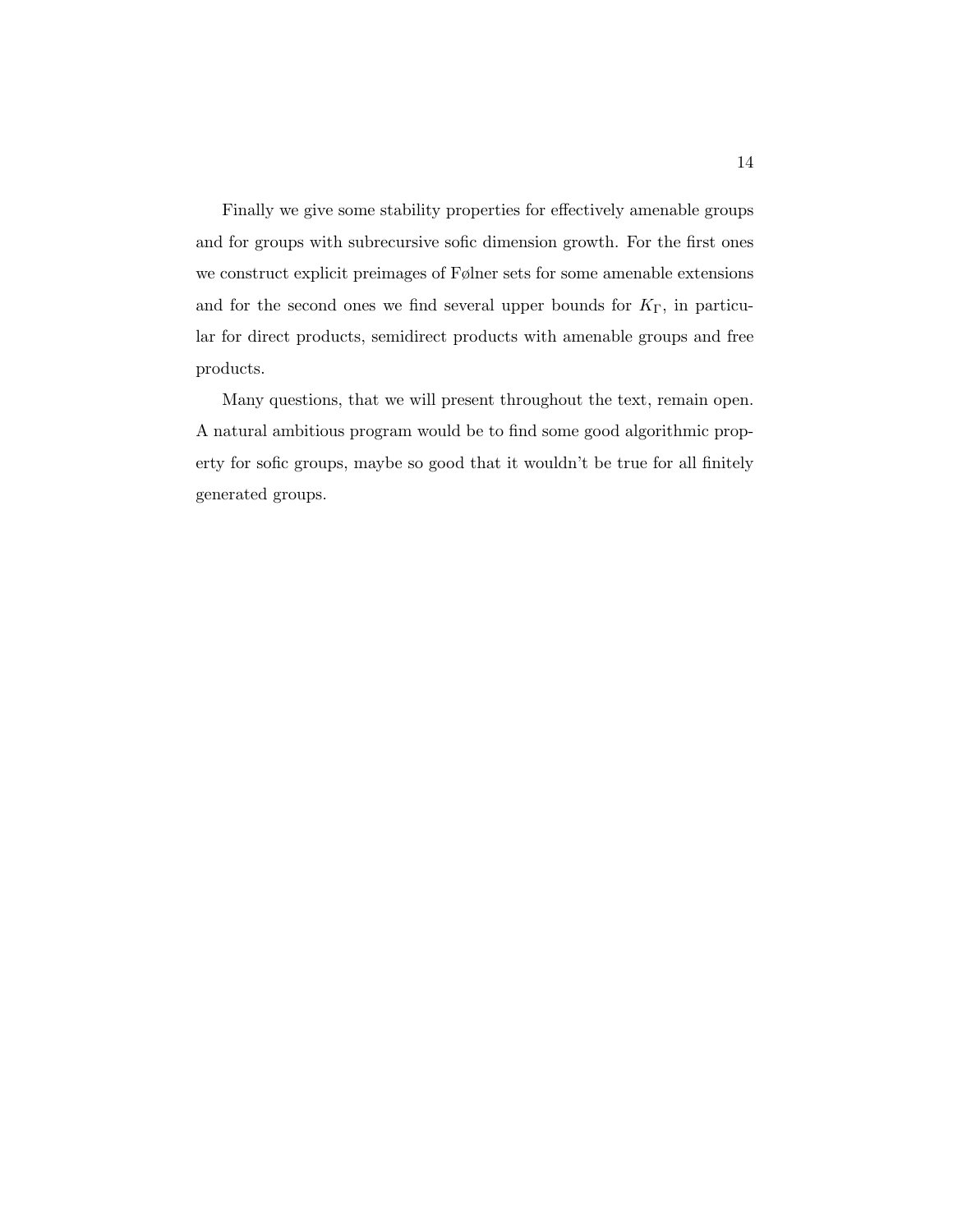### Acknowledgements

My deep gratitude goes at first to my advisor Tullio Ceccherini-Silberstein, who understood and advised me in the best of the ways. For the topic he suggested and long time and competence he devoted to me, still leaving me free to follow my intuitions and interests.

Moreover I am indebted to Roberto Conti for the hours spent together during the first year of my research, and his valuable remarks, comments and ideas.

I would like to thank Goulnara Arzhantseva and Andreas Thom for questions and problems they suggested me to investigate. I acknowledge support of dipartimento Castelnuovo and of the professors there who always showed me interest, notwithstanding different specialisations.

Finally many thanks to my family, my loves, my friends for their constant encouragement. In particular thanks to Lucia, who owns the format of these acknowledgments, to Vito and Alessandro, for interesting mathematical (and otherwise) conversations and especially to Angela Carnevale for the "effective" draft of this thesis (and many other things).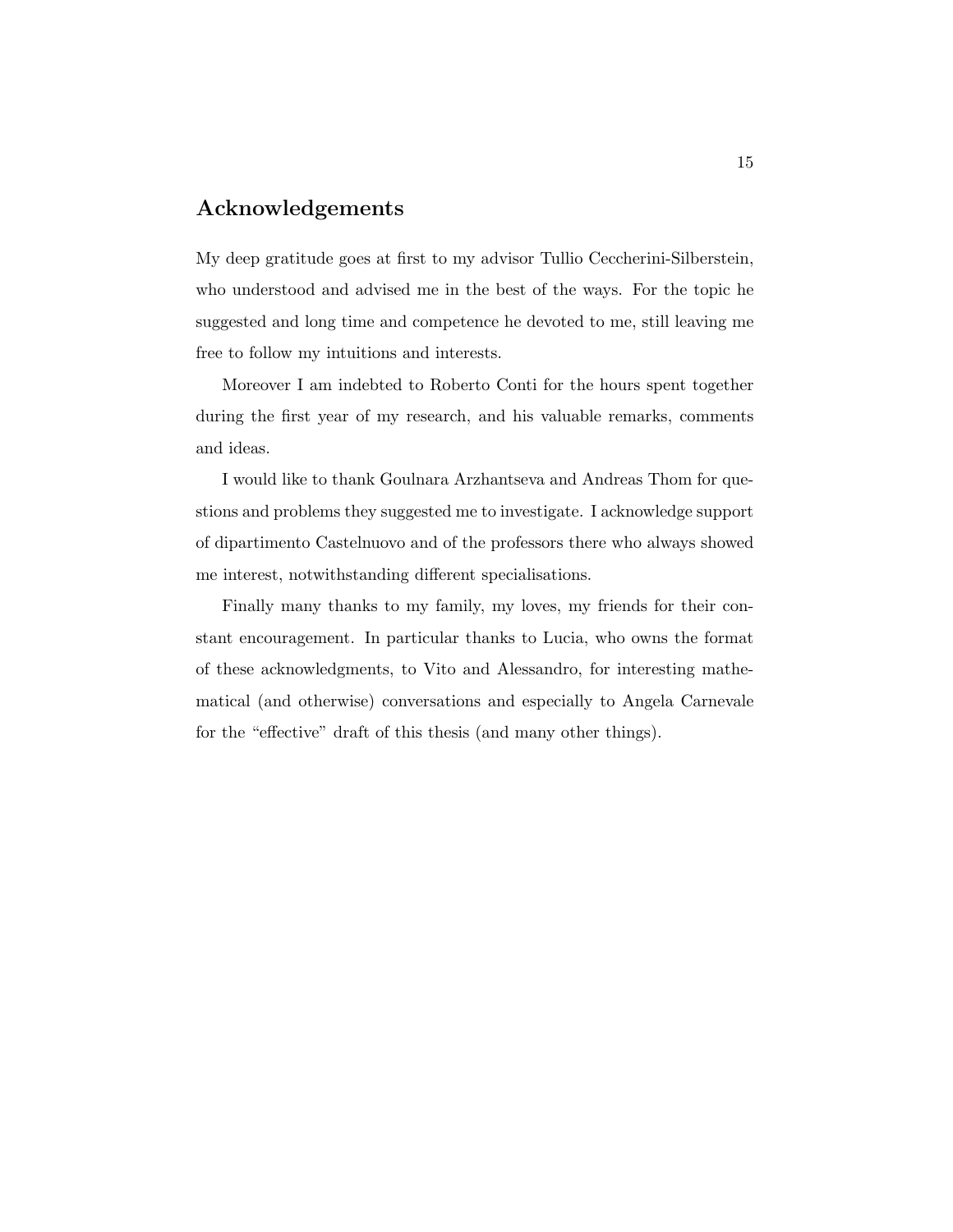## List of definitions and results



#### LEGENDA

- FP finitely presented groups;
- WP group with solvable word problem;
- EffA effectively amenable groups (groups with computable Følner sets);
- IG intermediate growth groups;
- $G(M)$  Kharlampovich group (see Section 1.7);
	- E Erschler groups with non subrecursive Følner function in  $[18]$ ;
	- $G_{\overline{\omega}}$  Grigorchuk groups with  $\overline{\omega}$  computable (see [21]);
	- $G_{\omega}$  Grigorchuk groups with  $\omega$  non computable (see [21]).

Solvable groups are disjoint from IG groups by Milnor's Theorem. For intermediate growth groups the subrecursivity of Følner function is equivalent to the computability of Følner sets (we know that a subsequence of the balls is a Følner sequence). Grigorchuk asked for the growth rate of the Følner function of  $G_{\omega}$ , generalization of the Grigorchuk group described in [21]. Gromov asked for amenable groups with non subrecursive Følner function; there are only not finitely presented examples by Erschler [18]. The remaining non trivial inclusions and questions will be discussed in the sequel.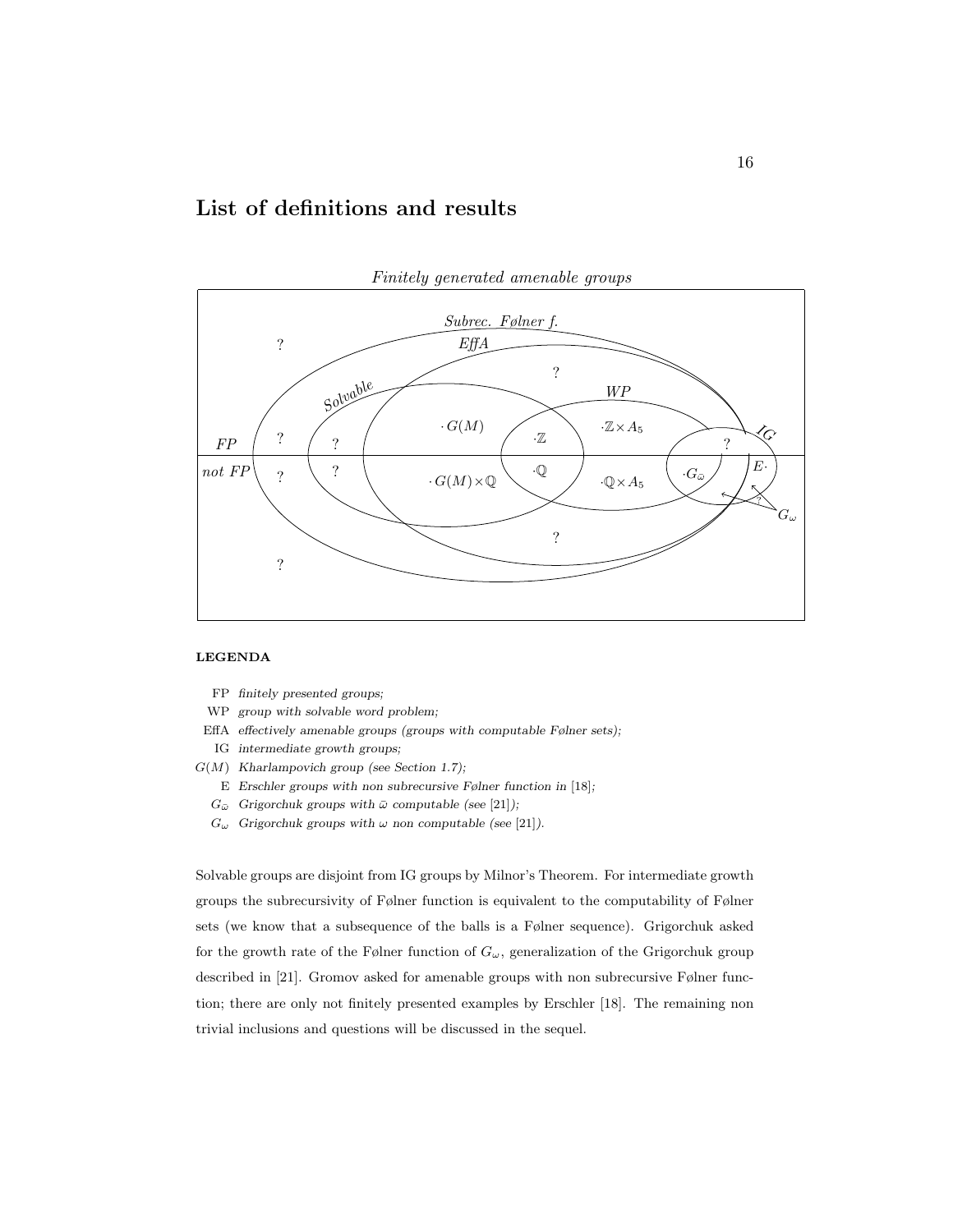#### Chapter 2

- Definition of computable Følner sets or effective amenability (EffA),
- WP+amenability implies EffA,
- Kharlampovich groups are EffA and then EffA does not imply WP,
- f.g. extensions of an amenable solvable WP groups by abelian groups are EffA,
- semidirect products between f.g. groups EffA are EffA,
- N, G, K f. g. groups such that: $1 \rightarrow N \rightarrow G \rightarrow K \rightarrow 1$ , N EffA, distortion function  $\Delta_N^G$  subrecursive, K amenable solvable WP, then G is EffA.

#### Chapter 3

- amenable+WP implies subrecursive Følner function  $F$
- upper bound Følner function Kharlampovich groups and solvable groups  $<sup>1</sup>$ </sup>
- upper bound Følner function semidirect product
- upper bound Følner function amenable extension in term of distortion function
- $\bullet$  definition of function  $LEF$ , quantitative version of  $LEF$  property and comparison with function  $R$  quantifying residual finiteness  $^2$
- $\bullet$  definition of sofic dimension growth  $K$ , asymptotic invariance, comparison with other version of sofic growth <sup>2</sup>
- comparison between  $LEF$ , F and K functions<sup>2</sup>
- $\bullet$  definition of function *Stb*, quantitative version of weak stability of a finite set of relations
- $\bullet$  remark about the arbitrary large subrecursive growth of  $Stb$
- definition of computability of sofic approximation or effective soficity (EffS)
- EffS if and only if WP+soficity
- subrecursivity of K in Kharlampovich group (K subrecursive  $\neq$  EffS)
- upper bound for K of direct products<sup>2</sup>
- $\bullet$  upper bound for  $K$  of semidirect products with amenable groups
- upper bound for  $K$  of free product.

<sup>&</sup>lt;sup>1</sup> different proof of something known

<sup>&</sup>lt;sup>2</sup>independent proof of something already proved in the unpublished work [2]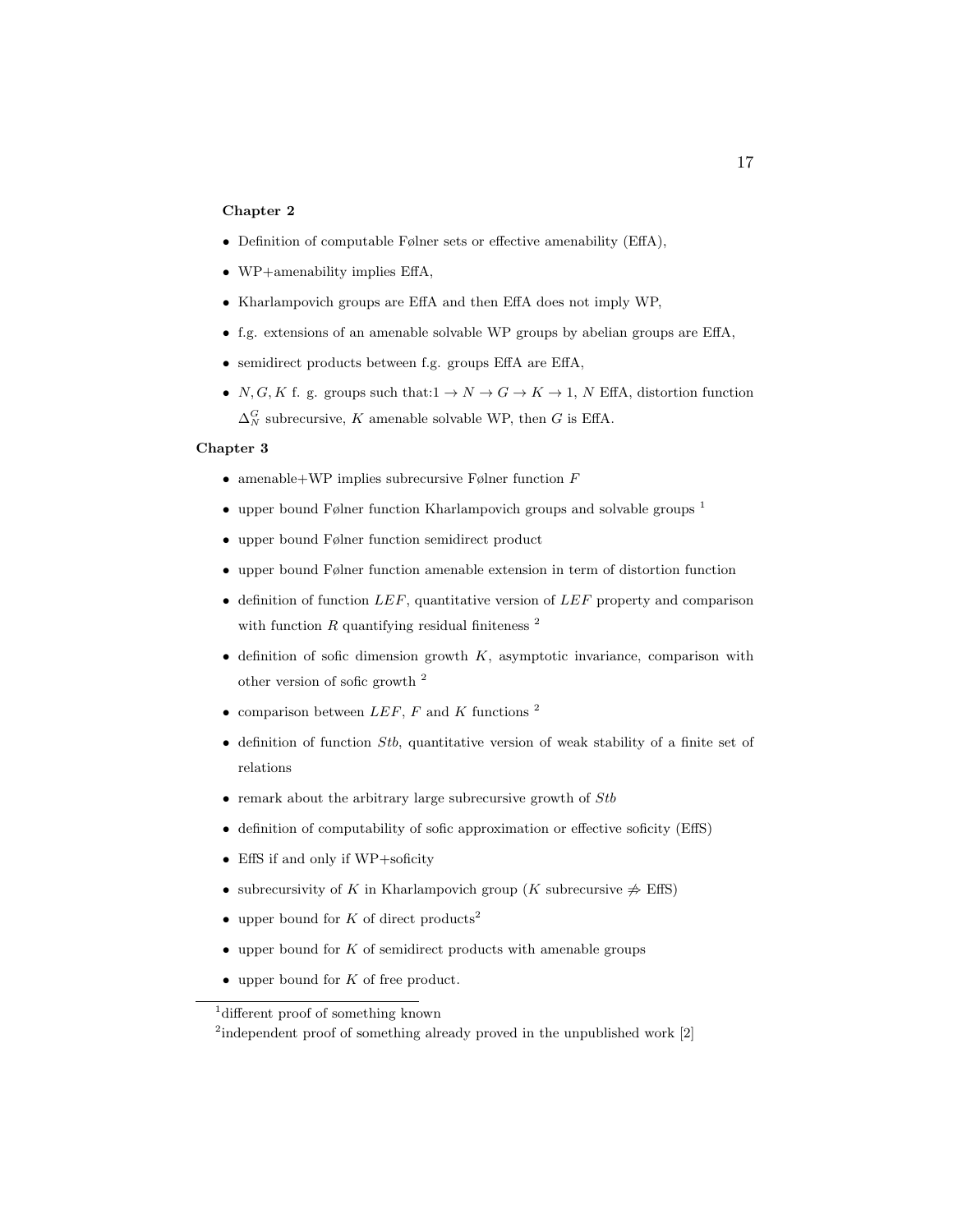# Chapter 1

# Preliminaries and notation

In this chapter we fix for good some notation, essentially about finitely generated groups. For example the symbols and the description of the presentation of the finitely generated group  $\Gamma$  will be the same, unless explicit mention, troughout the whole thesis.

Moreover we report some classic definitions and some results without proofs. In the thesis we will quantify some of these results (then we will prove stronger versions). Actually in some cases we present alternative version of known results or definitions, for example we prove the general equivalence between metric approximation on subsets or on generators, that we will quantify in the last chapter in the case of soficity.

### 1.1 Finitely generated groups

Let  $\Gamma$  be a group, a finite subset  $X = \{x_1, \ldots, x_d\}$  generates  $\Gamma$  if  $\langle X \rangle :=$  $\bigcup_{n\in\mathbb{N}}(X\cup X^{-1})^n=\Gamma.$  Consider  $\mathbb{F}_X$ , the free group on X: the group of all free reduced words in  $x_1, \ldots, x_d, x_1^{-1}, \ldots, x_d^{-1}$ . When it is possible we will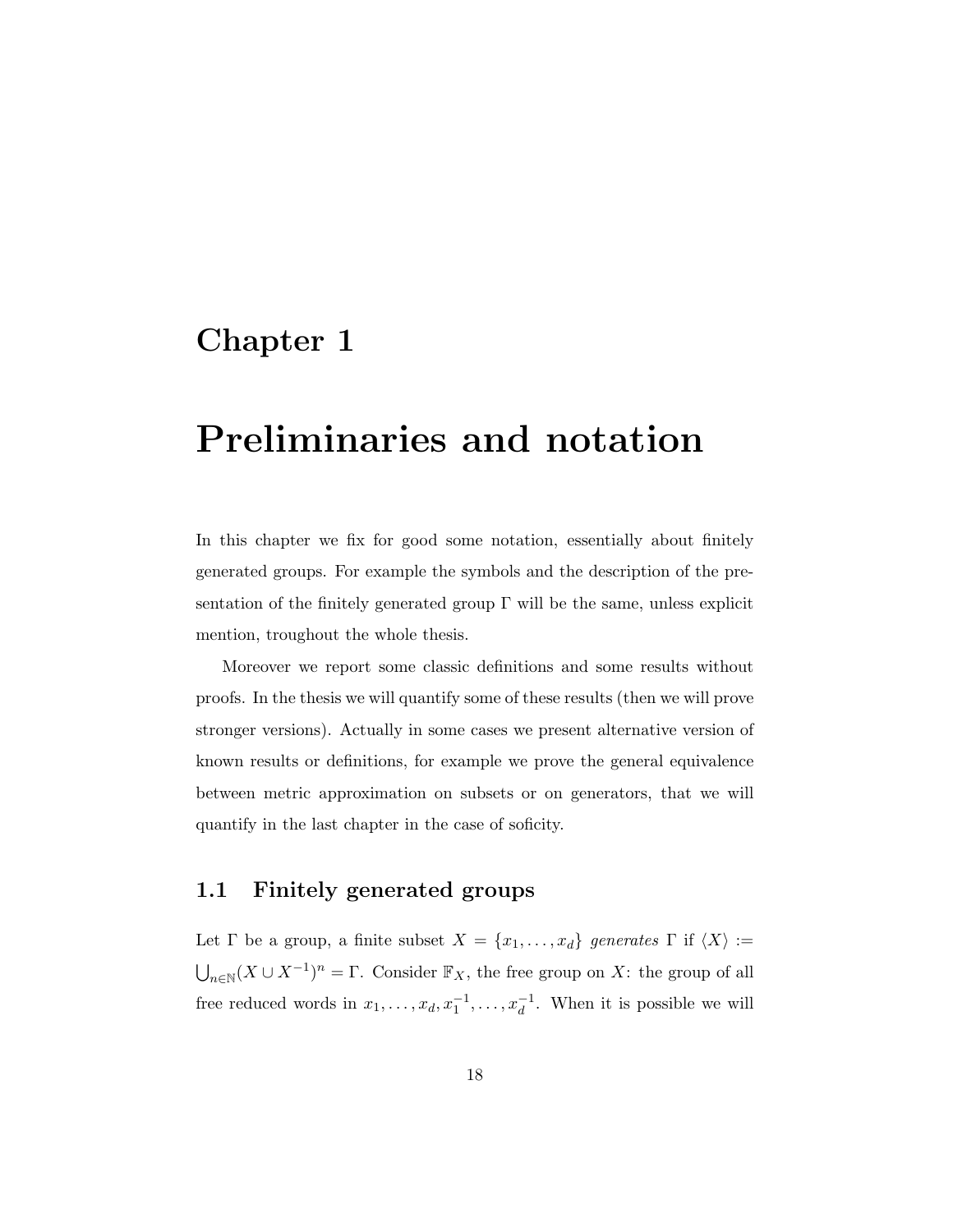use the same symbol for the generator  $x_i$  in the group  $\Gamma$  and the generator in  $\mathbb{F}_X$ .

We have a canonical epimorphism  $\pi : \mathbb{F}_X \longrightarrow \Gamma$ , the homomorphism extension of the map  $x_i \mapsto x_i$ . In general given a word  $\omega \in \mathbb{F}_d$ , given d elements  $g_1, \ldots, g_d$  of a group G, we denote by  $\omega(g_1, \ldots, g_d)$  the obvious element of G. Then  $\pi(\omega) = \omega(x_1, \ldots, x_d)$ .

The kernel ker  $\pi$  is the normal subgroup of the words of  $\mathbb{F}_X$  trivial in Γ. If R is a subset of  $\mathbb{F}_X$  such that ker  $\pi = R^{\mathbb{F}_X}$ , where  $R^{\mathbb{F}_X}$  is the normal *closure* of R in  $\mathbb{F}_X$ , then we shortly write:

 $\Gamma = \langle X|R \rangle$ , where  $\langle X|R \rangle$  is a presentation of Γ.

A classical result about presentations:

**Theorem 1.1.1.** If  $\Gamma = \langle X|R \rangle$ ,  $\Gamma' = \langle Y|S \rangle$  and  $\Gamma \cong \Gamma'$  then by using a sequence of Tietze Transformations  $R^+$ ,  $R^-$ ,  $X^+$ ,  $X^-$  we can transform  $\langle X|R\rangle$  to  $\langle Y|S\rangle$ .

In particular if X and Y are finite then  $X^+$  and  $X^-$  appear just a finite number of times in the sequence. We'll recall Tietze Transormations in Subsection 3.3.1, for a general reference see [28].

For each element  $g \in \Gamma$  we define  $|\cdot|$  as the word length with respect to  $X, |g| := \min\{|\omega|, \omega \in \mathbb{F}_X, \pi(\omega) = g\},\$  where  $|\omega|$  is the usual length of a reduced word in  $\mathbb{F}_X$ . Sometimes we write  $|g|_X$  to underline the dependence of the length on the set of generators. We denote with  $B_n$  the ball of radius n in  $\mathbb{F}_X$  and with  $B_n(\Gamma) := \pi(B_n)$  in  $\Gamma$ . We denote by e the identity element of  $\Gamma$  and by  $1_G$  the identity element of a generic group G. For a subset  $\mathcal{A} \subset \mathbb{F}_X$  we denote  $|\mathcal{A}|_w := \max\{|\omega|, \omega \in \mathcal{A}\}\$ and for a subset  $A \subset \Gamma$  we denote  $|A|_X := \max\{|a|_X, a \in A\}.$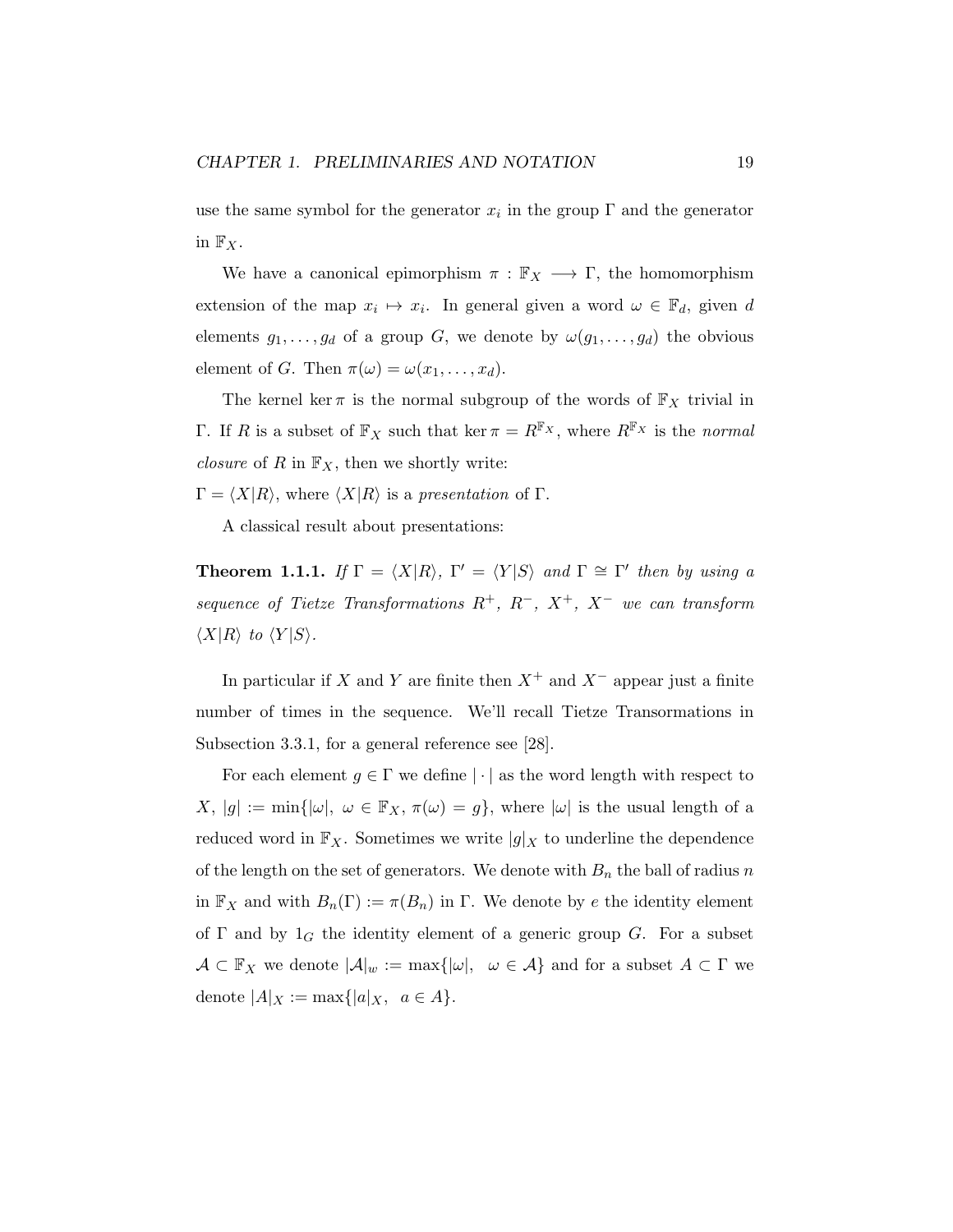#### 1.2 Amenable groups

The class of amenable groups appear in many areas of mathematics, in particular there are a lot of different equivalent characterizations.

**Theorem 1.2.1.** For a discrete group  $G$ , the following are equivalent:

- G has no paradoxical decomposition;
- there exists a state in  $\ell^{\infty}(G)$  which is invariant under the left translation action;
- G has an approximate invariant mean;
- G satisfies the Følner condition;
- the trivial representation of  $G$  is weakly contained in the regular representation of G;
- the  $C^*$ -algebra and the reduced  $C^*$ -algebra of  $G$  coincide.
- any continuous affine action of G on a nonempty compact convex subset of a locally convex space has a fixed point.

A discrete group G is amenable if one of the conditions in Theorem 1.2.1 holds. Actually the list is not complete: if we restrict to finitely generated groups, for example, Γ is amenable if and only if the spectral radius of the Markov operator associated to  $(\Gamma, X)$  is 1 (Kesten-Day Theorem). But also  $\Gamma$  is amenable if and only if  $\lim_{n\to\infty} |B_n \cap \ker \pi|^{\frac{1}{n}} = 2|X| - 1$  (Grigorchuk-Cohen cogrowth theorem). We also have a specialized Følner property for Γ and this is the unique definition that we will use: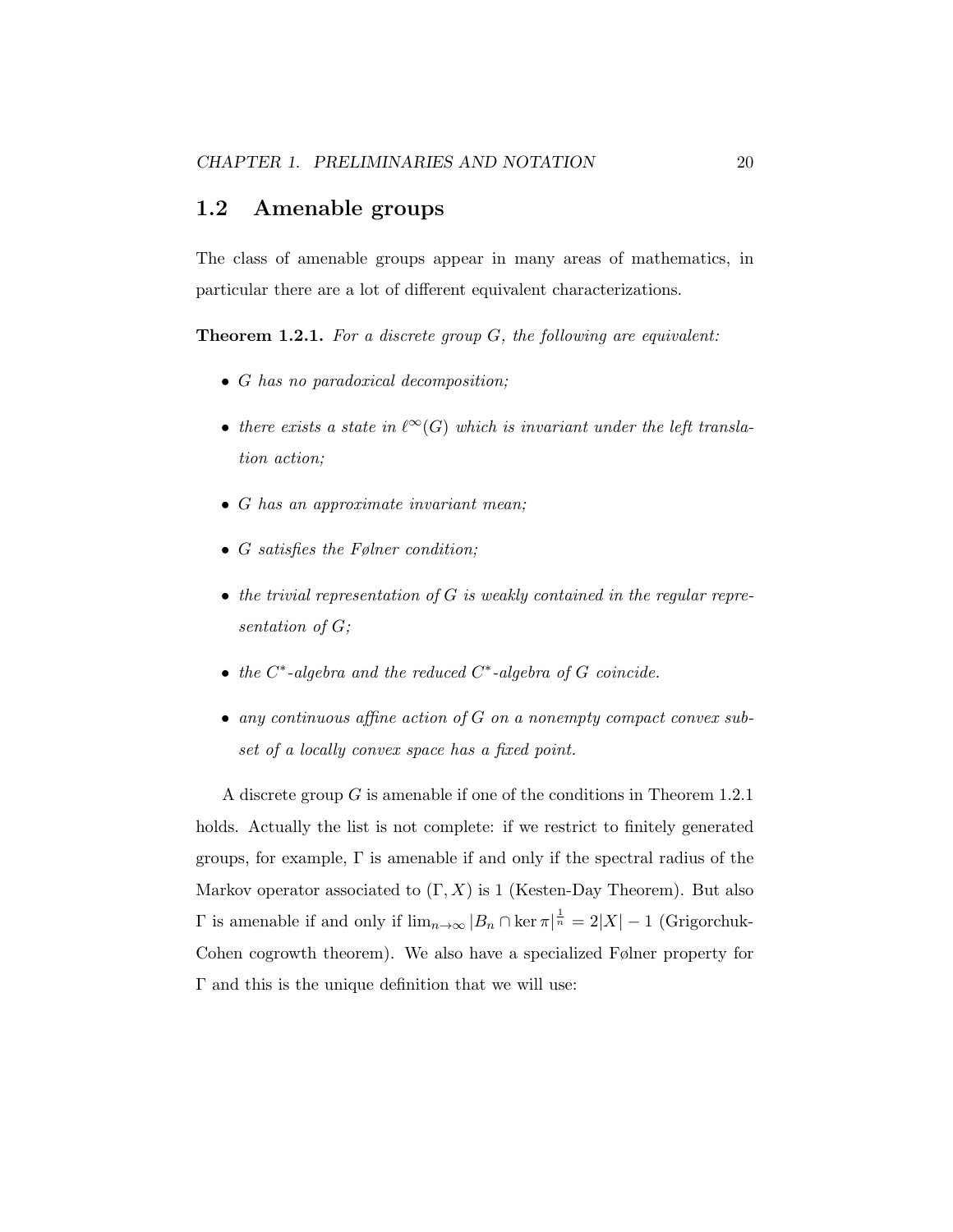**Definition 1.2.1.** Γ is amenable if for every  $\epsilon > 0$  there exists a finite nonempty subset  $F \subset \Gamma$  such that

$$
\frac{|F\setminus xF|}{|F|}\leq \epsilon, \quad \forall x\in X\cup X^{-1}.
$$

The class of amenable groups contains finite groups, abelian groups and more generally groups with subexponential growth. It is closed under the operations of taking subgroups, taking quotients, taking extensions, and taking inductive limits. Non abelian free groups and groups containing non abelian free subgroups are not amenable.

For proofs, references and systematic treatment see [9, 11].

### 1.3 Residually finite groups

The class of residually finite groups is a generalization of the class of finite groups, very different from amenability.

**Definition 1.3.1.** A group G is residually finite if for each element  $q \in G$ with  $g \neq 1_G$ , there exist a finite group F and a homomorphism  $\Phi : G \to F$ such that  $\Phi(g) \neq 1_F$ .

It is easy to see that it is equivalent to the fact that finite index normal subgroups of  $G$  separate the elements of  $G$  or that  $G$  is embeddable into a direct product of finite groups. Finite groups are obviously residually finite, finitely generated abelian, and more generally metabelian, groups are residually finite and the class of residually finite groups is closed under taking subgroup, taking projective limits and finite extensions.

For a given group F a map  $\phi : \Gamma \to F$  is a homomorphism if and only if  $\phi(\pi(r)) = 1_F$  for all  $r \in R$  and we can completely describe a homomorphism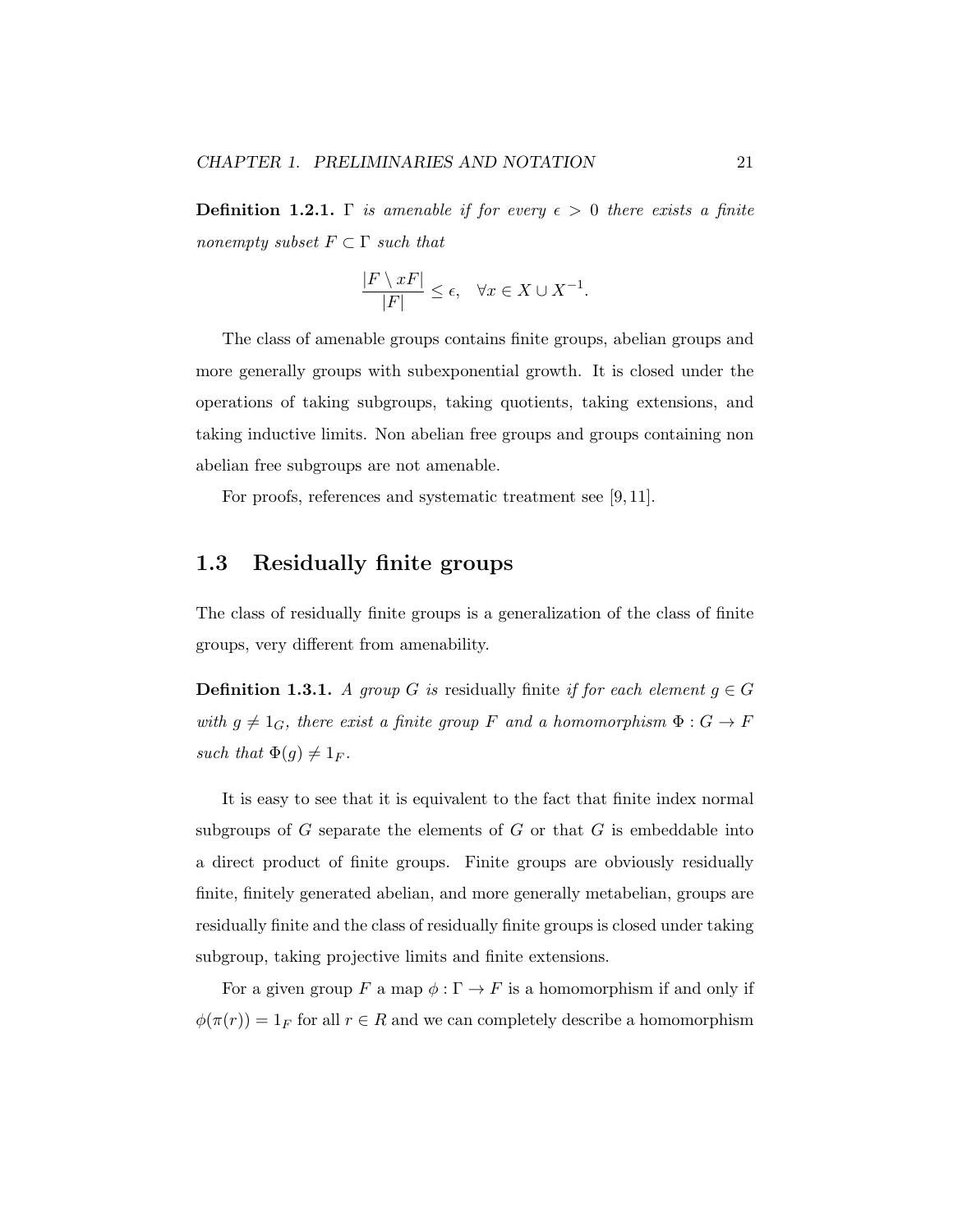fixing  $\phi(x_1), \ldots, \phi(x_d) \in F$ .

Then, if  $\Gamma$  is residually finite, for each  $\omega \in \mathbb{F}_X \setminus \ker \pi$ , we can find a finite group F and  $f_1, \ldots, f_d \in F$  such that  $\omega(f_1, \ldots, f_d) \neq 1_F$  and  $r(f_1, \ldots, f_d) = 1_F$ for all  $r \in R$ .

Finally with a simple direct-product we can obtain an apparently stronger form of residual finiteness in the case of finitely generated groups:

**Proposition 1.3.1.** Γ is residually finite if and only if for every  $n \in \mathbb{N}$  we have a finite group F and d elements  $f_1, \ldots, f_d \in F$  such that:

$$
\omega(f_1, \dots, f_d) \begin{cases} = 1_F & \text{if } \omega \in \ker \pi \\ \neq 1_F, & \text{if } \omega \in B_n \setminus \ker \pi. \end{cases}
$$
 (1.1)

In this way the residual finiteness appears as an approximation property of  $\Gamma$  by finite groups. We see now a large generalization of this.

#### 1.4 Metric approximations

An *invariant length group* is a group G equipped with a function  $\ell : G \to \mathbb{R}^+$ such that,  $\forall g, h \in G$  we have:

$$
\ell(g) = 0 \Leftrightarrow g = 1_G, \qquad \qquad \ell(g^{-1}) = \ell(g),
$$
  

$$
\ell(gh) \le \ell(g) + \ell(h), \qquad \qquad \ell(g^h) = \ell(g).
$$

For each group G the trivial length, 0 on  $1_G$  and 1 elsewhere, is invariant. Another example is the symmetric group  $Sym(k)$  with the normalized Hamming length, the normalized number of points not fixed by a permutation. That is, for  $\sigma \in Sym(k)$ :

$$
\ell_H(\sigma) := \frac{|\{i \in \{1, 2, \dots, k\} : \ \sigma i \neq i\}|}{|k|}.
$$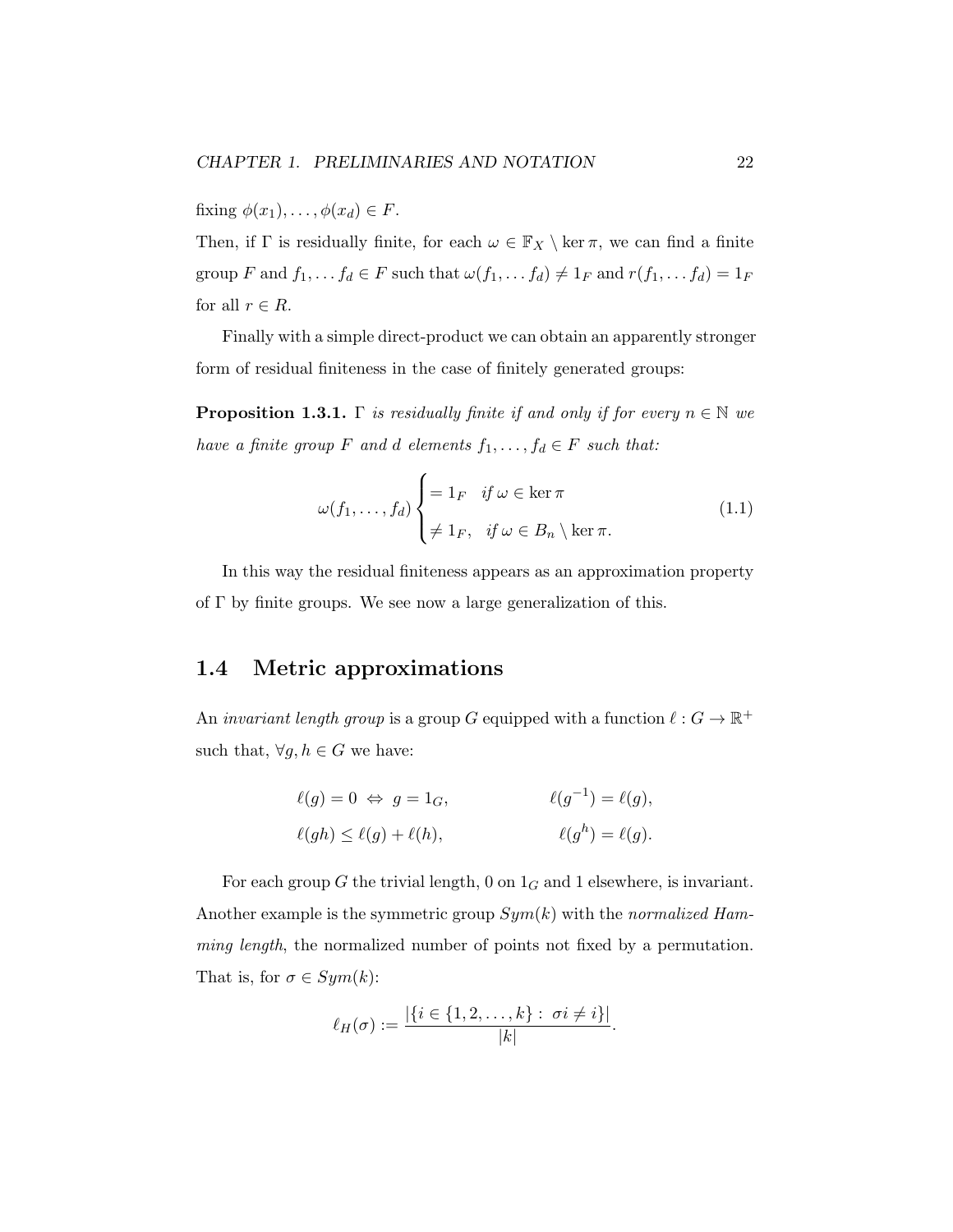Given such a length, we can define the associated distance on  $G$ , simply by  $d(g, h) := \ell(gh^{-1})$ , that is bi-invariant:  $d(g, h) = d(xg, xh) = d(gy, hy)$ . Viceversa from a bi-invariant distance d we obtain an invariant length  $\ell(g) :=$  $d(g, 1_G)$ .

We can speak about continuous or isometric maps or homomorphisms between length invariant groups. In particular every injective homomorphism is isometric with the trivial length. Another example of isometric homomorphism is the inclusion of the symmetric group on a finite set A into the symmetric group on  $A \times B$ , where B is a finite set:

$$
i: Sym(A) \hookrightarrow Sym(A \times B)
$$
  

$$
i(\sigma)(a, b) = (\sigma a, b), \ \forall a \in A, \ \forall b \in B, \ \forall \sigma \in Sym(A).
$$

**Definition 1.4.1.** Given a group  $G$  and a group  $F$  equipped with a biinvariant distance d, for  $K \subset G$  and  $\epsilon > 0$ , a map  $\phi : G \to F$  is  $(K, \epsilon)$ approximation of G by F if:

$$
d(\phi(gh), \phi(g)\phi(h)) \le \epsilon, \qquad g, h \in K;
$$
  

$$
d(\phi(g), \phi(h)) \ge 1 - \epsilon, \qquad g, h \in K, g \ne h.
$$

For each class of invariant length groups  $\mathcal C$  we can consider the following property. G is approximable by the class C if for each finite subset  $K \subset G$ and for each  $\epsilon > 0$ , there exist  $C \in \mathcal{C}$  and a  $(K, \epsilon)$ -approximation of G by C.

If the groups of the class  $\mathcal C$  are equipped with the trivial length we just say that G is locally embeddable into C. The two main examples are *local* embeddability into finite and into amenable groups (resp. LEF and LEA). In these cases we can choose  $\epsilon = 0$  and obtain  $(K, 0)$ -approximations that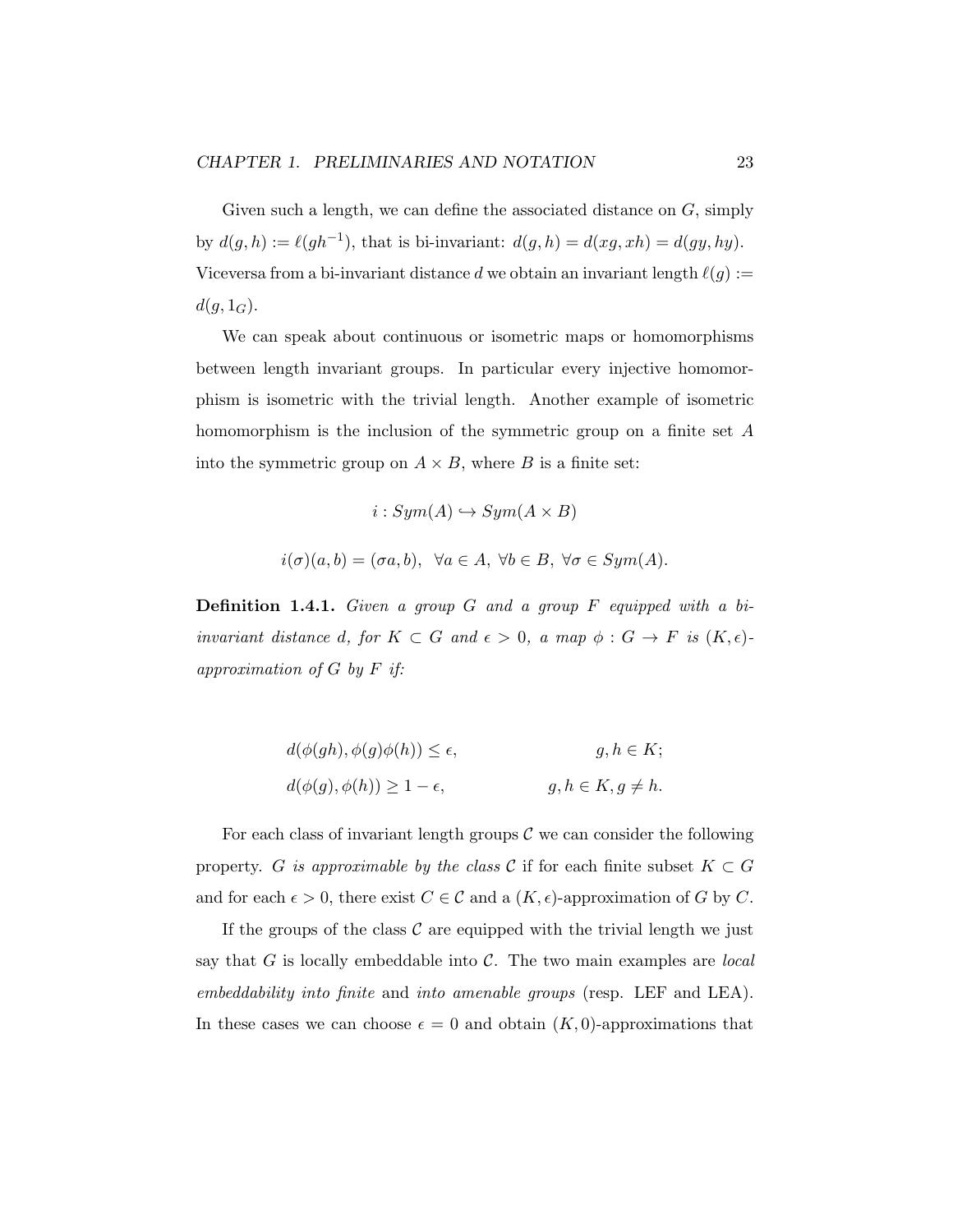simply are locally multiplicative and locally injective maps, so the approximation is purely algebraic. The first introduction of LEF property is in [37]. In Subsection 3.2 we give a direct proof, in quantitative version, of the fact that residually finite groups are LEF and that finitely presented LEF groups are residually finite.

For finitely generated groups it is possible express the the approximation fixing the images of the generators:

**Proposition 1.4.1.** Γ is approximable by a class of invariant length groups C if and only if for every  $n \in \mathbb{N}$  there exist  $C \in \mathcal{C}$  and  $c_1, \ldots c_d \in C$  such that:

$$
\ell_C(\omega(c_1,\ldots,c_d))\begin{cases} \leq \frac{1}{n}, & \text{if } \omega \in B_n \cap \ker \pi \\ \geq 1 - \frac{1}{n}, & \text{if } \omega \in B_n \setminus \ker \pi. \end{cases}
$$
(1.2)

Proof. If part.

For each finite subset  $K \subset \Gamma$ , for each  $\epsilon > 0$  we fix  $n \in \mathbb{N}$  such that  $4|K|_X \leq n$  and  $n^{-1} \leq \epsilon$ . We find  $C \in \mathcal{C}$  and  $c_1, \ldots c_d \in C$  such that conditions  $(1.2)$  hold for this *n*.

For all  $g \in \Gamma$  we choose  $w_g \in \mathbb{F}_d$  such that  $g = \pi(w_g)$  and  $|w_g| = |g|$ . In this way we can define a map:

$$
\phi : \Gamma \to C
$$

$$
g \longmapsto w_g(c_1, \dots, c_d).
$$

For  $g, h \in K$ 

$$
d_C(\phi(gh), \phi(g)\phi(h)) = \ell_C(w_{gh}(c_1, \dots, c_d)^{-1} w_g(c_1, \dots, c_d) w_h(c_1, \dots, c_d))
$$
  
=  $\ell_C(w(c_1, \dots, c_d))$ 

where  $w := w_{gh}^{-1} w_g w_h$ . But  $|w| \le |w_{gh}| + |w_g| + |w_h| = |gh| + |g| + |h| \le 4|K|_X \le n$ , moreover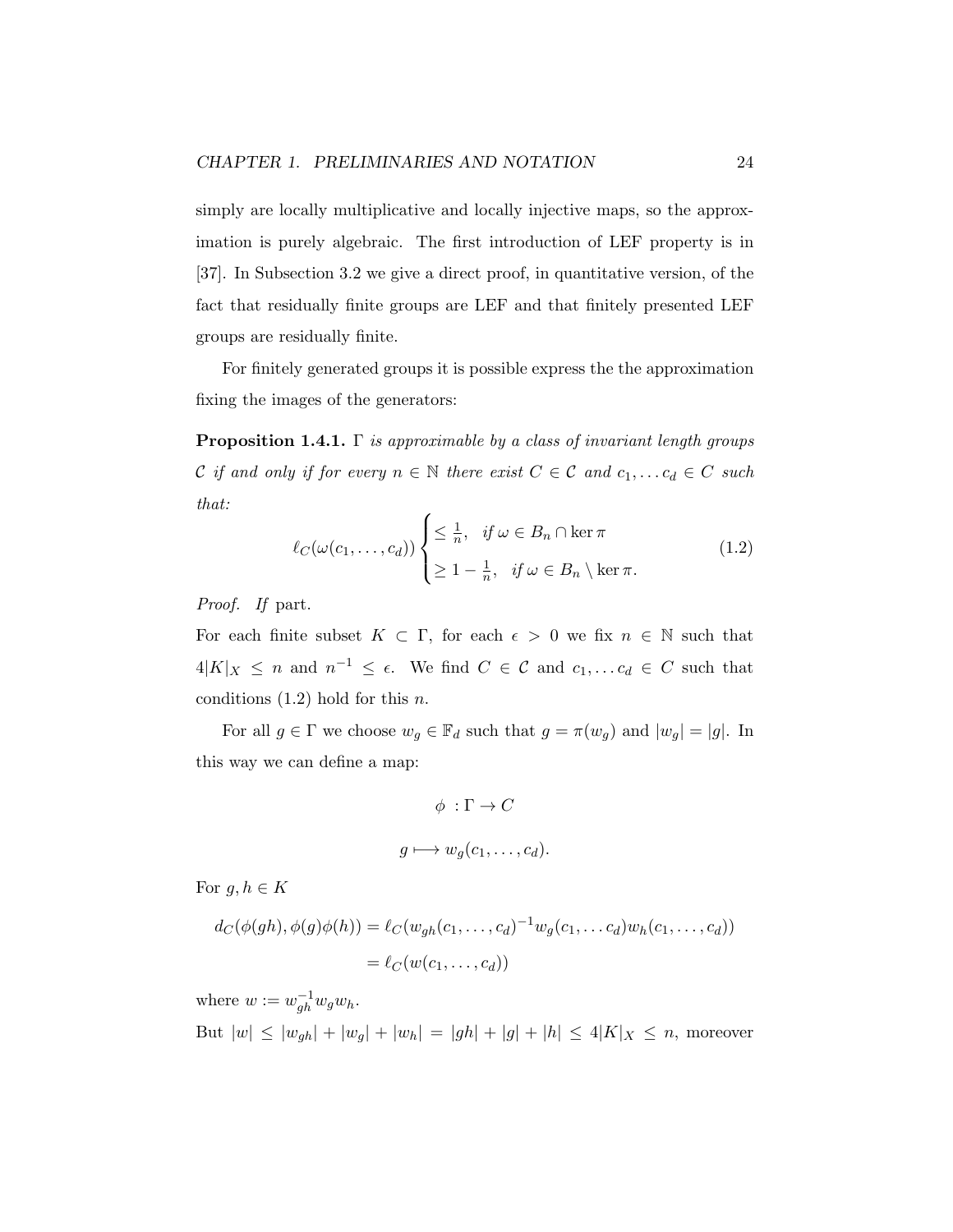$w \in \ker \pi$  and then  $d_C(\phi(gh), \phi(g)\phi(h)) \leq \frac{1}{n}$  $\frac{1}{n}$ .

For  $g, h \in K$ ,  $g \neq h$ ,

$$
d_C(\phi(g), \phi(h)) = \ell_C(w_g^{-1}w_h(c_1, \dots, c_d)) \ge 1 - \frac{1}{n}
$$

because  $w_g^{-1}w_h \in B_n \setminus \ker \pi$ . And so the map  $\phi$  is a  $(K, \epsilon)$ -approximation.

Only if part.

For each  $N \in \mathbb{N}$  consider  $\phi : \Gamma \to C$ , a  $(B_N(\Gamma), \frac{1}{N})$  $\frac{1}{N}$ )-approximation. We want to find N such that the elements  $c_1 := \phi(x_1), c_2 := \phi(x_2), \ldots, c_d :=$  $\phi(x_d)$  respect the conditions in (1.2).

We have:

$$
\frac{1}{N} \ge d_C(\phi(e), \phi(e)\phi(e)) = \ell_H(\phi(e)),
$$

For all  $w \in B_n$ ,  $w(x_1, x_2, \ldots, x_d) \in B_N(\Gamma)$  if  $N \geq n$ , then by the triangle inequality:

$$
d_C(w(\phi(x_1), \phi(x_2), \ldots, \phi(x_d)), \phi(w(x_1, x_2, \ldots, x_d))) \leq n \frac{1}{N}.
$$

If  $w \in \ker \pi$  then  $w(x_1, x_2, \ldots, x_d) = \pi(w) = 1_\Gamma$  and

$$
\ell_C(w(\phi(x_1), \phi(x_2), \dots, \phi(x_d))) \leq (n+1)\frac{1}{N}.
$$

If  $w \notin \ker \pi$ :

$$
\ell_C(w(\phi(x_1),..., \phi(x_d))) \ge d_C(w(\phi(x_1),..., \phi(x_d)), \phi(1_{\Gamma})) - \frac{1}{N} \ge
$$
  

$$
d_C(\phi(w(x_1,...,x_d)), \phi(1_{\Gamma})) - d_C(w(\phi(x_1),..., \phi(x_d)), \phi(w(x_1,...,x_d))) - \frac{1}{N}
$$
  

$$
\ge 1 - (n+2)\frac{1}{N}.
$$

So if we choose  $N = n(n+2)$  we have that for  $c_1, c_2, \ldots, c_d$  the conditions  $(1.2)$  hold.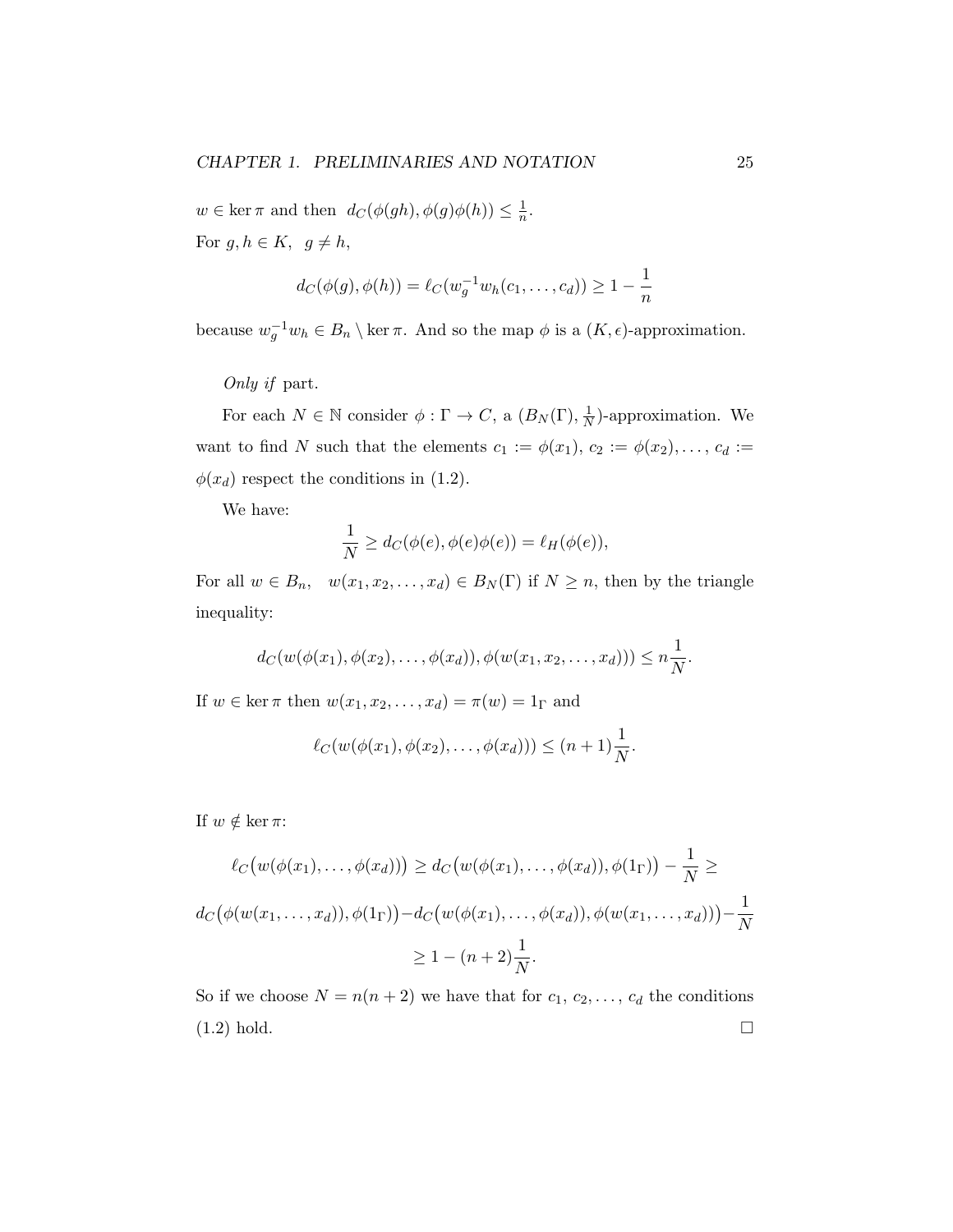## 1.5 Sofic groups

In the language of the previous section, we could define *soficity* as the approximability by the class of finite symmetric groups equipped with normalized Hamming distance. Explicitly:

**Definition 1.5.1.** A group G is sofic if for all  $\epsilon > 0$ , for any finite subset  $K \subset G$  there exist a  $k \in \mathbb{N}$  and a map  $\phi : \Gamma \to Sym(k)$  such that:

| $d_H(\phi(gh), \phi(g)\phi(h)) \leq \epsilon,$ | $g, h \in K;$           |
|------------------------------------------------|-------------------------|
| $d_H(\phi(g), \phi(h)) \geq 1 - \epsilon,$     | $g, h \in K, g \neq h.$ |

It easy to see that finite groups are sofic, but more generally:

Proposition 1.5.1. Amenable groups are sofic.

**Proposition 1.5.2.** If G is locally embeddable into the class of sofic groups the G is sofic.

Then LEF and LEA groups are sofic.

We report a short summary of the stability property of sofic groups from [8]:

Theorem 1.5.1. The class of sofic groups are closed with respect to the following operations:

- Subgroups;
- Direct limits;
- Direct products;
- Inverse limits;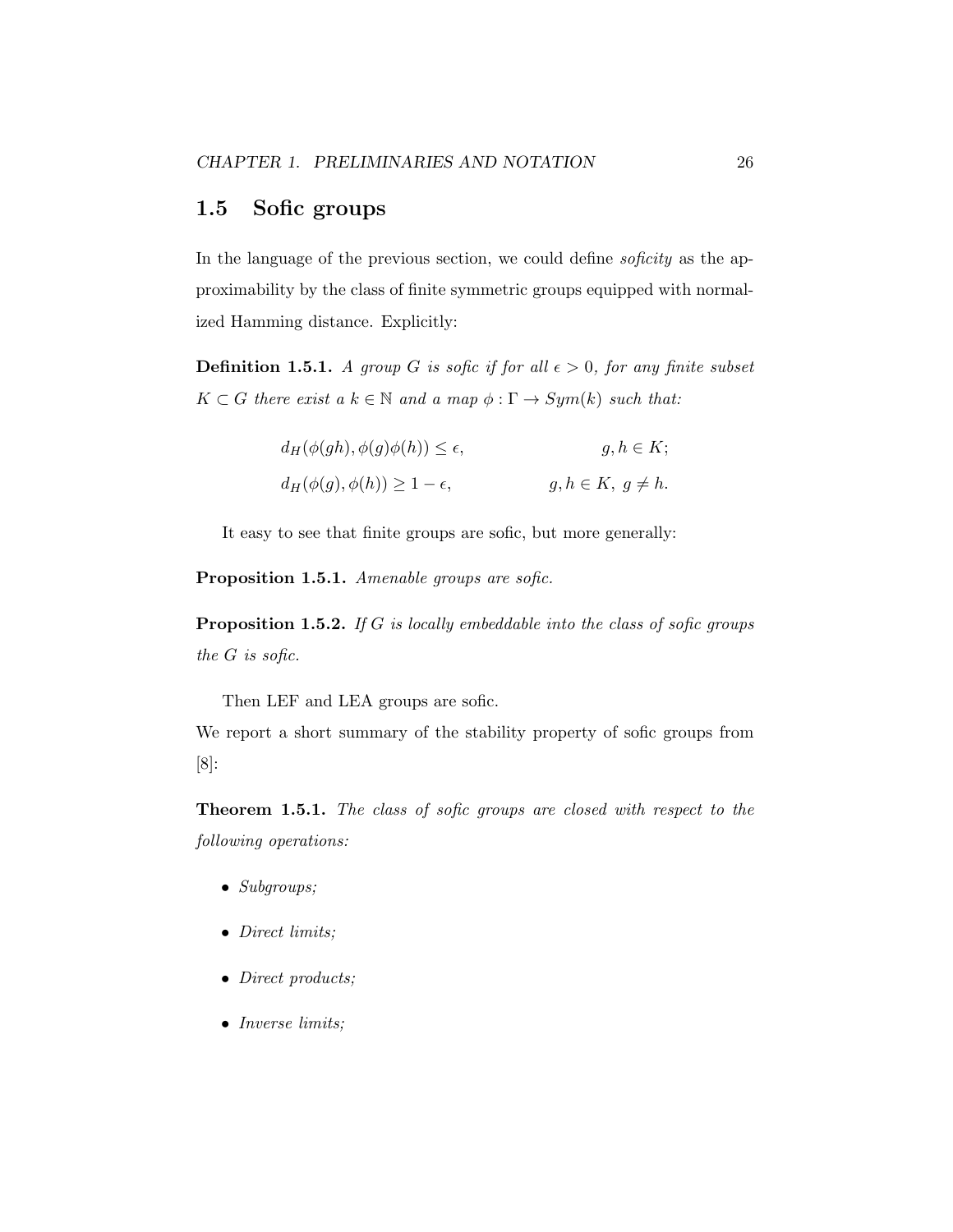- Extension by amenable groups
- Free product;
- Free product amalgamated over amenable groups;
- HNN extension over amenable groups:
- Graph product.

Question. Does there exist a non sofic: group, finitely presented group, group with solvable word problem, hyperbolic group, one-relator group, group with Haagerup property, group approximable by finite groups with any invarian length (weakly sofic), group approximable by general linear groups equipped with normalized rank distance (linear sofic), hyperlinear group?

Here some references for introductions and works on sofic groups: [1, 8, 9, 14–17, 22, 32, 33, 36, 38].

#### 1.6 Algorithmic problems in finitely generated groups

The informal presentations of Minsky machines and recursive functions in the Introduction are enough for our treatise, so we consider them as given.

The fundamental algorithmic problems for finitely generated groups are: word problem: IN  $\omega \in \mathbb{F}_X$ , OUT 0 if  $\omega \in \ker \pi$  and 1 otherwise; conjugacy problem: IN  $\omega_1, \omega_2 \in \mathbb{F}_X$ , OUT 0 if  $\pi(\omega_1)$  and  $\pi(\omega_2)$  are conjugates in  $\Gamma$  and 1 otherwise; isomorphism problem: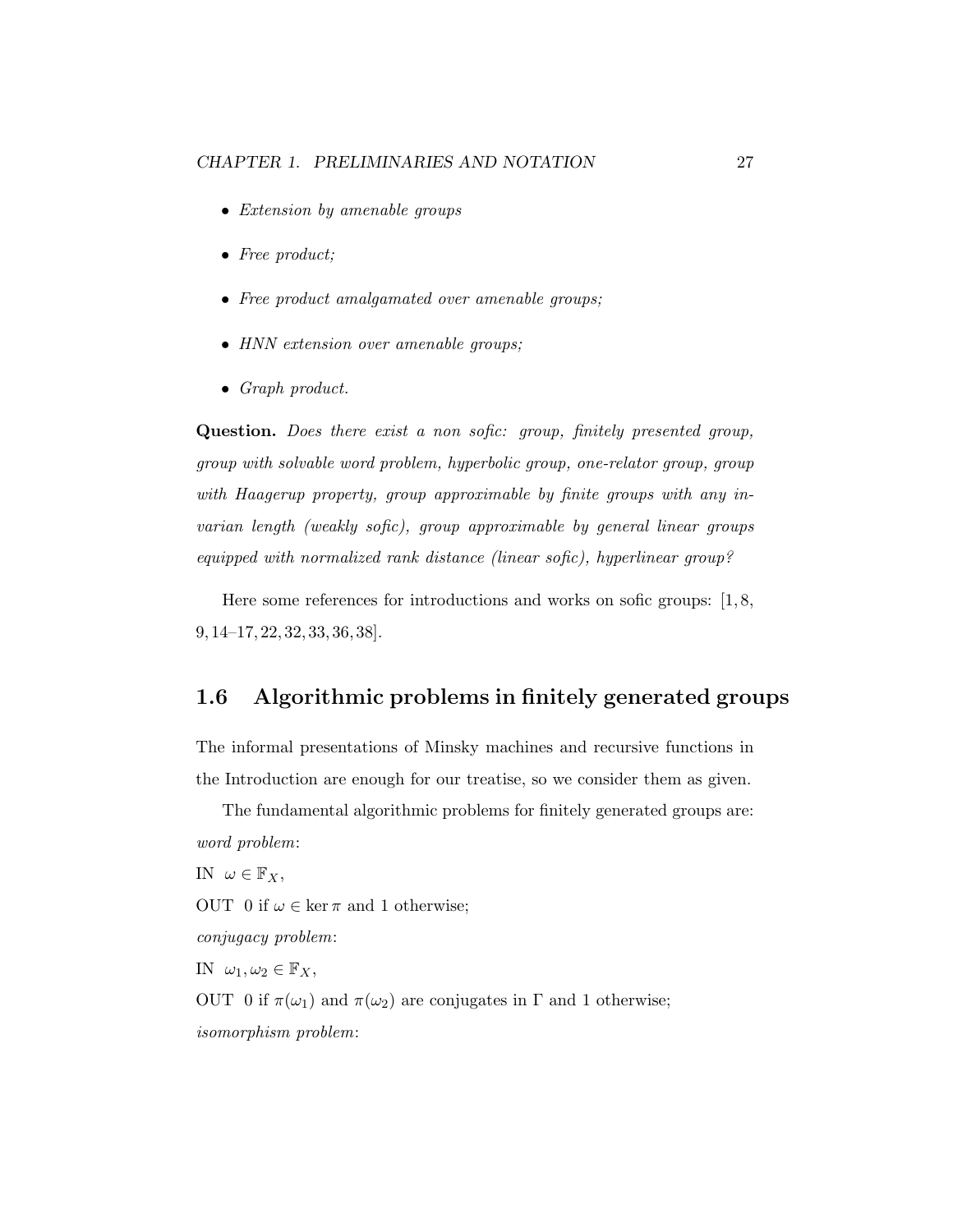IN  $(X, R)$ ,  $R \subset \mathbb{F}_X$ , OUT 0 if  $\Gamma \cong \{e\}$ , 1 otherwise; and more generally IN  $(X, R), (X', R'),$ OUT 0 if the two presentations generate isomorphic groups, 1 otherwise.

And we have that the isomorphism problem implies the conjugacy problem that implies the word problem. But the three are undecidable in general. Actually we often restrict to recursively presented groups that means that R is recursively enumerable (there exists a Minsky machine that lists all elements in R). Under the hypothesis of recursive presentation ker  $\pi$  is recursively enumerable.

**Remark 1.6.1.** If  $\Gamma$  is finitely presented the set of isomorphic finite presentations of  $\Gamma$  are recursively enumerable. It implies that given two presentations of the same group the sequence of Tietze transformations from the first presentation to the second one is computable.

Theorem 1.6.1. The following conditions imply the solvability of the word problem for a finitely generated group Γ:

- $\Gamma$  is finite;
- $\bullet$   $\Gamma$  is abelian;
- Γ is recursively presented and simple;
- $\Gamma$  is finitely presented and residually finite;
- Γ is hyperbolic;
- $\Gamma$  is embeddable into a simple subgroup of a finitely presented group.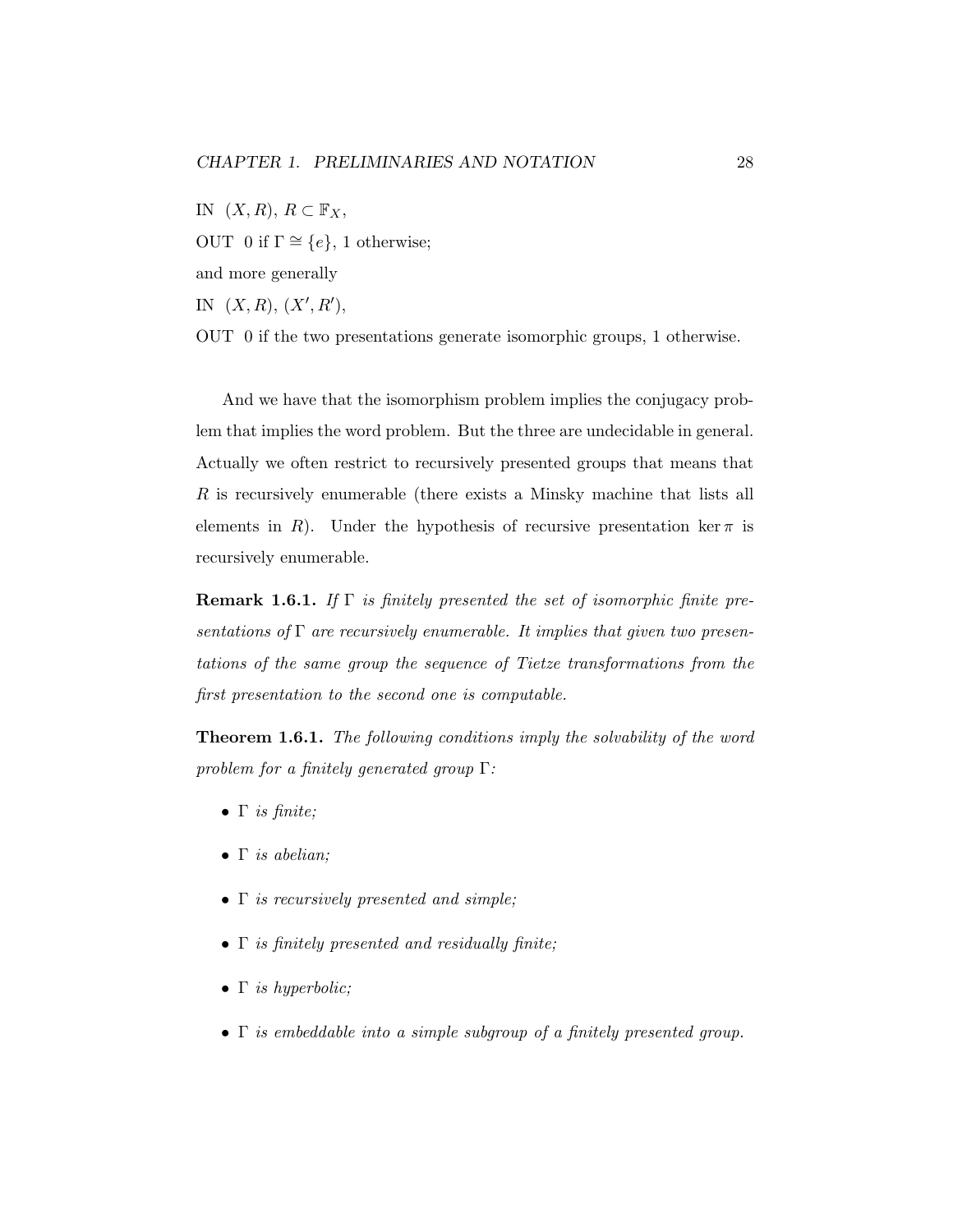In particular the last condition is equivalent to the word problem (Boone-Higman theorem).

The first examples of unsolvable word problem in finitely presented groups were given by Boone and Novikov. But for our purpose we introduce the first examples of finitely presented solvable groups with unsolvable word problem, by Kharlampovich.

### 1.7 Kharlampovich groups

We refer directly to [26] for a nice description of the Kharlampovich group, first constructed in [24]. In this section we shortly present the generator sets and recall the properties needed in the sequel.

We start with a prime  $p$  and a Minsky machine  $M$  with  $K$  glasses and  $0, 1, \ldots N$  instructions for which the set of inputs for which M will stop is not recursive. We denote the group  $G(M)$ .

Consider the letters  $q_0, \ldots q_N$  associated to the instructions and  $A_0, \ldots A_K$ associated to the glasses (plus 0). Consider the free abelian monoid generated by  $A_0, \ldots A_K$ , let  $U_0$  be the divisors of  $A_0A_1 \ldots A_K$  in this monoid (in other words the parts of  $\{0, 1, \ldots K\}$ . Finally U is the set of the words  $q_jw$ ,  $j = 0, \ldots K, w \in U_0$ .

Now we can describe the generators, divided into three sets:

$$
L_0 := \{x_u : u \in U\};
$$
  
\n
$$
L_1 := \{A_i : i = 0, \dots K\};
$$
  
\n
$$
L_2 := \{a_i, a'_i, \tilde{a}, \tilde{a}' : i = 1, \dots K\}.
$$

There are two kinds of relations, dependent or independent on M. The first simulate the instructions of  $M$  and finally give the unsolvability of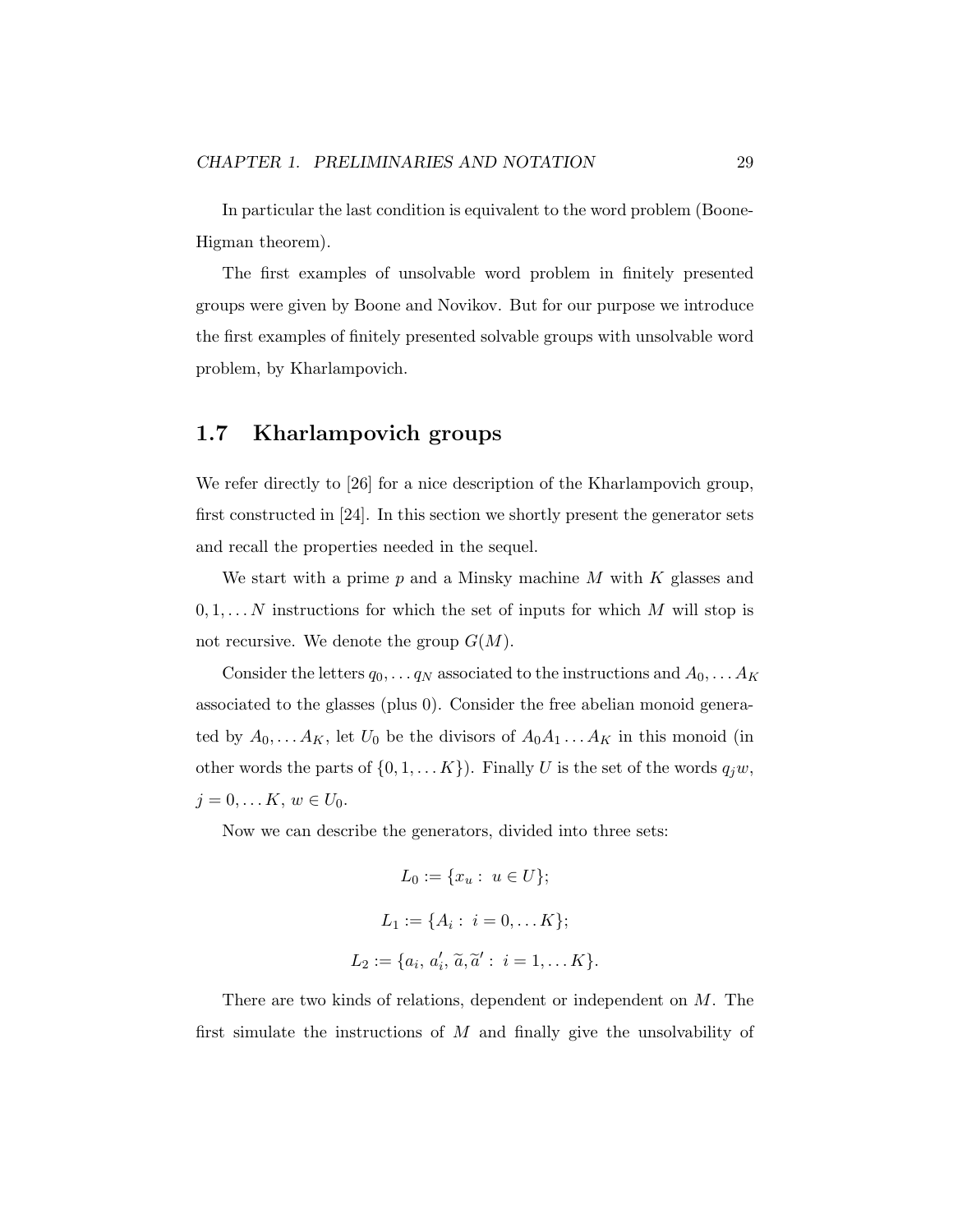the word problem. The independent relations are related to the algebraic structure of the group, we simply present some consequences.

Denoting:

$$
H_j := \langle L_j \rangle, \ j = 0, 1, 2, \ H := \langle L_1 \cup L_2 \rangle,
$$

- $H_j$  is abelian,
- $H_0, H_1$  are of exponent p,
- $H_1^H =$  is abelian of exponent p,
- $H = H_1^{H_2} \rtimes H_2$ ,
- $H_0^G(M)$  is abelian of exponent p,
- $G(M) = H_0^G(M) \rtimes H$

Then  $G(M)$  is semidirect product of a metabelian group with an abelian group of exponent p.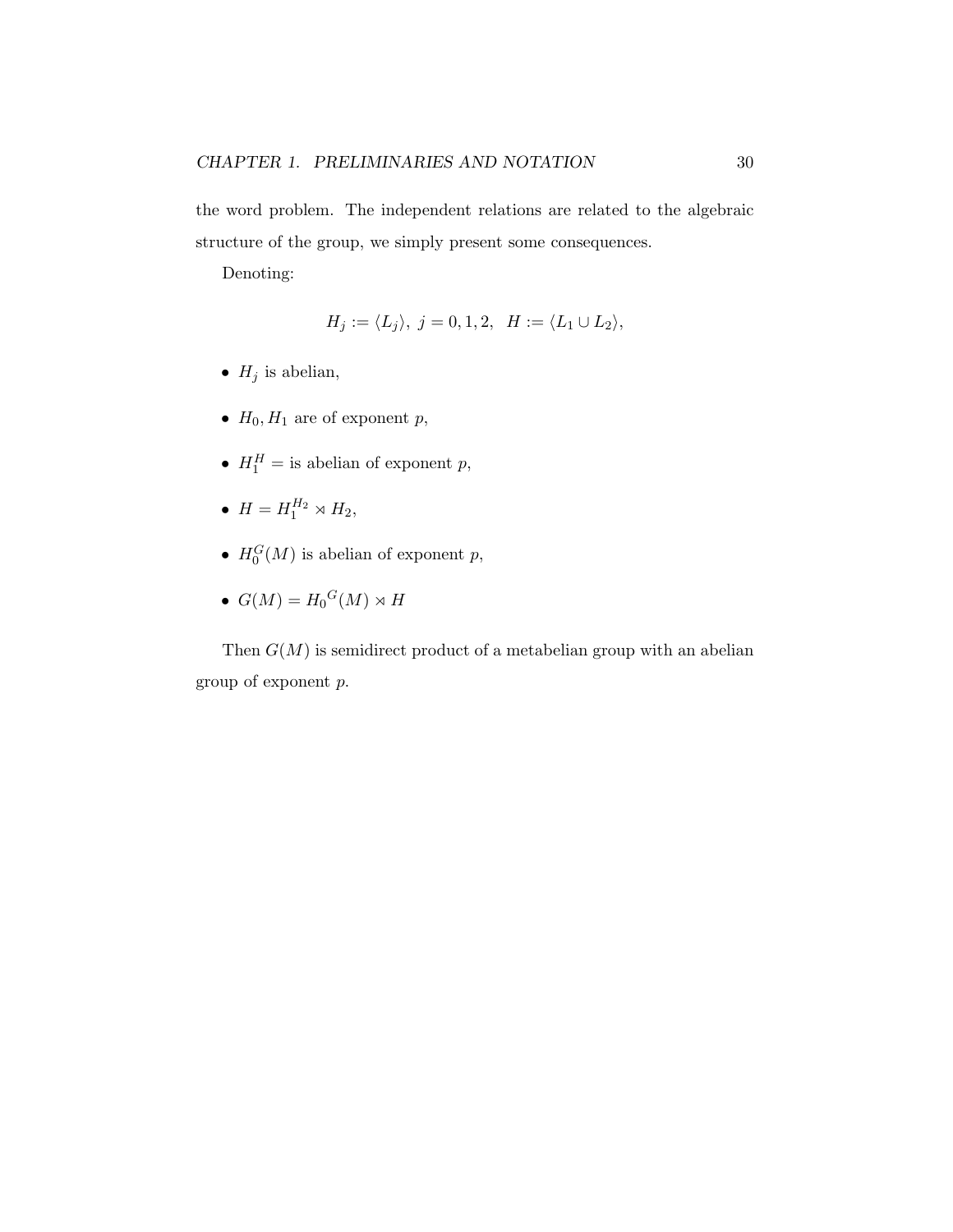## Chapter 2

# Shape of Følner sets

In this chapter we introduce the Følner sets and we study their shape for suitable classes of groups. But actually we are interested in an effective construction so we give the definition of computable Følner sets by the preimages of Følner sets in the free groups, where the word problem is solvable and it's well defined what it means to give a subset like an output of an algorithm.

In fact for groups with solvable word problem it is easy to check the computability of the Følner sets but actually we are more interested in the setting of groups with unsolvable word problem. We prove in a very elementary way that the Kharlampovich group, finitely presented, solvable and then amenable group, with unsolvable word problem, has computable Følner sets. We also obtain some information about the Følner sets of the extensions, therefore we find some stability properties for the class of groups with computable Følner sets.

In particular we prove that semidirect products between finitely presented groups with computable Følner sets have computable Følner sets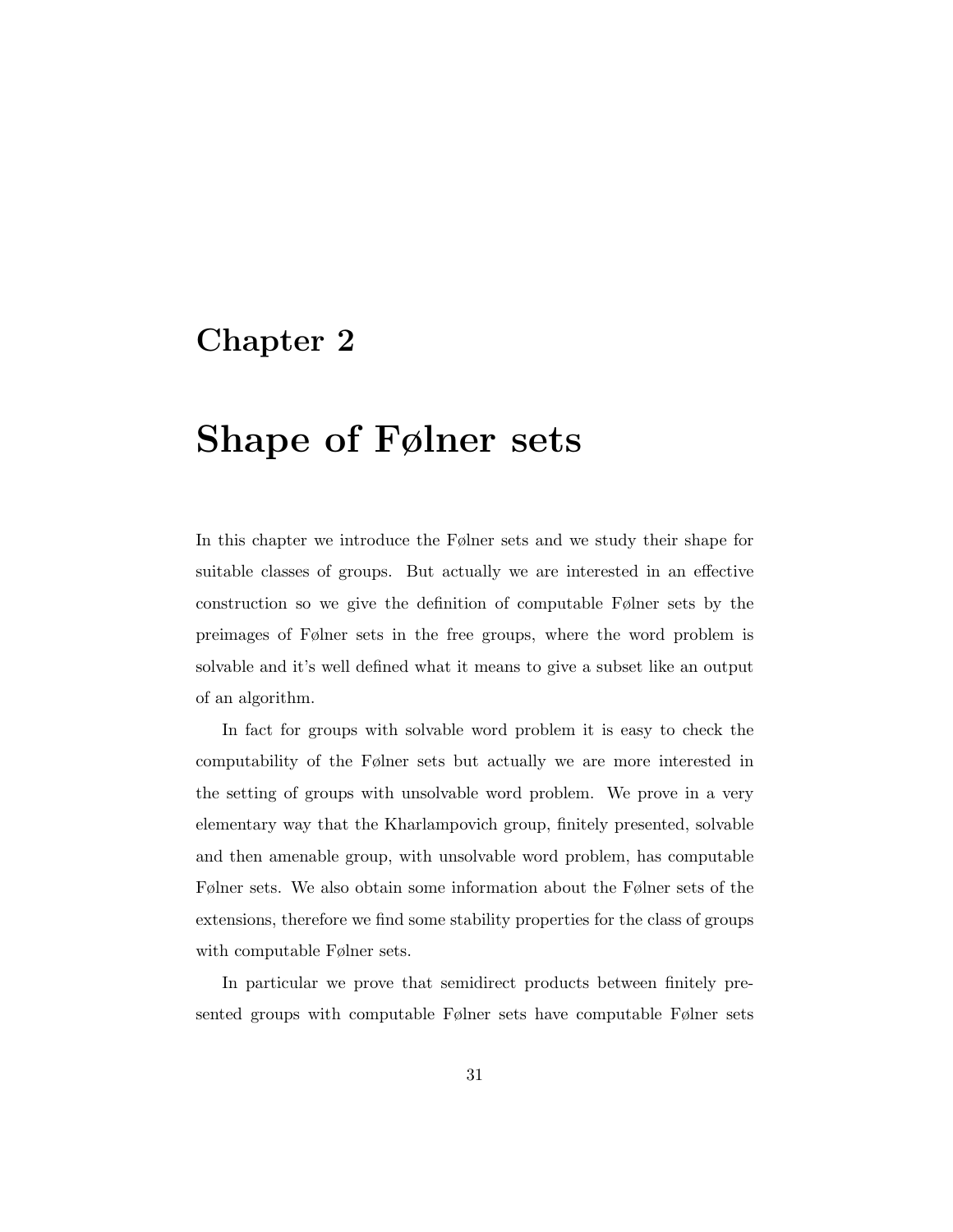and the computability of Følner sets for a group that is extension of an amenable group with solvable word problem by a group with computable Følner sets with subrecursive distortion function. Some of these results will be used in the next Chapter to obtain bounds for the cardinality of these Følner sets (Følner function).

But now we start with one of the classical definitions of Følner sets:

**Definition 2.0.1.** Let  $\Gamma$  be an amenable finitely generated group, X a finite set of generators. For all  $n \in \mathbb{N}$  we define the family of n-Følner sets, the Følner sets with at least  $\frac{1}{n}$  approximation. We write:

$$
\mathfrak{F}ol_{\Gamma,X}(n) := \{ F \in \Gamma, F \neq \emptyset, F \text{ finite }, \frac{|F \setminus xF|}{|F|} \leq n^{-1}, \ \forall x \in X \cup X^{-1} \}.
$$

The simplest class of amenable groups for which we know the Følner sets is the class of finite groups. If  $|\Gamma| < \infty$  we clearly have  $\Gamma \in \mathfrak{F}\mathfrak{gl}_{\Gamma,X}(n)$  for all  $n \in \mathbb{N}$ .

There are a lot of (asymptotically) equivalent ways to define Følner sets, also inside the finitely generated groups. This one in particular is such that in the lattice of  $\mathbb{Z}^2$  the  $n \times n$  squares are *n*-Følner, and it will be useful.

#### 2.1 Computable Følner sets

We are interested in computing these Følner sets. A priori we don't know if it is possible just for groups with solvable word problem or not, for this reason we give the definition on the preimages of Følner set inside the free group: recall that  $\pi : \mathbb{F}_X \to \Gamma$  is the canonical projection into the finitely generated group Γ

**Definition 2.1.1.** Γ has computable Følner sets if there exists an algorithm with: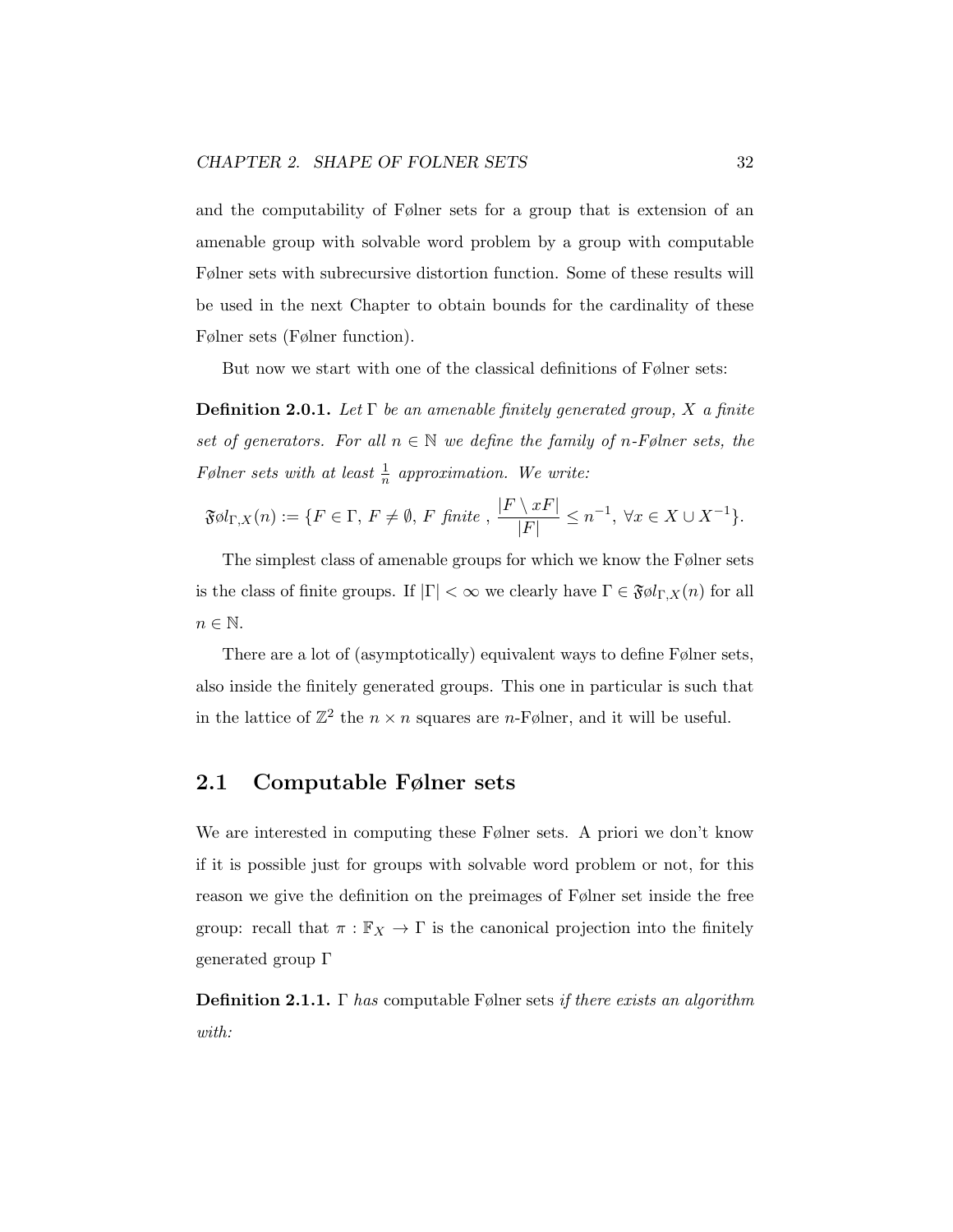*INPUT*:  $n \in \mathbb{N}$ 

OUTPUT:  $F \subset \mathbb{F}_X$  finite, such that  $\pi(F) \in \mathfrak{F} \mathfrak{gl}_{\Gamma,X}(n)$ .

At first we can see that this definition does not depend on the choice of presentation for finitely presented groups:

**Proposition 2.1.1.** Let  $\langle X, R \rangle$  and  $\langle X', R' \rangle$  be two finite presentations of the same group  $\Gamma$ , inducing respectively  $\pi : \mathbb{F}_X \to \Gamma$  and  $\pi' : \mathbb{F}_{X'} \to \Gamma$ . The Følner sets of  $\Gamma$  are computable by  $\pi$  if and only if they are computable by  $\pi'$ .

Proof. By Remark 1.6.1 we can algorithmically find the Tietze transformations and then the homomorphism  $\phi : \mathbb{F}_X \to \mathbb{F}_{X'}$  such that  $\pi' \circ \phi = \pi$  is  $\Box$ computable.

A very obvious fact is that:

Theorem 2.1.1. A finitely generated amenable group with solvable word problem has computable Følner sets.

*Proof.* By the solvability of the word problem, given a finite set  $F \subset \mathbb{F}_X$ it is possible to compute  $|\pi(F)|$  and  $|\pi(F) \setminus \pi(xF)|$ ,  $\forall x \in X$ . So we can construct an algorithm with:

INPUT:  $F \subset \mathbb{F}_X$  finite,

OUTPUT: answer to  $\mathcal{F}(F) \in \mathfrak{F}\mathfrak{gl}_{\Gamma,X}(n)$ ?'

Finally we start a (fixed) enumeration of the finite subsets of  $F_X$  and apply this algorithm for each. We stop when we obtain -yes-.  $\Box$ 

A natural question is if the converse is true, that is, if the class of groups with computable Følner sets is the class of amenable groups with solvable word problem. The answer is NO, this chapter is dedicated to prove this and some stability properties of this class of groups.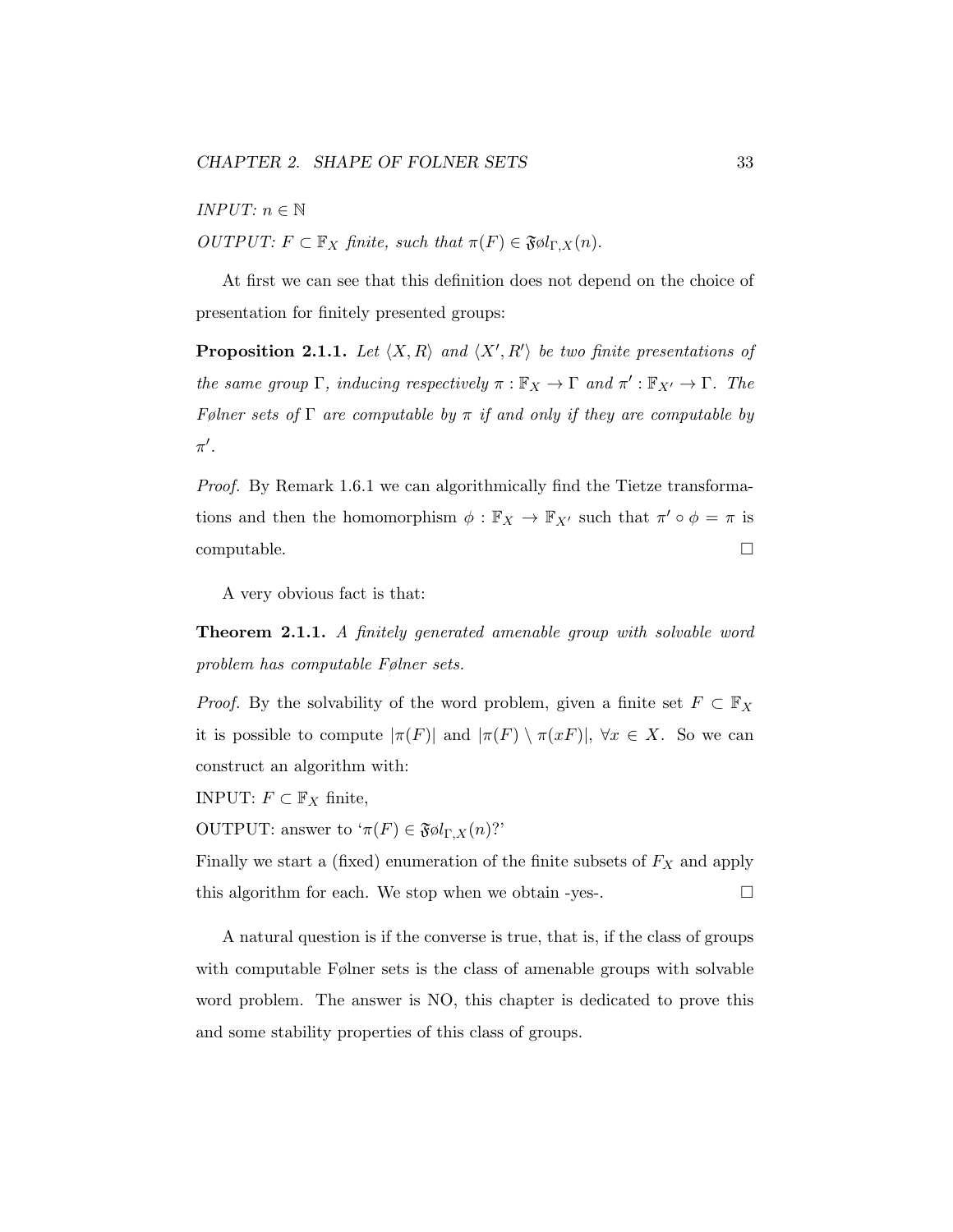### 2.2 Geometry of Følner sets

The family of Følner sets has some good properties:

#### Proposition 2.2.1.

- (i)  $A, B \in \mathfrak{F}ol_{\Gamma,X}(n)$  and  $A \cap B = \emptyset$  implies  $A \cup B \in \mathfrak{F}ol_{\Gamma,X}(n);$
- (ii)  $A \in \mathfrak{F} \mathfrak{gl}_{\Gamma,X}(n)$  implies  $Ag \in \mathfrak{F} \mathfrak{gl}_{\Gamma,X}(n)$   $\forall g \in \Gamma$ ;
- (iii)  $A \cup B \in \mathfrak{F}ol_{\Gamma,X}(n)$ ,  $A \cap B = A \cap XB = \emptyset$ implies  $A \cup Bg \in \mathfrak{F} \mathfrak{gl}_{\Gamma,X}(n) \quad \forall g \in \Gamma \text{ such that } A \cap Bg = \emptyset.$

*Proof.* (i) First it is clear that if  $A \cap B = \emptyset$  we have  $|A \cup B| = |A| + |B|$ . In general  $(A \cup B) \setminus x(A \cup B) \subset (A \setminus xA) \cup (B \setminus xB)$ . Finally the sum of the two inequalities  $|A \setminus xA| \leq n^{-1}|A|$  and  $|B \setminus xB| \leq n^{-1}|B|$  gives us the thesis.

(ii) The translation from the right doesn't change the cardinality of the sets:

$$
|A| = |Ag| \text{ and } |A \setminus xA| = |(A \setminus xA)g| = |Ag \setminus xAg|.
$$
  
(iii) In this case we have  $(A \cup B) \setminus x(A \cup B) = (A \setminus xA) \cup (B \setminus xB)$  so:  

$$
\frac{|(A \cup Bg) \setminus x(A \cup Bg)|}{|A \cup Bg|} \le \frac{|(A \setminus xA)| + |(Bg \setminus xBg)|}{|A| + |Bg|} = \frac{|(A \setminus xA) \cup (B \setminus xB)|}{|A| + |B|}
$$

$$
= \frac{|(A \cup B) \setminus x(A \cup B)|}{|A \cup B|} \le n^{-1}.
$$

These properties give us some information about the shape of Følner sets or at least the shape that we can choose. In fact given a Følner set  $F \in$  $\mathfrak{F}\otimes l_{\Gamma,X}(n)$ , consider  $f \in F$ , we have  $Ff^{-1} \in \mathfrak{F}\otimes l_{\Gamma,X}(n)$  and  $|F| = |Ff^{-1}|$ , =

 $\Box$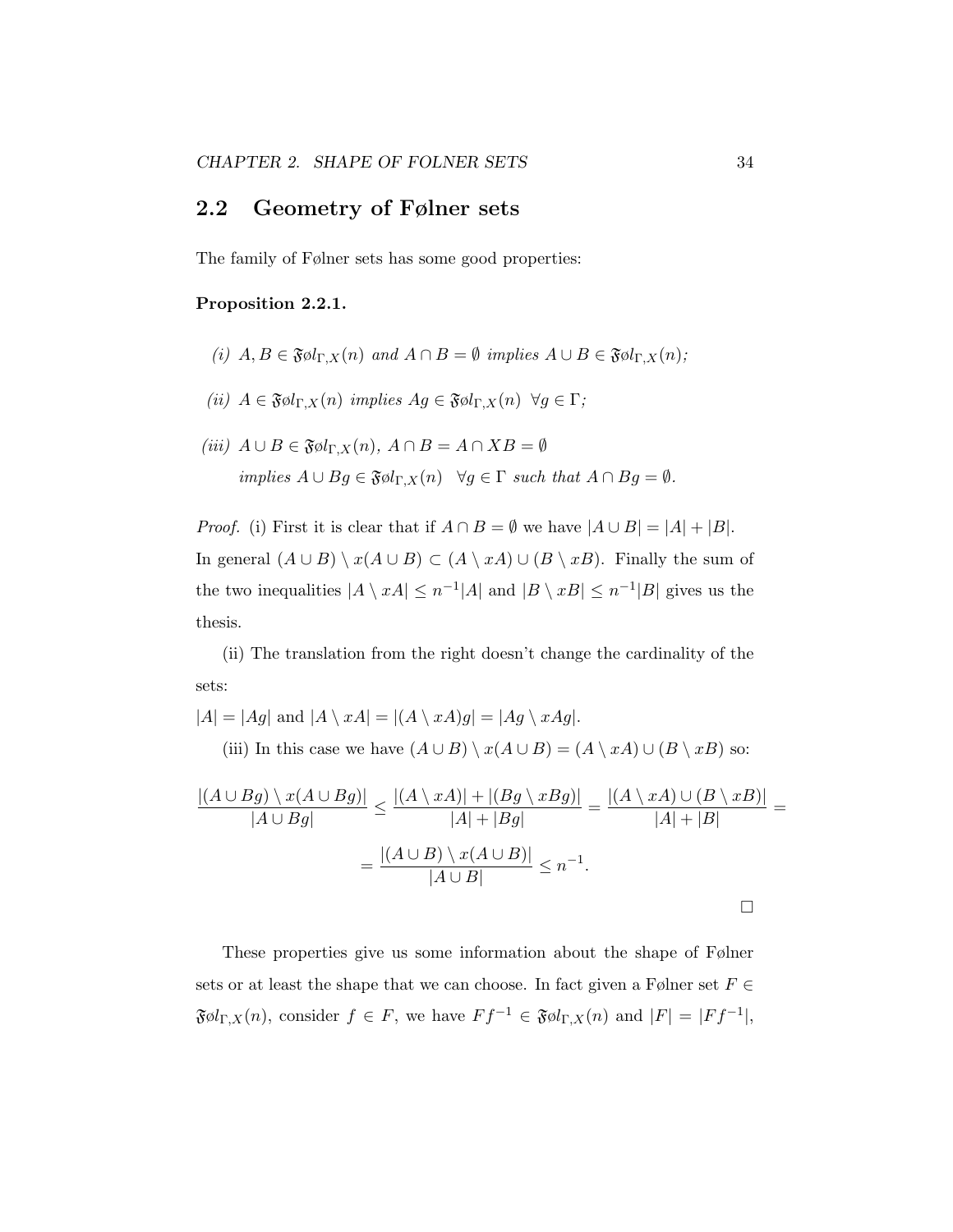and clearly  $e \in Ff^{-1}$ . The other important property that it is possible to have is the connection.

**Definition 2.2.1.** We say that  $K \subset \Gamma$  is left-connected (resp. right-connected) if for any  $A, B \subset K$  such that  $K = A \mid |B|$  we have  $A \cap BX \neq \emptyset$ , (resp.  $A \cap XB \neq \emptyset$ ).

It's simple to notice that a left[right]-connected subset  $K$  describes a connected subgraph of the left[right] Cayley graph.

To have connection we need a stronger property of invariance for Følner sets:

#### Definition 2.2.2.

$$
\mathfrak{F}ol'_{\Gamma,X}(n) := \{F, \text{ non empty finite subset of } \Gamma: \frac{|\partial_X F|}{|F|} \leq \frac{1}{n}\},
$$

where  $\partial_X F := \{ f \in F : \exists x \in X \cup X^{-1} : xf \notin F \}.$ 

But X is finite and  $\partial_X F = \bigcup_{X \cup X^{-1}} (F \setminus xF)$ , and then

$$
\frac{|F \setminus xF|}{|F|} \le \frac{|\partial_X F|}{|F|} \le \sum_{X \cup X^{-1}} \frac{|F \setminus x'F|}{|F|}.
$$

It implies:

$$
\mathfrak{F}\mathfrak{gl}_{\Gamma,X}(|X \cup X^{-1}|n) \subset \mathfrak{F}\mathfrak{gl}_{\Gamma,X}'(n) \subset \mathfrak{F}\mathfrak{gl}_{\Gamma,X}(n).
$$

So in particular the definition of amenability is unaffected by the choice of this different type of Følner sets. Often we are interested in the optimal Følner sets, which are the smallest sets in  $\mathfrak{F}ol_{\Gamma,X}(n)$  and  $\mathfrak{F}ol'_{\Gamma,X}(n)$ . They will be important also to quantify amenability.

For the optimal Følner sets, at least for those in  $\mathfrak{F}\mathfrak{gl}_{\Gamma,X}'(n)$  , we have the connection. This is a well known fact: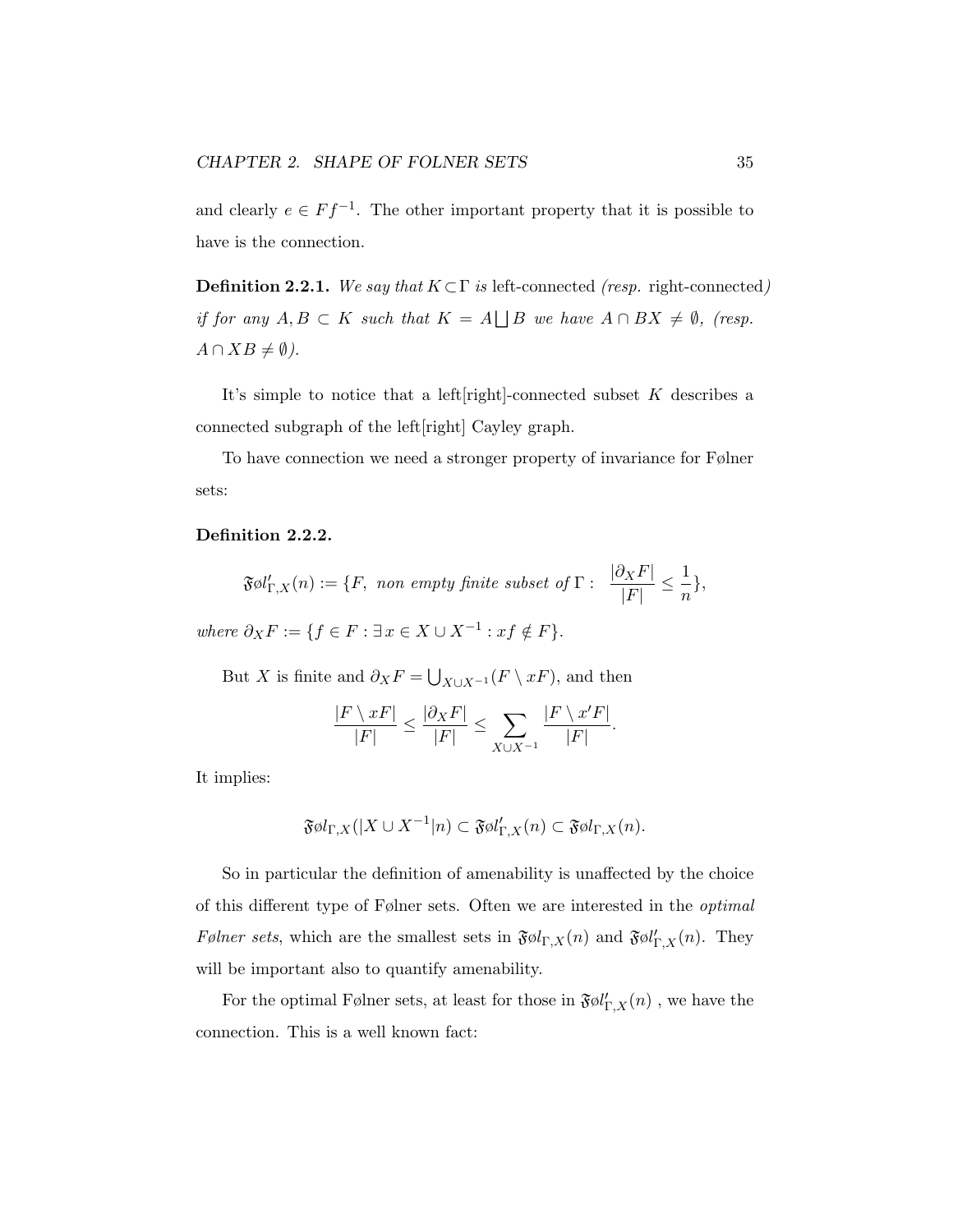**Lemma 2.2.1.** For  $F \in \mathfrak{F} \mathfrak{gl}'_{\Gamma,X}(n)$ , if for every  $F' \in \mathfrak{F} \mathfrak{gl}'_{\Gamma,X}(n)$  we have  $|F| \leq |F'|$ , then F is right-connected.

*Proof.* By contradiction. Suppose that  $F$  can be written non-trivially as  $F = A_1 \sqcup A_2$  and that for any  $x \in X$  we have  $xA_1 \cap A_2 = A_1 \cap xA_2 = \emptyset$ . In particular  $|A_1| < |F|$  and  $|A_2| < |F|$ . Then by minimality

$$
|\partial_X A_1| > n^{-1} |A_1|
$$
  

$$
|\partial_X A_2| > n^{-1} |A_2|
$$

and then the sum:

$$
|\partial_X A_1| + |\partial_X A_2| > n^{-1}(|A_1| + |A_2|).
$$

But  $\partial_X F = \partial_X A_1 \sqcup \partial_X A_2$  because:

if  $g \in \partial_X F$  then  $g \in F$  and there exists  $i \in \{1,2\}$  such that  $g \in A_i$ , but also there is  $x \in X$  such that  $xg \notin F$  that implies  $xg \notin A_i$  and then the inclusion;

if  $g \in \partial_X A_i$  then  $g \in A_i \subset F$  and there exists  $x \in X$  sucht that  $xg \notin A_i$ , but  $xA_1 \cap A_2 = A_1 \cap xA_2 = \emptyset$  and then  $xg \notin A$ . Finally  $\frac{|\partial_X F|}{|F|} > n^{-1}$ , contradicting the hypothesis.

So if  $\Gamma$  is amenable we have  $F \in \mathfrak{F}\mathfrak{gl}_{\Gamma,X}(n)$  that is right-ed, in particular we can assume  $e \in F$  and then  $|F| \subset B_{|F|}(\Gamma)$ : we have a bound for the word length of elements in F.

Finally the result that allowed us to check the invariance property only under the action of generators for amenability:

**Lemma 2.2.2.** For any  $F \in \mathfrak{Føl}_{\Gamma,X}(n)$  and for all  $g \in \Gamma$  we have:

$$
\frac{|F \setminus gF|}{|F|} \le |g|n^{-1}.\tag{2.1}
$$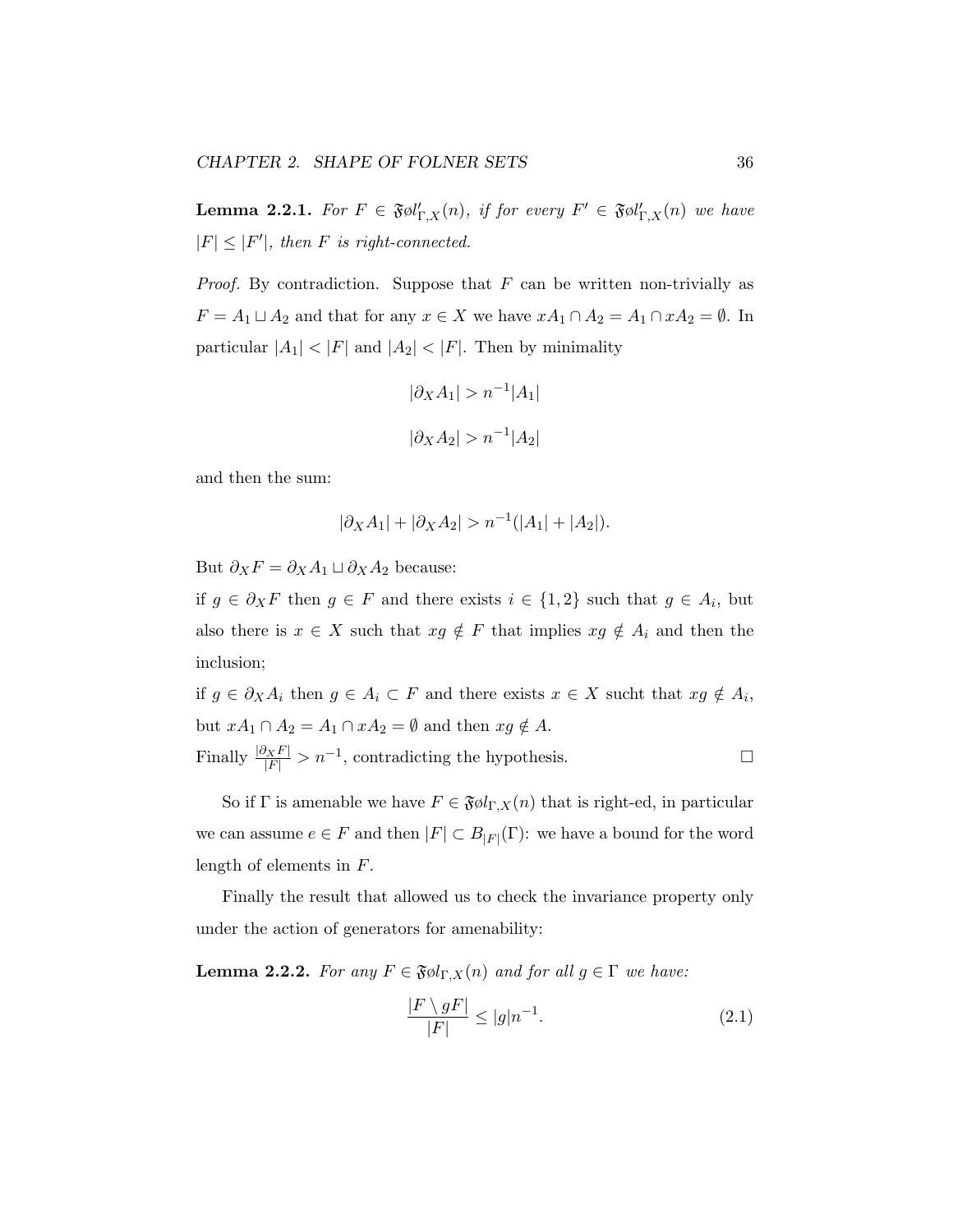*Proof.* By induction on |g|: if  $|g| = 1$  it is trivial. Suppose  $g = xg'$  with  $x \in X \cup X^{-1}$  and  $|g'| = |g| - 1$ , by induction hypothesis for g' the (2.1) holds. Then:

$$
\frac{|F \setminus xg'F|}{|F|} = \frac{|x^{-1}F \setminus g'F|}{|F|}
$$

and recalling that  $A \setminus B \subset A \setminus C \cup C \setminus B$ , we have:

$$
\frac{|F \setminus xg'F|}{|F|} \le \frac{|x^{-1}F \setminus F|}{|F|} + \frac{|F \setminus g'F|}{|F|} \le \frac{|F \setminus xF|}{|F|} + |g'|n^{-1} \le |g|n^{-1}.
$$

## 2.3 Abelian groups

We first consider the simple case of the free abelian group:

**Example 2.3.1.** Consider  $\mathbb{Z}^d$  with generators  $x_1, x_2, \ldots x_d$ .

Define  $C_n = \{x_1^{i_1} x_2^{i_2} \dots x_d^{i_d} : i_1, i_2, \dots i_d \in \{0, 1, \dots n-1\}\}$ . Then

$$
C_n \setminus x_j C_n = \{x_1^{i_1} \dots x_{j-1}^{i_{j-1}} x_{j+1}^{i_{j+1}} \dots x_d^{i_d} : i_1, \dots i_{j-1}, i_{j+1} \dots i_d \in \{0, 1, \dots n-1\}\},
$$
  
\n
$$
C_n \setminus x_j^{-1} C_n = \{x_1^{i_1} \dots x_{j-1}^{i_{j-1}} x_j^{n} x_{j+1}^{i_{j+1}} \dots x_d^{i_d} : i_1, \dots i_{j-1}, i_{j+1} \dots i_d \in \{0, 1, \dots n-1\},\}
$$

in the group the only relations are those given by the commutativity, so we have  $|C_n| = n^d$  and  $|C_n \backslash x_j^{\pm 1} C_n| = n^{d-1}$ . This implies that  $C_n \in \mathfrak{F}ol_{\mathbb{Z}^d, X}(n)$ .

Following the construction for  $\mathbb{Z}^d$  we build the Følner set for a general abelian finitely generated group. But we want an algorithmic description of the preimages in the free group.

### Definition 2.3.1.

$$
\mathfrak{C}_n(x_1,\ldots,x_d):=\{x_1^{i_1}x_2^{i_2}\ldots x_d^{i_d}:\ \ i_1,i_2,\ldots i_d\in\{0,1,\ldots n-1\}\}\subset\mathbb{F}_X.
$$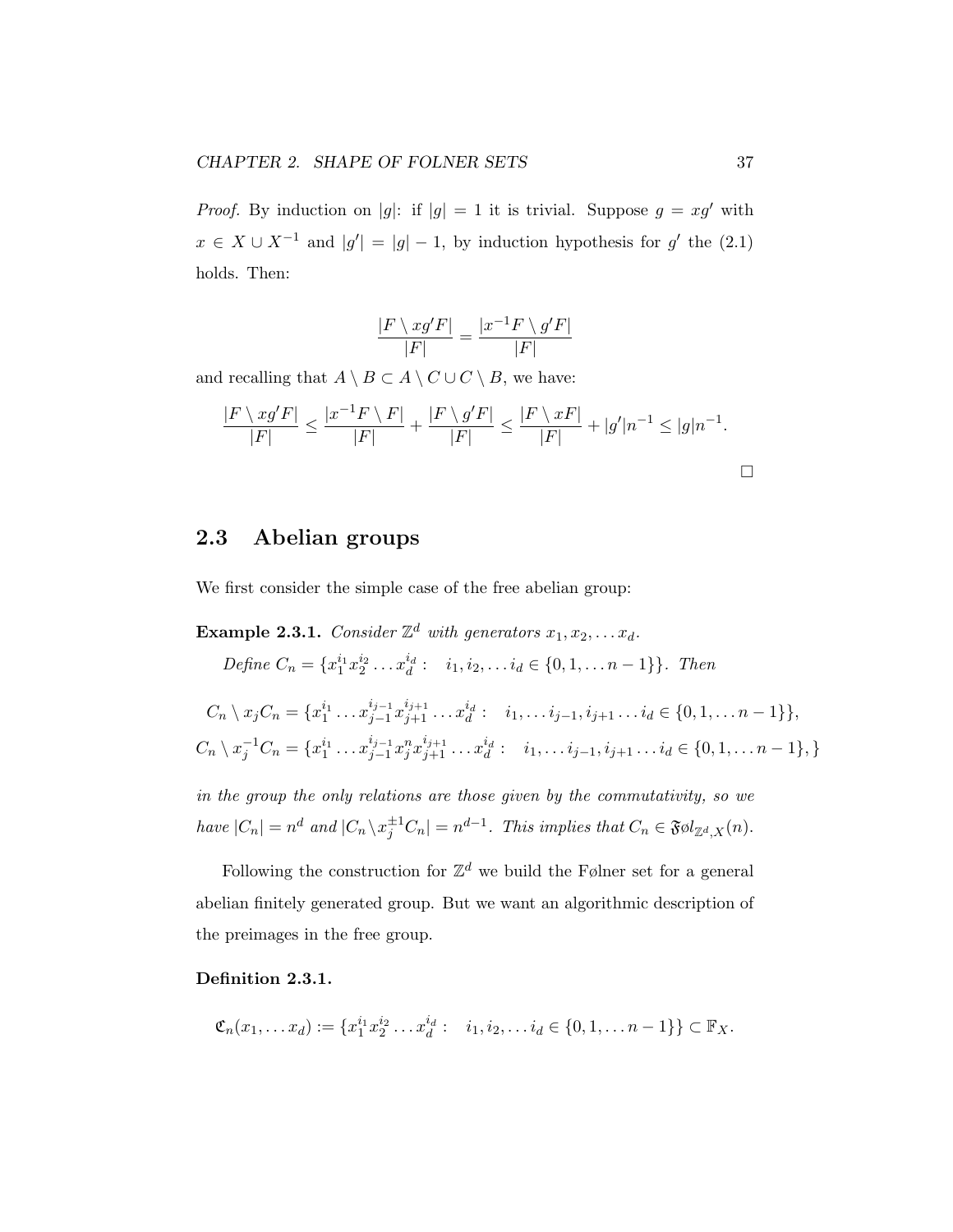Now we want to prove that  $\pi(\mathfrak{C}_n(x_1,...x_d)) \subset \Gamma$  is *n*-Følner. More generally we define  $C_n$  for arbitrary elements and we have:

**Proposition 2.3.1.** Let  $y_1, y_2, \ldots, y_s$  be commuting elements of  $\Gamma$  not necessarily distinct. Set

$$
C_n(y_1, y_2, \ldots y_s) := \{y_1^{i_1} y_2^{i_2} \ldots y_s^{i_s} : i_1, i_2, \ldots i_s \in \{0, 1, \ldots n-1\}\}.
$$

We have:

$$
\frac{|C_n(y_1, y_2, \dots y_s) \setminus y_j^{\pm 1} C_n(y_1, y_2, \dots y_s)|}{|C_n(y_1, y_2, \dots y_s)|} \le n^{-1}, \quad \forall j \in \{0, 1, \dots d\}.
$$

*Proof.* We write  $C_n$  instead of  $C_n(y_1, y_2, \ldots, y_s)$ :

•  $C_n(y_1, y_2, \ldots, y_s) = C_n(y_1)C_n(y_2, y_3 \ldots, y_s)$ 

and

 $C_n(y_1) \setminus y_1C_n(y_1) =$  $\sqrt{ }$  $\int$  $\overline{\mathcal{L}}$  $\emptyset$  if  $y_1$  has order less or equal to n  ${e}$  otherwise.

- $C_n \setminus y_1C_n \subset C_n(y_2, y_3, \ldots, y_s)$ because in  $C_n \setminus y_1C_n \subset C_n(y_1) \setminus y_1C_n(y_1)C_n(y_2, y_3, \ldots, y_s)$
- $y_1^k[C_n \setminus y_1C_n] \subset C_n$  for  $k \in \{0, 1, \ldots n-1\}$ if  $g \in y_1^k[C_n \setminus y_1C_n]$  so there exist  $\hat{i}_2, \dots, \hat{i}_s \in \{0, 1, \dots n-1\}$  such that  $g = y_1^k y_2^{i_2} \dots y_s^{\hat{i}_s}$  and so  $g \in C_n$ .
- $y_1^k[C_n \setminus y_1C_n] \cap [C_n \setminus y_1C_n] = \emptyset \ \forall k \in \{1, \ldots n-1\},\$ if  $g \in y_1^k[C_n \setminus y_1C_n]$  so  $g = y_1^k y_2^{i_2} \dots y_s^{i_s}$ , but  $k \neq 0$  and then  $g \notin$  $C_n \setminus y_1C_n$ .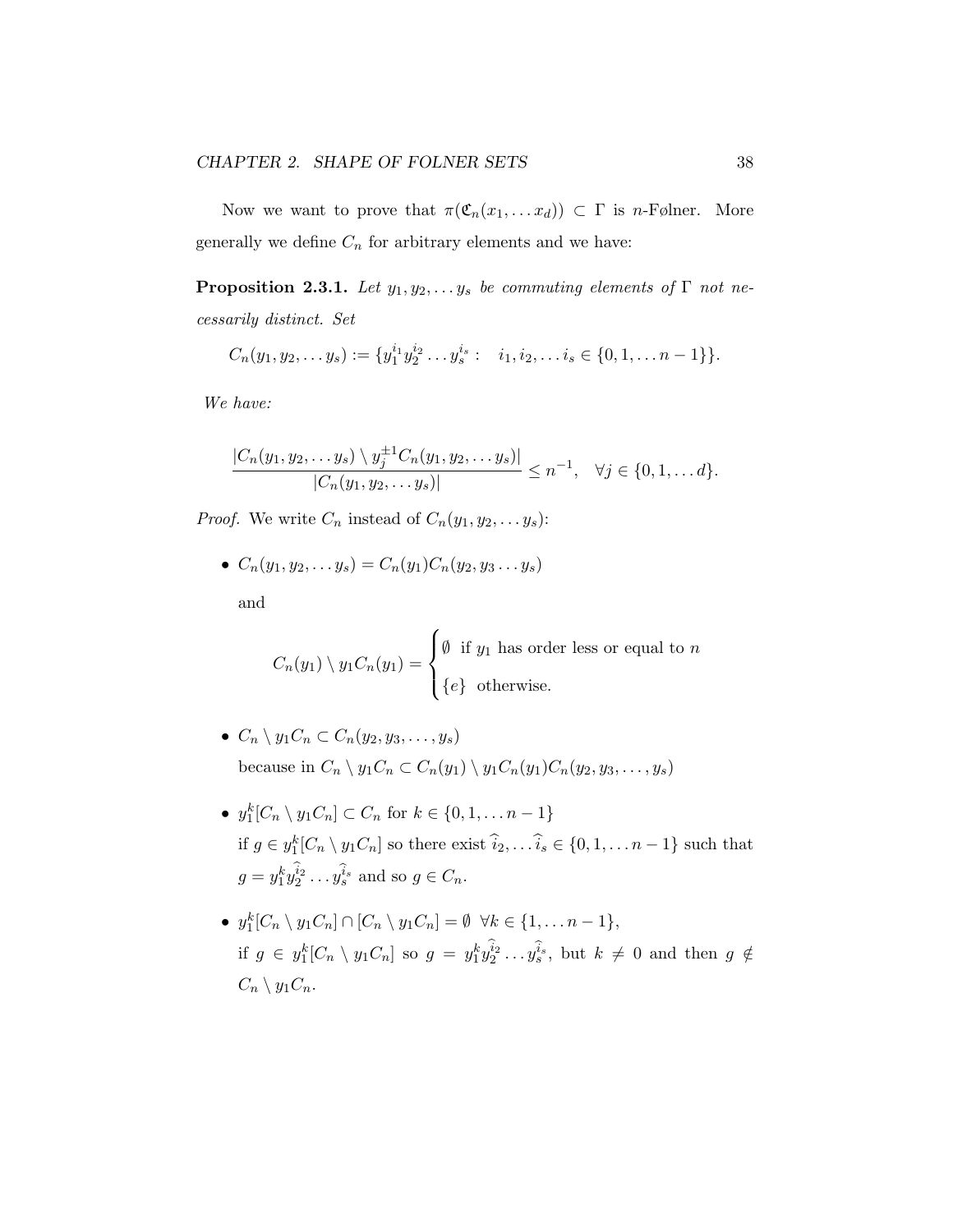So  $C_n$  contains n disjoint translations of  $C_n \setminus y_1C_n$ , that is:

$$
C_n \supset \bigsqcup_{k=0}^{n-1} y^k [C_n \setminus y_1 C_n].
$$

It is easy do the same with  $y_1^{-1}$  and we have

$$
C_n \supset \bigsqcup_{k=0}^{n-1} y^{-k} [C_n \setminus y_1^{-1} C_n].
$$

So  $\frac{|C_n \setminus y_1^{\pm 1} C_n|}{|C_n|} \leq n^{-1}$ . В последните последните последните последните последните последните последните последните последните последн<br>В последните последните последните последните последните последните последните последните последните последнит

In particular if  $\Gamma$  is abelian  $C_n(x_1, x_2, \ldots, x_d) \in \mathfrak{F} \mathfrak{gl}_{\Gamma,X}(n)$ .

Remark 2.3.1. Actually we can prove it also noting that the product of two n-Følner sets is an n-Følner set for the direct product of the groups, the products of two "cubes"  $C_n$  is still a cube. But the cubes are n-Følner sets for  $\mathbb{Z}^d$  and clearly for finite groups (for n big enough) so the n-cubes are n-Følner for finite direct products of finite or free abelian groups, so for finitely generated abelian groups.

Finally  $\pi(\mathfrak{C}_n(x_1,\ldots,x_d))=C_n(x_1,\ldots,x_d).$ 

Corollary 2.3.1. If  $\Gamma$  is abelian then it has computable Følner sets.

Actually the ordering in the set doesn't matter if we project into an abelian group, in this case, for a finite subset  $Y \subset \mathbb{F}_X$ , we define  $\mathfrak{C}_n(Y)$  and  $C_n(Y) = \pi(\mathfrak{C}_n(Y)).$ 

## 2.4 Kharlampovich groups: The Revenge

We give a very simple and effective construction of  $n$ -Følner sets for a particular semidirect product that is the one that was used twice to construct the Kharlampovich groups: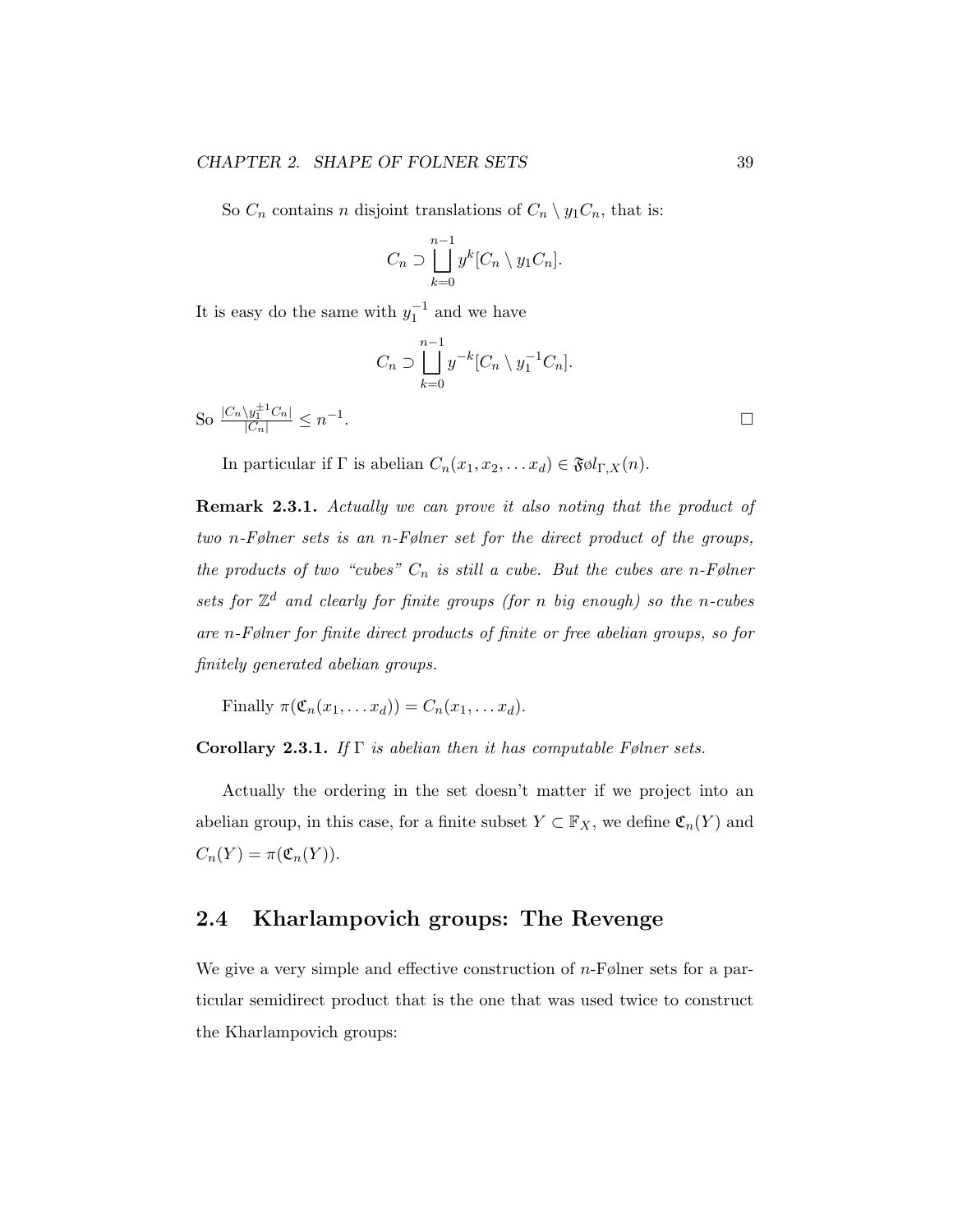**Theorem 2.4.1.** Let  $\Gamma = \langle L_1 \cup L_2 \rangle$  be a finitely generated group,  $L_1$  and  $L_2$ two finite disjoint subsets and respectively  $H_1$  and  $H_2$  the subgroups that they generate. Suppose that  $H_2$  is amenable,  $H_1^{\Gamma}$  is abelian and  $\Gamma = H_1^{H_2} \rtimes H_2$ , then:

$$
AC_n(L_1^A) \in \mathfrak{F}ol_{\Gamma}(n), \quad \forall A \in \mathfrak{F}ol_{H_2}(n).
$$

where  $L_1^A = \{a^{-1}xa : a \in A, x \in L_1\}.$ 

*Proof.*  $B := C_n(L_1^A), |AB| = |A||B|$  because  $A \subset H_2$  and  $B \subset H_1^H$  and  $H_2 \cap H_1^{H_2} = \{e\}.$ 

For  $x \in L_2 \cup L_2^{-1}$  we have:

$$
\frac{|AB \setminus xAB|}{|AB|} \le \frac{|A \setminus xA||B|}{|A||B|} \le n^{-1}.
$$

For  $x \in L_1 \cup L_1^{-1}$ , using Proposition 2.3.1, we have:

$$
\frac{|AB \setminus xAB|}{|AB|} = \frac{|\{ab : a \in A, b \in B : ab \notin xAB\}|}{|A||B|} =
$$
\n
$$
= \frac{|\{ab : a \in A, b \in B : b \notin a^{-1}xAB\}|}{|A||B|} \le \frac{|\{ab : a \in A, b \in B : b \notin a^{-1}xAB\}|}{|A||B|} \le \frac{|\{ab : a \in A, b \in B : b \notin a^{-1}xAB\}|}{|A||B|} \le n^{-1}.
$$

In the case of Kharlampovich group  $G(M)$  we have (see Subsection 1.7):

$$
C_n(L_2) \in \mathfrak{F} \mathfrak{gl}_{H_2}(n),
$$
  

$$
C_n(L_2)C_n(L_1^{C_n(L_2)}) \in \mathfrak{F} \mathfrak{gl}_H(n),
$$

but  $H_1^H$  is of exponent p, so for  $n \geq p$  we have  $C_n = C_p$  in  $H_1^H$  and the same holds in  $H_0^{G(M)}$  $\mathfrak{g}^{(m)}$ , so finally:

$$
C_n(L_2)C_p(L_1^{C_n(L_2)})C_p(L_0^{C_n(L_2)C_p(L_1^{C_n(L_2)})}) \in \mathfrak{F}\mathfrak{gl}_{G(M)}(n).
$$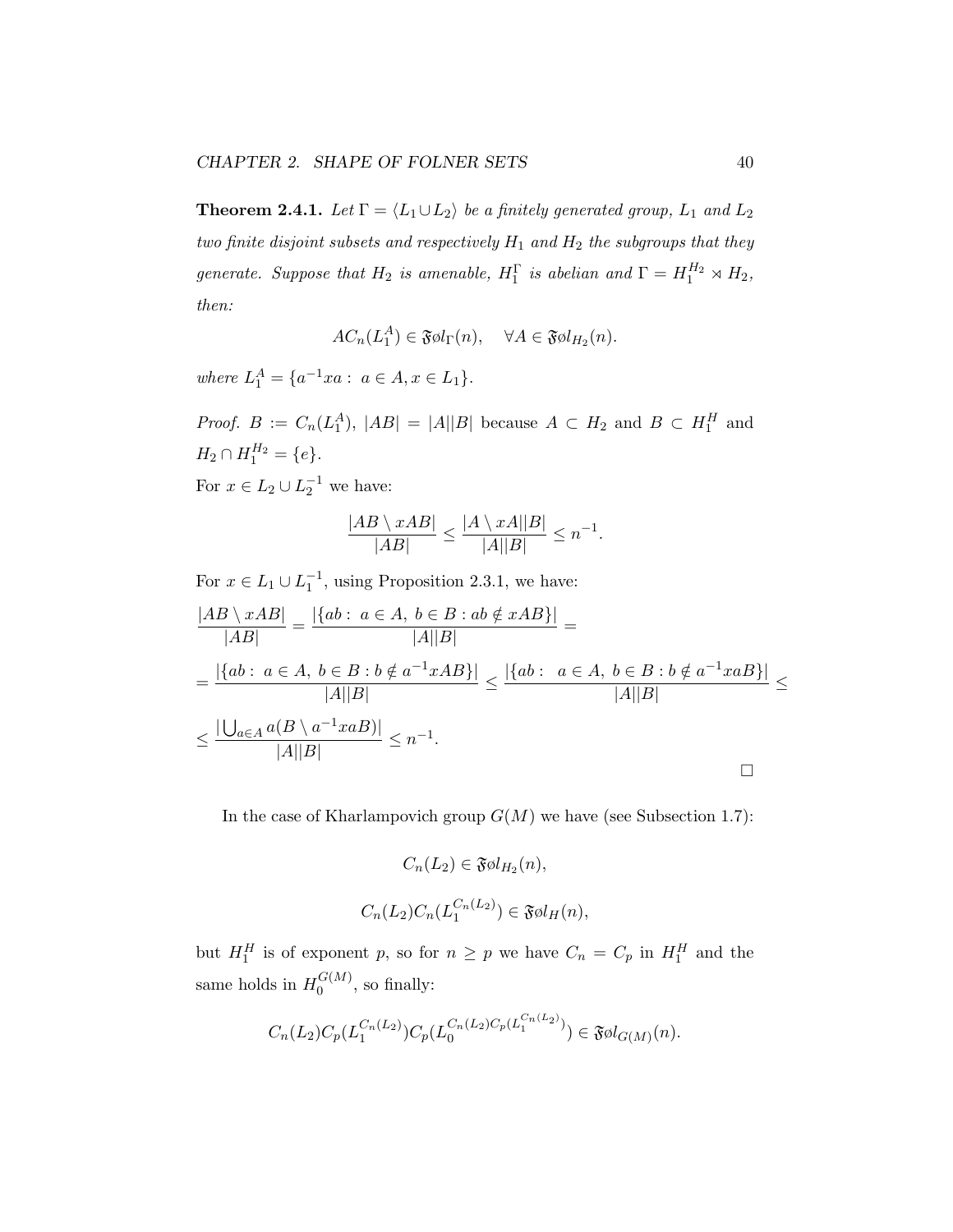So we have a finitely presented group  $G(M)$  with unsolvable word problem with computable Følner sets: we have an algorithm with input  $n$  and output a finite subset of the free group projecting onto an  $n$ -Følner set in  $G(M)$ . Of course we don't know if some different words of the set represent the same element in the group. And we have also a bound from above for the cardinality of these sets.

Corollary 2.4.1. The class of finitely presented groups with computable Følner sets is larger than the class of finitely presented amenable groups with solvable word problem.

## 2.5 Amenable extensions

Amenability is stable under semidirect products and more generally under amenable extensions, the most common proofs of this do not use the characterization of amenability by Følner sets. The book [11] is one of the exceptions and in [25] it was shown explicitly that a Følner net for the semidirect product is given by the product of the Følner nets of the factor groups. But it's not an effective procedure to have, fixing  $n \in \mathbb{N}$ , an n-Følner set.

We first consider general abelian extensions, but apparently the procedure doesn't ensure the computability of the Følner sets:

**Proposition 2.5.1.** If  $\Gamma$  is finitely generated by X and  $N \triangleleft \Gamma$  is an abelian normal subgroup, denoting with  $\rho : \Gamma \to \Gamma/N$  the projection:

$$
AC_{4n|A^{-1}XA\cap N|}(A^{-1}XA\cap N)\in \mathfrak{F}\otimes l_{\Gamma,X}(n),
$$

for each  $A \subset \Gamma$  such that  $|A| = |\rho(A)|$  and  $\rho(A) \in \mathfrak{F}ol_{\Gamma/N, \rho(X)}(2n)$ .

*Proof.* Consider  $S := A^{-1} X A \cap N$ , it is finite and  $|S| \leq |A|^2 |X|$ . Denote  $B := C_{4n|S|}(S)$ ,  $B \subset N$  and then by Lemma 2.3.1 we have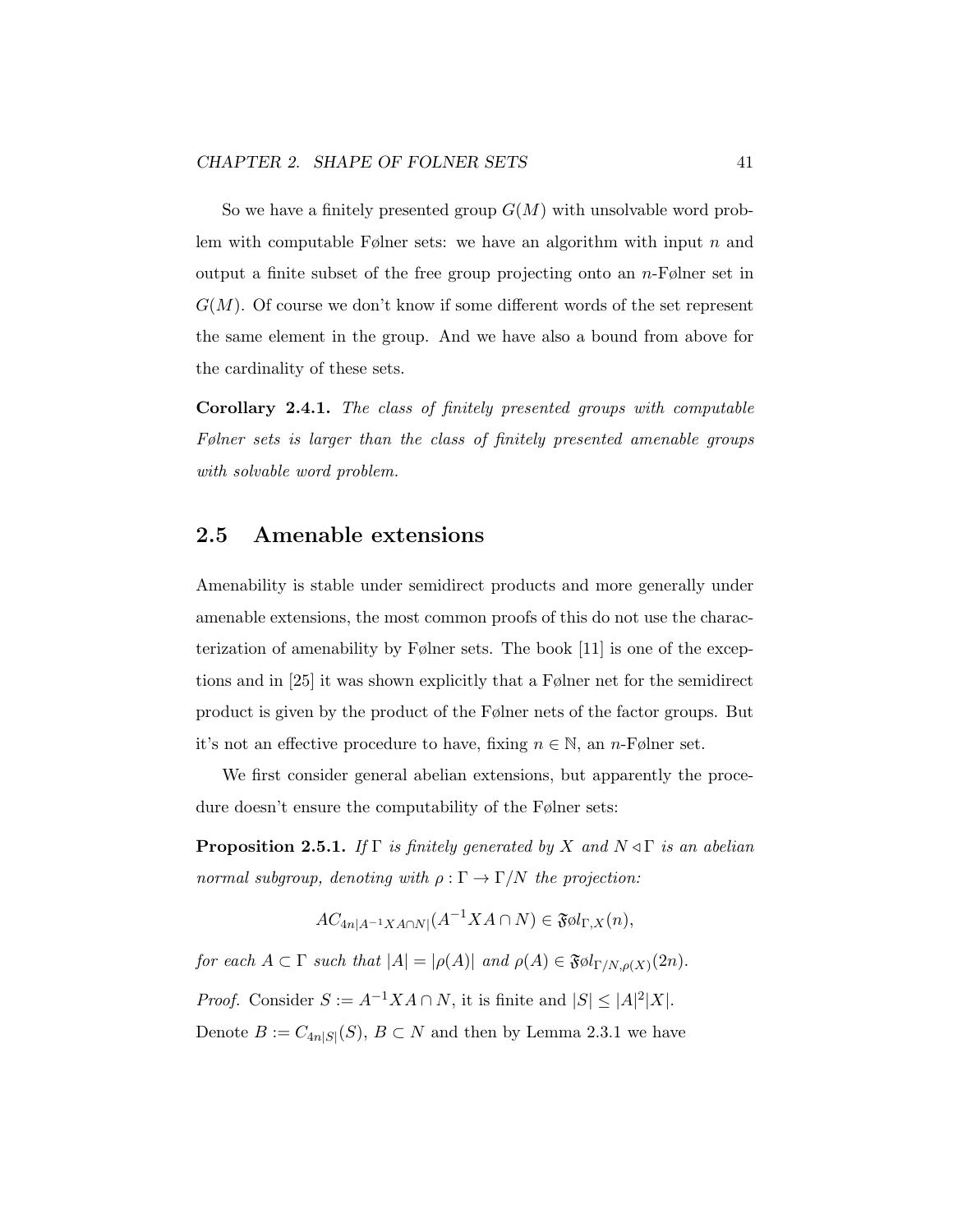$$
\frac{|B\setminus sB|}{|B|}\leq (4n|S|)^{-1}\text{ for all }s\in S\cup S^{-1}.
$$

Consider the set  $F := AB$ , notice that  $|F| = |A||B|$  because the intersection  $A \cap B$  has at most one element since  $\rho_{|A}$  is injective and  $\rho$  sends B to the identity of  $\Gamma/N$ . So for  $g \in F$  we write  $g = ab, a \in A, b \in B$  in a unique way (again because  $\rho_{|A}$  is injective and  $\rho(g) = \rho(a)$ ) and we write  $A' := \rho(A)$ , that is 2n-Følner.

For each  $x \in X \cup X^{-1}$ , the set  $F \setminus xF$  is disjoint union of  $E_1$  and  $E_2$ :

$$
E_1 = \{ g \in F \setminus xF : \rho(g) \notin \rho(x)A' \}
$$
  

$$
E_2 = \{ g \in F \setminus xF : \rho(g) \in \rho(x)A' \}.
$$

If  $g \in E_1$ , since  $\rho(g) = \rho(a) \notin \rho(x)A'$  so  $\rho(a) \in A' \setminus \rho(x)A'$ . But  $\rho$  is injective on A then:

$$
\frac{|E_1|}{|F|} = \frac{|A' \setminus \rho(x)A'||B|}{|A||B|} \le (2n)^{-1}.
$$

If  $g \in E_2$  then  $\rho(a) \in \rho(x)A' = \rho(xA)$ , hence there exist  $a' \in A, s \in N$ such that  $as = xa'$ . So  $s \in S \cup S^{-1}$  and  $g = xa's^{-1}b$ , but since  $g \notin xAB$ then  $b \notin sB$ :

$$
\frac{|E_2|}{|F|} \le \frac{|\{xa's^{-1}b, a' \in A, s \in S \cup S^{-1}, b \in B \setminus sB\}|}{|A||B|} \le \sum_{s \in S \cup S^{-1}} \frac{|B \setminus sB|}{|B|} \le (2n)^{-1}.
$$

Consider the case of  $\Gamma/N$  amenable with solvable word problem and with the set  $\rho(X)$  as generators. If  $\pi_{\Gamma/N} : \mathbb{F}_X \to \Gamma/N$  is the canonical epimorphism, for every n we can compute  $A \in \mathbb{F}_X$  such that  $\pi_{\Gamma/N}(A) \in$  $\mathfrak{F}ol_{\Gamma/N,\rho(X)}(2n)$  (by Theorem 2.1.1), but also with  $|\mathcal{A}| = |\pi_{\Gamma/N}(\mathcal{A})|$ , by the solvability of the word problem.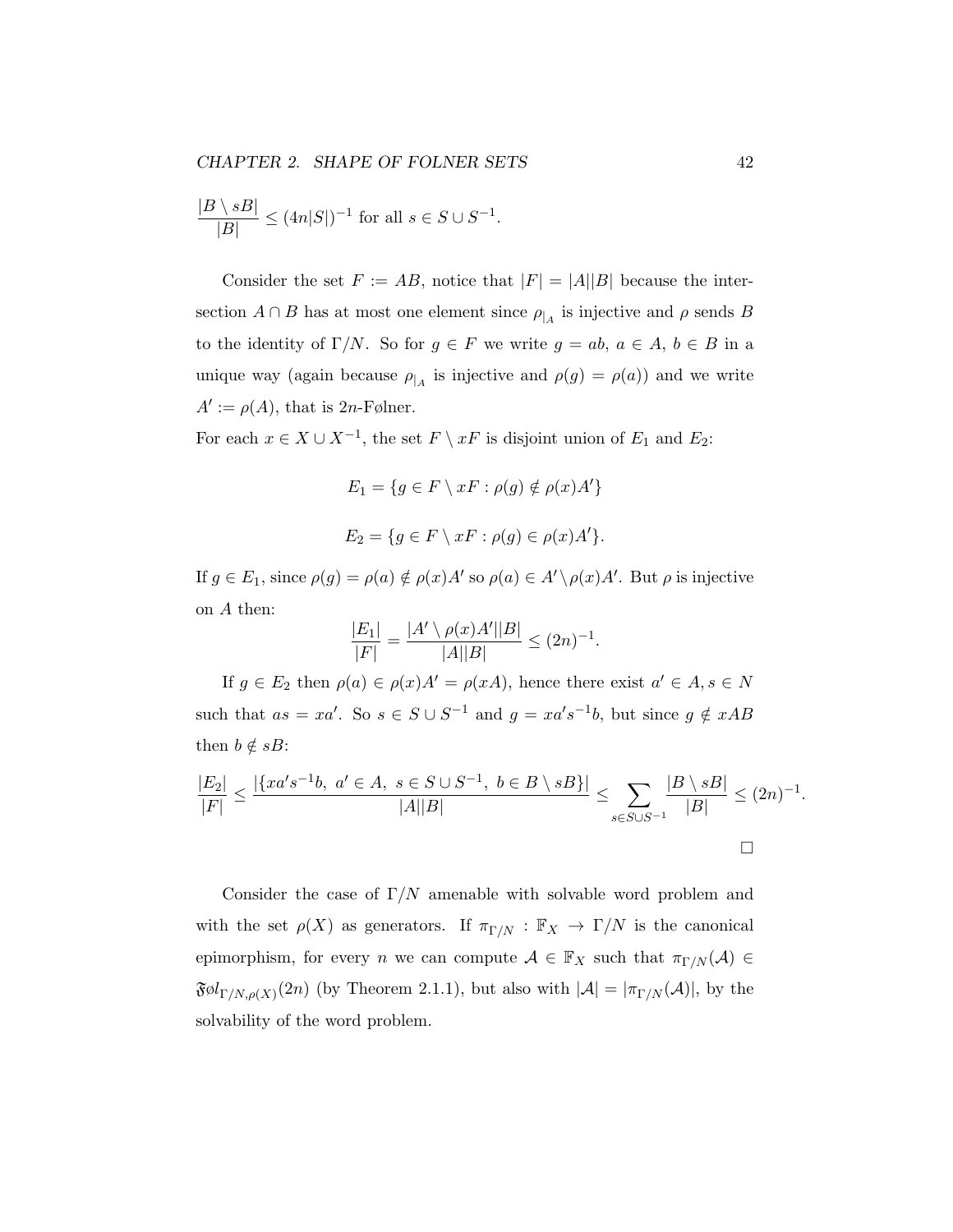But then  $A := \pi_{\Gamma}(\mathcal{A})$  is such that  $\rho(A) = \pi_{\Gamma/N}(\mathcal{A}) \in \mathfrak{F} \mathfrak{gl}_{\Gamma/N, \rho(X)}(2n)$  and  $|A| = |\rho(A)|$ , because:

$$
|\rho(A)| \le |A| \le |\mathcal{A}| = |\pi_{\Gamma/N}(\mathcal{A})|.
$$

Moreover, given an element  $\omega \in \mathcal{A}^{-1}X\mathcal{A}$  we can compute if  $\pi_{\Gamma/N}(\omega) = 1$ or not, and then we can compute the preimage of  $A^{-1}XA \cap N$  in  $\mathbb{F}_X$  and finally we can compute a preimage of the  $n$ -Følner sets for  $\Gamma$ .

Corollary 2.5.1. A finitely presented group that is an extension of an amenable group with solvable word problem by an abelian group has computable Følner sets.

This implies again that Kharlampovich group has computable Følner sets, because it is an abelian extension of a finitely presented metabelian, and therefore residually finite with solvable WP, group.

Notice that the abelian group could be not finitely generated.

**Remark 2.5.1.** In general if we observe that  $AC_{4n|S|}(S) \subset AC_{4n|A|^2|X|}(A^{-1}XA)$ so even if  $\Gamma/N$  has non-computable Følner sets, we can compute sets containing them.

The situation is clearer if the extension splits. In this case we can also consider more generally the extension by an amenable group.

**Theorem 2.5.1.** Let  $N = \langle X | R_1 \rangle$  and  $H = \langle Y | R_2 \rangle$  be finitely generated groups and let  $\phi: H \to Aut(N)$  be homomorphism. Let  $c := \max\{|\phi_y(x)|_X :$  $x \in X$ ,  $y \in Y$  and consider  $N \rtimes H = \langle X, Y | R_1, R_2, x^y = \phi_y(x) \ \forall x \in Y$  $X, \forall y \in Y$  then:

$$
AB \in \mathfrak{F}ol_{N \rtimes H}(n)
$$

for every  $A \in \mathfrak{F}ol_H(n)$ , and every  $B \in \mathfrak{F}ol_N(nc^{|A|_Y})$ . (Remember that  $|A|_Y = \max\{|a|_Y, a \in A\}$ ).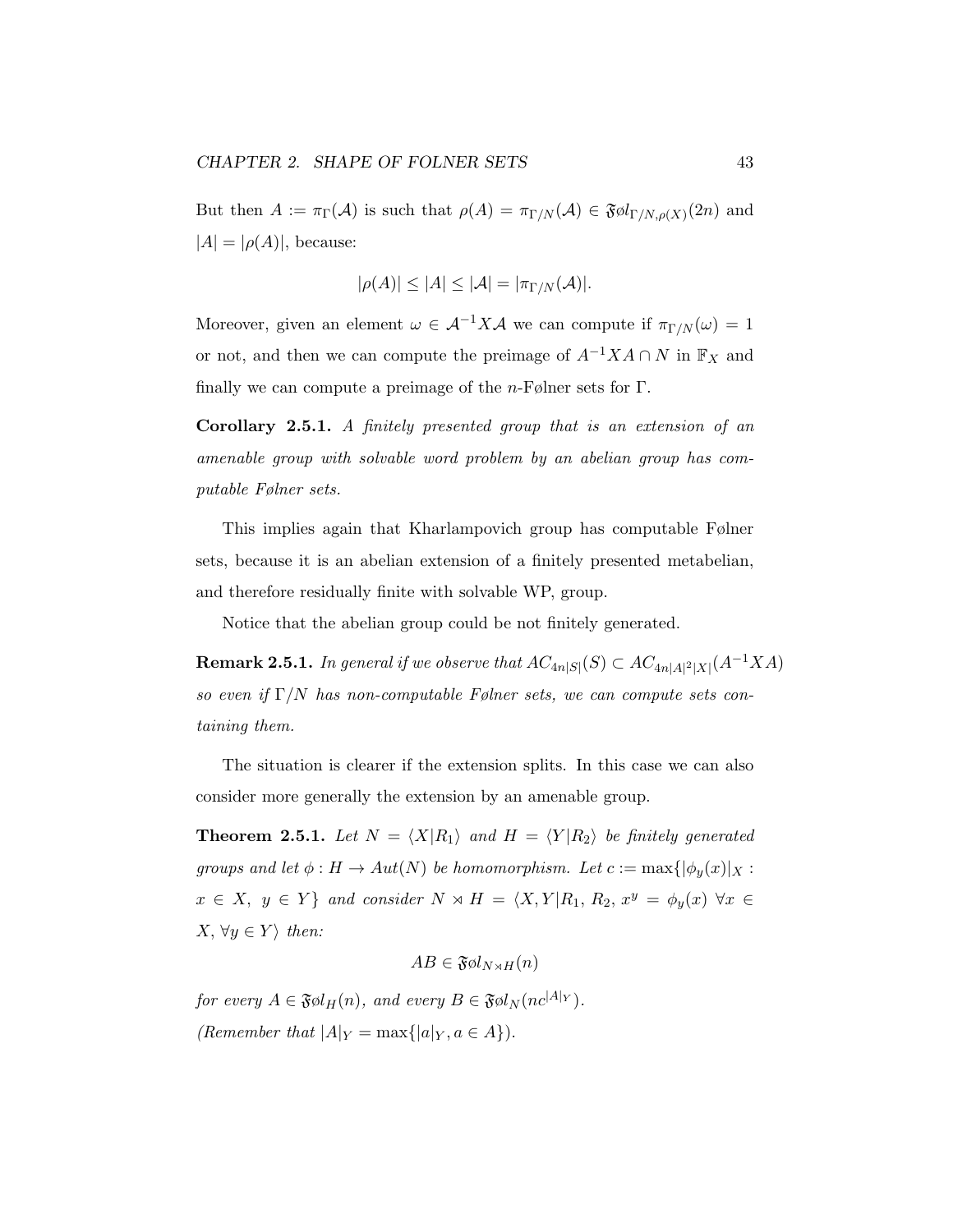*Proof.*  $|AB| = |A||B|$  because  $A \subset H$  and  $B \subset N$ , for  $y \in Y \cup Y^{-1}$  :

$$
\frac{|AB \setminus yAB|}{|AB|} \le \frac{|A \setminus yA||B|}{|A||B|} \le n^{-1}.
$$

For 
$$
x \in X \cup X^{-1}
$$
:  
\n $xab = aa^{-1}xab = a\phi_a(x)b$ , so  
\n $\{ab \in AB : xab \notin AB\} \subset \{ab \in AB : \phi_a(x)b \notin B\}$ .  
\nBut  $|\phi_a(x)|_X \le c^{|a|_Y} \le c^{|A|_Y}$ . Then, using Lemma 2.2.2:  
\n
$$
\frac{|AB \setminus xAB|}{|AB|} = \frac{|\bigcup_{a \in A} a[B \setminus \phi_a(x)B]|}{|A||B|} \le \frac{\sum_{a \in A} |B \setminus \phi_a(x)B|}{|A||B|} \le \frac{|\phi_a(x)|_X}{c^{|A|_Y}n} \le n^{-1}
$$

We can observe that the thesis is true also if  $B \in \mathfrak{F}ol_H(n')$  with  $n' \geq$  $n s^{|A|_Y}$ . In particular this implies that the semidirect product between two finitely generated groups with computable Følner sets has computable Følner sets because if we know a preimage for the Følner set A we also have a bound for  $|A|_Y$  and so we know a right input for algorithm computing B, Følner set of N.

Corollary 2.5.2. The semidirect product between two finitely generated groups with computable Følner sets has computable Følner sets.

Finally we give the computation for the general extension by amenable finitely generated groups. Before this, we recall the definition of the distortion function.

**Definition 2.5.1.** We call the map  $\Delta_N^G : \mathbb{N} \to \mathbb{N}$  with:

$$
\Delta_N^G(n) := \max\{|\omega|_Y : \omega \in N, |\omega|_X \le n\}
$$

the distortion function.

.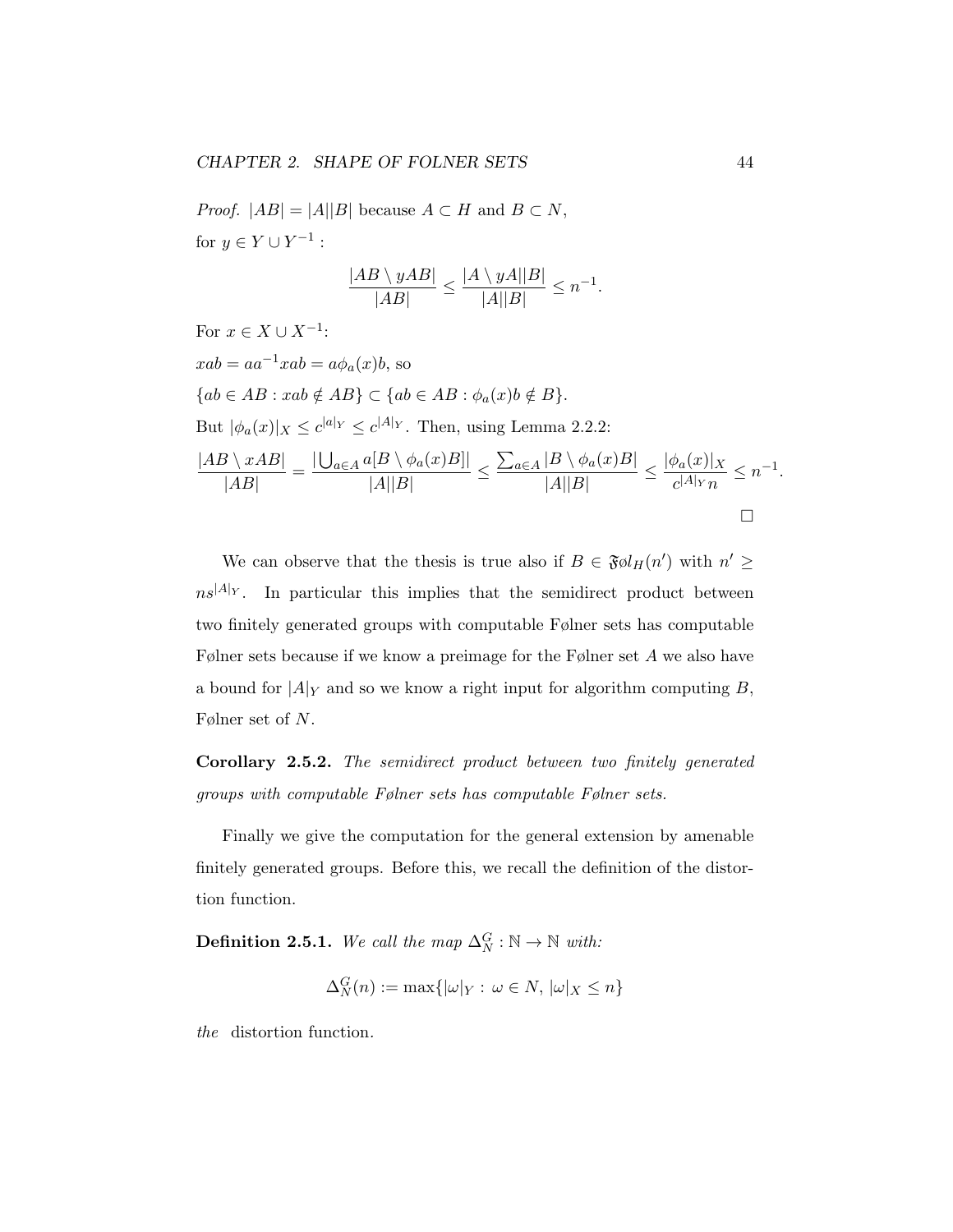**Theorem 2.5.2.** Let  $\Gamma$  be generated by the finite set X and N be a normal subgroup of  $\Gamma$  generated by the finite set Y. Let  $\rho : \Gamma \to K := \Gamma/N$  be the projection to the quotient. Then:

$$
AB \in \mathfrak{F}\mathfrak{gl}_{\Gamma,X}(n),
$$
  

$$
if A' := \rho(A) \in \mathfrak{F}\mathfrak{gl}_{K,\rho(X)}(2n), |A| = |A'|, |A|_X \le |A'|_{\rho(X)}
$$
  

$$
and B \in \mathfrak{F}\mathfrak{gl}_{N,Y}(2n|A'|^2|X \cup X^{-1}|\Delta_N^G(2|A'|_{\rho(X)} + 1)).
$$

*Proof.* Denoting with  $F := AB$  it is easy to see that  $|F| = |A'||B|$  because  $\rho$  is injective on A.

For each  $x \in X \cup X^{-1}$ , the set  $F \setminus xF$  is disjoint union of  $E_1$  and  $E_2$ :

$$
E_1 = \{ g \in F \setminus xF : \rho(g) \notin \rho(x)A' \}
$$
  

$$
E_2 = \{ g \in F \setminus xF : \rho(g) \in \rho(x)A' \}.
$$

We can write  $g = ab$ , with  $b \in B$ , in a unique way.

If  $g \in E_1$ , since  $\rho(g) = \rho(a) \notin \rho(x)A'$  so  $\rho(a) \in A' \setminus \rho(x)A'$ ,  $\rho$  is injective on A so:

$$
\frac{|E_1|}{|F|} = \frac{|A' \setminus \rho(x)A'||B|}{|A'||B|} \le (2n)^{-1}.
$$

If  $g \in E_2$  then  $\rho(g) = \rho(a) \in \rho(x)A'$  hence there exists  $a' \in A$  such that  $\rho(a) = \rho(x)\rho(a')$ . The images by  $\rho$  of a and  $xa'$  are the same so there is  $s \in N$  such that  $as = xa'.$ 

If we call  $S := A^{-1}XA$  we see that  $s \in S \cup S^{-1}$  and  $|S \cup S^{-1}| \leq$  $|A|^2|X \cup X^{-1}|$ . Then  $g = xa's^{-1}b$ , but since  $g \notin xAB$  then  $b \notin sB$ :

$$
\frac{|E_2|}{|F|} \le \frac{|\{xa's^{-1}b, a' \in A, s \in R, b \in B \setminus sB\}|}{|A'||B|} \le \sum_{s \in S \cup S^{-1}} \frac{|B \setminus sB|}{|B|}.
$$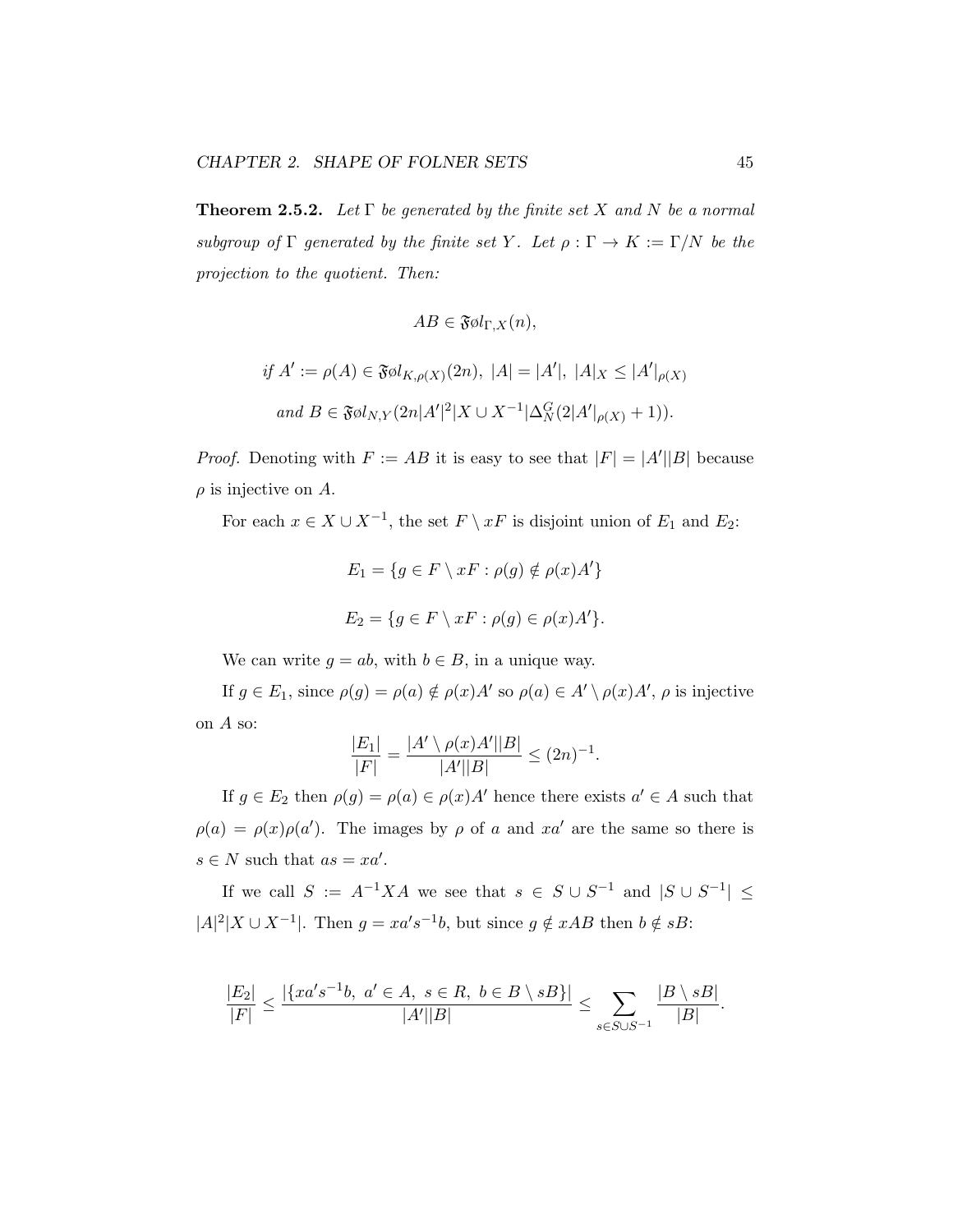We have a bound for  $|S|$ , we need a bound for the length of the elements in  $S \cup S^{-1}$ :

 $|s|_Y \leq \Delta^{\Gamma}_N(|s|_X)$ . But  $|s|_X = |a^{-1}xa'|_X \leq 2|A|_X + 1 \leq 2|A'|_{\rho(X)} + 1$ And so by Lemma 2.2.2:

$$
\frac{|B \setminus sB|}{|B|} \le (2n|A'|^2|X \cup X^{-1}|)^{-1} \le \frac{|S \cup S^{-1}|}{2n}.
$$
  
Finally 
$$
\frac{|F \setminus xF|}{|F|} = \frac{|E_1|}{|F|} + \frac{|E_2|}{|F|} \le n^{-1}.
$$

Suppose that N and K have computable Følner sets. For each  $k$  we can construct  $\mathcal{A} \subset \mathbb{F}_X$  such that  $\pi_K(\mathcal{A}) \in \mathfrak{F} \otimes l_K(k)$ . We denote  $A' := \pi_K(\mathcal{A})$ . If we consider  $A := \pi_{\Gamma}(\mathcal{A})$ , it is clear that  $\rho(A) = A' \in \mathfrak{F} \mathfrak{gl}_K(k)$  as in hypothesis of the theorem. But we want the bound also on the cardinality and on the length: if  $|A| > |A'|$  we could have  $|A| > |A'|$ . But if we restrict to the case in which K has solvable word problem we can detect  $\mathcal A$  such that  $|\pi_K(\mathcal A)| = |\mathcal A|$ and  $|\pi_K(\mathcal{A})|_{\rho(X)} = |\mathcal{A}|_w$ . So we can compute a preimage for a set A respecting the hypothesis of the theorem. For the set  $B$  we just need the computability (of a bound) of the number  $2n|A'|^2|X \cup X^{-1}|\Delta_N^G(2|A'|_{\rho(X)}+1)$ . While we have automatically (by to the computability of Følner sets in  $K$ ) a computable bound for  $|A'|$  and  $|A'|_{\rho(X)}$ , it is possible that  $\Delta_N^G$  is not subrecursive, see for example [3], also in solvable groups, see [13].

Corollary 2.5.3. Let  $N, G, K$  finitely generated groups such that:

$$
1\rightarrow N\rightarrow G\rightarrow K\rightarrow 1.
$$

If N has computable Følner sets,  $\Delta_N^G$  is subrecursive, K is amenable with solvable word problem, then G has computable Følner sets.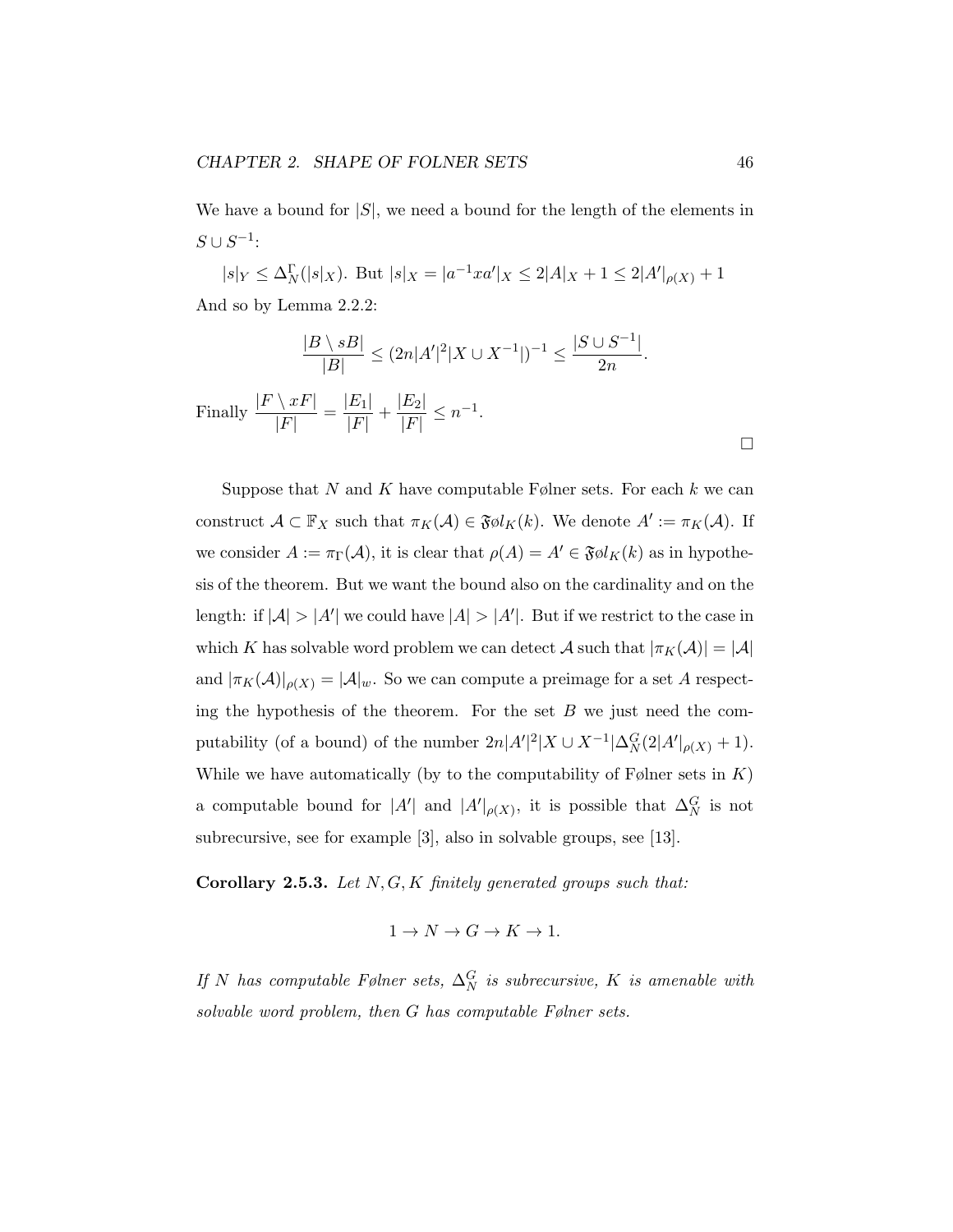Remark 2.5.2. By the Remark 2.5.1 we know that a finitely generated solvable group  $\Gamma$  has the following property that we can call subcomputability of Følner sets

There exist an algorithm with:

INPUT  $n \in \mathbb{N}$ 

OUTPUT  $F \subset \mathbb{F}_X$ :  $\exists A \in F \mathfrak{gl}_{\Gamma,X}$ :  $A \subset \pi(F)$ .

We can conclude this statement also observing that the free solvable groups have solvable word problem and then they have computable Følner sets. If we look for example at the proof of  $[18, \text{ Lemma } 2.2]$ , we can see that even if the projection of a n-Følner set is not n-Følner, it contains an n-Følner set. We know something more:  $\rho: G_1 \to G_2$  a projection,  $G_1$  generated by  $X_1$  and  $G_2$  by  $X_2 := \rho(X_1)$ : if  $A \in \mathfrak{F}ol_{G_1,X_1}(n)$  then there exists  $i \in \mathbb{N}$ ,  $1 \leq i \leq |A|$  such that the set  $B_i := \{b \in G_2 : |\rho^{-1}(b) \cap A| \geq i\}$  belongs to  $F \& d_{G_2,X_2}(n)$ .

But if we haven't solvable word problems apparently we cannot compute  $B_i$  and we cannot say which i is right.

- Have solvable groups computable Følner sets?
- Is computability of Følner sets stable under quotients?
- Does subcomputability imply computability of Følner sets?

The questions are in order of generality, apparently are distinct questions: while for finitely generated amenable groups and solvable groups we have a "universal group" for which in its quotients all groups of the class can be embedded, it is not the case of finitely generated amenable group. The examples to see this are the Erschler's groups in [18] and they also are examples of amenable groups with non computable Følner sets. Infact another neces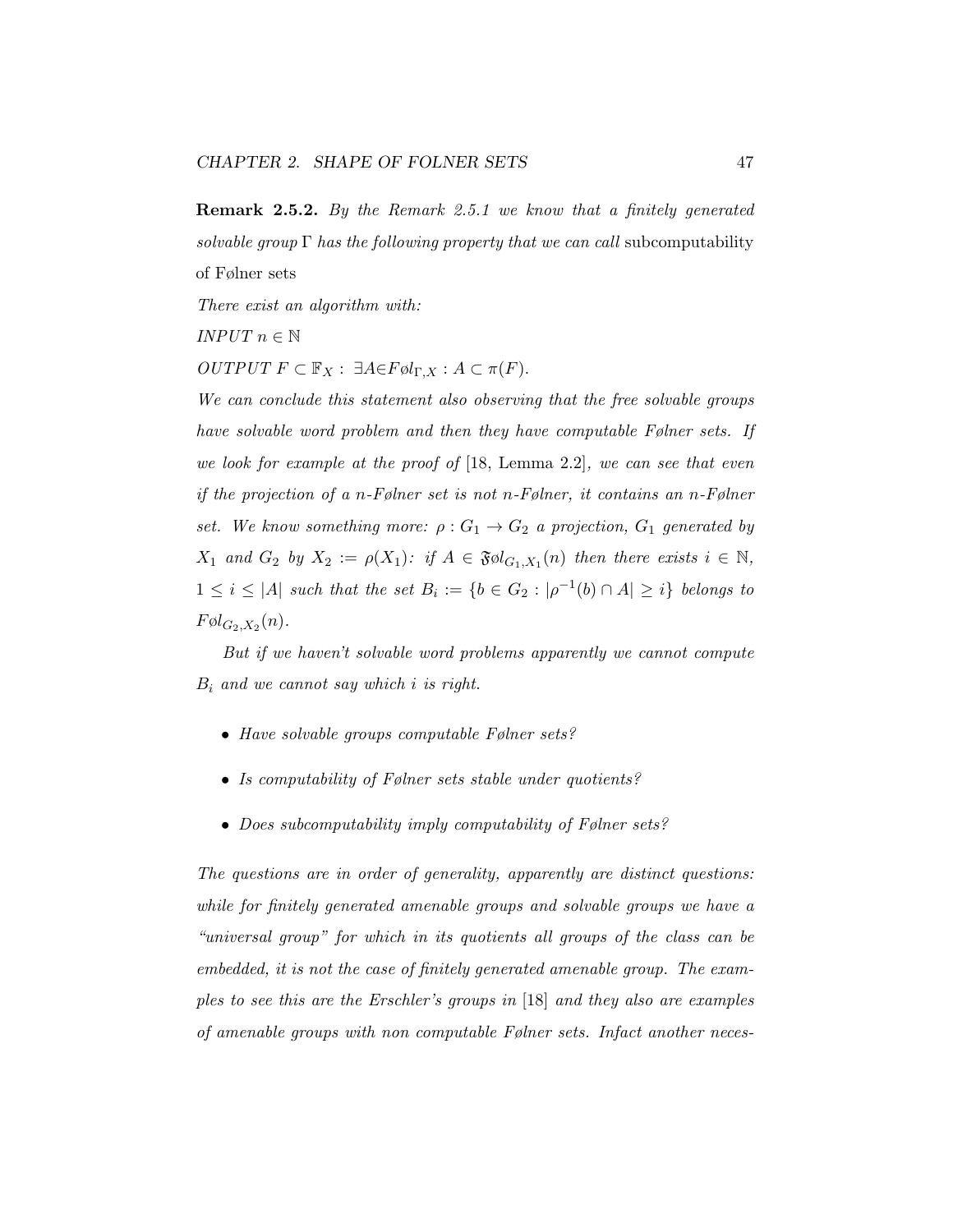sary condition for the computability of Følner sets is the subrecursivity of the Følner function, we will see it in the next chapter.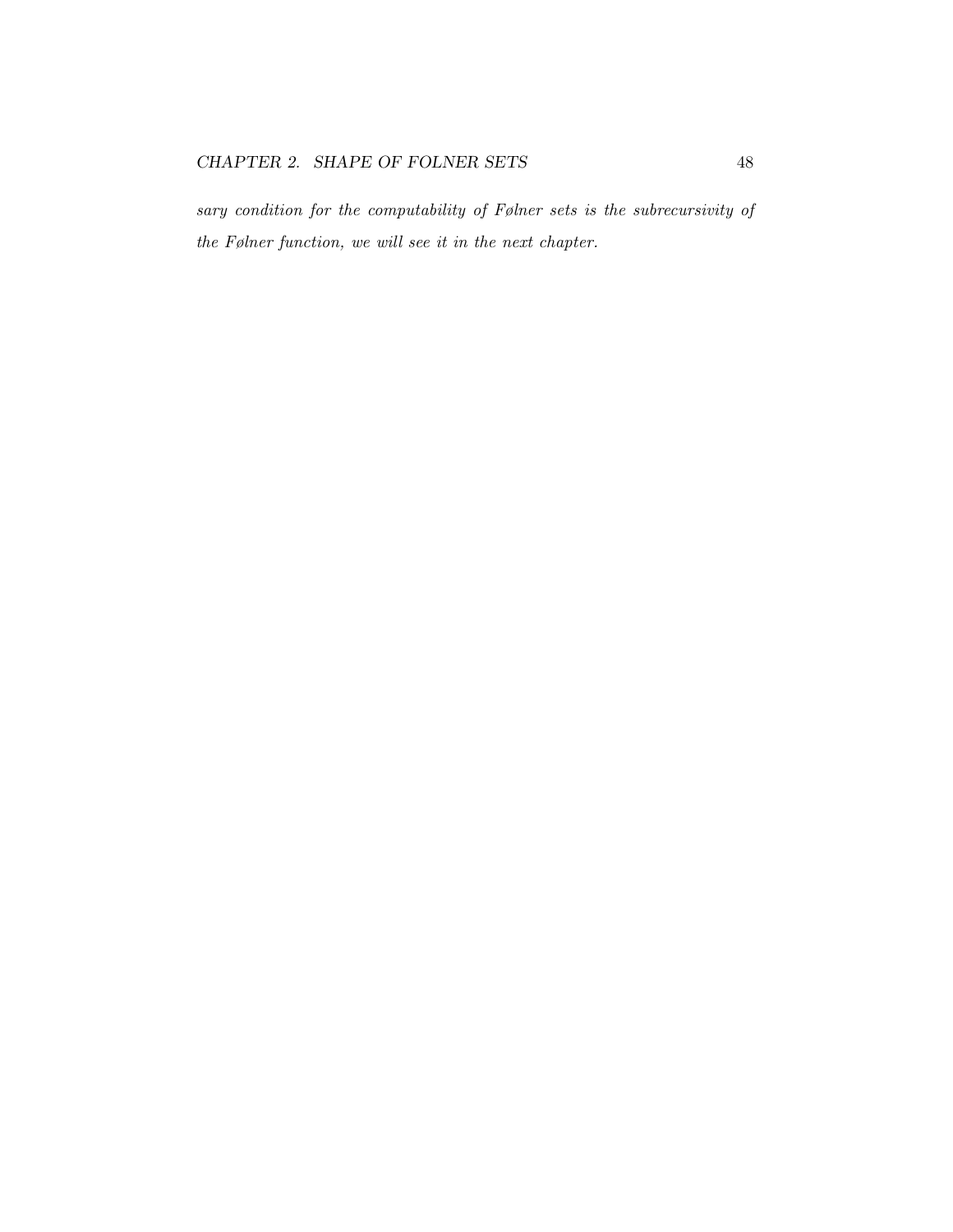## Chapter 3

# Quantifications

One of the obstructions to compute approximations with arbitrary precision is the possibility that the growth of the dimension of these approximations is faster than any recursive function. This is what happens for example for the non computability of Følner sets: actually we have found examples just in this way. So on purpose to study effectiveness of some properties, especially of approximation properties, it is natural to try to quantify them.

In this Chapter we start with the definition of a famous function, the Følner function, introduced by Vershik. In particular we use an asymptotically equivalent version compatible with our definition of Følner sets. The Følner function is the cardinality of the optimal Følner sets and then in some sense it quantifies amenability. Vershik conjectured for it the possibility of a growth faster than any iterated exponentials, Erschler in [18] shows finitely generated groups with Følner function faster then any recursive function (while it is open for finitely presented groups). With the theory of the previous chapter we know that these groups have unsolvable word problem and non computable Følner sets. It's just a short step from effective construc-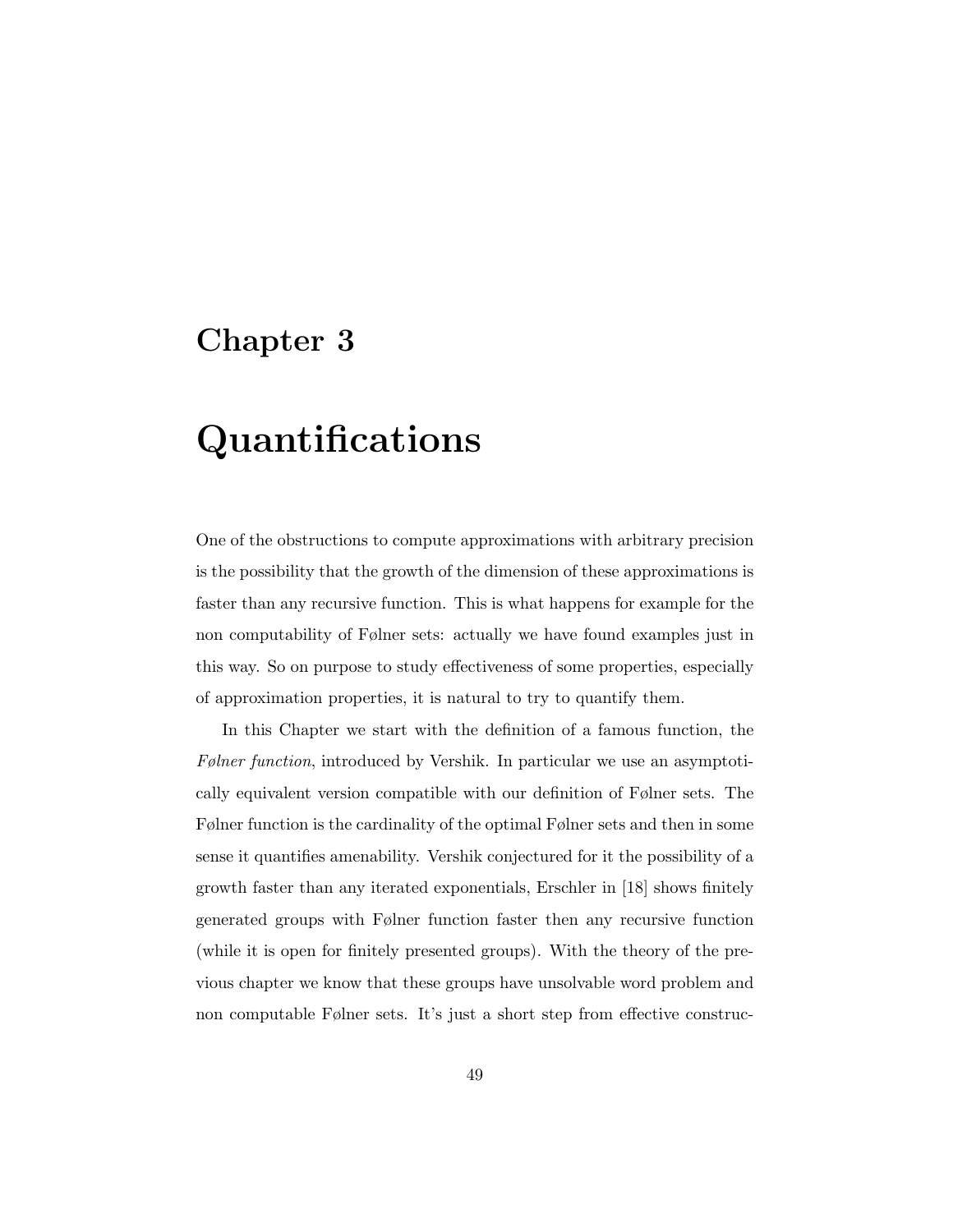tions to the quantifications, so we give as corollaries some upper bounds for Følner functions even if at least those about solvable groups are already known. The final goal of the section is that the class of finitely generated groups with subrecursive Følner function is closed under extension with subrecursive distortion.

In the following section we present the depth function introduced by K. Bou-Rabee to quantify the residual finiteness and an analogous function for the local embeddability into finite groups and the comparisons of these two functions.

In the last section we study a quantificative function for soficity. The first introduction of the sofic dimension growth is in an unpublished work of Arzhantseva and Cherix [2]. The idea to study algorithmic questions in this setting was suggested to me by Thom and the paper [12]. Cornulier in fact introduced his own version of quantification of soficity, the sofic profile.

We prove independently some results that will be also in [2]. Then we introduce a quantifying version of the weak stability (see [4]) and observe that there's no uniform recursive bound for all weak stable groups. We prove that under sofic condition the computability of sofic approximations is equivalent to the word problem and is not equivalent to subrecursivity of sofic dimension growth. Finally we give an upper bound for sofic dimension growth of direct products, free products and splitting amenable extensions of sofic groups.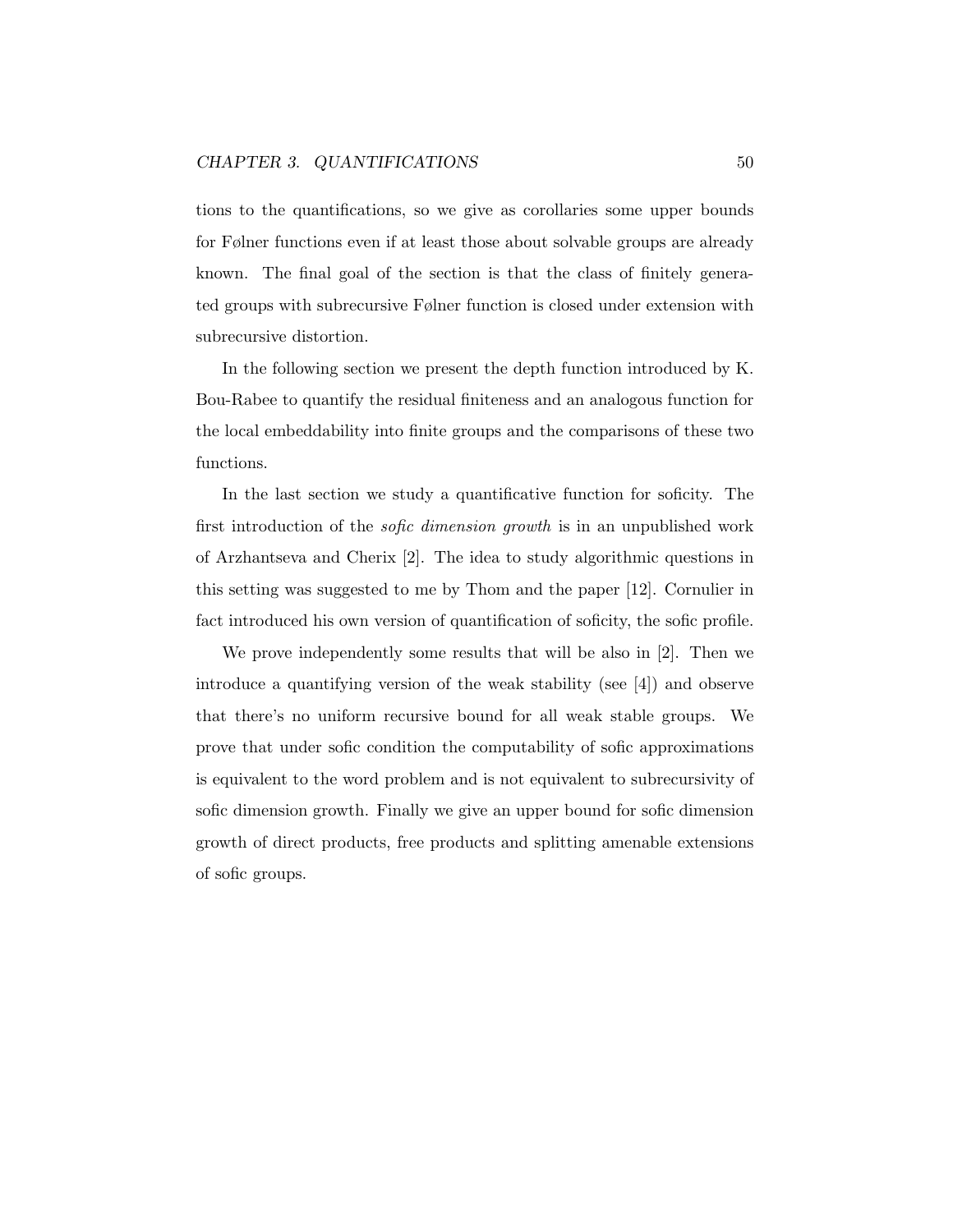## 3.1 Følner function

**Definition 3.1.1.** For an amenable group  $\Gamma$  generated by a finite set X, remember that for all  $n \in \mathbb{N}$ :

$$
\mathfrak{F}ol_{\Gamma,X}(n) = \{ F \subset \Gamma, F \neq \emptyset, F \text{ finite }, \frac{|F \setminus xF|}{|F|} \leq n^{-1}, \ \forall x \in X \cup X^{-1} \}.
$$

So we define the Følner function  $F : \mathbb{N} \to \mathbb{N}$  as

$$
F_{\Gamma,X}(n) := \min\{|A|, A \in \mathfrak{F} \mathfrak{gl}_{\Gamma,X}(n)\}.
$$

This is a well studied function. It is shown that the asymptotic behaviour does not depend on presentation. The first simple remark is that if  $\Gamma$  is a group with computable Følner sets then the function  $F$  is subrecursive. So in particular, as a consequence of Theorem 2.1.1:

**Proposition 3.1.1.** If  $\Gamma$  is finitely generated amenable group with solvable word problem than  $F_{\Gamma}$  is subrecursive.

We know that there exist finitely generated groups with  $F_{\Gamma}$  non subrecursive [18], so these groups have unsolvable word problem, and in general there exist finitely generated groups with non computable Følner sets, but we don't know examples of groups with subrecursive Følner function and non computable Følner sets.

**Remark 3.1.1.** Γ has subcomputable Følner sets if and only if  $F_{\Gamma}$  is subrecursive.

If the preimage of a set containing an n-Følner is computable then we can compute a bound for the cardinality of an n-Følner and thus  $F_{\Gamma}$  is subrecursive. Viceversa by Lemma 2.2.1 we have n-Følner sets contained in  $B_{F_\Gamma\left(\vert X\cup X^{-1}\vert n\right)}(\Gamma),$  so if  $F_\Gamma$  is subrecursive we can compute a ball large enough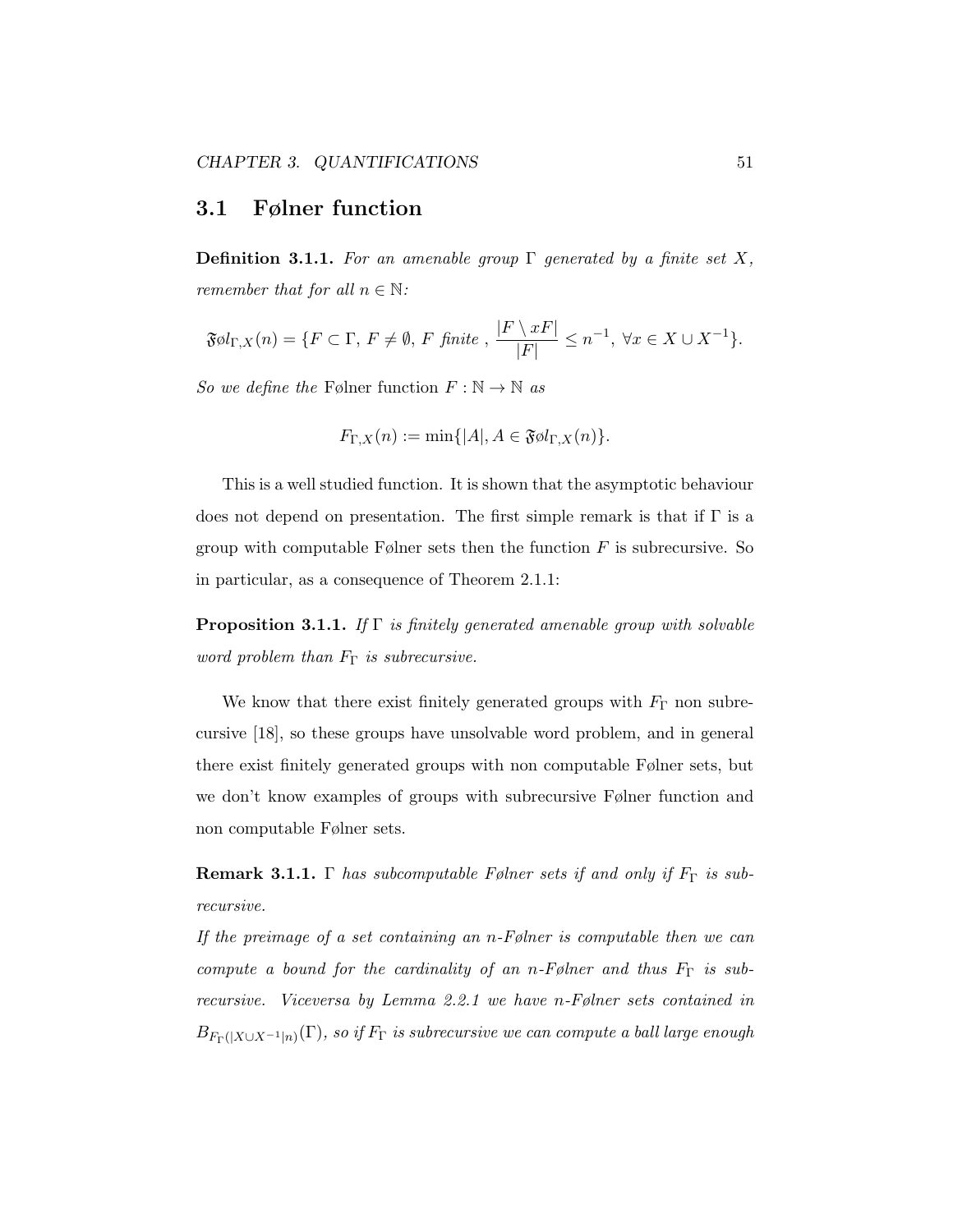to contain an n-Følner.

So we can reformulate the last question in Remark 2.5.2 in the following way:

**Question 1.** Does the subrecursivity of  $F_{\Gamma}$  imply the computability of Følner sets of Γ?

We will see that the analogous question for soficity has negative answer.

In this section we can translate the results from the previous chapter to obtain upper bounds for the Følner function for some amenable extensions. Asymptotically equivalent bounds for solvable groups could be also found as corollaries of the works [19] and [18], or using the comparison with the Følner function in free solvable groups in [35].

The simplest case is that of finite groups, where the Følner function is eventually constant, and of abelian groups: if  $\Gamma = \langle X \rangle$  is abelian then from Lemma 2.3.1 we clearly have  $F_{\Gamma}(n) \leq n^{|X|}$ .

From Theorem 2.4.1 we can choose the optimal Følner sets and consider the cardinality:

**Corollary 3.1.1.** Let  $\Gamma = \langle L_1 \cup L_2 \rangle$  be a finitely generated group,  $L_1$  and  $L_2$ two finite disjoint subsets and respectively  $H_1$  and  $H_2$  the subgroups that they generate. Suppose that  $H_2$  is amenable,  $H_1^{H_2}$  is abelian and  $\Gamma = H_1^{H_2} \rtimes H_2$ , then:

$$
F_{\Gamma,L_1\cup L_2}(n) \le F_{H_2,L_2}(n) n^{|L_1|F_{H_2,L_2}(n)}.
$$

For Kharlampovich groups  $G(M)$  (see Section 1.7 and Section 2.4) we have:

$$
F_{G(M)}(n) \leq |C_n(L_2)C_p(L_1^{C_n(L_2)})C_p(L_0^{C_n(L_2)C_p(L_1^{C_n(L_2)})})| \leq
$$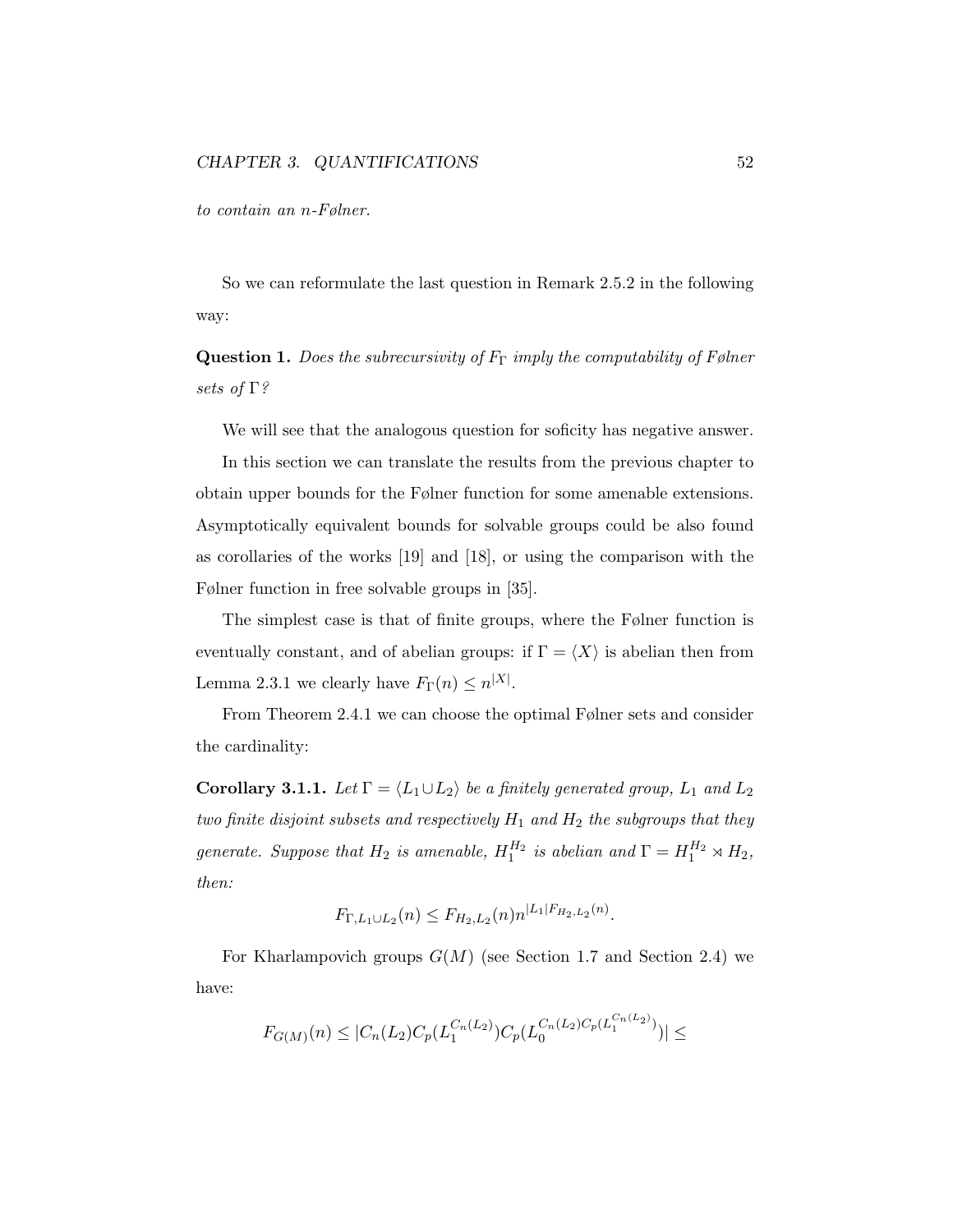$$
\leq n^{|L_2|}p^{|L_1|n^{|L_2|}}p^{|L_0|n^{|L_2|}}p^{|L_1n^{|L_2|}}.
$$

From Proposition 2.5.1 we have:

Corollary 3.1.2. If  $\Gamma$  is finitely generated by X and  $N \triangleleft \Gamma$  is an abelian normal subgroup, denoting with  $\rho : \Gamma \to \Gamma/N$  the projection:

$$
F_{\Gamma}(n) \leq F_{\Gamma/N}(2n)(2n|X|F_{\Gamma/N}(2n)^2)^{|X|F_{\Gamma/N}(2n)^2}.
$$

*Proof.* We consider  $\rho(A) \in \mathfrak{F}ol_{\Gamma/N}(2n)$  such that  $|\rho(A)| = |A| = F_{\Gamma/N}(2n)$ , recall that  $S = A^{-1}XA$  and then  $|S| \leq |A|^2|X|$ . Finally observe that

$$
AC_{2n|S|}(S) \subset AC_{2n|A|^{2}|X|}(A^{-1}XA).
$$

In particular, fixing two numbers  $k, l \in \mathbb{N}$ , there exists a recursive function  $f : \mathbb{N} \to \mathbb{N}$  (asymptotically a k-iterated  $n^{n^{...n}}$ ) such that for every group G solvable of step less than k and with less than l generators we have

$$
F_G(n) \le f(n).
$$

We can say this, without any information on function  $f$  other than recursivity, directly by the solvability of word problem for free solvable groups (see Remark 2.5.2).

From Theorem 2.5.1 we obtain a bound. First we recall that for a group  $H$  generated by a finite set  $Y$ , if we are not interested in computability we can choose an optimal *n*-Følner set  $A \in \mathfrak{F}ol'_{H,Y}(n)$  that is right-connected (see Lemma 2.2.1) containing the identity 1 and then  $|A|_Y \leq |A| \leq F_H(|Y \cup Y|)$  $Y^{-1}|n$ .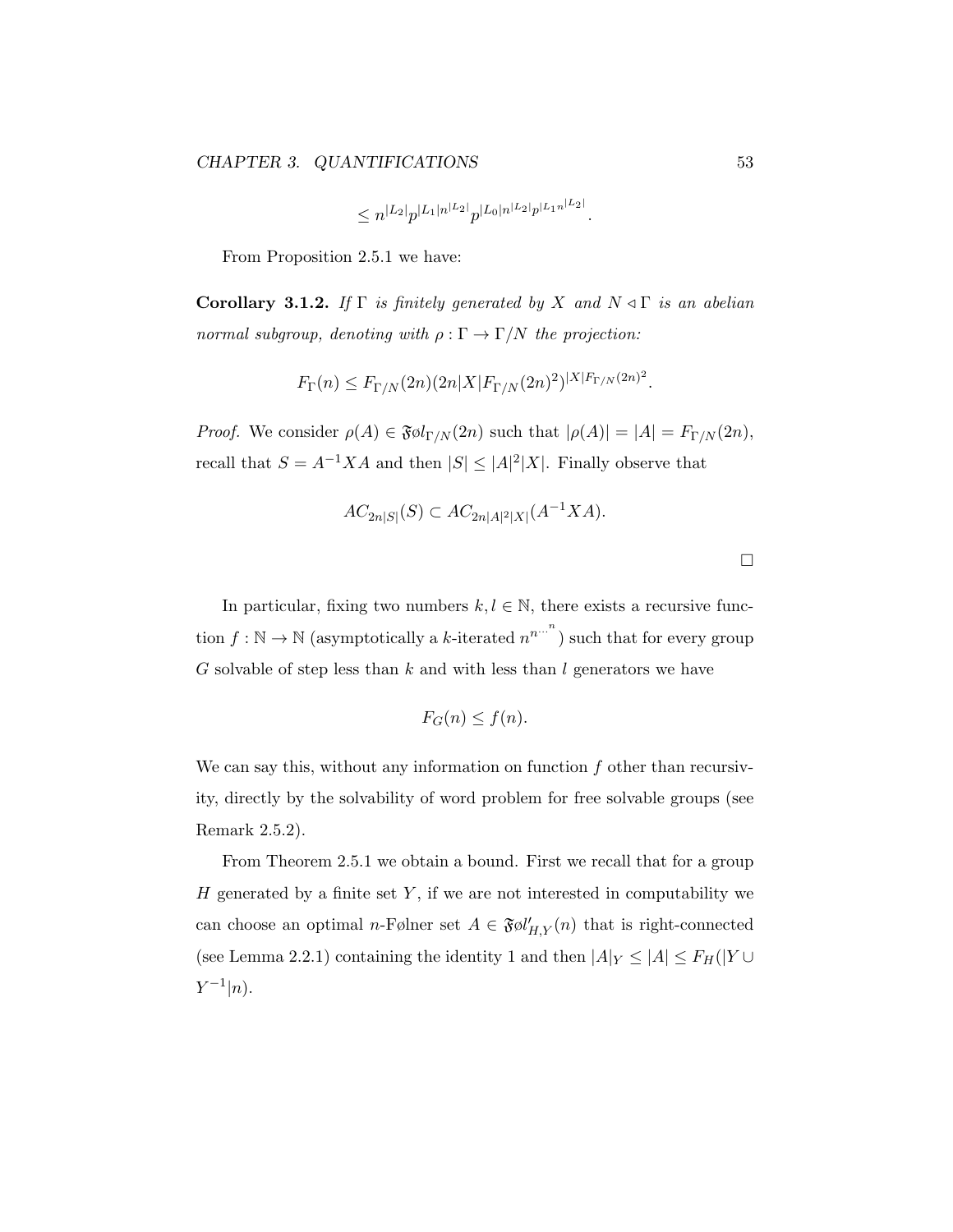Corollary 3.1.3. Let  $N = \langle X | R_1 \rangle$  and  $H = \langle Y | R_2 \rangle$  be finitely generated groups and let  $\phi : H \to Aut(N)$  be a homomorphism. and consider  $N \rtimes H = \langle X, Y | R_1, R_2, x^y = \phi_y(x), \ \forall x \in X, \ \forall y \in Y \rangle$ , then:

$$
F_{N\rtimes H}(n) \le F_H(kn) F_N(n c^{F_H(kn)}),
$$

where  $c := \max\{|\phi_y(x)|_X : x \in X, y \in Y\}$  and  $k := |Y \cup Y^{-1}|$ .

Finally, from Theorem 2.5.2 and again using connectivity argument:

Corollary 3.1.4. Let  $N, \Gamma, K$  finitely generated groups such that:

$$
1\rightarrow N\rightarrow \Gamma\rightarrow K\rightarrow 1.
$$

Then

$$
F_{\Gamma}(n) \le F_K(kn) F_N(kn F_K(kn)^2 \Delta_N^{\Gamma}(2F_K(kn) + 1)),
$$

where  $k := 2|X \cup X^{-1}|$  the finite generating set of  $\Gamma$ .

This implies that if  $N$  and  $K$  have subrecursive Følner function and if  $\Delta_N^{\Gamma}$  is subrecursive then  $\Gamma$  has subrecursive Følner function.

Coming back to our Question 1, it seems that apparently the property of subrecursivity of Følner function is more stable than computability of Følner sets. Or at least these stability properties are easier to prove.

## 3.2 Depth and LEF functions

We want to consider some quantifications of some other approximation properties that imply the soficity. First of all, the residual finiteness:

**Definition 3.2.1.** Let  $\Gamma$  be a finitely generated residually finite group,

 $R_{\Gamma}(n) := \max\{\min\{[\Gamma : N] : N \triangleleft \Gamma, g \notin N\}, |g| \leq n\} \quad n \in \mathbb{N}.$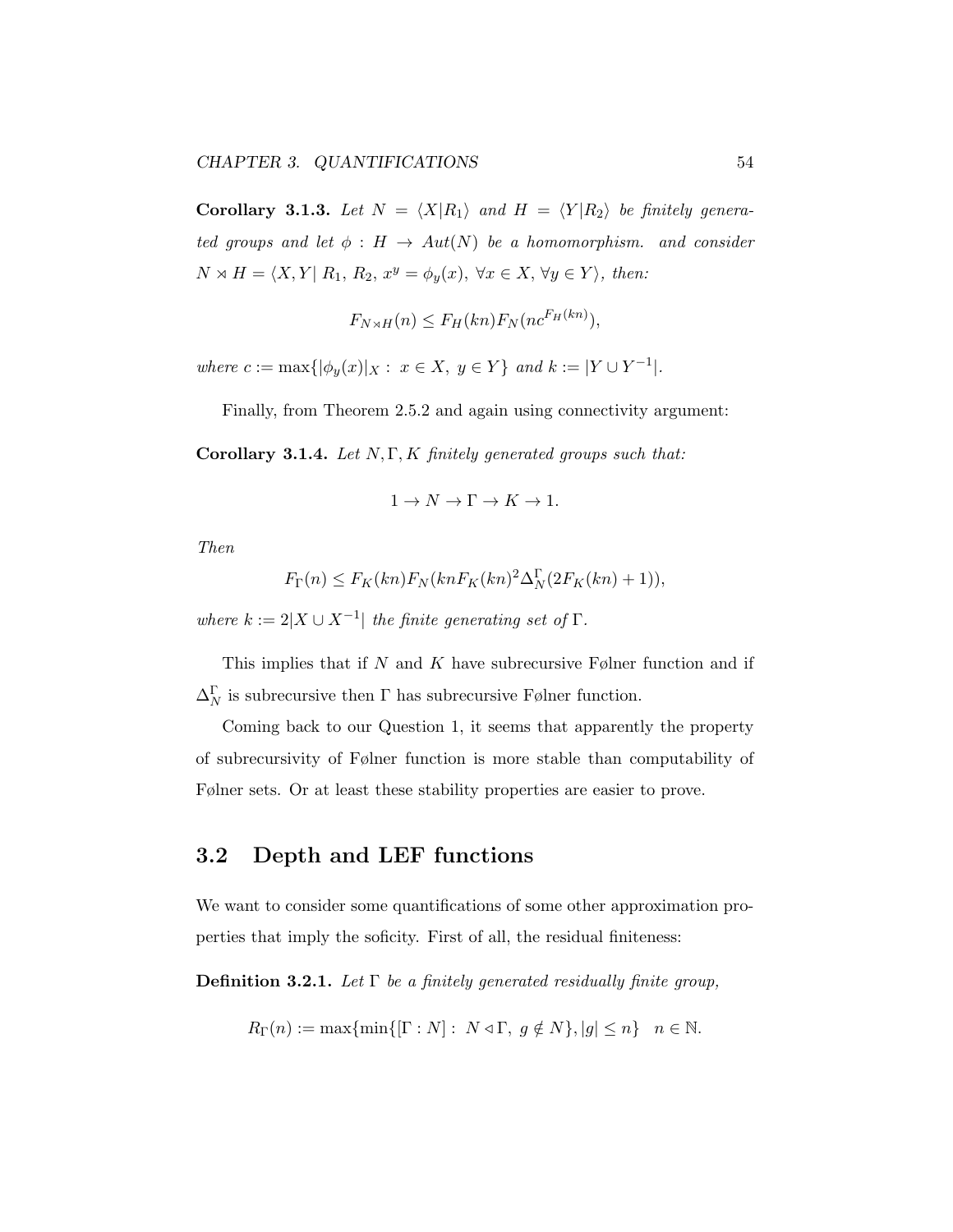Bou-Rabee defines the function  $R_{\Gamma}$  in [5], we call it the *depth function* of Γ. He proves the independence on the generators (up to asymptotic equivalence) and computes the function for some groups. There are many works on the depth function, especially for the free groups [7, 27].

In [6] it is remarked that for finitely presented residually finite groups the depth function is computable and finitely generated residually finite groups with arbitrary large depth function were constructed. In [26] starting with particular Minsky machines with a computable halting problem and with the same construction of the groups with unsolvable word problem, they obtain finitely presented residually finite groups with arbitrary subrecursive large depth function.

A very closed property is the embeddability into finite groups (LEF), we first need an equivalent version, by Proposition 1.4.1:

**Proposition 3.2.1.** Γ is LEF if and only if for every  $n \in \mathbb{N}$  there exist a finite group F and  $(f_1, \ldots, f_d) \in F^d$  such that :

$$
\omega(f_1, \dots, f_d) \begin{cases} = 1_F & \text{if } \omega \in B_n \cap \ker \pi \\ \neq 1_F, & \text{if } \omega \in B_n \setminus \ker \pi. \end{cases} \tag{3.1}
$$

So we can consider the growth of the cardinality of these finite groups.

Definition 3.2.2. For a LEF group  $\Gamma$  we define

 $LEF_{\Gamma,X}(n) := \min\{|F| : \exists (f_1,\ldots,f_d) \in F^d \text{ for which (3.1) holds } \}, \quad n \in \mathbb{N}.$ 

It is simple to see that the asymptotic behaviour does not depend on the presentation. We will see it in the next section for the function quantifying soficity, the proof is the same.

We know that residual finiteness implies LEF, we give a quantitative version of this fact: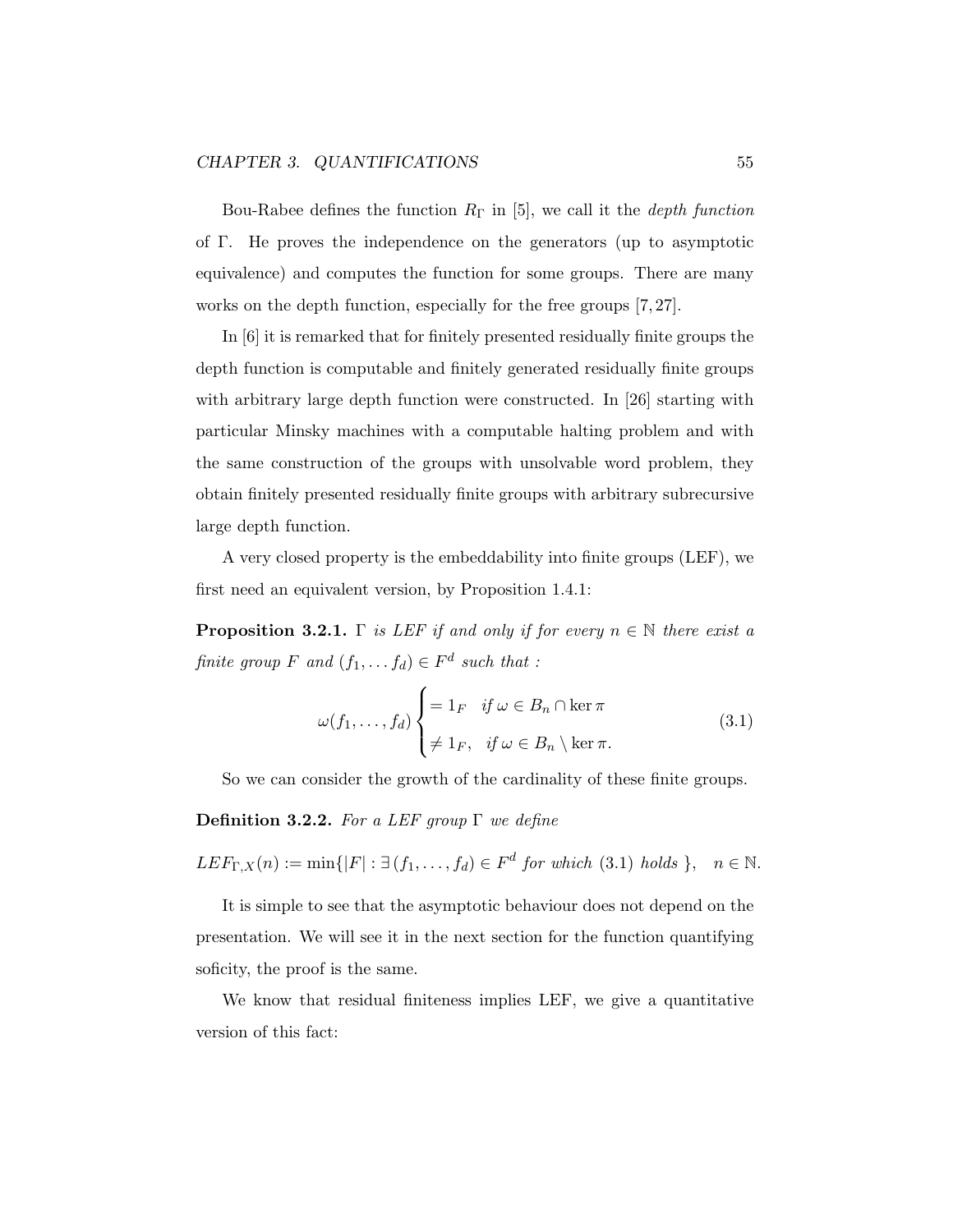#### Proposition 3.2.2.

$$
LEF_{\Gamma}(n) \le R_{\Gamma}(n)^{\xi(n)},
$$

where  $\xi(n)$  is the number of conjugacy classes of  $\Gamma$  intersecting  $B_n(\Gamma)$ .

*Proof.* Let  $g_1, g_2, \ldots, g_{\xi(n)}$  be the representative elements of the non trivial conjugacy classes intersecting the ball of radius  $n$ , we denote with  $Q_g$  the smallest finite group such that there exists a surjective homomorphism  $\rho_g$ :

$$
\rho_g : \Gamma \to Q_g
$$

with  $\rho_g(g) \neq 1$ . We observe that also  $\rho_g(hgh^{-1}) \neq 1$  for all  $h \in \Gamma$ . We define

$$
\rho : \Gamma \longrightarrow \prod_{i=1}^{\xi(2n)} Q_{g_i} \quad \rho := \prod_{i=1}^{\xi(n)} \rho_{g_i}.
$$

We want to prove that for  $(\rho(x_1), \ldots, \rho(x_d))$  the relations (3.1) of Proposition 3.2.1 hold.

For  $\omega \in B_n \cap \ker \pi$  we have  $\omega(\rho(x_1), \ldots, \rho(x_d)) = \rho(\pi(\omega)) = 1$  since  $\rho$ is a homomorphism. If  $\omega \in B_n \setminus \ker \pi$  then  $\pi(\omega)$  is different from 1 so there exists *i* such that  $g_i$  is conjugate with  $\pi(\omega)$  and so  $\rho_{g_i}(\pi(\omega)) \neq 1$  that implies  $\rho(\pi(\omega)) \neq 1$ , but again  $\omega(\rho(x_1), \ldots, \rho(x_d)) = \rho(\pi(\omega))$ . We know that  $|\prod_{i=1}^{\xi(n)} Q_{g_i}| \le R_{\Gamma}(n)^{\xi(n)}$  so we have the thesis.

But we also know, in the case of finitely presented groups, that the local embeddability into finite groups implies the residual finiteness. This is the simple comparison of the associated growth functions:

**Proposition 3.2.3.** Suppose that  $R$ , the set of relations in the presentation of  $\Gamma$ , is finite, then:

$$
R_{\Gamma}(n) \leq LEF_{\Gamma}(n), \quad \text{for all } n \geq r,
$$

where  $r := \max\{|\omega| : \omega \in R\}.$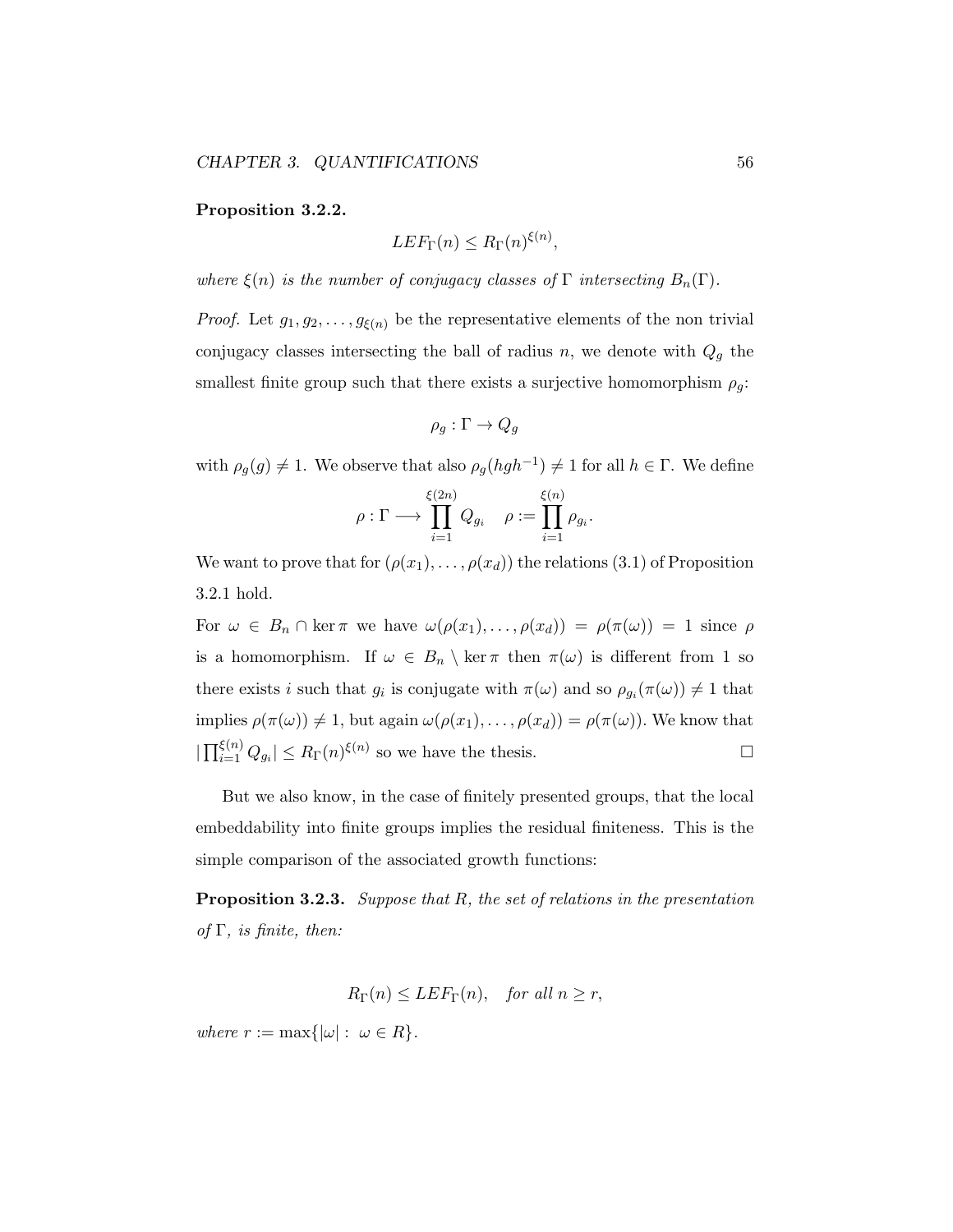*Proof.* For  $n \geq r$  the approximation  $x_i \mapsto f_i$  gives a homomorphism from  $\Gamma$  to F, with  $|F| = LEF_{\Gamma}(n)$  and for  $g \in B_n(\Gamma)$ ,  $g \neq 1_{\Gamma}$  we have a word  $\omega_g \in B_n \setminus \ker \pi$  such that  $\pi(\omega_g) = g$ .

## 3.3 Sofic dimension growth

The aim of this last section is to describe the growth of the dimension of sofic approximations and the relation with algorithmic problems. As we see in Section 1.5 for soficity we need of  $(K, \epsilon)$ -approximations, almost homomorphisms into a finite symmetric group with a sort of uniform property of injectivity. We might consider the minimum rank of the symmetric groups containing approximations, choosing the diagonal subsequence:

$$
K'_{\Gamma}(n) = \min\{k \in \mathbb{N} : \exists \phi : \Gamma \to Sym(k), (B_n(\Gamma), \frac{1}{n}) - \text{approximation}\}.
$$

It is very clear that a finitely generated group Γ is sofic if and only if the function  $K'_{\Gamma}$  assumes finite values.

But actually we want something closer to the word problem and more easily worked with computational tools.

The following notion of *sofic dimension growth* is due to G. Arzhantseva and P. A. Cherix in an unpublished work [2]:

**Definition 3.3.1.** Suppose that  $\Gamma$  is sofic. For  $n \in \mathbb{N}$  let  $K_{\Gamma,\pi}(n)$  be the minimum integer k such that there exists  $(\sigma_1, \sigma_2, \dots \sigma_d) \in Sym(k)^d$  with the following property:

$$
\ell_H(\omega(\sigma_1,\ldots,\sigma_d))\begin{cases} \leq \frac{1}{n}, & \text{if } \omega \in B_n \cap \ker \pi \\ \geq 1 - \frac{1}{n}, & \text{if } \omega \in B_n \setminus \ker \pi \end{cases} \tag{3.2}
$$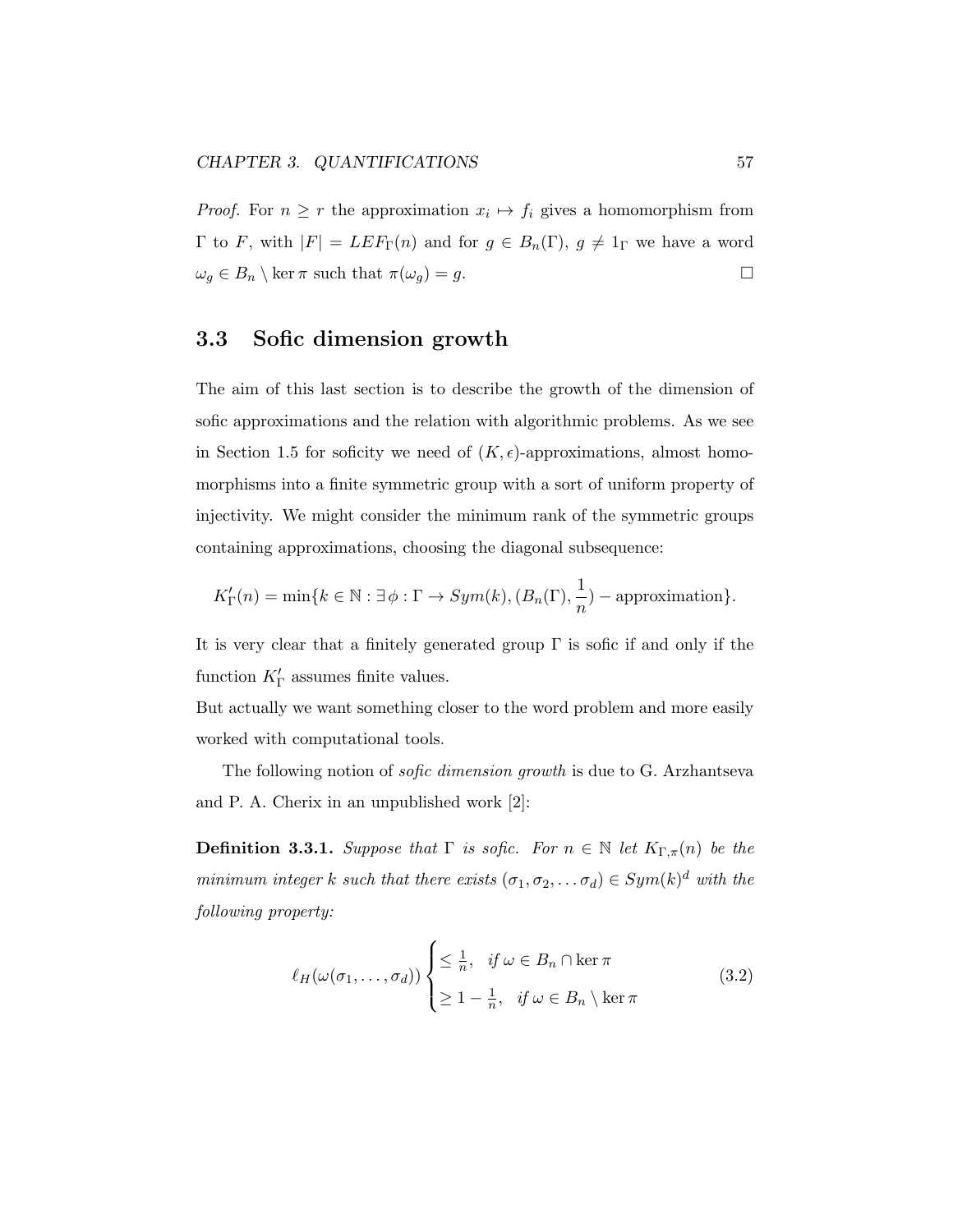In the language of the work of Arzhantseva and Paunescu [4],  $K_{\Gamma,\pi}(n)$ is the minimum rank among  $\frac{1}{n}$ -strong solutions of R, the set of relations of Γ. We denote as *n*-approximations the permutations  $\sigma_1, \sigma_2, \ldots, \sigma_d$ .

For the sake of completeness we give the easy proofs of some propositions that will appear in [2] in the more general setting of metric approximations. We prove them independently but we know by private communications that they define the sofic dimension growth and many other growth functions and describe the comparisons between them (including what in this text are Propositions 3.3.1; 3.3.3; 3.3.4) and some quantifications of stability properties of soficity (including what in this text is Proposition 3.3.6).

The first thing to see is that  $\Gamma$  is sofic if and only if the function  $K_{\Gamma}$ assumes finite values. Again this is a particular case of Proposition 1.4.1. But we give directly a comparison with the function  $K'_{\Gamma}$ .

#### Proposition 3.3.1.

$$
K'_{\Gamma}(n) \le K_{\Gamma}(3n), \qquad K_{\Gamma}(n) \le K'_{\Gamma}(n(n+2)), \qquad \forall n \in \mathbb{N}.
$$

Proof. First inequality:

For every  $n \in \mathbb{N}$  consider the 3n-approximations  $\sigma_1, \ldots, \sigma_d \in S_{K(4n)}$ , so the (3.2) of Definition 3.3.1 holds for 4n. For all  $g \in \Gamma$  we choose  $w_g \in \mathbb{F}_d$  such that  $g = \pi(w_g)$  and  $|w_g| = |g|$ . This defines a map:

$$
\phi \,:\Gamma \longrightarrow S_{K(n)}
$$
\n
$$
g \longmapsto w_g(\sigma_1,\ldots,\sigma_d).
$$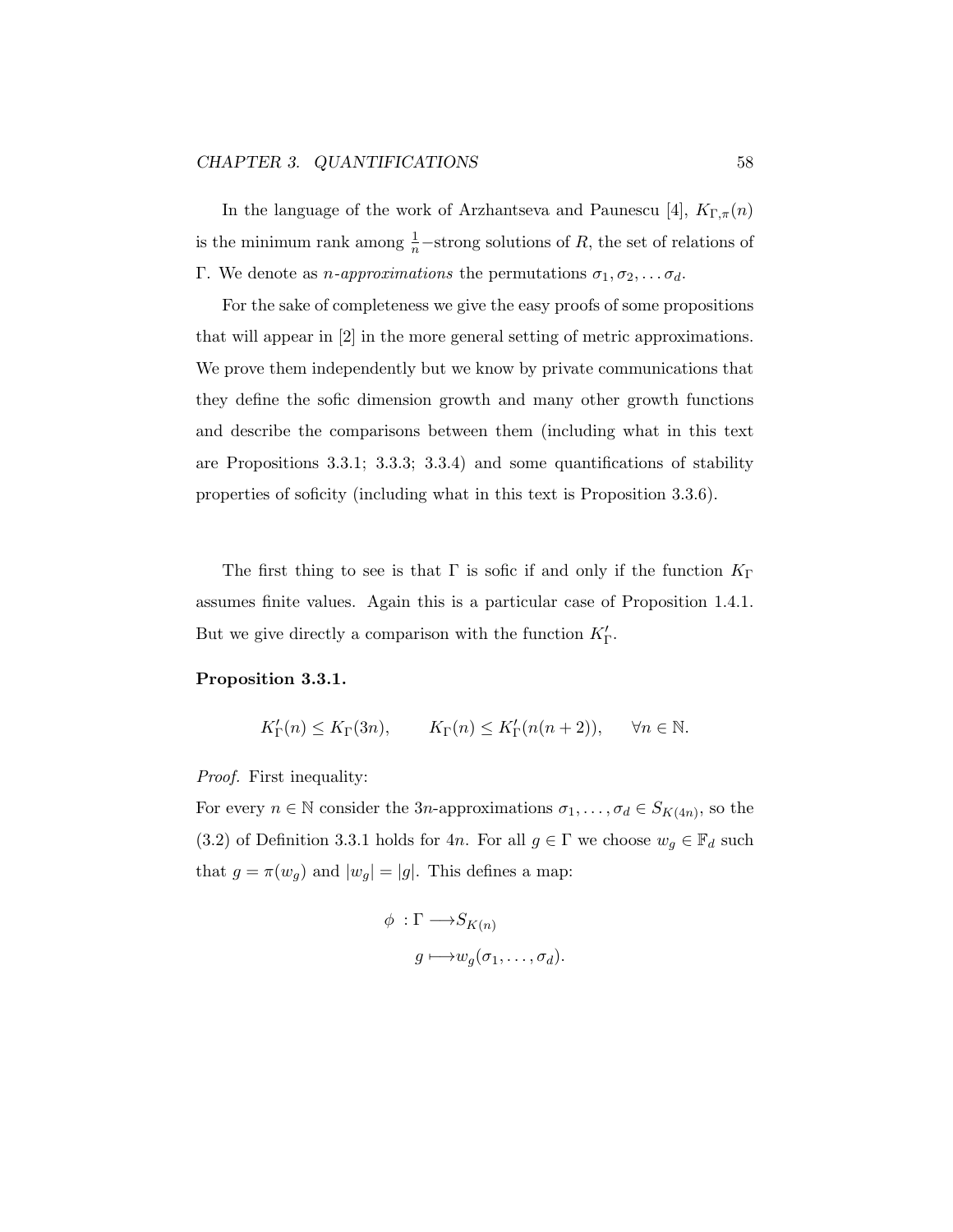For  $g, h \in B_n(\Gamma)$ ,

$$
d_H(\phi(gh), \phi(g)\phi(h)) = \ell_H(w_{gh}(\sigma_1, \dots, \sigma_d)^{-1} w_g(\sigma_1, \dots) w_h(\sigma_1, \dots))
$$
  
=  $\ell_H(w(\sigma_1, \dots, \sigma_d))$ 

where  $w := w_{gh}^{-1} w_g w_h$ .

But  $|w| \le |w_{gh}| + |w_g| + |w_h| = 2|g| + 2|h| \le 4n$ , moreover  $\pi(w) = e$  so  $w \in B_{4n}(\Gamma) \cap \ker \pi$  and then  $d_H(\phi(gh), \phi(g)\phi(h)) \leq \frac{1}{4n}$  $\frac{1}{4n}$ . For  $g, h \in B_n(\Gamma)$ ,  $g \neq h$ ,

$$
d_H(\phi(g), \phi(h)) = \ell_H(w_g^{-1}w_h(\sigma_1, \dots, \sigma_d)) \ge 1 - \frac{1}{4n}
$$

beacuse  $w_g^{-1}w_h \in B_{4n}$  \ker  $\pi$ . And so the map  $\phi$  is a  $(B_n(\Gamma), \frac{1}{n})$  $\frac{1}{n}$ )-approximation.

Second inequality:

For each  $N \in \mathbb{N}$  consider  $\phi : \Gamma \to Sym(K'_{\Gamma}(N))$ , a  $(B_N(\Gamma), \frac{1}{N})$  $\frac{1}{N}$ )-approximation. We want to find N such that the permutations  $\sigma_1 := \phi(x_1), \sigma_2 := \phi(x_2), \ldots$ ,  $\sigma_d := \phi(x_d)$  are *n*-approximations.

We have:

$$
\frac{1}{N} \ge d_H(\phi(1_\Gamma), \phi(1_\Gamma)\phi(1_\Gamma)) = \ell_H(\phi(1_\Gamma)),
$$

For all  $w \in B_n$ ,  $w(x_1, x_2, \ldots, x_d) \in B_N(\Gamma)$  if  $N \geq n$ , then by the triangle inequality:

$$
d_H(w(\phi(x_1), \phi(x_2), \ldots, \phi(x_d)), \phi(w(x_1, x_2, \ldots, x_d))) \leq n \frac{1}{N}.
$$

If  $w \in \ker \pi$  then  $w(x_1, x_2, \ldots, x_d) = \pi(w) = 1_\Gamma$  then

$$
\ell_H(w(\phi(x_1), \phi(x_2), \ldots, \phi(x_d))) \leq (n+1)\frac{1}{N}.
$$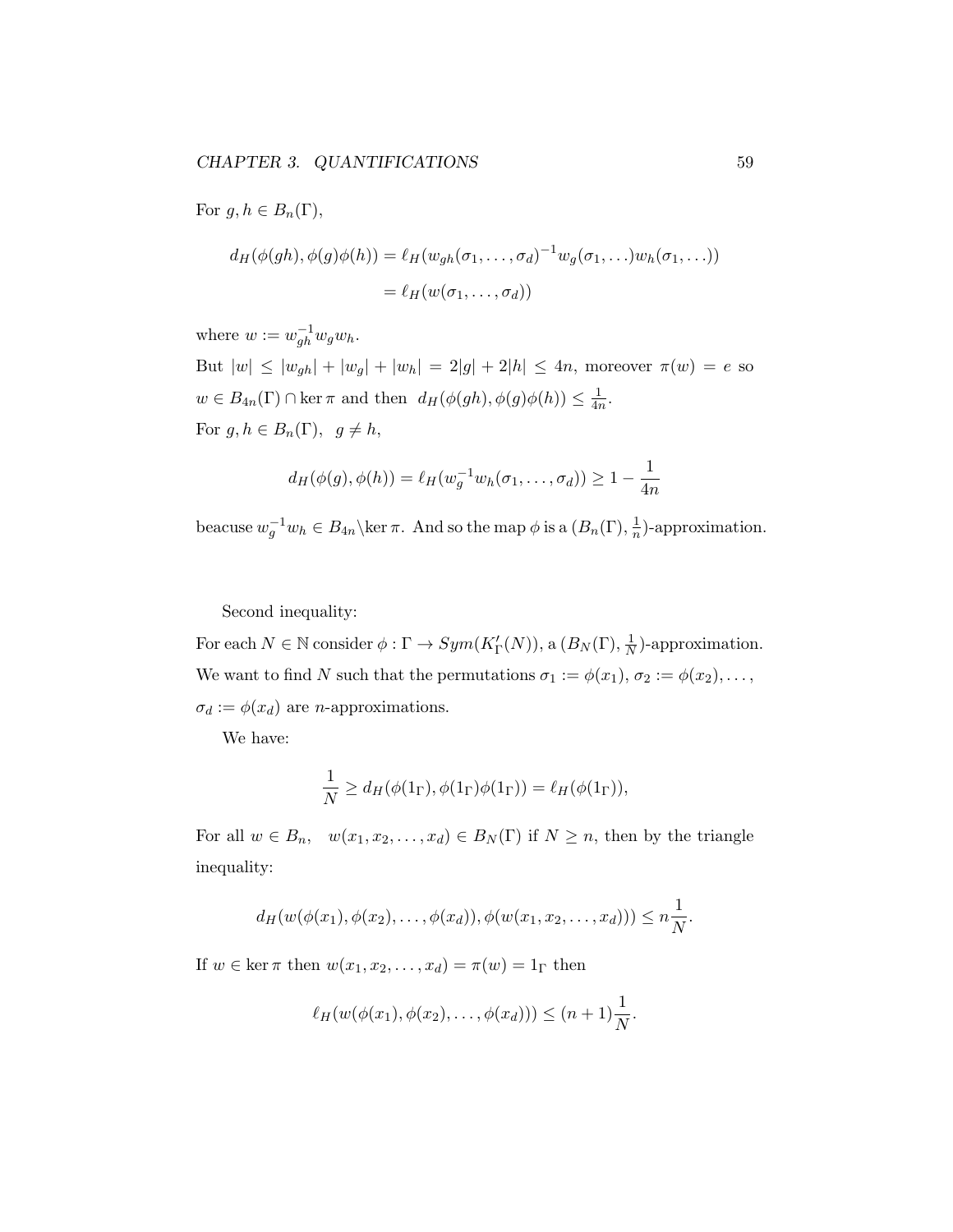If  $w \notin \ker \pi$ :

$$
\ell_H\big(w(\phi(x_1),\ldots,\phi(x_d))\big) \ge d_H\big(w(\phi(x_1),\ldots,\phi(x_d)),\phi(1_\Gamma)\big) - \frac{1}{N} \ge
$$
  

$$
d_H\big(\phi(w(x_1,\ldots,x_d)),\phi(1_\Gamma)\big) - d_H\big(w(\phi(x_1),\ldots,\phi(x_d)),\phi(w(x_1,\ldots,x_d))\big) - \frac{1}{N}
$$
  

$$
\ge 1 - (n+2)\frac{1}{N}.
$$

So if we choose  $N = n(n+2)$  we have that  $\sigma_1, \sigma_2, \ldots, \sigma_d$  are *n*-approximations.  $\Box$ 

So in particular  $K_{\Gamma}$  is finite valued if and only if  $K'_{\Gamma}$  is finite valued and then if and only if  $\Gamma$  is sofic.

#### 3.3.1 Asymptotic independence on presentation

We recall the four types of Tietze transformations on the presentations  $\langle X|R\rangle$  of the group Γ.

 $R^+$  Add a relator:

Replace  $\Gamma = \langle X|R \rangle$  by  $\Gamma = \langle X|R \cup w \rangle$ , for some  $w \in \text{ker } \pi$ .

 $R^-$  Remove a relator:

Replace  $\Gamma = \langle X|R \rangle$  by  $\Gamma = \langle X|R \setminus \{w\} \rangle$ , for some  $w \in R$  such that  $R^{\Gamma}$  $\rangle = (R \setminus \{w\})^{\Gamma}.$ 

 $X^+$  Add a new generator:

Replace  $\Gamma = \langle X|R\rangle$  by  $\Gamma = \langle X \cup \{y\}|R \cup \{yw^{-1}\}\rangle$ , for any  $w \in \mathbb{F}_X$ .

 $X^-$  Remove a generator:

Replace  $\Gamma = \langle X|R \rangle$  by  $\Gamma = \langle X \setminus \{y\}|R \setminus \{w\} \rangle$ , if  $yw^{-1} \in \text{ker } \pi$  and if all  $s \in R \setminus \{w\}$  do not contain y or  $y^{-1}$ .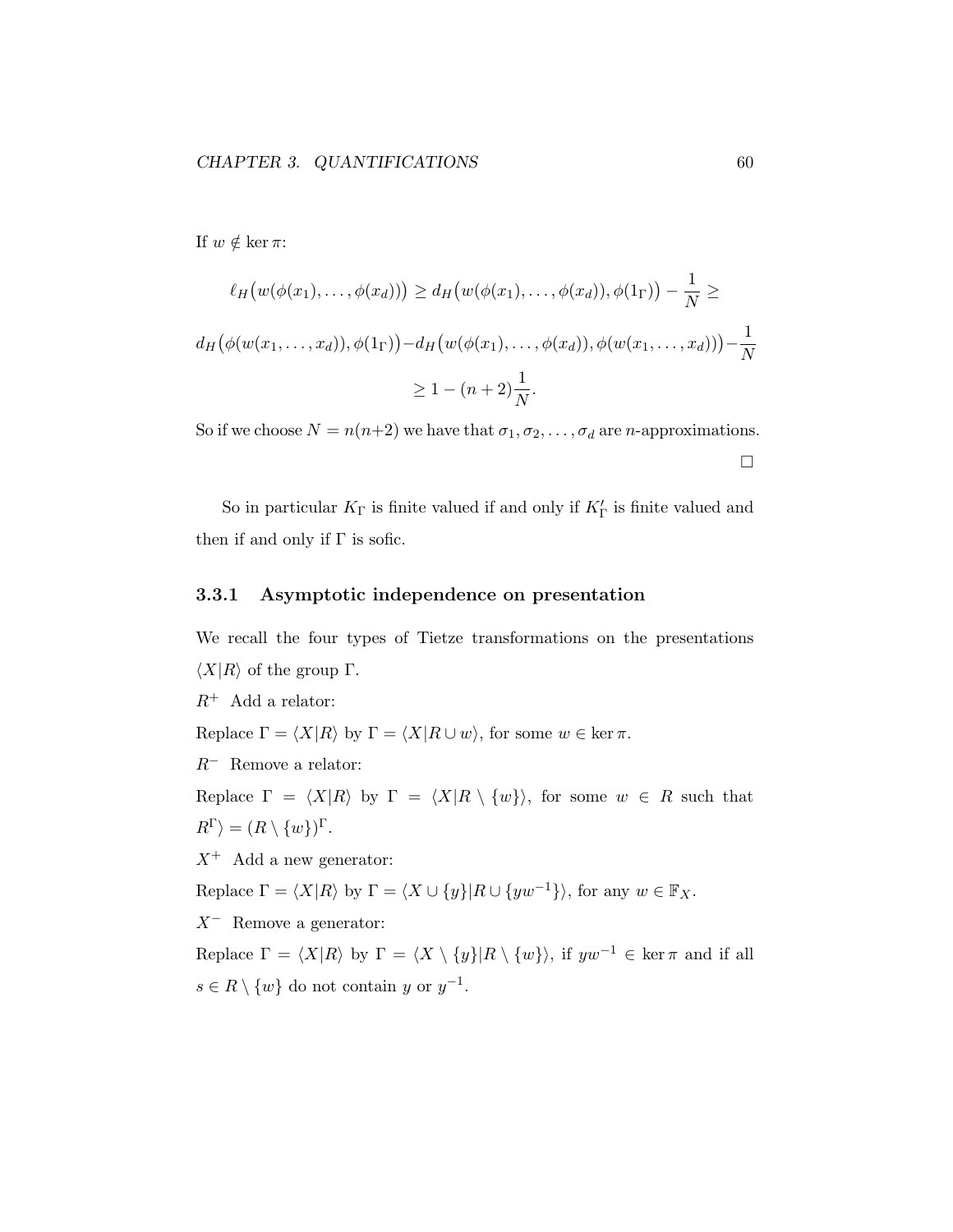Now we compute the variation of the function  $K$  after these transformations.

$$
R^+, R^-:
$$

The kernel ker  $\pi$  of the canonical homomorphism is the same in the two presentations. The word length does not depend by the relations in the presentations,  $B_n \cap \text{ker } \pi$  is the same after these transformations so, by definition, the function  $K(n)$  is the same.

$$
X^-:
$$

For simplicity suppose that we remove the last generator.

Before:  $\langle x_1, x_2, \ldots, x_k | R \rangle$ , ker  $\pi_1 \triangleleft \mathbb{F}_k$  the kernel of the canonical homomorphism;

after:  $\langle x_1, x_2, \ldots, x_{k-1} | R \setminus \{w_0\} \rangle$  ker  $\pi_2 \triangleleft \mathbb{F}_{k-1}$  the kernel of the canonical homomorphism.

We can consider  $\mathbb{F}_{k-1}$  as subgroup of  $\mathbb{F}_k$  and then: ker  $\pi_2 = \{w \in \ker \pi_1 :$  $x_k$  and  $x_k^{-1}$  $k_k^{-1}$  are not subword of  $w$ } = ker  $\pi_1 \cap \mathbb{F}_{k-1}$ 

If  $\sigma_1, \sigma_2, \ldots, \sigma_k \in S_{K_1(n)}$  are *n*-approximations for the first presentation, so  $\sigma_1, \sigma_2, \ldots, \sigma_{k-1}$  are *n*-approximations for the second presentation.

The inclusion of  $\mathbb{F}_{k-1}$  in  $\mathbb{F}_k$  is isometric then ker  $\pi_2 \cap B_n(\mathbb{F}_{k-1}) = \mathbb{F}_{k-1} \cap$ ker  $\pi_1 \cap B_n(\mathbb{F}_k)$  but clearly for  $w \in \mathbb{F}_{k-1}$  simply  $w(\sigma_1, \sigma_2, \ldots, \sigma_k) = w(\sigma_1, \sigma_2, \ldots, \sigma_{k-1}).$ Then  $K_2(n) \leq K_1(n)$ .

$$
X^+:
$$

Before:  $\langle x_1, x_2, \ldots, x_k|R \rangle$ , ker  $\pi_1 \triangleleft \mathbb{F}_k$  the kernel of the canonical homomorphism;

after:  $\langle x_1, x_2, \ldots, x_{k+1}| R \cup \{x_{k+1}w_0^{-1}\}\rangle$  ker  $\pi_2 \triangleleft \mathbb{F}_{k+1}$  the kernel of the canonical homomorphism.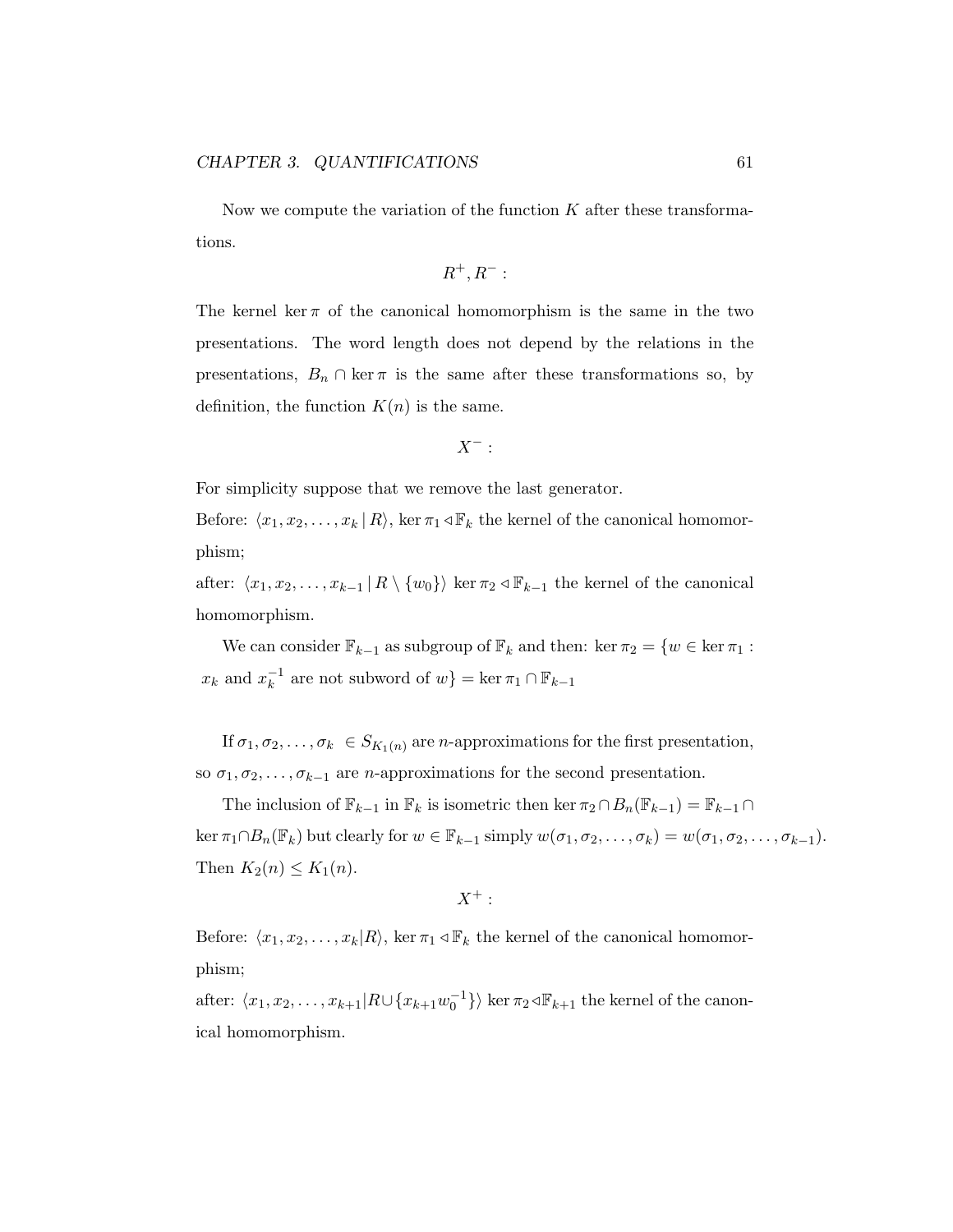Let m be the length of  $w_0$ , consider  $\sigma_1, \sigma_2, \ldots, \sigma_k \in S_{K_1(nm)}$  the nmapproximations for the first presentation.

Set  $\sigma_{k+1} := w_0(\sigma_1, \sigma_2, \ldots, \sigma_k)$ , now we show that  $\sigma_1, \sigma_2, \ldots, \sigma_k, \sigma_{k+1}$  are n-approximations for the second presentation.

Let  $w \in B_n(\mathbb{F}_{k+1})$ , we can replace every  $x_{k+1}$  and  $x_{k+1}^{-1}$  with respectively  $w_0$  and  $w_0^{-1}$  and obtain a new word  $w' \in \mathbb{F}_k \cap B_{nm}$ . It's clear that w is in ker  $\pi_2$  if and only if w' is in ker  $\pi_1$ . But  $w(\sigma_1, \sigma_2, \ldots, \sigma_k, \sigma_{k+1})$  =  $w'(\sigma_1, \sigma_2, \ldots, \sigma_k)$  so we have:

$$
\ell_H(w(\sigma_1,\ldots,\sigma_k,\sigma_{k+1}))\begin{cases} \leq \frac{1}{nm} \leq \frac{1}{n}, w \in \ker \pi_2 \\ \geq 1 - \frac{1}{nm} \geq 1 - \frac{1}{n}, w \notin \ker \pi_2. \end{cases}
$$

and so  $K_2(n) \leq K_1(nm)$ .

And so finally, by Theorem 1.1.1:

**Proposition 3.3.2.** Let  $\pi$ :  $\mathbb{F}_d \to \Gamma$  and  $\pi'$ :  $\mathbb{F}_{d'} \to \Gamma$  be two presentations of the same group  $\Gamma$ , then there exists  $C > 0$  such that:

$$
K_{\Gamma,\pi}(C^{-1}n) \le K_{\Gamma,\pi'}(n) \le K_{\Gamma,\pi}(Cn) \quad \forall n \in \mathbb{N}
$$

## 3.3.2 Comparisons with Følner function and with LEF function

Amenable groups and residually finite groups are sofic. Actually the soficity was born as the class of groups that contains both. So it is interesting and very simple to quantify these inclusions.

Proposition 3.3.3.

$$
K_{\Gamma}(n) \leq F_{\Gamma}(n^2).
$$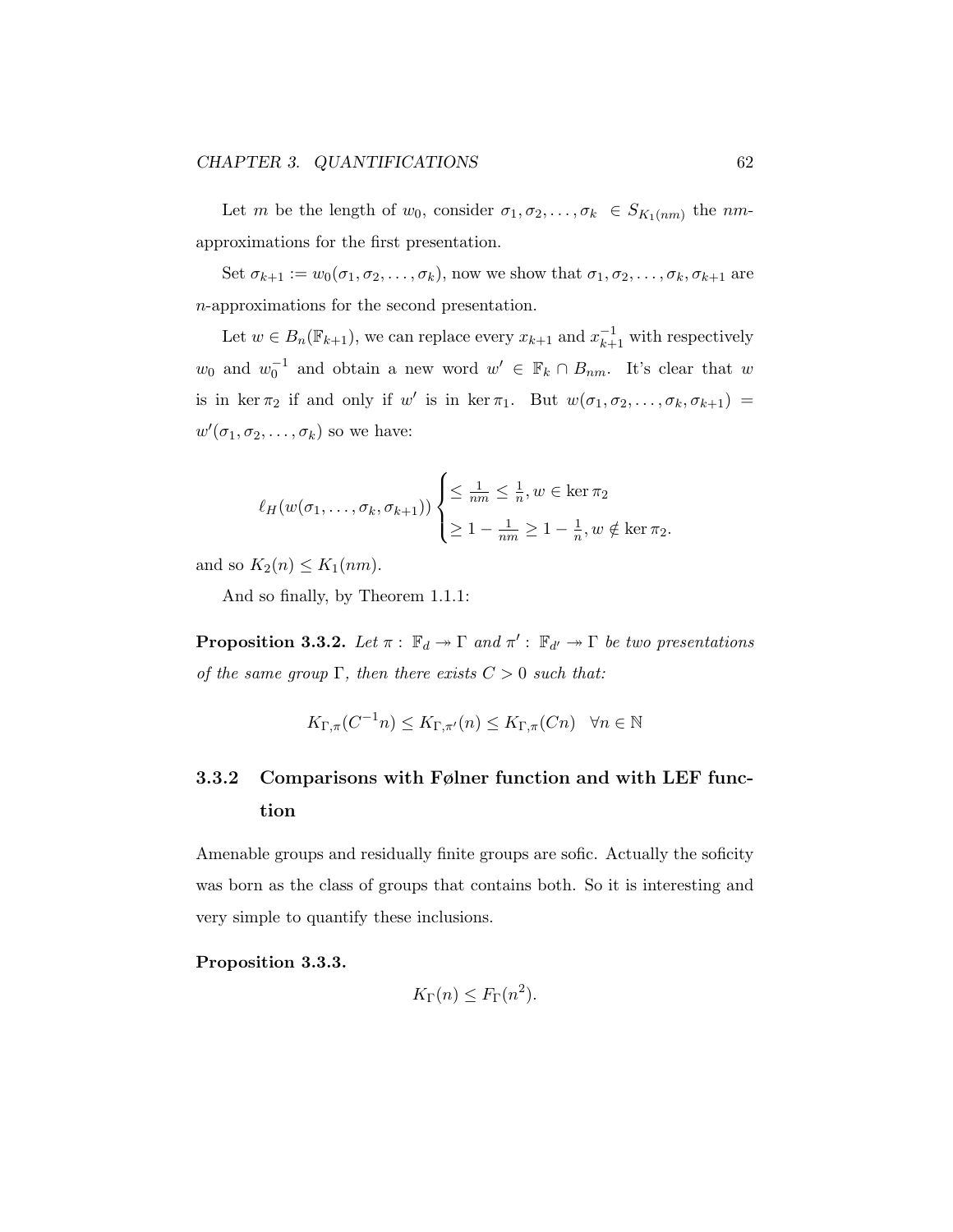*Proof.* For every  $N \in \mathbb{N}$  we consider N-Følner set Y such that  $F_{\Gamma}(N) = |Y|$ . Now consider  $\sigma_1, \sigma_2, \ldots, \sigma_d \in Sym(Y)$  bijections of Y such that:

$$
\sigma_i(y)=x_iy
$$

for all  $y \in Y \cap x_i^{-1}Y$ , for  $i = 1, 2, ..., d$ . Let  $w = z_1 z_2 ... z_n$  be a word such that  $|w| \leq n$ , with  $z_i \in \{1, x_1, \ldots, x_n, x_1^{-1} \ldots, x_n^{-1}\}.$ If  $y \in Y$  is such that

$$
w(\sigma_1, \sigma_2, \dots, \sigma_d)y \neq w(x_1, x_2 \dots, x_d)y
$$

then

$$
y \notin Y \cap z_n^{-1}Y
$$
 or  $z_n y \notin Y \cap z_{n-1}^{-1}Y$  or ... or  $z_2 z_3 \dots z_n y \notin Y \cap z_1^{-1}Y$ ;

that is:

$$
y \in (Y \setminus z_n^{-1}Y) \cup (z_n^{-1}Y \setminus z_n^{-1}z_{n-1}^{-1}Y) \cup \ldots \cup (z_n^{-1}z_{n-1}^{-1} \ldots z_2^{-1}Y \setminus z_n^{-1}z_{n-1}^{-1} \ldots z_2^{-1}z_1^{-1}Y).
$$

But

$$
\frac{1}{|Y|} |(Y \setminus z_n^{-1} Y) \cup (z_n^{-1} Y \setminus z_n^{-1} z_{n-1}^{-1} Y) \cup \ldots \cup (z_n^{-1} z_{n-1}^{-1} \ldots z_2^{-1} Y \setminus z_n^{-1} z_{n-1}^{-1} \ldots z_2^{-1} z_1^{-1} Y)| \le \frac{n}{|Y|} \frac{|Y \setminus z_j^{-1} Y|}{|Y|} \le \frac{n}{N}.
$$

We choose  $N \geq n^2$ : for  $\omega \in \ker \pi$ ,

$$
\ell_H(\omega(\sigma_1, \sigma_2, \dots, \sigma_d)) = \frac{|\{y \in Y : \omega(\sigma_1, \sigma_2, \dots, \sigma_d)y \neq y\}|}{|Y|} \leq \frac{|\{y \in Y : \omega(\sigma_1, \sigma_2, \dots, \sigma_d)y \neq \omega(x_1, x_2, \dots, x_d)y\}|}{|Y|} \leq \frac{1}{n}
$$

and if  $\omega \notin \ker \pi$  with the analogous inequality we have:

$$
\ell_H(\omega(\sigma_1, \sigma_2, \dots, \sigma_d)) \ge \frac{|\{y \in Y : \omega(\sigma_1, \sigma_2, \dots, \sigma_d)y = \omega(x_1, x_2 \dots, x_d)y\}|}{|Y|} \ge 1 - \frac{1}{n}.
$$
  
So if  $N = n^2$ , we have the *n*-approximations.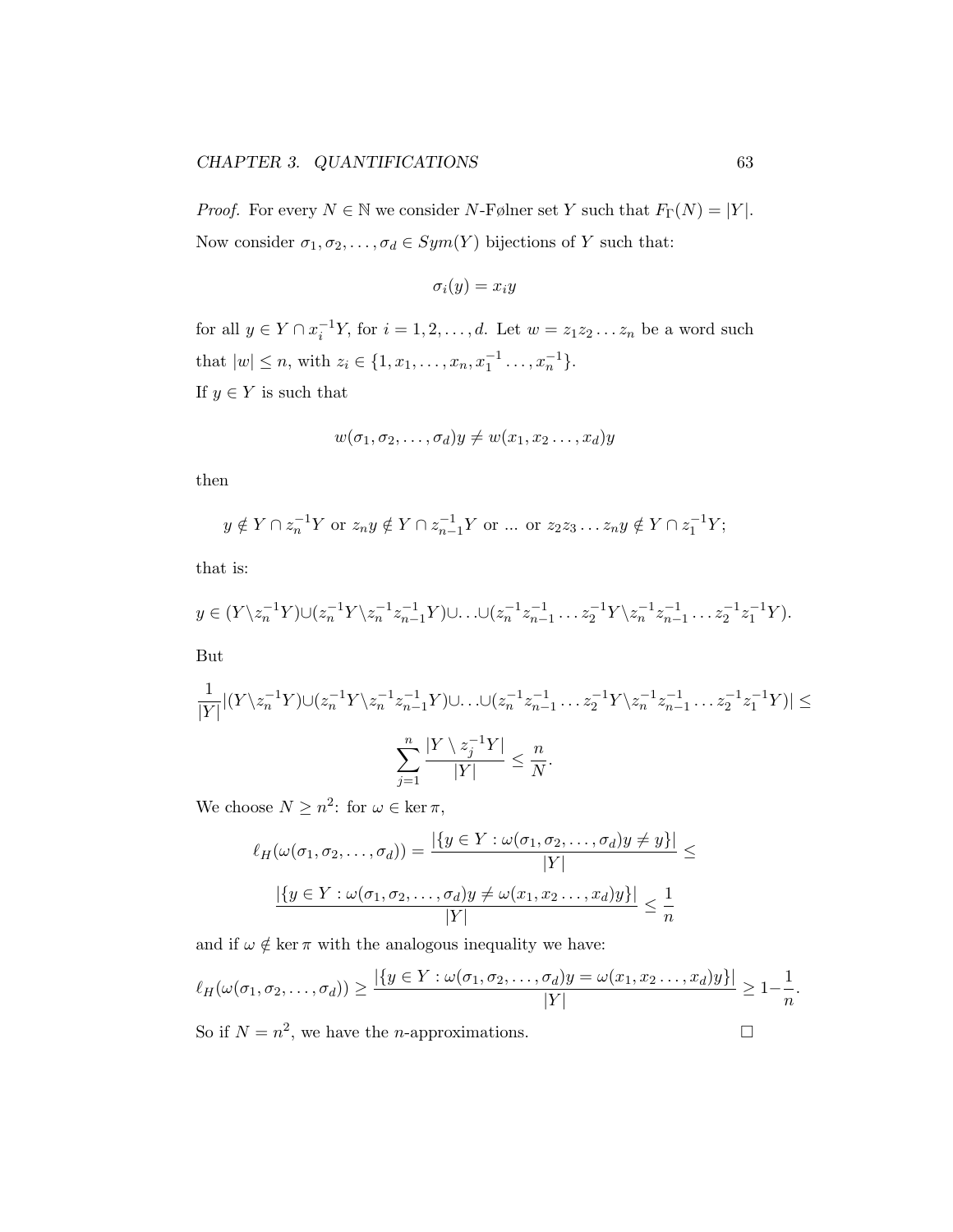It is very natural and sharp the  $n^2$  inside the Følner function. Actually, remembering Lemma 2.2.2, we know that  $F_\Gamma(n^2)$  is the cardinality of optimal Følner sets  $\frac{1}{n}$ -invariant for all the words of length less or equal to *n*. This is one of the differences between amenability and soficity, also in finitely presented groups: suppose we have for all  $\epsilon$  permutations  $\sigma_1, \ldots, \sigma_d$  such that

$$
\ell_H(w(\sigma_1,\ldots,\sigma_k))\begin{cases} \leq \epsilon, \ w \in \ker \pi \\ \geq 1-\epsilon, \ w \notin \ker \pi \end{cases}
$$

for all w in  $\mathbb{F}_d$  with  $|w| < n$ . Then, if  $\epsilon \leq n^{-1}$  we have *n*-approximations, but for smaller  $\epsilon$ , a priori, we don't have approximation for longer words. In fact if  $n \geq |r|, \forall r \in R$  we can say that for  $w \in \ker \pi$  we have  $\ell_H(w(\sigma_1, \ldots, \sigma_k)) \leq$  $\epsilon Dehn(|w|)$  so we have a (in general non computable) control, but for the second condition we have no chance because we haven't a lower bound for Hamming length of the product of permutations.

Question 2. Under the hypothesis of amenability, is it possible to give a reverse inequality between  $K_{\Gamma}$  and  $F_{\Gamma}$ ? Namely, for any amenable group  $\Gamma$ is there a recursive function  $P : \mathbb{N} \longrightarrow \mathbb{N}$  such that

$$
F_X(n) \le K_X(P(n))?
$$

The idea comes from [17, Proposition 2.8]: we know that sofic approximations for amenable groups are in some sense conjugate with the ones given by Følner sets. By private communication we know that in [2] there is a bound for subexponential growth groups, it could be interesting to analyze the recursivity of that bound.

For *LEF* groups the comparison is direct and linear: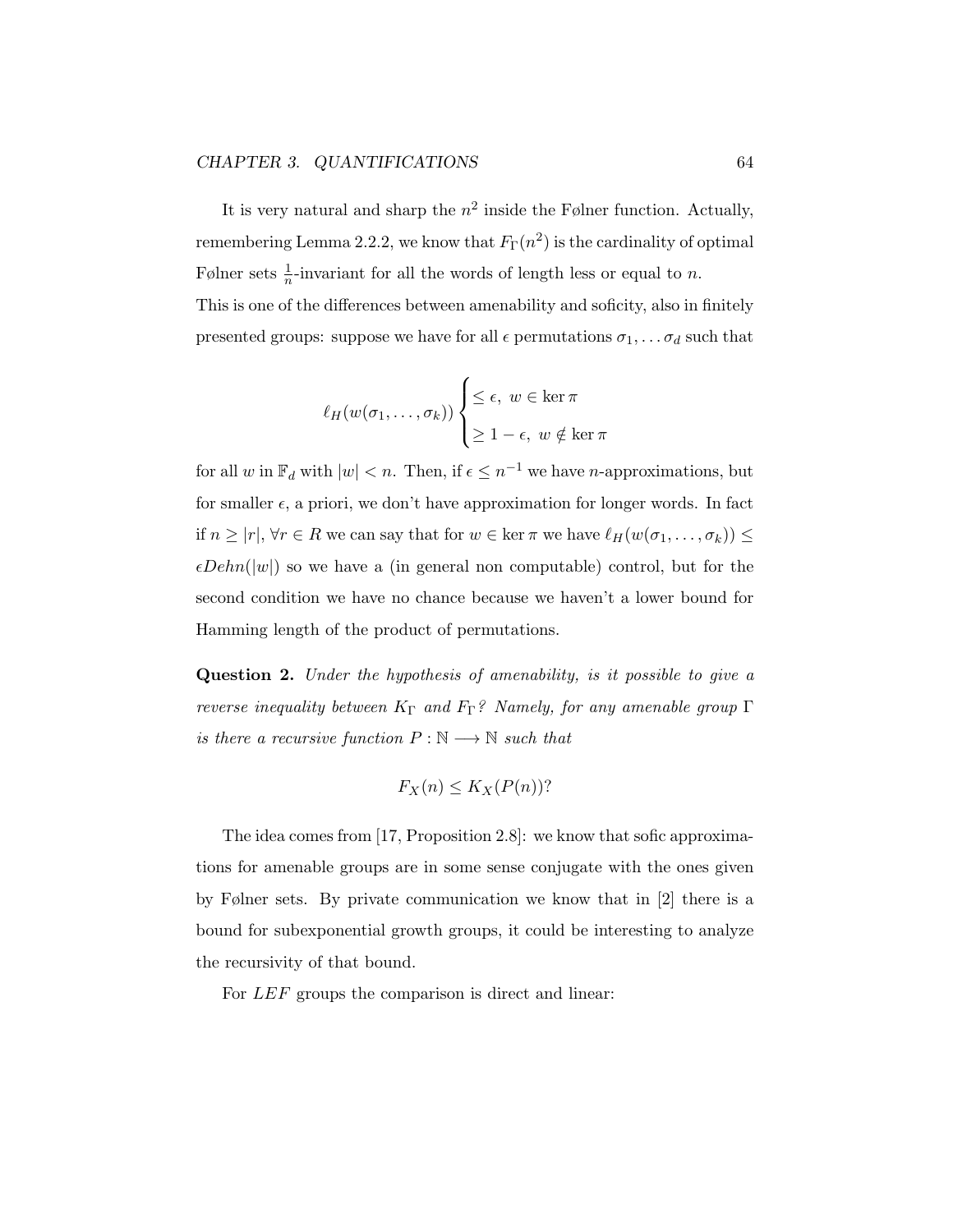#### Proposition 3.3.4.

$$
K_{\Gamma}(n) \leq LEF_{\Gamma}(n)
$$

*Proof.* For each  $n \in \mathbb{N}$  we consider the finite group F, with  $LEF_{\Gamma}(n) = |F|$ and  $f_1, \ldots, f_d \in F$  such that the (3.1) of Proposition 3.2.1 holds. We know that  $f_i$  describes a permutation  $\sigma_i$  on F by left multiplication.

Clearly  $\omega(\sigma_1,\ldots,\sigma_d)$  is the permutation associated to the left multiplication of  $\omega(f_1,\ldots,f_d)$  on F, so the normalized Hamming length is 0 if  $\omega \in \ker \pi$  (because it implies  $\omega(f_1, \ldots, f_d) = 1_F$ ), and is 1 if  $\omega \notin \ker \pi$ (because it implies  $\omega(f_1, \ldots, f_d) \neq 1_F$ ).

 $\Box$ 

A simple remark is that for free groups  $\mathbb{F}_d$  we have also a sort of reverse inequality: if  $\sigma_1, \ldots, \sigma_d \in Sym(k)$  are *n*-approximations for  $\mathbb{F}_d$  in particular they are elements of the finite group  $Sym(k)$  and respect the relation (3.1) of Proposition 3.2.1 because if the kernel ker  $\pi$  is empty, the relations (3.2) of Definition 3.3.1 imply the relation (3.1) of Proposition 3.2.1 , and then

$$
LEF_{\mathbb{F}_d}(n) \leq K_{\mathbb{F}_d}(n)!
$$

We want to generalize this in the case that  $R$  is not empty but it is weakly stable: more precisely we want to quantify part of Theorem 7.2 in the work [4], that is a generalization of the one in [20]. To do that we first try to quantify the weak stability of a set of relations.

**Definition 3.3.2.** Let  $\Gamma = \langle X, R \rangle$ , for every  $n \in \mathbb{N}$  we define  $Stb_R(n)$ as, if it exists, the smallest  $m \in \mathbb{N}$  such that for every  $\sigma_1, \ldots, \sigma_d$  which are m-approximations for  $\Gamma$ , there exist  $\sigma'_1, \ldots \sigma'_d$  which are solutions of R and  $d_H(\sigma_i,\sigma'_i) \ \leq \ \frac{1}{n}$  $\frac{1}{n}$  for  $i = 1, \ldots d$ . In particular if  $Stb_R(n)$  is defined, R is weakly stable.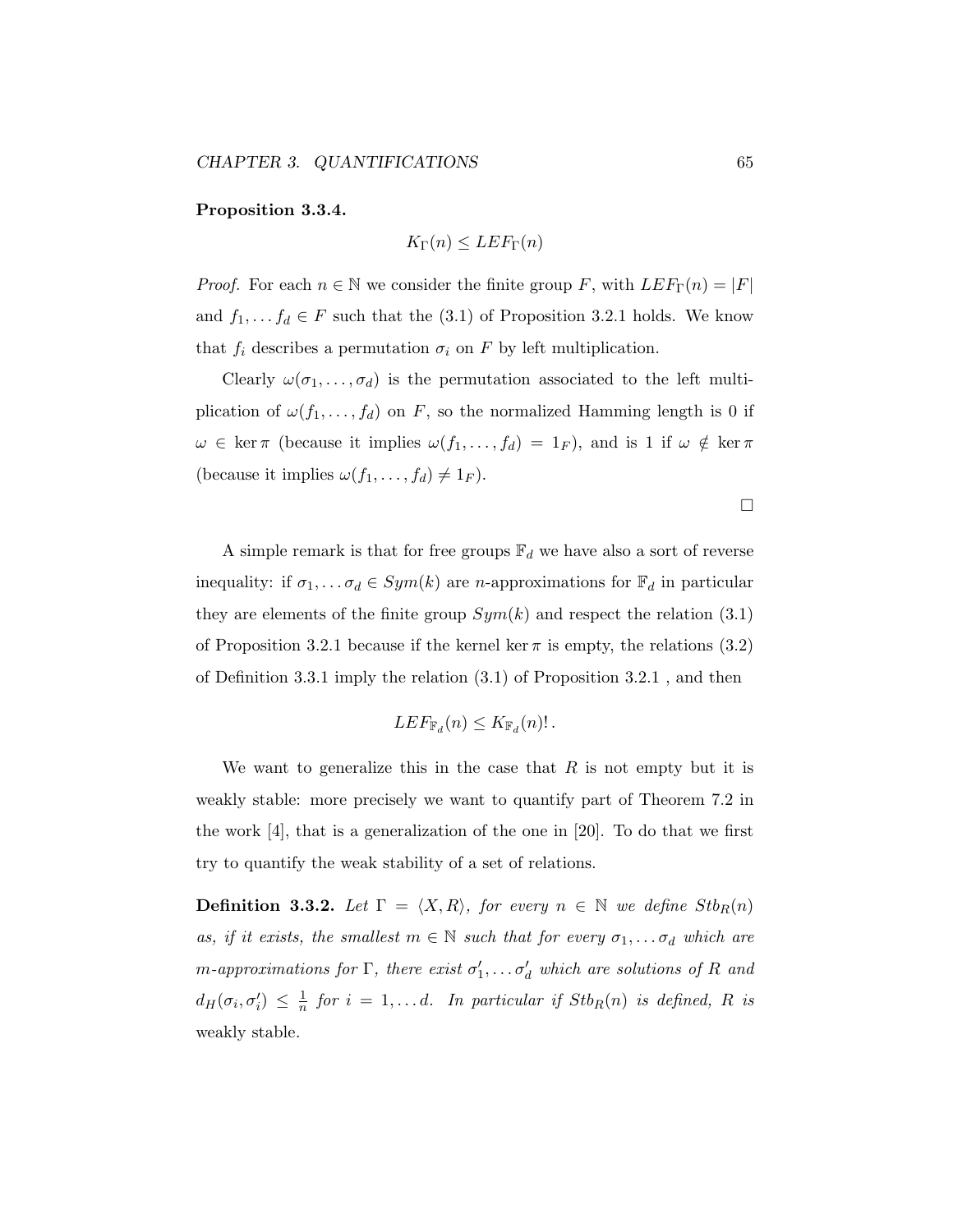And then:

**Proposition 3.3.5.** Let  $\Gamma = \langle x_1, \ldots x_d | R \rangle$  be a finitely presented group,  $r = \max\{|\omega|, \omega \in R\}.$ 

$$
LEF_{\Gamma}(n) \leq K_{\Gamma}(\max\{Stb_{R}(2n), n\})! \quad \text{ for } n \geq r.
$$

*Proof.* Consider  $m = \max\{Stb_R(2n), n\}$ , the soficity gives us  $\sigma_1, \ldots, \sigma_d$  which are *m*-approximation of R in  $Sym(K(m))$ . So there exist  $\sigma'_1, \ldots, \sigma'_d$  solution of R such that  $d_H(\sigma_i, \sigma'_i) \leq \frac{1}{2i}$  $\frac{1}{2n}$ ,  $i = 1, \ldots d$ . So  $x_i \mapsto \sigma'_i$  is the right approximation for  $LEF_{\Gamma}(n)$  because for  $\omega \in B_n \cap \ker \pi$ ,  $\omega(\sigma_1, \ldots, \sigma_d) = 1$ (if  $m > r$ ) and for  $\omega \in B_n \setminus \ker \pi$  and  $m > n$ :

$$
\ell_H(\omega(\sigma'_1,\ldots,\sigma'_d)) \ge \ell_H(\omega(\sigma_1,\ldots\sigma_d)) - \frac{n}{2n} \ge \frac{1}{2} - \frac{1}{m} > 0.
$$

Following Theorem 1 in [20] we can see that for any  $k \in \mathbb{N}$  the relation  $R = \{x^k\}$  is stable and then weakly stable and then  $Stb_R$  is finite valued. If we look at the proof of that theorem we can see that actually  $Stb_R$  is subrecursive: we have an effective bound. The result [4, Theorem 7.2] implies that the relations of an amenable residually finite group are weakly stable. In particular for each recursive function f the groups presented in [26] that are finitely presented, solvable of step 3, residually finite with depth function greater than f have weakly stable relations. Remembering Proposition 3.2.3 we know that  $LEF$  function is (eventually) greater than f, but we also have a uniform bound for the Følner function of this kind of groups (see Corollary 3.1.1) and then by Proposition 3.3.3 we have a bound for the function  $K$ , and then:

 $\Box$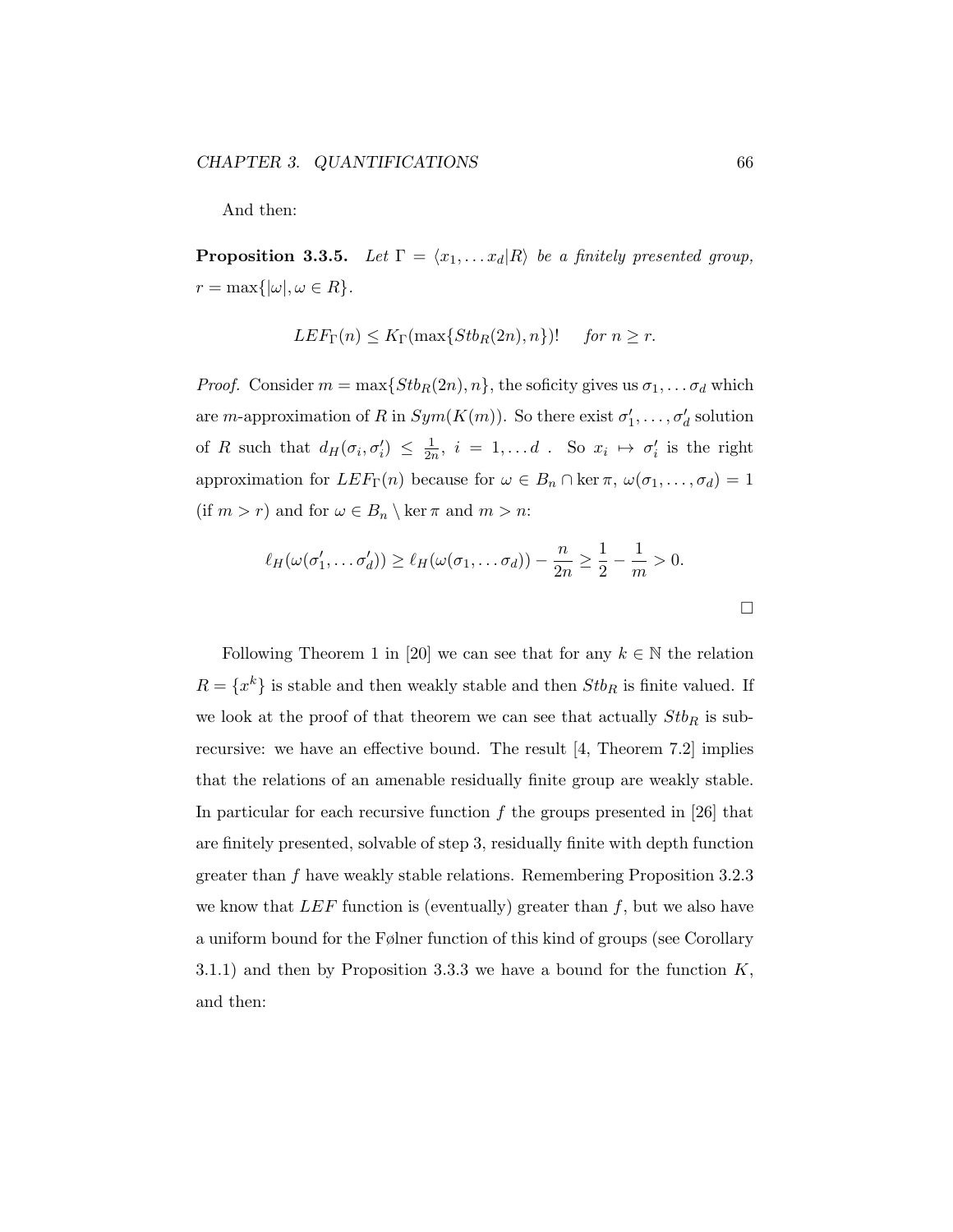**Corollary 3.3.1.** For any recursive function  $f : \mathbb{N} \to \mathbb{N}$  there exists a set of weakly stable relations R such that  $Stb_R(n) > f(n)$ .

In particular the problem of computing the solutions of  $R$  close to the n-approximations, even if solvable, can be arbitrarily complex.

However it is interesting that we can have arbitrary fast (but recursive) growth for LEF function with a fixed upper bound for the sofic dimension growth.

#### 3.3.3 Computability of sofic approximations

Following what we have done in Section 2.1 with amenability we want do the same with soficity: we want an effective definition of soficity.

**Definition 3.3.3.** A finitely generated group  $\Gamma = \langle x_1, \ldots, x_d | R \rangle$  has computable sofic approximations if there exists an algorithm with: *INPUT*:  $n \in \mathbb{N}$ ;

OUTPUT:  $k \in \mathbb{N}, \sigma_1, \ldots, \sigma_d \in Sym(k)$  that are n-approximations.

But the situation in this case of soficity is very clear:

**Theorem 3.3.1.** A finitely generated group  $\Gamma$  has computable sofic approximations if and only if  $\Gamma$  is sofic and has a solvable word problem.

Proof. (enough for word problem)

For given  $w \in \mathbb{F}_d$ , consider  $n = \max\{3, |w|\}$  as input, we have  $k \in \mathbb{N}$ ,  $\sigma_1, \ldots, \sigma_d \in Sym(k)$  that are *n*-approximations.

The number  $\frac{\#fix \ w(\sigma_1,...,\sigma_d)}{k}$  is computable and therefore looking at (3.2) of Definition 3.3.1 we can say if w is in ker  $\pi$  or not.

(necessary for word problem)

First we can construct an algorithm with: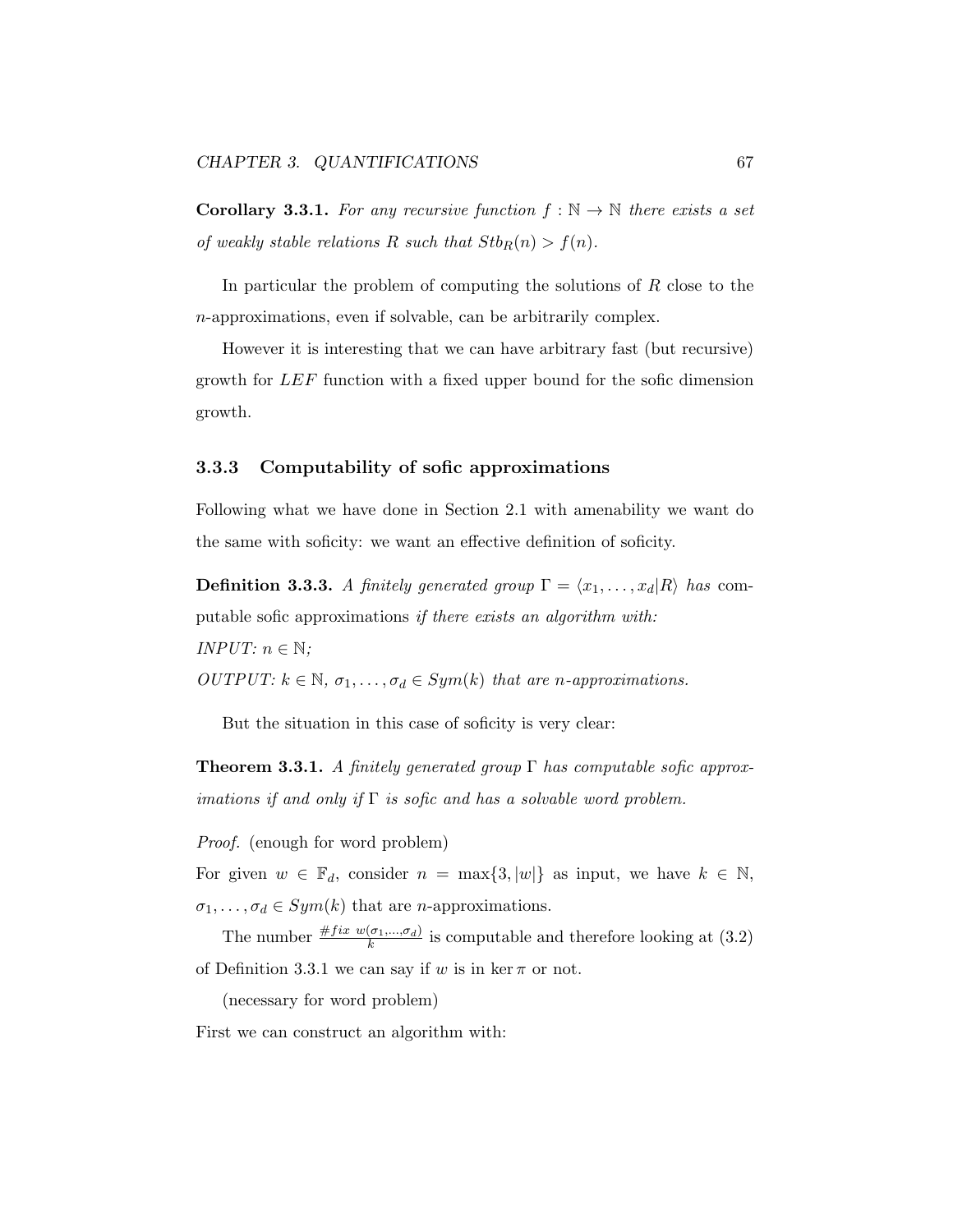### INPUT:  $k \in \mathbb{N}, \sigma_1, \ldots, \sigma_d \in Sym(k);$

OUTPUT: answer to "are  $\sigma_1, \ldots, \sigma_d \in Sym(k)$  an n-approximation for Γ?" It is possible because the number  $\frac{\#fix w(\sigma_1,...,\sigma_d)}{k}$  is computable, the set  $B_n$ is finite and the word problem gives us an algorithm to say if  $\omega \in B_n$  is in  $\ker \pi$  or not, so with every input the algorithm will stop in a finite time. The set  $\{(k,\sigma): k \in \mathbb{N}, \sigma \in Sym(k)^d\}$  of possible INPUT is countable so we list the set, for each element we start the algorithm and stop when we obtain a positive answer. The group is sofic so the algorithm will stop.  $\Box$ 

A finitely generated group  $\Gamma$  with computable sofic approximations has subrecursive sofic dimension growth. It is natural ask whether the converse is true: does a recursive upper bound for  $K_{\Gamma}$  imply the word problem? The answer is given again by the Kharlampovich group with unsolvable word problem and subrecursive, by Proposition 3.3.3, sofic dimension growth.

Corollary 3.3.2. There exist groups with subrecursive sofic dimension growth that haven't computable sofic approximations.

But we don't know what happens if we have exactly  $K_{\Gamma,X}$  computable:

**Question 3.** Does the computability of the function  $K_{\Gamma,X}(n)$  imply the computability of the sofic approximation and then the word problem?

Consider first an analogy: let  $\Gamma$  be finitely presented,  $\gamma_{\Gamma,X}(n) := |B_n(\Gamma)|$ the growth function for Γ. We know that  $\gamma_{\Gamma,X}$  is always subrecursive, because we have an exponential bound given by the cardinality of the ball in free groups. But if we have  $\gamma_{\Gamma,X}$  recursive we obtain the solvability of the word problem, in the following way.

Given a word  $\omega \in \mathbb{F}_d$ , compute  $\gamma_{\Gamma,X}(\omega)$  and by subtraction  $z = |B_{|\omega|} \cap$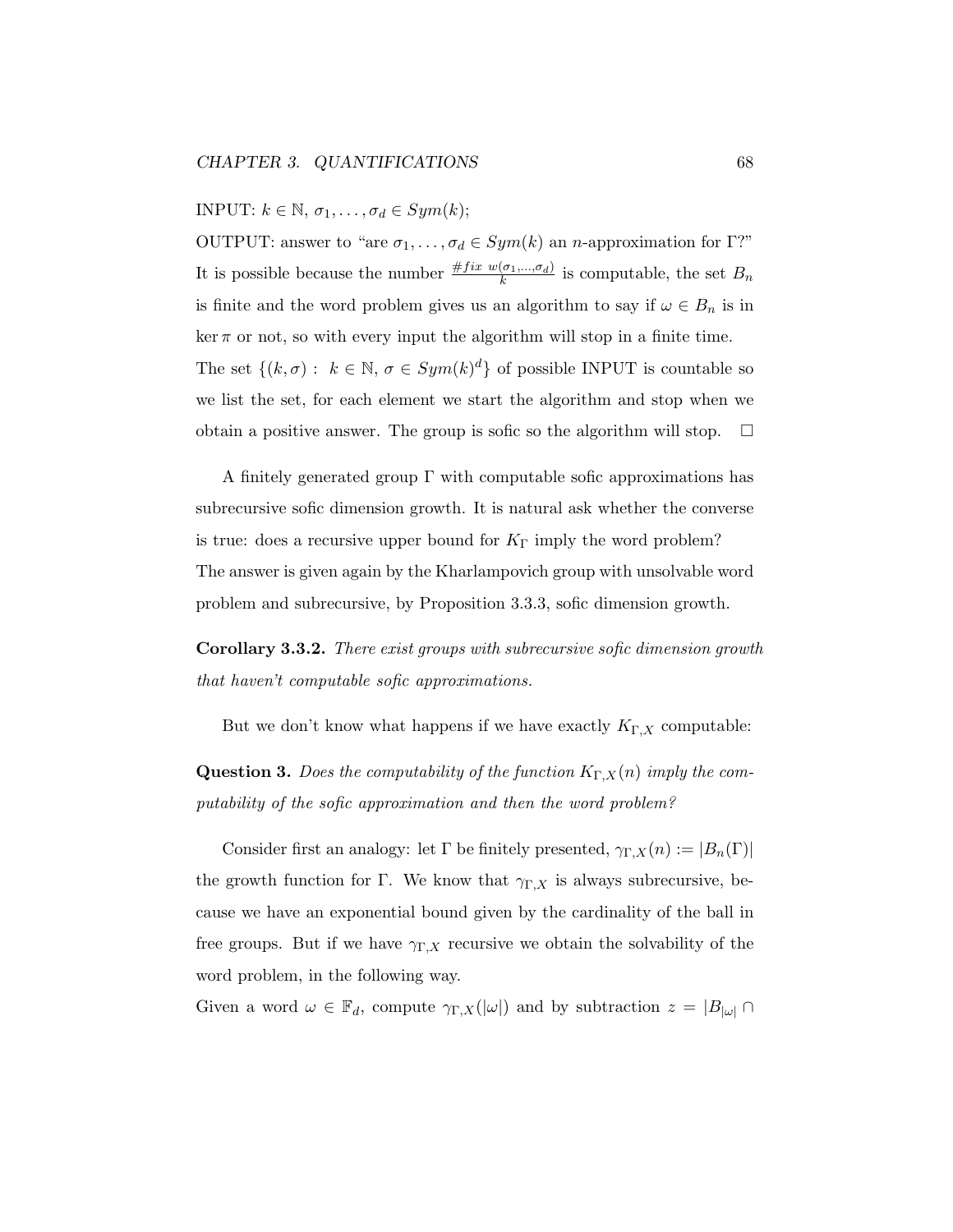ker  $\pi$ . Then we enumerate ker  $\pi$  and stop or if  $\omega$  appears or if after that z different words in  $B_{|\omega|} \cap \ker \pi$  appear.

We follow the same idea. Suppose that for n we can compute  $k =$  $K_{\Gamma,X}(n)$ . We know that in  $Sym(k)^d$  there are *n*-approximations. We can consider just the set  $Sym(k)|_n^d := \{\Sigma \in Sym(k)^d : \ell_H(\omega(\Sigma)) \in [0, \frac{1}{n}]$  $\frac{1}{n}$ ]∪  $\left\lceil \frac{n-1}{n} \right\rceil$  $\frac{-1}{n}, 1$ ,  $\forall \omega \in B_n$ , in fact we know that we can found *n*-approximation in  $Sym(k)_{\vert n}^d$ . For  $\Sigma \in Sym(k)_{\vert n}^d$  we define  $N_{\Sigma} := \{ \omega \in B_n : \ell_H(\omega(\Sigma)) \leq \frac{1}{n} \}$  $\frac{1}{n}$ . Then  $\Sigma$  is *n*-approximation if and only if  $N_{\Sigma} = \ker \pi \cap B_n$ . Now we know that for  $k' < k$  in  $Sym(k')_{\vert n}^d$  there are no *n*-approximations, so we can compute the following set:

$$
N:=\{N_\Sigma, \ \Sigma \in Sym(k)_{\mid n}^d\} \setminus \bigcup_{i=1}^{k-1}\{N_\Sigma, \ \Sigma \in Sym(i)_{\mid n}^d\}
$$

and we know that ker  $\pi \cap B_n \in N$ . We have an order relation on N by the inclusion, it is easy to see that:

#### $\ker \pi \cap B_n$  maximal in  $N \Rightarrow$  computable *n*-approximations

This happens because we can recursively enumerate the words ker  $\pi$ , consider only the one with length less than or equal to n and delete all elements in N which do not contain these words. In case of maximality of ker  $\pi \cap B_n$  at one point it remains only this set.

But this maximality is a very strong condition and we don't know if it holds in some class of sofic groups (other than  $\mathbb{Z}$ ).

Question 4. Is it possible for finitely presented or just for finitely generated groups to have sofic dimension growth faster than any recursive function?

This is an (apparently) stronger version of the same question of Gromov about Følner function in [23, p.578]. In fact for Proposition 3.3.3 the Følner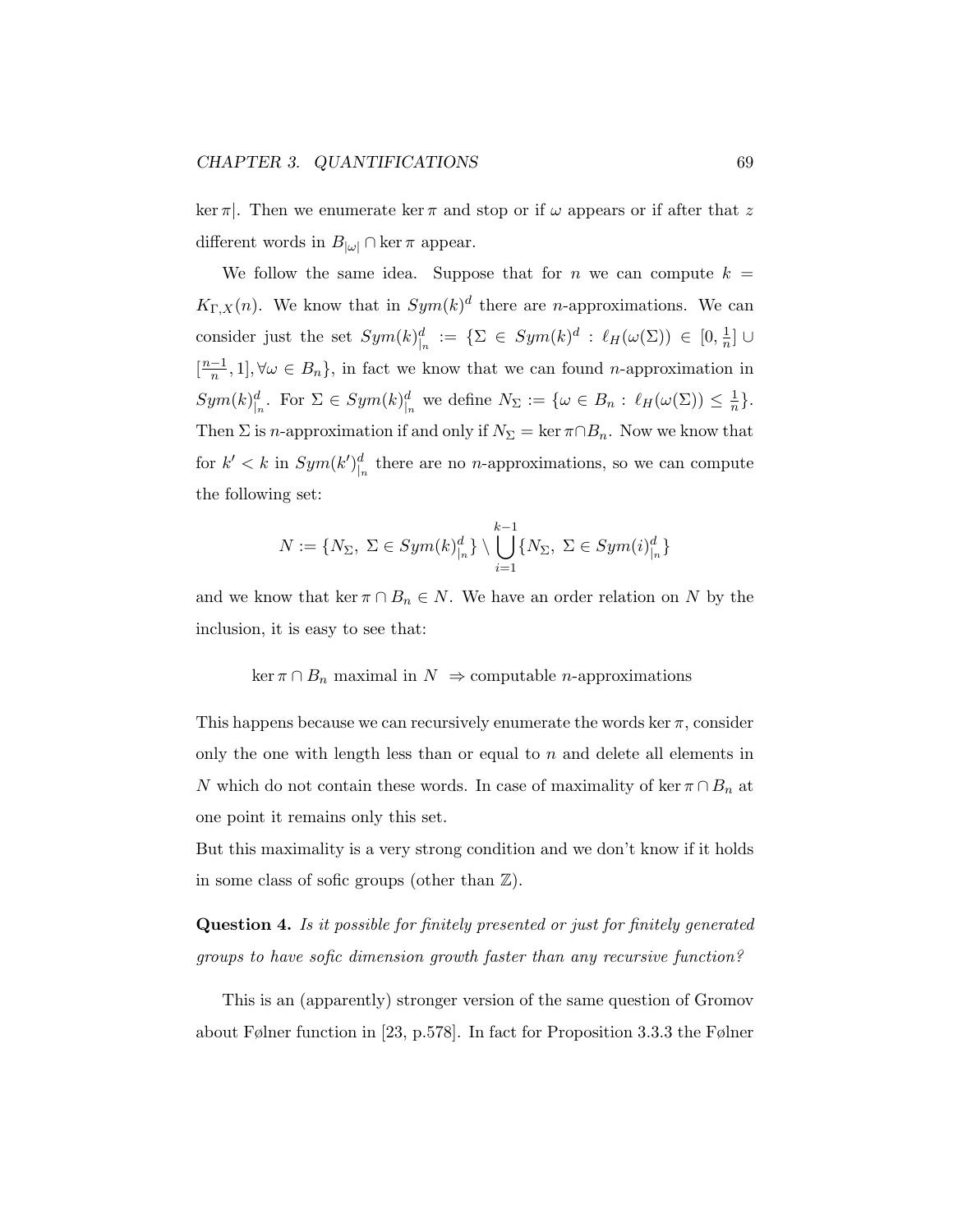funtion is bounded from below by sofic dimension growth. A positive answer to Question 2 would establish the equivalence between subrecursivity of  $F_{\Gamma}$  and  $K_{\Gamma}$ . For finitely generated not finitely presented it is known that the Følner function can be non subrecursive [18], and the groups considered are with intermediate growth. A positive answer to 2 just for groups with subexponential growth (as announced for [2], if the bound is recursive) implies the existence of finitely generated groups with non subrecursive sofic dimension growth.

#### 3.3.4 Stability properties

In this section we quantify some stability property of sofic groups, more or less is a sort of translation of the results in [16].

The direct product of sofic groups is sofic, simply we notice that in a grid the permutations of the rows commute with the permutations of the columns. The quantification version has exactly the same proof in [16] or in [8], the difference of settings is just illusory.

**Proposition 3.3.6.** Let  $G = \langle x_1, x_2, \ldots, x_l | R_G \rangle$  and  $H = \langle y_1, y_2, \ldots, y_k | R_H \rangle,$ be finitely generated groups. Consider the direct product with canonical presentation

 $G \times H = \langle x_1, x_2, \ldots, x_l, y_1, y_2, \ldots, y_k | R_G, R_H, [x_i, y_j] | i = 1, \ldots, l, j = 1, \ldots, k \rangle,$ 

then:

$$
K_{\Gamma_1 \times \Gamma_2}(n) \leq K_{\Gamma_1}(2n) K_{\Gamma_2}(2n).
$$

*Proof.* Let  $\sigma_1, \sigma_2, \ldots, \sigma_l$  be m-approximations for G acting on the finite set A of cardinality  $K_G(m)$  and and  $\tau_1, \tau_2, \ldots, \tau_k$  be m-approximations for H acting on the finite set B of cardinality  $K_H(m)$ .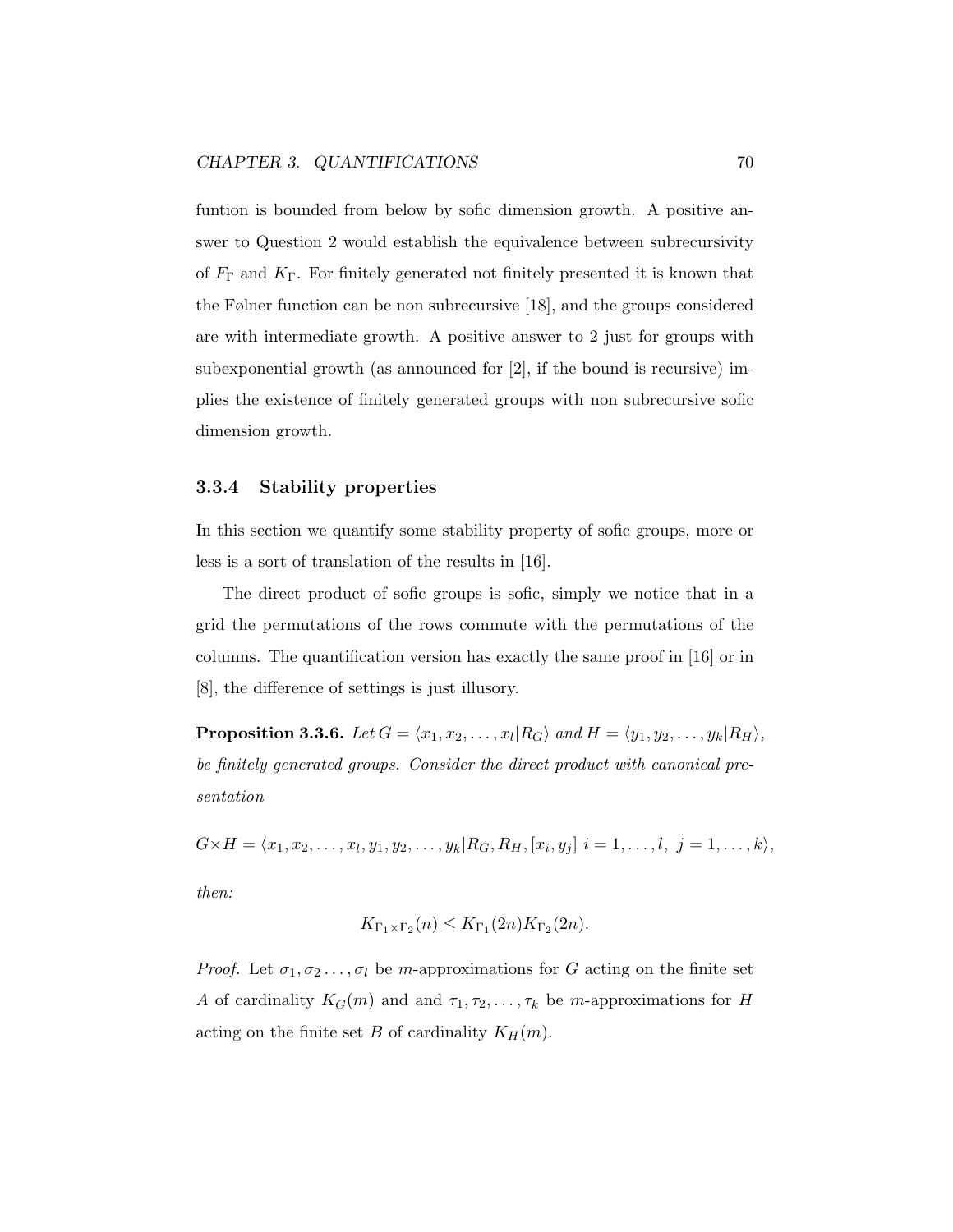Denoting  $C = A \times B$  we can consider the two following (Hamming)isometric homomorphisms

$$
i_{\alpha}: Sym(A) \hookrightarrow Sym(C),
$$
  

$$
i_{\beta}: Sym(B) \hookrightarrow Sym(C)
$$
  

$$
i_{\alpha}(\sigma)(a, b) := (\sigma a, b), \ \sigma \in Sym(A); \quad i_{\beta}(\tau)(a, b) = (a, \tau b) \ \tau \in Sym(B).
$$

It is clear that for every  $\sigma \in Sym(A)$  and  $\tau \in Sym(B)$ 

$$
i_{\alpha}(\sigma)i_{\beta}(\tau)=i_{\beta}(\tau)i_{\alpha}(\sigma).
$$

Denoting with  $\ell_C$  the normalized Hamming length on  $Sym(C)$  and the same with  $A$  and  $B$ , we have:

$$
\ell_C(i_{\alpha}(\sigma)i_{\beta}(\tau)) = 1 - \frac{|\{(a,b) \in C : (\sigma a, \tau b) = (a,b)\}|}{|C|} =
$$

$$
= 1 - \frac{|\{a \in A : \sigma a = a\}|}{|A|} \frac{|\{b \in B : \tau b = b\}|}{|B|}
$$

$$
= 1 - (1 - \ell_A(\sigma))(1 - \ell_B(\tau)) = \ell_A(\sigma) + \ell_B(\tau) - \ell_A(\sigma)\ell_B(\tau)
$$

then:

$$
\ell_C(i_{\alpha}(\sigma)i_{\beta}(\tau)) \begin{cases} \leq \ell_A(\sigma) + \ell_B(\tau) \\ = \ell_A(\sigma) + \ell_B(\tau)(1 - \ell_A(\sigma)) \geq \ell_A(\sigma) \\ = \ell_B(\sigma) + \ell_A(\tau)(1 - \ell_B(\tau)) \geq \ell_B(\tau). \end{cases}
$$
(3.3)

We define the  $l + k$  permutations in  $Sym(C)$  for the sofic approximation of  $G \times H$ :

$$
\Sigma_i = i_\alpha(\sigma_i), \quad i = 1, 2, \dots, l; \qquad \mathcal{T}_j = i_\beta(\tau_j), \quad j = 1, 2, \dots, k.
$$

Given a word  $\omega \in \mathbb{F}_{(l+k)} = \mathbb{F}_l * \mathbb{F}_k$  we can associate a word  $\omega = \omega_l \omega_k$ with  $\varpi_l \in \mathbb{F}_l$  and  $\varpi_k \in \mathbb{F}_k$  obtained switching the generators of  $\mathbb{F}_l$  with the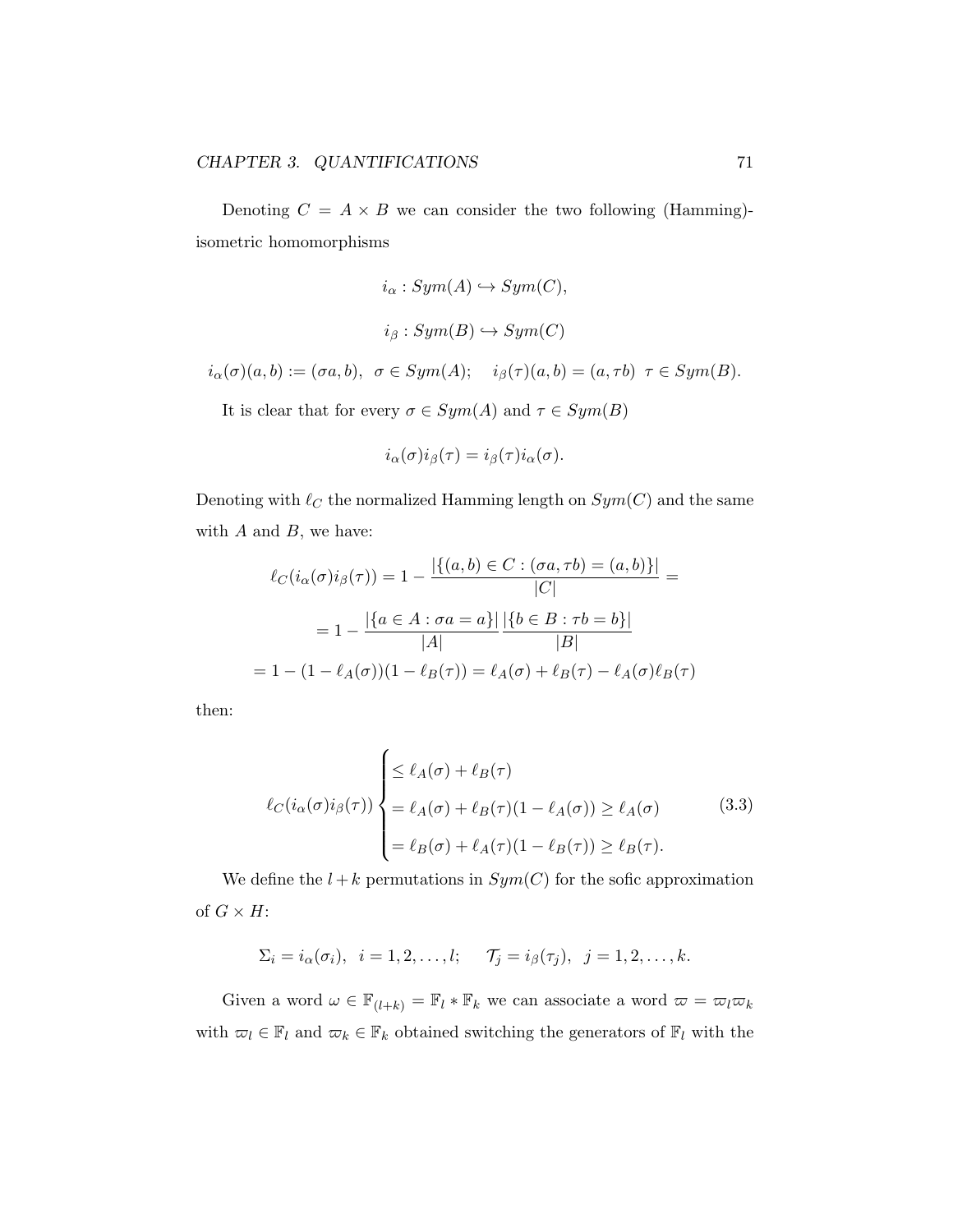generators of  $\mathbb{F}_k$ .

In particular  $\omega(\Sigma_1,\ldots,\Sigma_l,\mathcal{T}_1,\ldots,\mathcal{T}_k)=\omega(\Sigma_1,\ldots,\Sigma_l,\mathcal{T}_1,\ldots,\mathcal{T}_k)$ . It's clear that

 $\omega \in \ker \pi_{G \times H} \iff \varpi_l \in \ker \pi_G$  and  $\varpi_k \in \ker \pi_H$ 

Suppose  $\omega \in \ker \pi_{G \times H}$ ,  $|\omega| \leq n$ , using (3.3)

$$
\ell_C(\omega(\Sigma_1,\ldots,\Sigma_l,\mathcal{T}_1,\ldots,\mathcal{T}_k)) = \ell_C(\varpi(\Sigma_1,\ldots,\Sigma_l,\mathcal{T}_1,\ldots,\mathcal{T}_k))
$$
  

$$
\leq \ell_A(\varpi_l(\sigma_1,\sigma_2\ldots,\sigma_l)) + \ell_B(\varpi_k(\tau_1,\tau_2,\ldots,\tau_k)) \leq \frac{2}{m}.
$$

If  $\omega \notin \ker \pi_{G \times H}$  then  $\varpi_l \notin \ker \pi_G$  or  $\varpi_k \notin \ker \pi_H$ . Suppose  $\varpi_l \notin$ ker  $\pi_G$ , using (3.3):

$$
\ell_C(\omega(\Sigma_1,\ldots,\Sigma_l,\mathcal{T}_1,\ldots,\mathcal{T}_k)) = \ell_C(\varpi(\Sigma_1,\ldots,\Sigma_l,\mathcal{T}_1,\ldots,\mathcal{T}_k))
$$

$$
\geq \ell_A(\varpi_l(\sigma_1,\sigma_2\ldots,\sigma_l)) \geq 1 - \frac{1}{m}
$$

then if  $m = 2n$  the permutations  $\Sigma_1, \ldots, \Sigma_l, \mathcal{T}_1, \ldots, \mathcal{T}_k$  are *n*-approximations for  $G \times H$ 

We know that amenable extensions of sofic groups are sofic. For now we have the relative bound just when the extension splits:

**Theorem 3.3.2.** Let  $N = \langle X | R_1 \rangle$  and  $H = \langle Y | R_2 \rangle$  be finitely generated groups and let  $\phi: H \to Aut(N)$  be homomorphism. Let  $c := \max{\{\phi_y(x)|_X :$  $x \in X$ ,  $y \in Y$  and consider  $N \rtimes H = \langle X, Y | R_1, R_2, x^y = \phi_y(x) \ \forall x \in Y$  $X, \forall y \in Y$  then:

$$
K_{N\rtimes H}(n) \le F_H(kn^3)K_N(2c^{F_H(kn^3)+n}),
$$

where  $k := |Y \cup Y^{-1}|$ .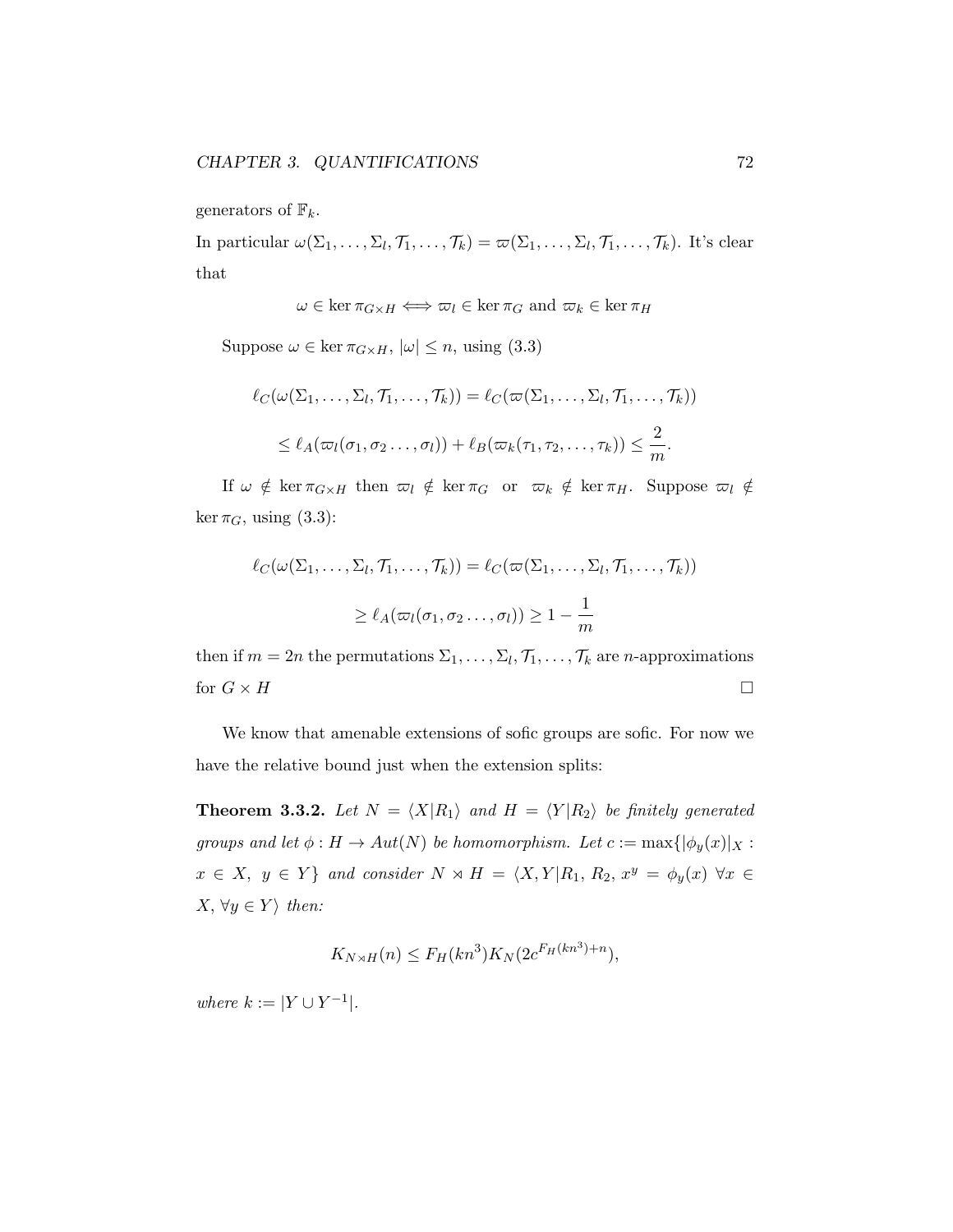*Proof.* We denote  $G = N \rtimes H$ ,  $G = \langle X \cup Y \rangle$ ,  $X = x_1, x_2 \ldots x_d$ ,  $Y =$  $y_1, y_2 \ldots y_k$  so we have:

$$
\pi_N : \mathbb{F}_X \to N, \qquad \pi_H : \mathbb{F}_Y \to H,
$$
  

$$
\pi_G : \mathbb{F}_{X \cup Y} \to G,
$$
  

$$
\mathbb{F}_{X \cup Y} = \mathbb{F}_X * \mathbb{F}_Y, \qquad \pi_G = \pi_N * \pi_H.
$$

Moreover we need of a function  $[*]: H \to \mathbb{F}_Y$  to associate to an element  $h \in H$  one of the shortest words in the free group, that is:  $\pi([h]) = h$  and  $|[h]| = |h|.$ For  $x \in X$  and  $y \in Y$  we fix  $\phi_y(x) \in \mathbb{F}_X$  one of the shortest word in  $\mathbb{F}_X$ 

such that  $\pi_N(\phi_y(x)) = \pi_G(x^y)$ .

We extend the definition of  $\phi$  recursively:  $\phi_y(x_1x_2) = \phi_y(x_1)\phi_y(x_2)$  and  $\phi_{y_1y_2}(x) = \phi_{y_2}(\phi_{y_1}(x))$ . In this way for  $\mathcal{X} \in \mathbb{F}_X$  and  $\mathcal{Y} \in \mathbb{F}_Y$  we have  $|\phi_{\mathcal{Y}}(\mathcal{X})| \leq |\mathcal{X}c|^{\mathcal{Y}}$  and such that  $\pi_N(\phi_{\mathcal{Y}}(\mathcal{X})) = \pi_G(\mathcal{X}^{\mathcal{Y}})$ .

For every  $M_N \in \mathbb{N}$  there exist  $M_N$ -approximations  $\sigma_1, \sigma_2, \ldots, \sigma_d \in Sym(B)$ ,  $|B| = K_N(M_N)$ .

For every  $M_H \in \mathbb{N}$  there exists a right-connected  $M_H$ -Følner  $A \subset H$  with  $e \in A$  and  $|A| \leq F_H(|Y \cup Y^{-1}|M_H)$ . Let

$$
\tau_1, \tau_2, \ldots \tau_t \in Sym(A),
$$

be the permutations as in proof of Proposition 3.2.2 such that for  $a \in A \cap$  $y_i^{-1}A$  we have  $\tau_i a = y_i a$ .

We want to define

$$
\Sigma_1, \Sigma_2, \dots \Sigma_d, T_1, T_2, \dots T_k \in Sym(A \times B)
$$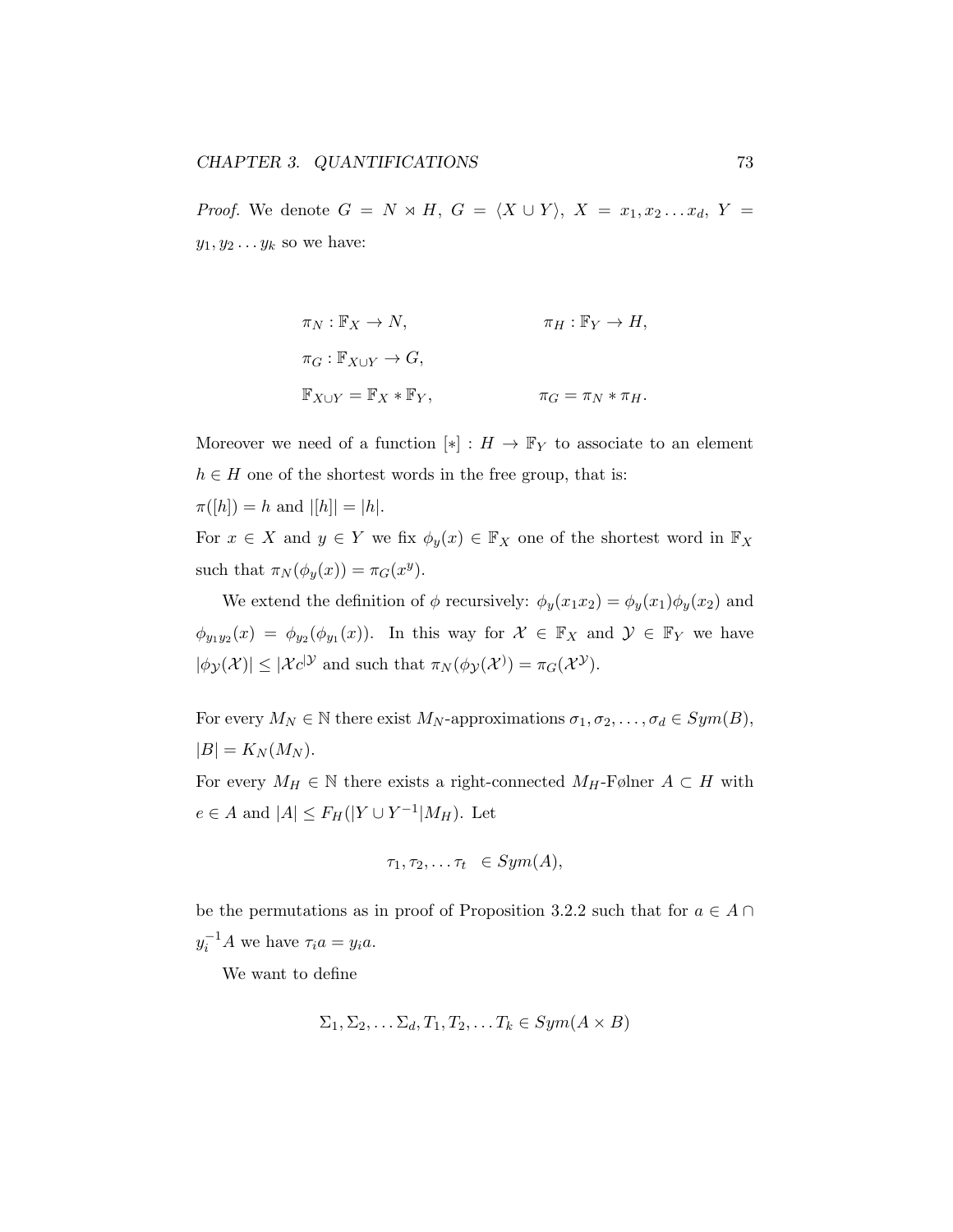such that they are  $n$ - approximations for  $G$ .

So for  $i = 1, \ldots d$  and  $j = 1, \ldots k$  we set:

$$
\Sigma_i(a, b) = (a, \phi_{[a]}(x_i)(\sigma_1, \sigma_2, \dots \sigma_d)b)
$$

$$
T_j(a, b) = (\tau_j a, b).
$$

We can write a general word  $\omega \in \mathbb{F}_{X\cup Y}$ , with  $|\omega| \leq n$ , in this form:  $\omega = \mathcal{X}_1 \mathcal{Y}_1 \mathcal{X}_2 \mathcal{Y}_2 \ldots \mathcal{X}_p \mathcal{Y}_p$  with  $\mathcal{X}_i \in \mathbb{F}_X \setminus \{e\}, \ \mathcal{Y}_j \in \mathbb{F}_Y \setminus \{e\}$  for  $i = 2, \ldots p$ ;  $j = 1, \ldots p - 1$  and  $\mathcal{X}_1 \in \mathbb{F}_X \mathcal{Y}_p \in \mathbb{F}_Y$  and  $p \leq \frac{n}{2}$  $\frac{n}{2}$ . But also:

$$
\omega = \prod_{i=1}^p \mathcal{X}_i^{(\mathcal{Y}_1 \mathcal{Y}_2 \dots \mathcal{Y}_{i-1})^{-1}} \mathcal{Y}_1 \mathcal{Y}_2 \dots \mathcal{Y}_p
$$

So we can define:

$$
\overline{\omega} := \omega_X \omega_Y = \prod_{i=1}^p \phi_{(\mathcal{Y}_1 \mathcal{Y}_2 \dots \mathcal{Y}_{i-1})^{-1}}(\mathcal{X}_i) \mathcal{Y}_1 \mathcal{Y}_2 \dots \mathcal{Y}_p
$$

with  $\omega_X \in \mathbb{F}_X$ ,  $\omega_Y \in \mathbb{F}_Y$  and  $\omega$  and  $\overline{\omega}$  represent the same element in group  $G$ .

$$
|\omega_Y| \le n,
$$
  

$$
|\omega_X| \le \sum_{i=1}^p |\phi(\mathbf{y}_1 \mathbf{y}_2 \dots \mathbf{y}_{i-1})(\mathcal{X}_i)^{-1})| \le nc^n.
$$

We want to prove that  $\omega(\Sigma, \mathcal{T})$  is close to  $\overline{\omega}(\Sigma, \mathcal{T})$ . We start evaluating normalized Hamming distance between  $\mathcal{X}^{\mathcal{Y}}(\Sigma, \mathcal{T})$  and  $\phi_{\mathcal{Y}}(\mathcal{X})(\Sigma, \mathcal{T})$ .

$$
d_H(\mathcal{X}^{\mathcal{Y}}(\Sigma,\mathcal{T}),\phi(\mathcal{X}^{\mathcal{Y}})(\Sigma,\mathcal{T}))=\frac{|\{(a,b)\in A\times B:\mathcal{X}^{\mathcal{Y}}(\Sigma,\mathcal{T})(a,b)\neq \phi_{\mathcal{Y}}(\mathcal{X})(\Sigma,\mathcal{T})(a,b)\}|}{|A||B|},
$$

$$
\mathcal{X}^{\mathcal{Y}}(\Sigma,\mathcal{T})(a,b)=\mathcal{Y}^{-1}(\mathcal{T}_1,\ldots,\mathcal{T}_k)\mathcal{X}(\Sigma_1,\ldots,\Sigma_d)\mathcal{Y}^{-1}(\mathcal{T}_1,\ldots,\mathcal{T}_k)(a,b)=
$$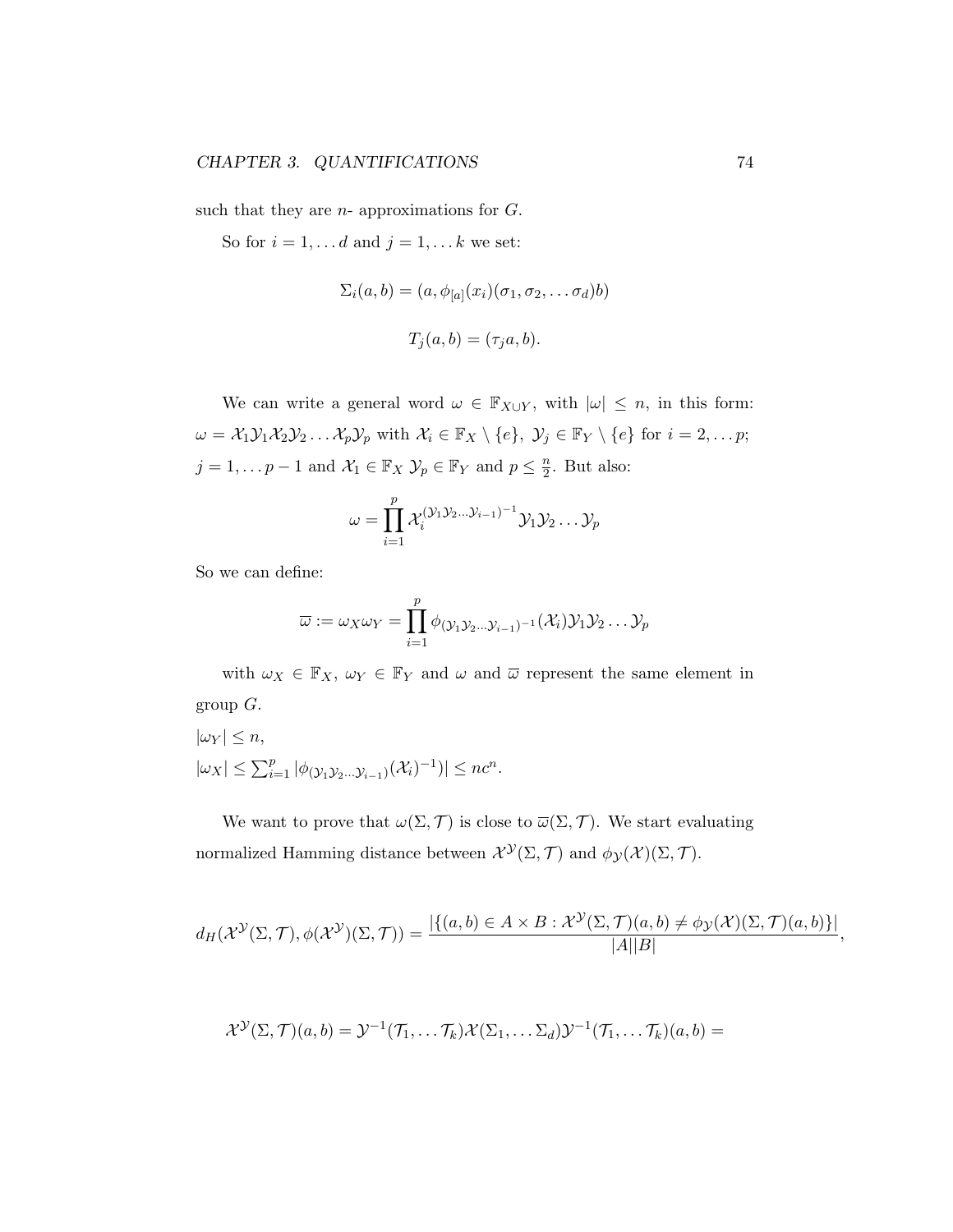$$
= (a, \phi_{[\mathcal{Y}(\tau_1, \ldots, \tau_k)a]} X(\sigma_1, \ldots, \sigma_k)b).
$$

From the other side:

$$
\phi_{\mathcal{Y}}(\mathcal{X})(\Sigma, \mathcal{T})(a, b) = (a, \phi_{\mathcal{Y}[a]}(\mathcal{X})(\sigma_1, \ldots \sigma_k)b).
$$

So if  $a \in A$  is such that  $\mathcal{Y}(\tau_1, \ldots \tau_k)a = \pi_H(\mathcal{Y})a$  we have that  $\phi_{\mathcal{Y}[a]}(\mathcal{X})$ and  $\phi_{[\mathcal{Y}(\tau_1,\ldots\tau_k)a]}(\mathcal{X})$  project in N in the same element, then:

$$
\omega_0 := \phi_{\mathcal{Y}[a]}(\mathcal{X})^{-1} \phi_{[\mathcal{Y}(\tau_1, \ldots, \tau_k)a]}(\mathcal{X}) \in \ker_{\pi_N}.
$$

Then:

$$
\{(a,b) \in A \times B : \mathcal{X}^{\mathcal{Y}}(\Sigma, \mathcal{T})(a,b) \neq \phi_{\mathcal{Y}}(\mathcal{X})(\Sigma, \mathcal{T})(a,b)\} \subset
$$

$$
\{a \in A : \mathcal{Y}(\tau_1, \dots \tau_k)a \neq \pi_H(\mathcal{Y})a\} \times B \cup
$$

$$
\cup A \times \{b \in B : \omega_0(\sigma_1, \dots \sigma_k)b \neq b\},
$$

if  $M_N \geq |\omega_0|$  we have:

$$
d_H(\mathcal{X}^{\mathcal{Y}}(\Sigma,\mathcal{T}),\phi_{\mathcal{Y}}(\mathcal{X})(\Sigma,\mathcal{T})) \leq \frac{|\mathcal{Y}|}{M_H} + \frac{1}{M_N}.
$$

If we consider  $M_N \geq 2d^{|A|+n}$  we have (for *n* big enough):

$$
M_N \geq |\phi_{(\mathcal{Y}_1 \mathcal{Y}_2 \dots \mathcal{Y}_{i-1})^{-1}[a]}(\mathcal{X})^{-1} \phi_{[(\mathcal{Y}_1 \mathcal{Y}_2 \dots \mathcal{Y}_{i-1})^{-1}(\tau_1, \dots \tau_k)a]}(\mathcal{X})|, \quad i=2,\dots p,
$$

and then by invariance of the Hamming distance we have:

$$
d_H(\omega(\Sigma, \mathcal{T}), \overline{\omega}(\Sigma, \mathcal{T})) \leq \sum_{i=1}^p \left( \frac{|\mathcal{Y}_1 \mathcal{Y}_2 \dots \mathcal{Y}_{i-1}|}{M_H} + \frac{1}{M_N} \right) \leq \frac{n^2}{2M_H} + \frac{n}{2M_N}.
$$

As in the proof of Proposition 3.3.6, for word  $\omega_Y \in \mathbb{F}_Y$  we have: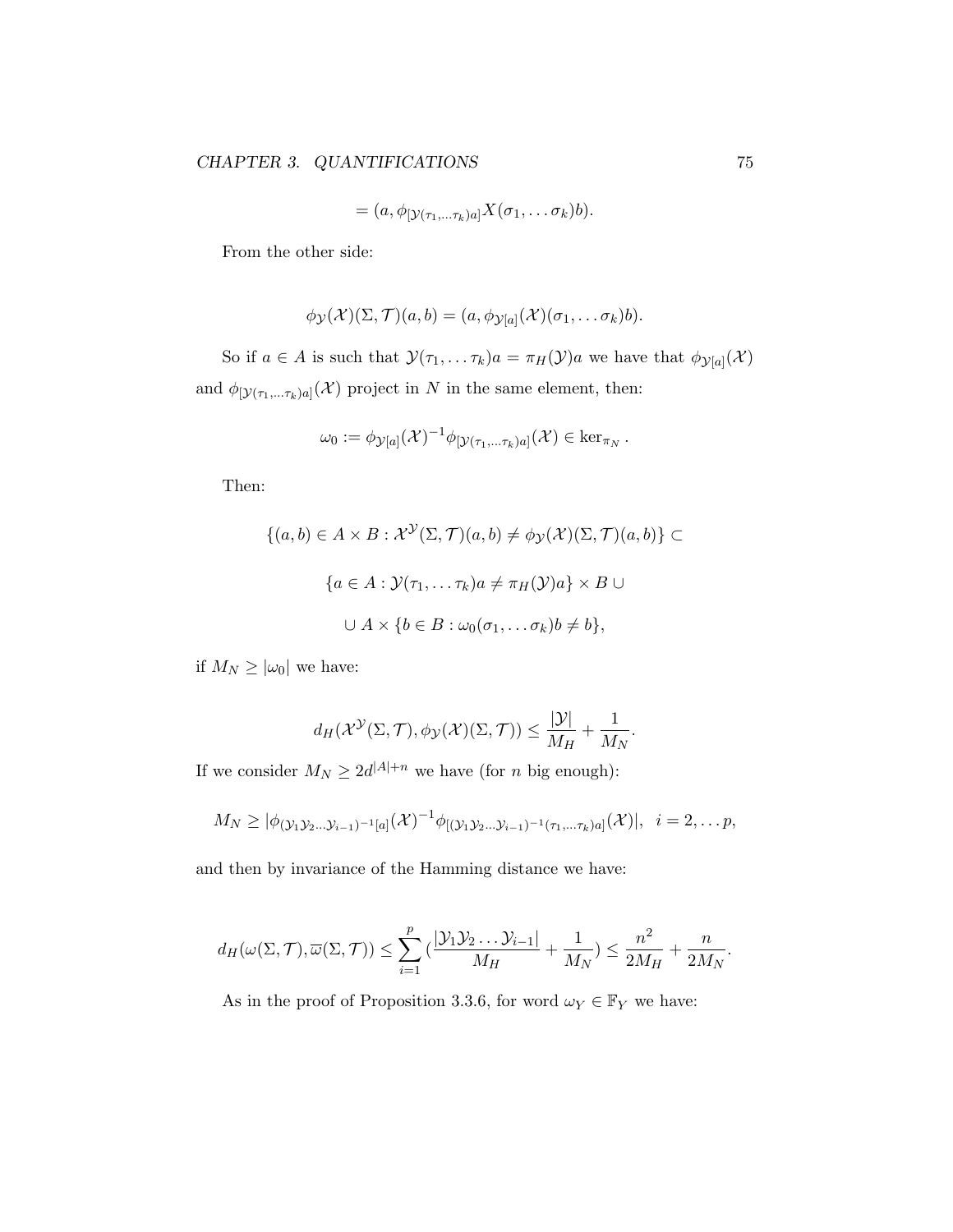$$
\ell_{A\times B}(\omega_Y(\mathcal{T}_1,\ldots\mathcal{T}_k))=\ell_A(\omega_y(\tau_1,\ldots,\tau_k)),
$$

but for  $\omega_X \in \mathbb{F}_X$  we have:

$$
\ell_{A\times B}(\omega_X(\Sigma_1,\dots\Sigma_d)) =
$$

$$
\frac{|\{(a,b)\in A\times B:(a,\phi_{[a]}(\omega_X)(\sigma_1,\dots,\sigma_k)b)\neq (a,b)\}|}{|A||B|} = \sum_{a\in A} \ell_B(\phi_{[a]}(\omega_X)(\sigma_1,\dots\sigma_d)).
$$

But we also have an analogue of inequality (3.3) of the proof of Proposition 3.3.6:

$$
\ell_{A \times B}(\omega_X(\Sigma)\omega_Y(\mathcal{T})) \begin{cases} \leq \ell_B(\omega_X(\Sigma)) + \ell_A(\omega_Y(\mathcal{T})) \\ = \ell_B(\omega_X(\Sigma)) + \ell_A(\omega_Y(\mathcal{T}))(1 - \ell_B(\omega_X(\Sigma))) \geq \ell_B(\omega_X(\Sigma)) \\ = \ell_A(\omega_Y(\mathcal{T})) + \ell_B(\tau)(1 - \ell_A(\omega_Y(\mathcal{T}))) \geq \ell_A(\omega_Y(\mathcal{T})). \end{cases}
$$

Clearly if  $\omega \in \ker \pi_G$  we have:  $\overline{\omega} \in \ker \pi_G$ ,  $\omega_X \in \ker \pi_N$ ,  $\omega_Y \in \ker \pi_H$ ,  $\phi_{[a]}(\omega_X) \in \ker \pi_N$  for all  $a \in A$ . Moreover  $|\phi_{[a]}(\omega_X)| \leq M_N$  then:

$$
\ell(\omega(\Sigma, \mathcal{T})) \leq \ell(\overline{\omega}(\Sigma, \mathcal{T}) + \frac{n^2}{2M_H} + \frac{n}{2M_N} \leq
$$
  

$$
\leq \ell(\omega_X(\Sigma_1, \dots, \Sigma_k)) + \ell(\omega_Y(\mathcal{T}_1, \dots, \mathcal{T}_t) + \frac{n^2}{2M_H} + \frac{n}{2M_N}
$$
  

$$
\leq (n + n/2) \frac{1}{M_N} + (n + n^2/2) \frac{1}{M_H}.
$$

If  $\omega \notin \ker \pi_G$  clearly  $\overline{\omega} \notin \ker \pi_G$  and then  $\omega_X \notin \ker \pi_N$  or  $\omega_Y \notin \ker \pi_H$ , that implies  $\phi_{[a]}(\omega_X) \notin \ker \pi_N$  for all  $a \in A$ , again  $|\phi_{[a]}(\omega_X)| < M_N$  then:

$$
\ell(\omega(\Sigma, \mathcal{T})) \ge \ell(\overline{\omega}(\Sigma, \mathcal{T})) - \frac{n^2}{2M_H} - \frac{n}{2M_N} \ge \ell(\omega_Y(\tau)) - \frac{n^2}{2M_H} - \frac{n}{2M_N}
$$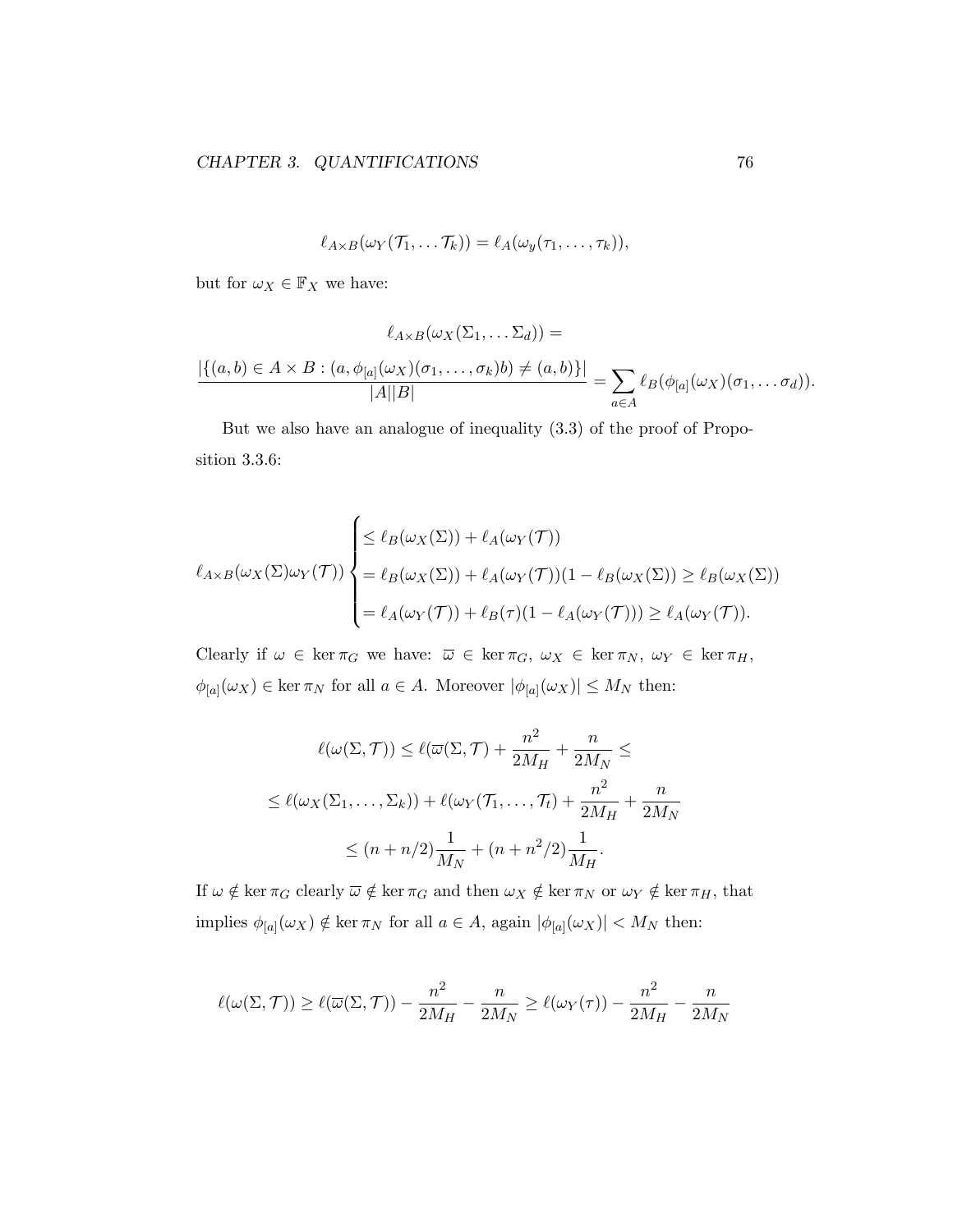$$
\geq 1 - \frac{n}{2M_N} - (n + n^2/2) \frac{1}{M_H}
$$

or

$$
\ell(\omega(\Sigma, \mathcal{T})) \ge \ell(\overline{\omega}(\Sigma, \mathcal{T})) - \frac{n^2}{2M_H} - \frac{n}{2M_N} \ge \ell(\omega_X(\Sigma) - \frac{n^2}{2M_H} - \frac{n}{2M_N})
$$

$$
\ge 1 - (n + n/2)\frac{1}{M_N} - \frac{n^2}{2M_H}.
$$

So finally setting  $M_H = n^3$  and  $M_N = c^{|A|+n}$  we have that  $\Sigma_1 \dots \Sigma_d$ ,  $\mathcal{T}_1 \dots \mathcal{T}_k$ are n-approximation for G.

For the free product we want again a sort of independence on the permutations associated to the two starting groups, but in this case we don't want the commutativity. We need a different setting, in fact if we go to the hypothesis of permutations without fixed points as in [17] the soficity holds but we lost information about the rank of permutations.

**Theorem 3.3.3.** Let  $G = \langle x_1, x_2, \ldots, x_l | R_G \rangle$  and  $H = \langle y_1, y_2, \ldots, y_k | R_H \rangle$ , finitely generated group. Consider the free product with canonical presentation

$$
G * H = \langle x_1, x_2, \ldots, x_l, y_1, y_2, \ldots, y_k | R_G, R_H \rangle,
$$

then:

$$
K_{G*H}(n) \le K_G(2n^2)K_H(2n^2)LEF_{\mathbb{F}_{K_G(2n^2)K_H(2n^2)}}(n).
$$

*Proof.* Let  $\sigma_1, \sigma_2, \ldots, \sigma_l$  be m-approximations for G acting on the finite set A of cardinality  $K_G(m)$  and and  $\tau_1, \tau_2, \ldots, \tau_k$  be m-approximations for H acting on the finite set B of cardinality  $K_H(m)$ .

Now consider the elements of  $A \times B$  as generators of the free group  $\mathbb{F}_{A \times B}$ and for  $r \in \mathbb{N}$  (to fix later) denote with V one of the smallest finite groups

 $\Box$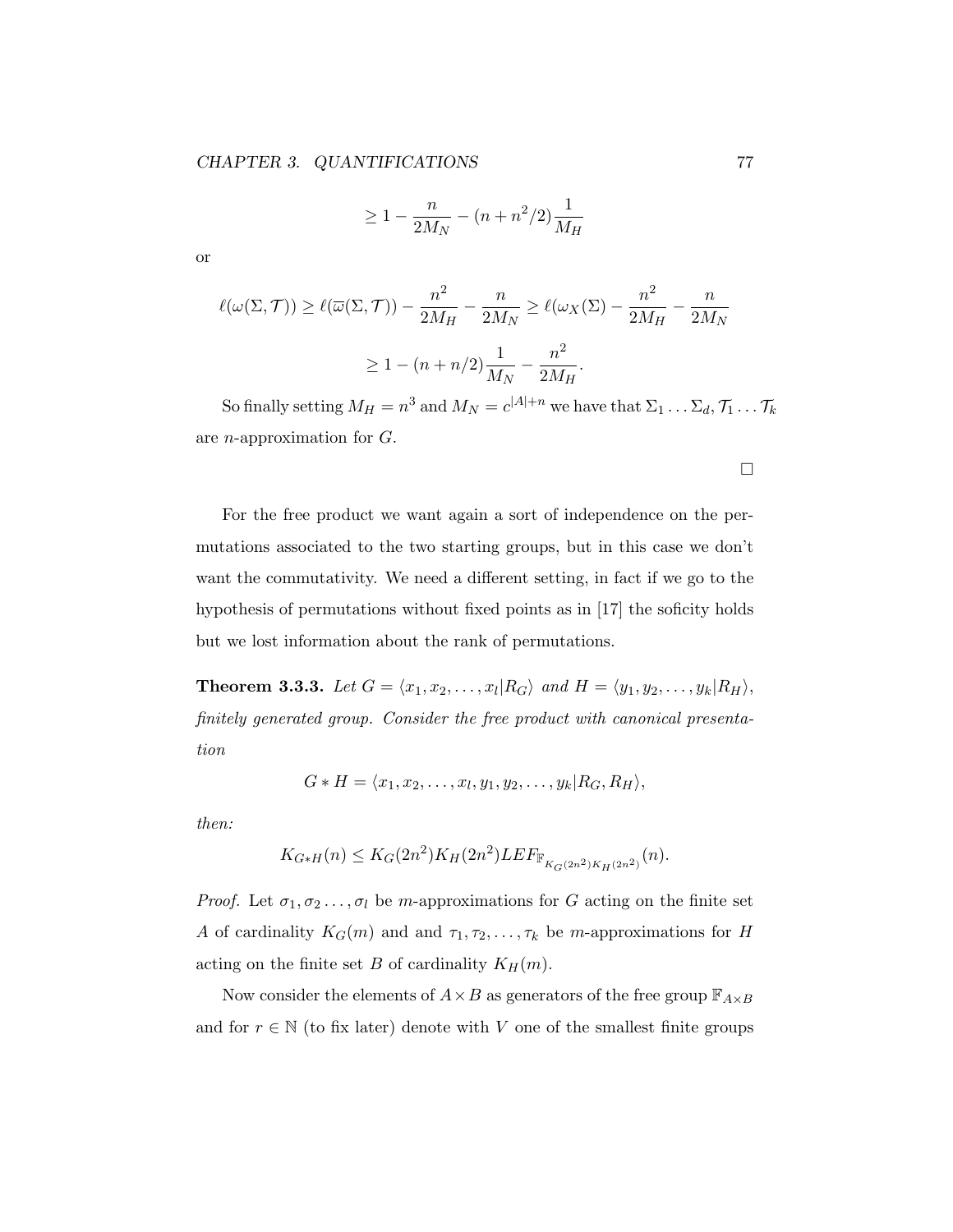such that there exists  $\phi((a, b)) \in V$ ,  $\forall (a, b) \in A \times B$  for which the (3.1) of Proposition 3.2.1 holds with  $2r$  and then  $|V| = LEF_{\mathbb{F}_{A\times B}}(2r)$ .

In  $C := A \times B \times V$  we can build two partitions,  $\alpha$  and  $\beta$ .

$$
\alpha = \{A[b, v], b \in B, v \in V\}, \text{ where } A[b, v] = \{(a, b, v), a \in A\};
$$

$$
\beta = \{B[a, w], \ a \in A, w \in V\}, \text{ where } B[a, w] = \{(a, b, w\phi((a, b))), b \in B\}.
$$

Remember that the incidence graph between two partitions  $\alpha$  and  $\beta$  is the bipartite, non-oriented graph with vertex  $\alpha \cup \beta$  and with an edge between  $a \in \alpha$  and  $b \in \beta$  if and only if  $a \cap b \neq \emptyset$ . We observe that:

## Lemma 3.3.1.

- a:  $|A[b, v]| = |A| \forall b \in B \forall v \in V$ b:  $|B[a, w]| = |B| \; \forall a \in A \; \forall w \in V$ c:  $A[b, v] ∩ B[a, w] =$  $\sqrt{ }$  $\int$  $\overline{\mathcal{L}}$  $\{(a, b, v)\}, \text{ if } v = w\phi((a, b))$  $\emptyset$ , otherwise.
- d: The incidence graph of  $\alpha$  and  $\beta$  has no cycles of length less than or equal to 2r.

*Proof.* The claims  $a, b, c$  are clear. For  $d$ , by contradiction, suppose we have a cycle of length less than or equal to 2r. Without loss of generality we can consider that all elements in the cycle are distinct (if they aren't, we can consider a subcycle):

$$
A[b_1, v_1], B[a_2, w_2], A[b_3, v_3], B[a_4, w_4], \ldots, B[a_{2r}, w_{2r}]
$$

and again  $A[b_1, v_1]$ , then we would have the following equations: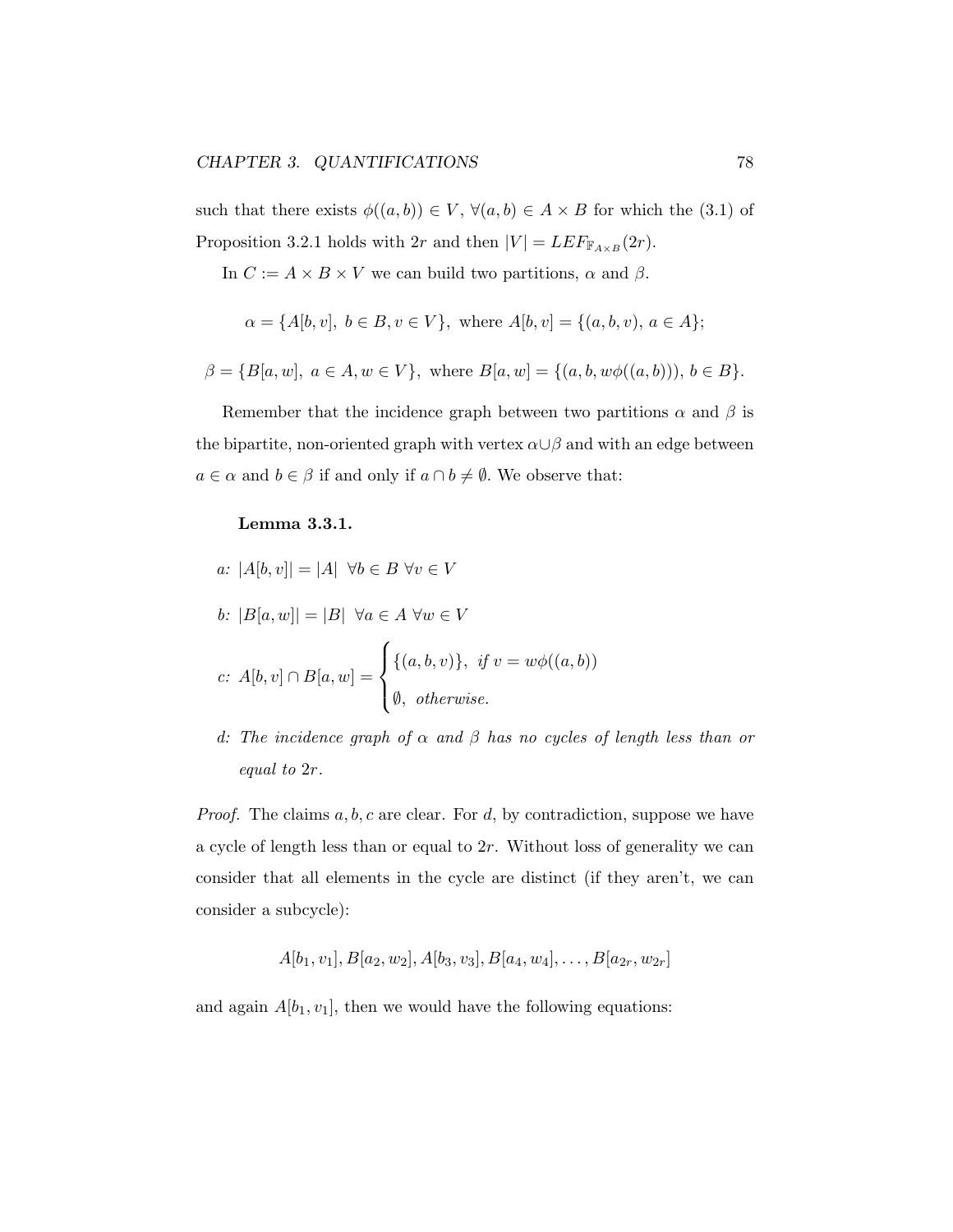$$
v_1 = w_2 \phi((a_2, b_1))
$$
  

$$
v_3 = w_2 \phi((a_2, b_3))
$$
  

$$
v_{2i-1} = w_{2i} \phi((a_{2i}, b_{2i-1}))
$$
  

$$
v_{2i+1} = w_{2i} \phi((a_{2i}, b_{2i+1}))
$$

 $i = 1, 2, \ldots, r$  (indices mod 2r). So we have:

$$
1 = \phi((a_{2r}, b_1))^{-1}\phi((a_{2r}, b_{2r-1}))\dots\phi((a_2, b_3))^{-1}\phi((a_2, b_1)).
$$

The word  $((a_{2r}, b_1))^{-1}((a_{2r}, b_{2r-1}))\dots((a_2, b_3))^{-1}((a_2, b_1))$  must be equal to the identity in  $\mathbb{F}_{A\times B}$  because its length is less than or equal to  $2r$  and then the (3.1) of Proposition 3.2.1 holds.

So there exists  $i \in \{1, 2, \ldots, r\}$  such that

$$
(a_{2i}, b_{2i-1}) = (a_{2i}, b_{2i+1})
$$
 or  $(a_{2i}, b_{2i+1}) = (a_{2(i+1)}, b_{2i+1}).$ 

This implies:

$$
b_{2i-1} = b_{2i+1}, v_{2i-1} = v_{2i+1}
$$
 or  $a_{2i} = a_{2(i+1)} w_{2i} = w_{2(i+1)}$ 

that is  $A[b_{2i-1}, v_{2i-1}] = A[b_{2i+1}, v_{2i+1}]$  or  $B[a_{2i}, w_{2i}] = B[a_{2i+2}, w_{2i+2}]$ , contradicting the hypothesis.

We consider the two following (Hamming)-isometric homomorphisms:

$$
i_{\alpha}: Sym(A) \hookrightarrow Sym(C),
$$
  

$$
i_{\beta}: Sym(B) \hookrightarrow Sym(C)
$$
  

$$
i_{\alpha}(\sigma)(a, b, v) := (\sigma a, b, v), \ \sigma \in Sym(A);
$$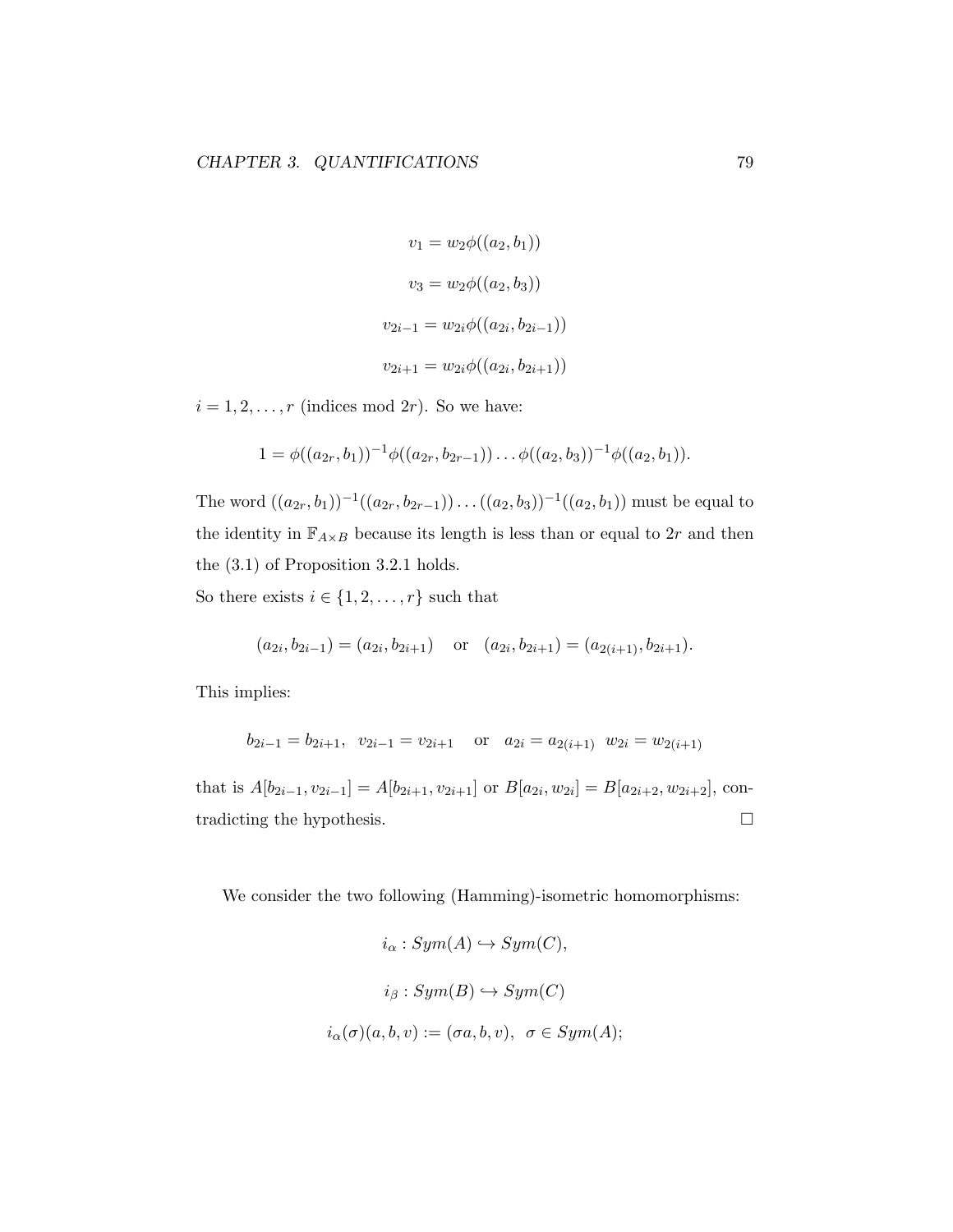$$
i_{\beta}(\tau)(a,b,w\phi((a,b)))=(a,\tau b,w\phi((a,\tau b))\ \tau\in Sym(B).
$$

The action of  $Sym(A)$  and  $Sym(B)$  on C preserves respectively the partition  $\alpha$  and the partition  $\beta$ .

We define the  $l + k$  permutations in  $Sym(C)$  for the sofic approximation of  $G * H$ :

$$
\Sigma_i = i_\alpha(\sigma_i), \quad i = 1, 2, \dots, l; \qquad \mathcal{T}_j = i_\beta(\tau_j), \quad j = 1, 2, \dots, k.
$$

It is possible to write every non trivial word  $\omega \in \mathbb{F}_l * \mathbb{F}_k = \mathbb{F}_{l+k}$  as:

$$
\omega=\omega_s\ldots\omega_1,
$$

 $\omega_i \in \mathbb{F}_l \setminus \{e\}$  if i is odd,  $\omega_i \in \mathbb{F}_k \setminus \{e\}$  if i is even, or viceversa.

We can associate to  $\omega$  a new word  $\varpi$  deleting the subwords  $\omega_i$  belonging to ker  $\pi_G$  or to ker  $\pi_H$  and rename the subwords at every step. In less than s steps we obtain either the identity or a word  $\varpi = \varpi_s \dots \varpi_1$  such that  $\varpi_i$ neither is in ker  $\pi_G$  nor in ker  $\pi_H$ .

But we can estimate the distance between  $\omega$  and  $\varpi$  applied to our permutations. We write simply  $\omega(\Sigma, \mathcal{T})$  to indicate  $\omega(\Sigma_1, \ldots, \Sigma_l, \mathcal{T}_1, \ldots, \mathcal{T}_k)$ . At every step, if  $\omega_i \in \ker \pi_G$ , by left and right invariance of the Hamming distance:

$$
d_C(\omega_s \dots \omega_{i+1} \omega_i \omega_{i-1} \omega_1(\Sigma, \mathcal{T}), \omega_s \dots \omega_{i+1} \omega_{i-1} \omega_1(\Sigma, \mathcal{T})) =
$$
  
=  $d_C(\omega_i(\Sigma, \mathcal{T}), 1) = l_C(\omega_i(\Sigma_1, \dots, \Sigma_l)) = l_A(\omega_i(\sigma_1, \dots, \sigma_l)) \le \frac{1}{m}$ 

and similarly if  $\omega_i \in \ker \pi_H$ , so if  $|\omega| \leq n$  iterating we obtain

$$
d_C(\omega(\Sigma, \mathcal{T}), \varpi(\Sigma, \mathcal{T})) \le \frac{s}{m} \le \frac{n}{m}.
$$

It is clear that  $\omega \in \ker \pi_{G*H}$  if and only if  $\omega = e$ , so if  $\omega \in \ker \pi_{G*H} \cap B_n$ then

$$
l_C(\omega(\Sigma, \mathcal{T})) \leq \frac{n}{m}.
$$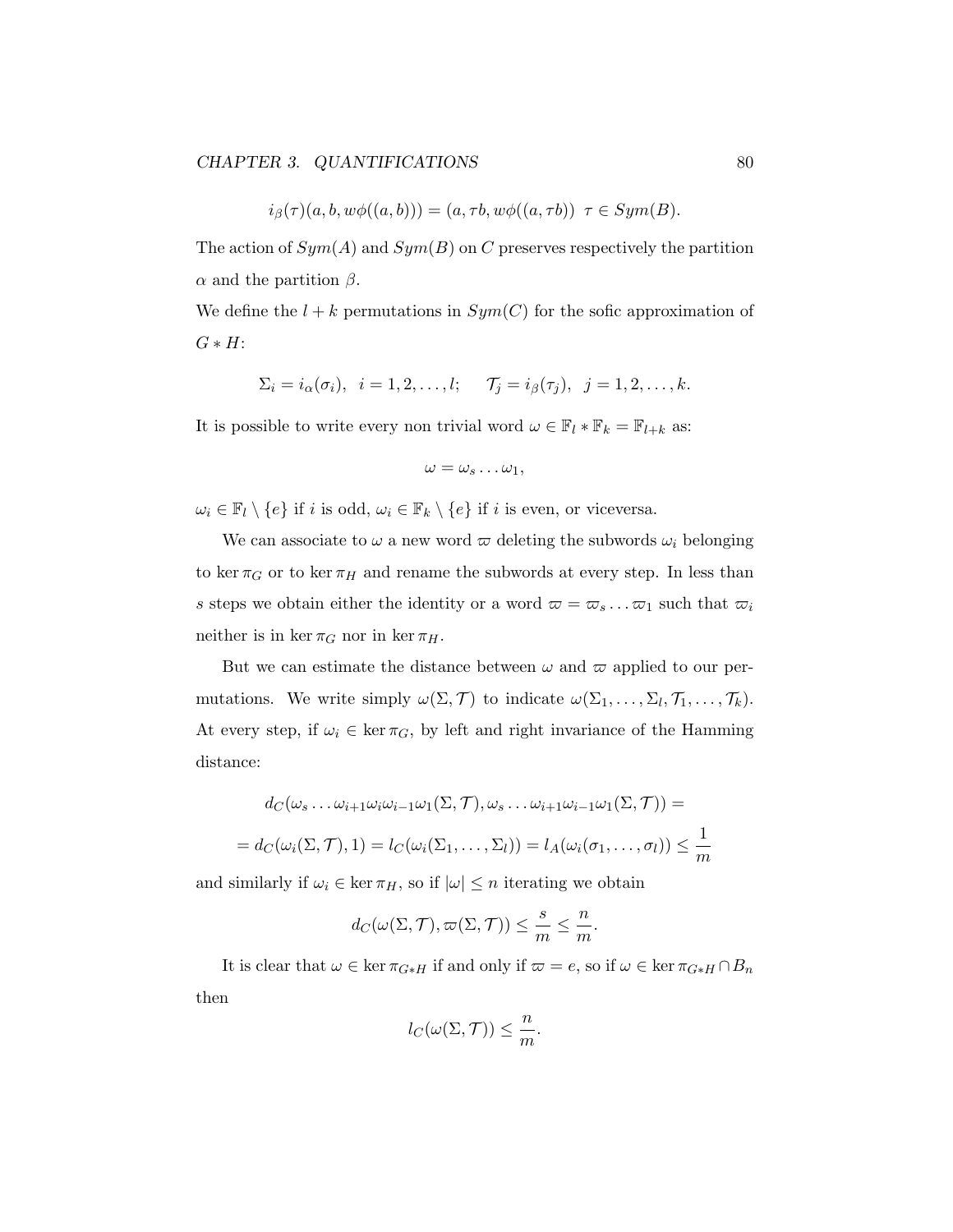In the other case,  $\omega \notin \ker \pi_{G*H}$  we have  $\omega = \omega_s \dots \omega_1$  such that  $\omega_i$  is out of ker  $\pi_G$  and out of ker  $\pi_H$ . We want to estimate the number of fixed point of  $\varpi(\Sigma, \mathcal{T})$  in terms of the number of fixed point of  $\varpi_i(\Sigma, \mathcal{T})$ . If  $c \in C$ is a fixed point of  $\varpi(\Sigma, \mathcal{T})$  we denote:

$$
c_0 := c, c_1 = \varpi_1(\Sigma, \mathcal{T})c_0, \ldots, c = c_s := \varpi_s(\Sigma, \mathcal{T})c_{s-1}
$$

The action of the subwords  $\overline{\omega}_i$  preserves the partitions, so  $c_i$  and  $c_{i+1}$ belong to the same set in  $\alpha$  or in  $\beta$ , for example if  $\varpi_1 \in \mathbb{F}_l$ :

$$
c_0, c_1 \in A_1; \ \ c_1, c_2 \in B_2 \ldots; \ \ A_i \in \alpha, B_j \in \beta.
$$

So there is a cycle  $A_1, B_2, \ldots, A_1$  shorter than or equal to n in the incidence graph, for the property d in Lemma 3.3.1 if  $n \leq 2r$  there is at least one return point, that is there exists i such that either  $A_i = A_{i+2}$  or  $B_i = B_{i+2}$ . But this means that  $c_i$  and  $c_{i+1}$  belong to the intersection of the same two parts, for example in the first case:

$$
c_i \in A_i \cap B_{i+1}, \ \ c_{i+1} \in A_{i+2} \cap B_{i+1} = A_i \cap B_{i+1} :
$$

for the property c in Lemma 3.3.1 we have  $c_i = c_{i+1}$ . So for every fixed point of  $\varpi(\Sigma, \mathcal{T})$  we have at least an i and a fixed point of  $\varpi_i(\Sigma, \mathcal{T})$  in C. If x, y are two fixed points of  $\varpi(\Sigma, \mathcal{T})$ , we have i and j such that  $\varpi_i(\Sigma, \mathcal{T})x_i =$  $x_i$  and  $\varpi_j(\Sigma, \mathcal{T})y_j = y_j$ . But if  $i = j$  and  $x_i = y_j$  then  $x = y$ , so there is an injection from the fixed points of  $\varpi(\Sigma, \mathcal{T})$  and the union of the fixed points of the  $\varpi_i(\Sigma, \mathcal{T})$ 's. Finally we have:

$$
|\{c \in C : \varpi(\Sigma, \mathcal{T})c = c\}| \le \sum_{i=1}^{s} |\{c \in C : \varpi_i(\Sigma, \mathcal{T})c = c\}|.
$$
  

$$
1 - l_C(\varpi(\Sigma, \mathcal{T}) \le \sum_{i=1}^{s} (1 - l_C(\varpi_i(\Sigma, \mathcal{T}))
$$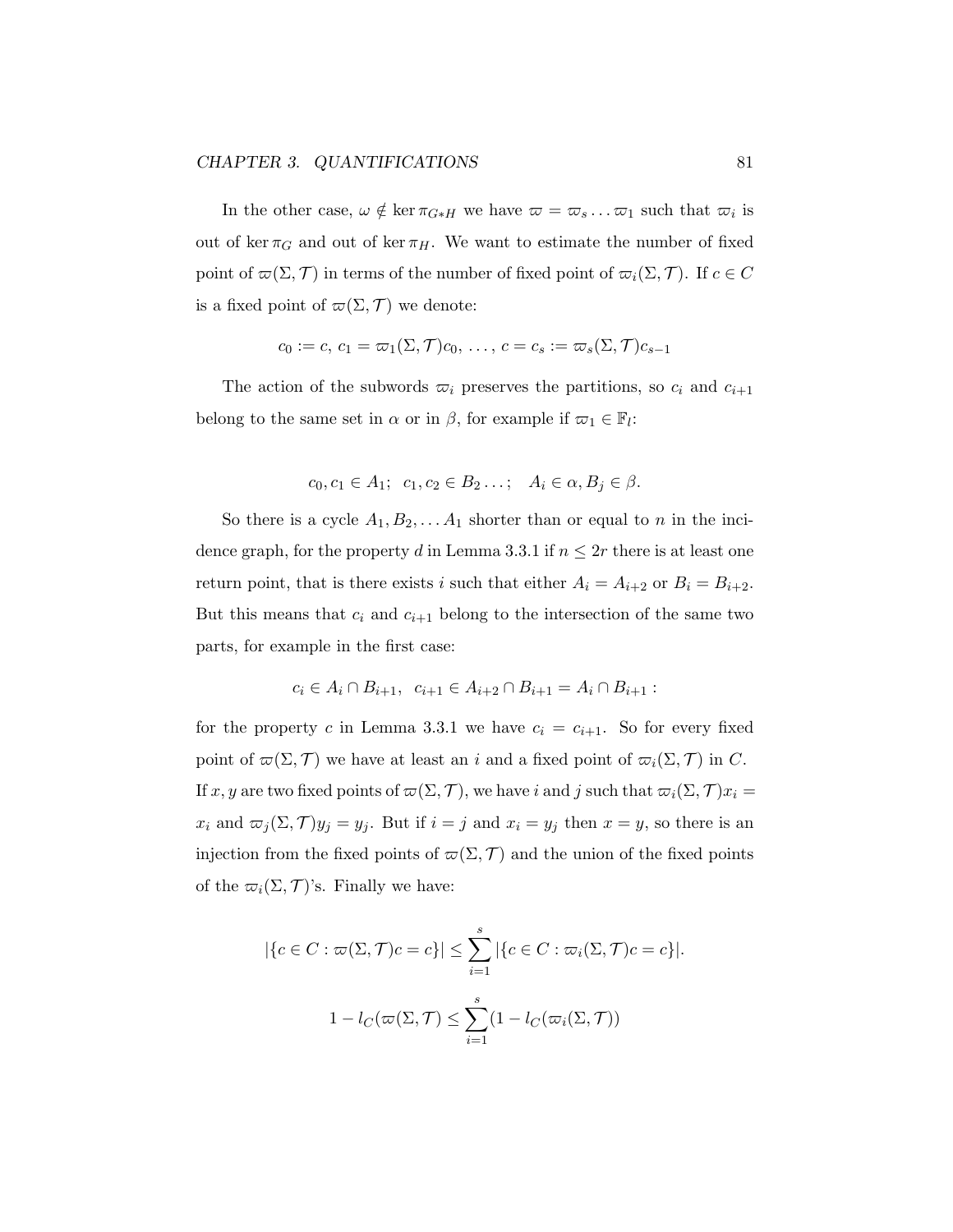$$
l_C(\varpi(\Sigma, \mathcal{T}) \ge 1 - s + \sum_{i=1}^s (l_C(\varpi_i(\Sigma, \mathcal{T}))
$$

but if  $\varpi_i \in \mathbb{F}_l$ :

$$
l_C(\varpi_i(\Sigma,\mathcal{T})=l_A(\varpi_i(\sigma_1,\ldots,\sigma_l)\geq 1-\frac{1}{m})
$$

if  $\varpi_i \in \mathbb{F}_k$ :

$$
l_C(\varpi_i(\Sigma,\mathcal{T})=l_B(\varpi_i(\tau_1,\ldots,\tau_k)\geq 1-\frac{1}{m}.
$$

Since  $s \leq n$ ,  $l_C(\varpi(\Sigma, \mathcal{T}) \geq 1 - s + s(1 - \frac{1}{m}))$  $\frac{1}{m}$ )  $\geq 1 - \frac{n}{m}$  $\overline{m}$ 

Finally, for every  $\omega \notin \ker \pi_{G*H}$  ( $\varpi$  the associated reduced word):

$$
l_C(\omega(\Sigma, \mathcal{T})) \ge l_C(\varpi(\Sigma, \mathcal{T}) - \frac{n}{m} \ge 1 - \frac{2n}{m}.
$$

So if  $m = 2n^2$  and  $r = n$  we have our approximation. Finally

$$
|C| = K_G(2n^2)K_H(2n^2)LEF_{\mathbb{F}_{K_G(2n^2)K_H(2n^2)}}(n).
$$

 $\Box$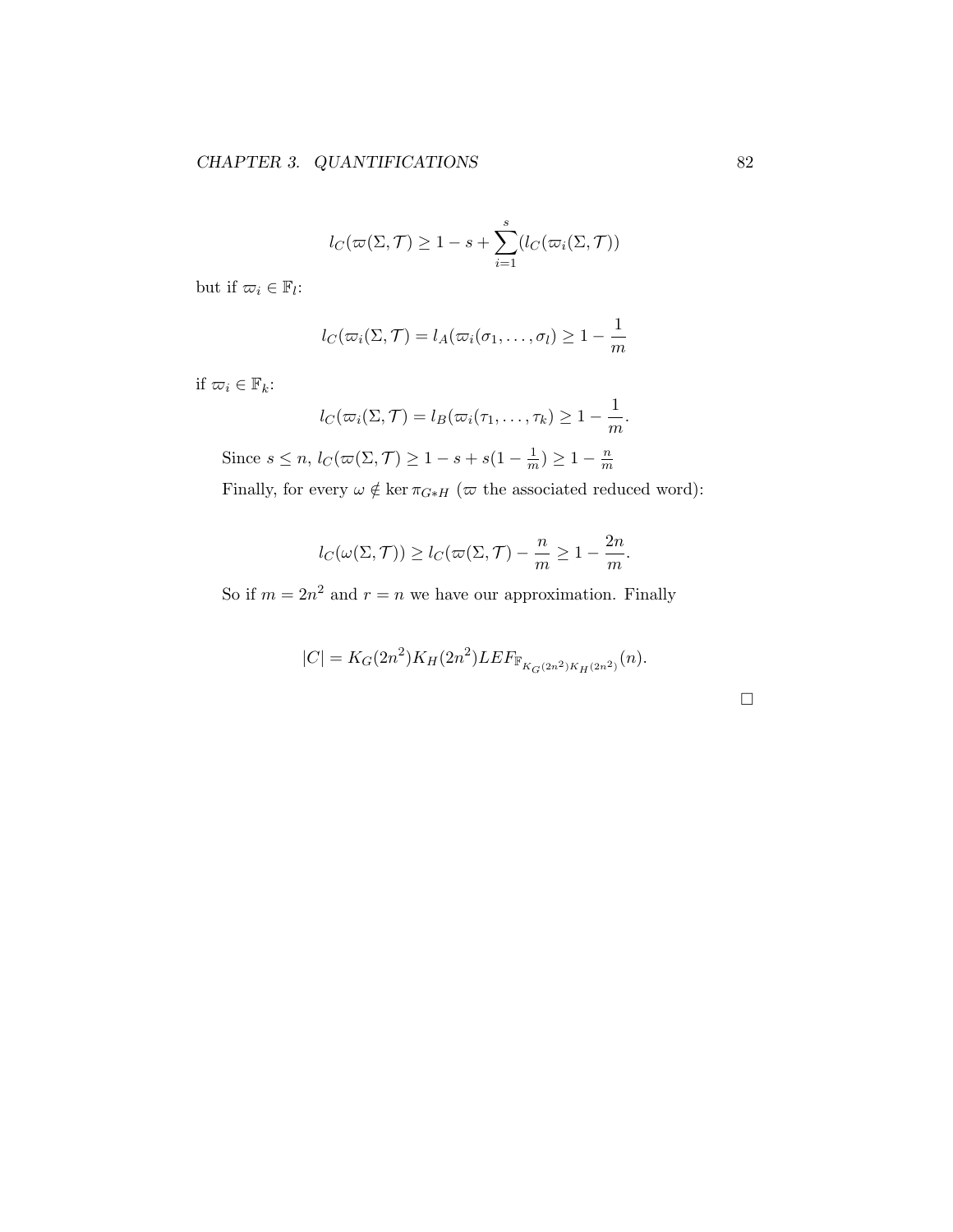## Bibliography

- [1] Goulnara Arzhantseva, Asymptotic Approximations of Finitely Generated Groups, Extended Abstracts Fall 2012, 2014, pp. 7-15, DOI 10.1007/978-3-319-05488-9-2.
- [2] Goulnara Arzhantseva and Pierre-Alain Cherix, Quantifyng metric approximations of groups, Unpublished.
- [3] G. N. Arzhantseva and D. V. Osin, Solvable groups with polynomial Dehn functions, Trans. Amer. Math. Soc. 354 (2002), no. 8, 3329–3348, DOI 10.1090/S0002-9947-02- 02985-9. MR1897402 (2003b:20059)
- [4] Goulnara Arzhantseva and Liviu Păunescu, Almost commuting permutations are near commuting permutations, J. Funct. Anal. 269 (2015), no. 3, 745–757, DOI 10.1016/j.jfa.2015.02.013. MR3350728
- [5] Khalid Bou-Rabee, Quantifying residual finiteness, J. Algebra 323 (2010), no. 3, 729–737.
- [6] Khalid Bou-Rabee and Brandon Seward, Arbitrarily Large Residual Finiteness Growth, available at arXiv:1304.1782[math.GR].
- [7] N. V. Buskin, *Efficient separability in free groups*, Sibirsk. Mat. Zh. **50** (2009), no. 4, 765–771, DOI 10.1007/s11202-009-0067-7 (Russian, with Russian summary); English transl., Sib. Math. J. 50 (2009), no. 4, 603–608. MR2583614 (2010m:20029)
- [8] Valerio Capraro and Martino Lupini, Introduction to Sofic and Hyperlinear Groups and Connes' Embedding Conjecture, Lecture Notes in Mathematics,2136, Springer International Publishing, 2015.
- [9] Tullio Ceccherini-Silberstein and Michel Coornaert, Cellular automata and groups, Computational complexity. Vols. 1–6, Springer, New York, 2012.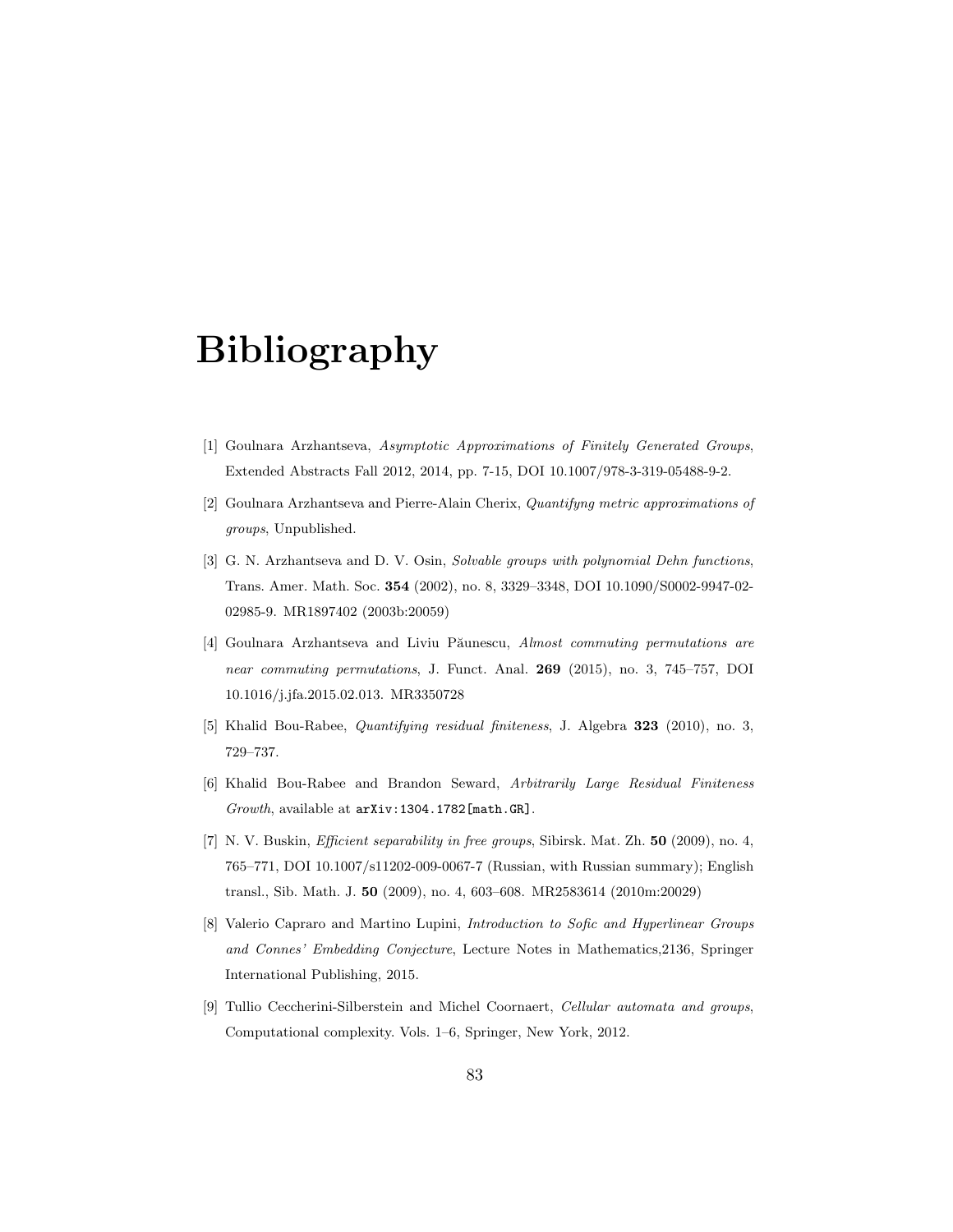- [10] , Injective linear cellular automata and sofic groups, Israel J. Math. **161** (2007), 1–15, DOI 10.1007/s11856-007-0069-8. MR2350153 (2010c:37021)
- [11] Michel Coornaert, Topological dimension and dynamical systems, Universitext, Springer-Verlag, Berlin, 2015 (English).
- [12] Yves Cornulier, Sofic profile and computability of Cremona groups, Michigan Math. J. 62 (2013), no. 4, 823–841, DOI 10.1307/mmj/1387226167. MR3160544
- [13] Tara C. Davis and Alexander Yu. Olshanskii, Relative subgroup growth and subgroup distortion, Groups Geom. Dyn. 9 (2015), no. 1, 237–273, DOI 10.4171/GGD/312. MR3343353
- [14] Gábor Elek and Endre Szabó, Sofic groups and direct finiteness, J. Algebra 280 (2004), no. 2, 426–434, DOI 10.1016/j.jalgebra.2004.06.023. MR2089244 (2005d:16041)
- [15]  $\ldots$ , Hyperlinearity, essentially free actions and  $L^2$ -invariants. The sofic property, Math. Ann. 332 (2005), no. 2, 421–441, DOI 10.1007/s00208-005-0640-8. MR2178069 (2007i:43002)
- [16] , On sofic groups, J. Group Theory 9 (2006), no. 2, 161–171, DOI 10.1515/JGT.2006.011. MR2220572 (2007a:20037)
- [17]  $\ldots$ , Sofic representations of amenable groups, Proc. Amer. Math. Soc. 139 (2011), no. 12, 4285–4291, DOI 10.1090/S0002-9939-2011-11222-X. MR2823074 (2012j:20127)
- [18] Anna Erschler, Piecewise automatic groups, Duke Math. J. 134 (2006), no. 3, 591– 613, DOI 10.1215/S0012-7094-06-13435-X. MR2254627 (2007k:20086)
- [19]  $\_\_\_\_\_$ , On isoperimetric profiles of finitely generated groups, Geom. Dedicata 100 (2003), 157–171, DOI 10.1023/A:1025849602376. MR2011120 (2004j:20087)
- [20] Lev Glebsky and Luis Manuel Rivera, Almost solutions of equations in permutations, Taiwanese J. Math. 13 (2009), no. 2A, 493–500.
- [21] Rostislav Grigorchuk, Solved and unsolved problems around one group, Infinite groups: geometric, combinatorial and dynamical aspects, Progr. Math., vol. 248, Birkhäuser, Basel, 2005, pp. 117–218, DOI 10.1007/3-7643-7447-0-5. MR2195454 (2007d:20001)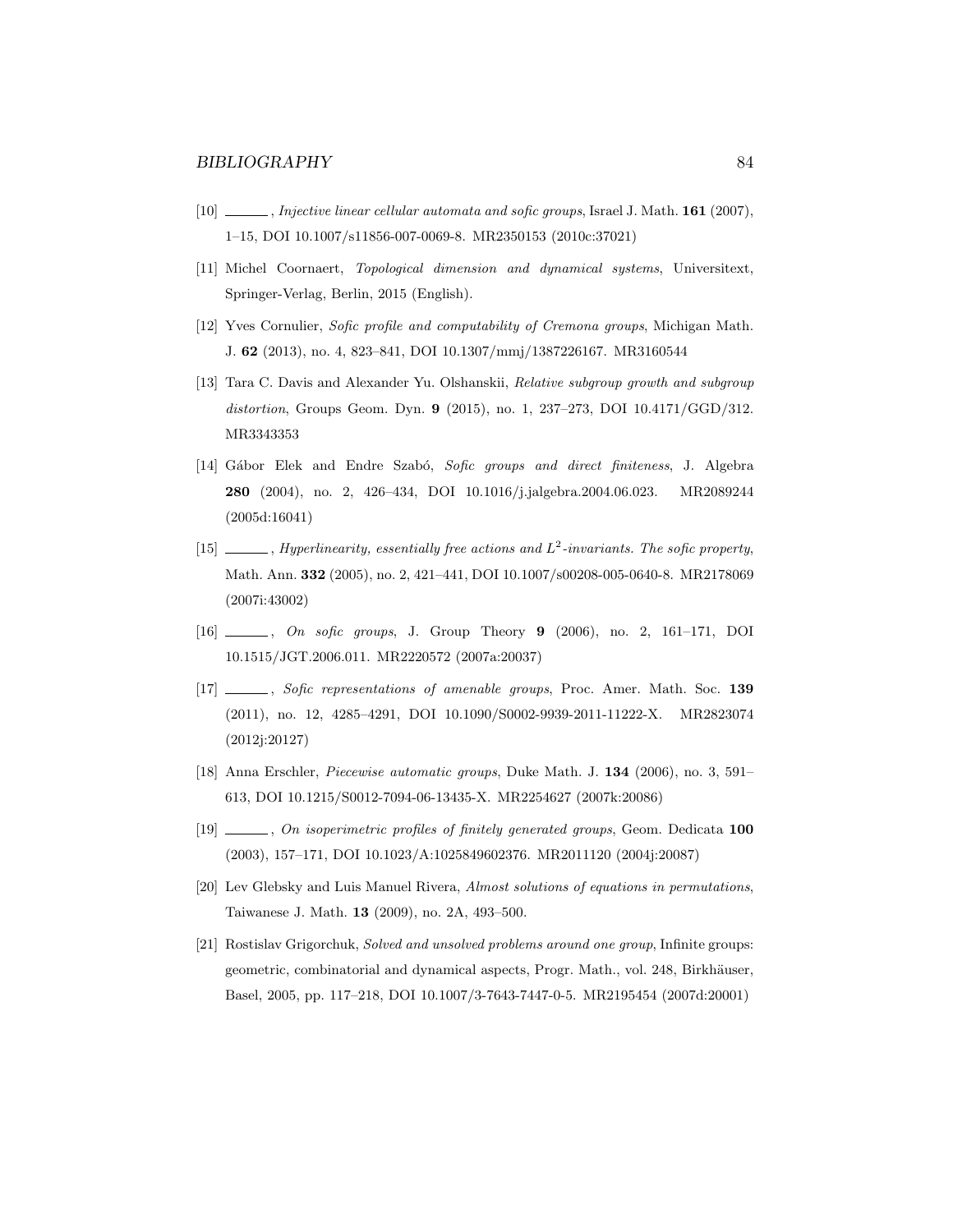- [22] M. Gromov, Endomorphisms of symbolic algebraic varieties, J. Eur. Math. Soc. (JEMS) 1 (1999), no. 2, 109–197, DOI 10.1007/PL00011162. MR1694588 (2000f:14003)
- [23] Misha Gromov, Entropy and isoperimetry for linear and non-linear group actions, Groups Geom. Dyn. 2 (2008), no. 4, 499–593, DOI 10.4171/GGD/48. MR2442946 (2010h:37011)
- [24] O. G. Harlampovič, A finitely presented solvable group with unsolvable word problem, Izv. Akad. Nauk SSSR Ser. Mat. 45 (1981), no. 4, 852–873, 928 (Russian).
- [25] David Janzen, Følner nets for semidirect products of amenable groups, Canad. Math. Bull. 51 (2008), no. 1, 60–66, DOI 10.4153/CMB-2008-008-7. MR2384739 (2009e:43001)
- [26] O. Kharlampovich, A. Myasnikov, and M. Sapir, Algorithmically complex residually finite groups, available at  $arXiv:1204.6506$ [math.GR].
- [27] Martin Kassabov and Francesco Matucci, Bounding the residual finiteness of free groups, Proc. Amer. Math. Soc. 139 (2011), no. 7, 2281-2286, DOI 10.1090/S0002-9939-2011-10967-5. MR2784792 (2012g:20085)
- [28] Roger C. Lyndon and Paul E. Schupp, Combinatorial group theory, Classics in Mathematics, Springer-Verlag, Berlin, 2001. Reprint of the 1977 edition. MR1812024 (2001i:20064)
- [29] Anatoly Ivanovich Malcev, Algorithms and recursive functions, Nauka, Moscow, 1965.
- [30] Justin Tatch Moore, Fast growth in the Følner function for Thompson's group F, Groups Geom. Dyn. 7 (2013), no. 3, 633–651, DOI 10.4171/GGD/201. MR3095713
- [31] Alexander Yu. Olshanskii and Denis V. Osin, A quasi-isometric embedding theorem for groups, Duke Math. J. 162 (2013), no. 9, 1621-1648, DOI 10.1215/00127094-2266251. MR3079257
- [32] Liviu Păunescu, On sofic actions and equivalence relations, J. Funct. Anal. 261 (2011), no. 9, 2461–2485, DOI 10.1016/j.jfa.2011.06.013. MR2826401 (2012j:46089)
- [33] Vladimir G. Pestov, Hyperlinear and sofic groups: a brief guide, Bull. Symbolic Logic 14 (2008), no. 4, 449–480, DOI 10.2178/bsl/1231081461. MR2460675 (2009k:20103)